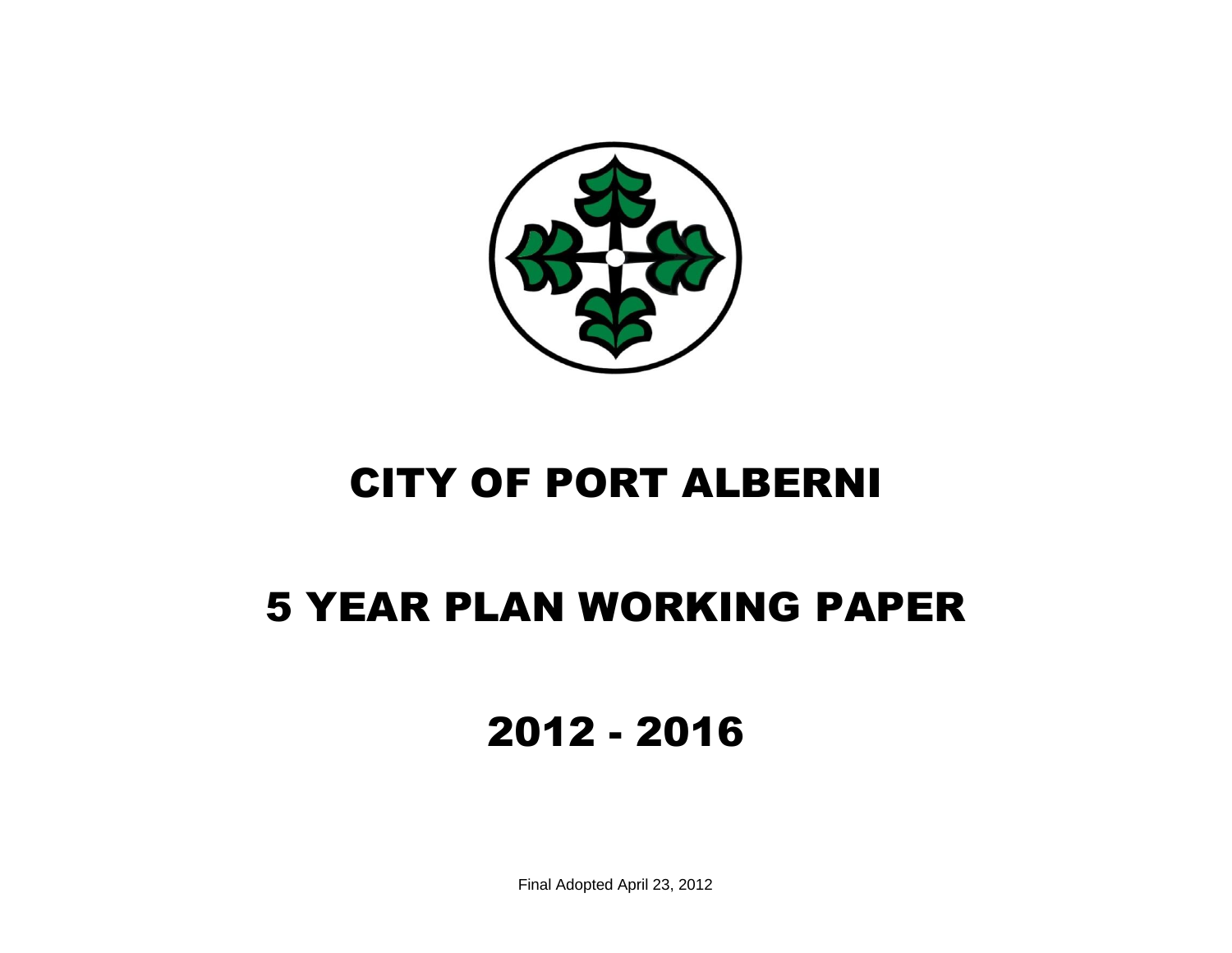## **CITY OF PORT ALBERNI**



### **5 YEAR PLAN 2012-2016**

#### **Contents**

|                                      | Page         |
|--------------------------------------|--------------|
| Financial Plan 2012-2016             | 1            |
| <b>WORKING SCHEDULES:</b>            |              |
| General Revenue Fund Revenue         | $\mathbf{2}$ |
| General Revenue Fund Expenditure     | 6            |
| Water Revenue Fund Revenue           | 16           |
| Water Revenue Fund Expenditure       | 17           |
| Sewer Revenue Fund Revenue           | 19           |
| Sewer Revenue Fund Expenditure       | 20           |
| Parks Acquisition Reserve            | 22           |
| <b>Capital Works Reserve</b>         | 23           |
| <b>Equipment Replacement Reserve</b> | 24           |
| <b>Land Sale Reserve</b>             | 25           |
| <b>Cemetery Trust Fund</b>           | 26           |
| Capital Expenditure Program - 2012   | 27           |
| Capital Expenditure Program - 2013   | 31           |
| Capital Expenditure Program - 2014   | 34           |
| Capital Expenditure Program - 2015   | 37           |
| Capital Expenditure Program - 2016   | 40           |
| <b>Tax Calculation</b>               | 43           |
| Operating Summaries 2012-2016        | 44           |
| Capital Summaries 2012-2016          | 54           |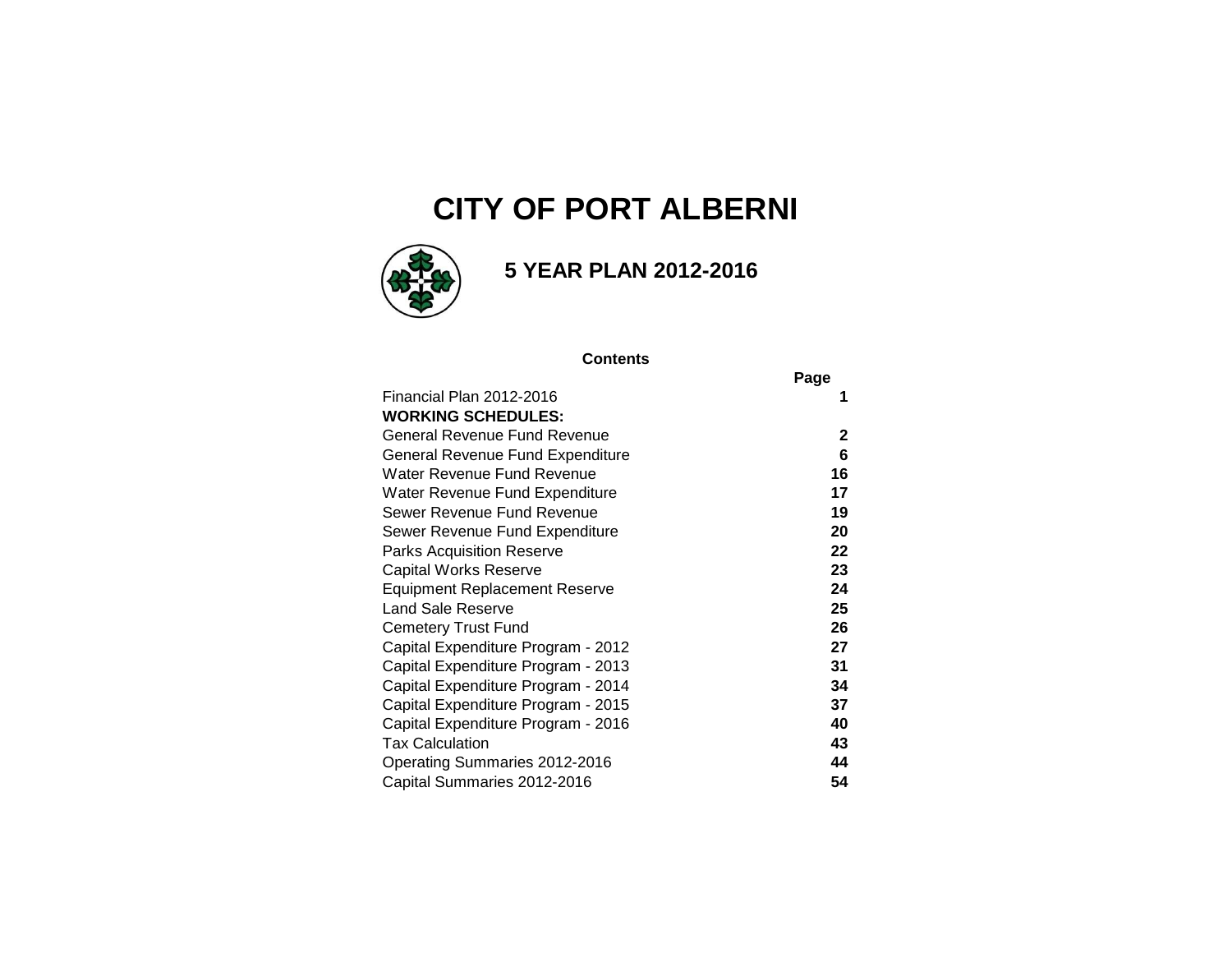

#### **CITY OF PORT ALBERNI FINANCIAL PLAN 2012-2016**

|                                              | Page                    | 2012             | 2013                 | 2014            | 2015               | 2016              |
|----------------------------------------------|-------------------------|------------------|----------------------|-----------------|--------------------|-------------------|
| <b>Revenues</b>                              |                         |                  |                      |                 |                    |                   |
| Taxes                                        |                         |                  |                      |                 |                    |                   |
| <b>Property Taxes</b>                        | $\overline{c}$          | \$<br>19,024,128 | \$20,358,946         | \$ 21,500,625   | \$ 22,232,068      | \$ 23,295,844     |
| <b>Parcel Taxes</b>                          | $\overline{2}$          | 170,000          | 170,000              | 170,000         | 170,000            | 170,000           |
| <b>Other Taxes</b>                           | 2,19                    | 173,466          | 179,751              | 179,751         | 179,751            | 179,751           |
| Grants in Lieu of Taxes                      | $\overline{\mathbf{c}}$ | 554,654          | 554,654              | 554,654         | 554,654            | 554,654           |
| Fees and Charges                             |                         |                  |                      |                 |                    |                   |
| Sales of Service                             | $2 - 3$                 | 3,708,310        | 4,436,086            | 4,497,482       | 4,557,017          | 4,492,415         |
| Sales of Service/Utilities                   |                         |                  | 4,163,257            | 4,572,217       | 5,021,900          | 5,516,479         |
| Service to other Government                  | 16,19                   | 3,343,935        | 160,000              | 160,000         |                    |                   |
| <b>User Fees/Fines</b>                       | $\mathbf 2$             | 160,000          |                      |                 | 160,000            | 160,000           |
|                                              | 3                       | 244,300          | 244,300              | 244,300         | 244,300            | 244,300           |
| Other Revenue                                |                         |                  |                      |                 |                    |                   |
| Rentals                                      | 4                       | 166,656          | 169,989              | 173,389         | 176,857            | 180,394           |
| Interest/Penalties                           | 4,16,19                 | 322,900          | 325,400              | 325,400         | 325,400            | 325,400           |
| <b>Grants/Other Governments</b>              | 4-5, 27-40              | 16,588,765       | 6,486,897            | 933,563         | 444,500            | 444,500           |
| <b>Other Contributions</b>                   | 27-40                   | 44,900           | 10,069,900           | 29,900          | 29,900             |                   |
|                                              |                         | 44,502,014       | 47,319,180           | 33,341,280      | 34,096,347         | 35,563,738        |
|                                              |                         |                  |                      |                 |                    |                   |
| <b>Expenditures</b>                          |                         |                  |                      |                 |                    |                   |
| Debt Interest                                | 14,18,21                | \$<br>341,349    | \$<br>863,438 \$     | 918,615 \$      | 996,018 \$         | 967,662           |
| Capital Expenditure                          | 27-40                   | 25,287,765       | 34,547,110           | 4,506,572       | 5,919,600          | 4,445,400         |
| <b>Other Municipal Purposes</b>              |                         |                  |                      |                 |                    |                   |
| General Municipal                            | $6 - 7$                 | 2,998,582        | 3,023,172            | 3,113,226       | 3,155,574          | 3,187,653         |
| <b>Police Services</b>                       | $\overline{7}$          | 5,813,337        | 5,998,126            | 6,225,491       | 6,413,488          | 6,623,210         |
| <b>Fire Services</b>                         | $\overline{7}$          | 2,919,202        | 3,172,567            | 3,270,593       | 3,332,581          | 3,395,804         |
| <b>Other Protective Services</b>             | 8                       | 245,183          | 248,145              | 251,165         | 254,244            | 257,389           |
| <b>Transportation Services</b>               | $8 - 10$                | 3,799,836        | 3,814,879            | 3,898,399       | 3,969,540          | 4,026,867         |
| Environmental Health and Development         | $11 - 12$               | 2,025,939        | 1,929,237            | 1,962,178       | 1,995,794          | 2,030,147         |
| Parks and Recreation                         | $12 - 13$               | 4,767,913        | 4,931,090            | 5,029,713       | 5,130,308          | 5,236,914         |
| Cultural                                     | 14                      | 1,344,674        | 1,366,792            | 1,389,628       | 1,412,921          | 1,436,678         |
| Water                                        | 16                      | 1,351,500        | 1,378,530            | 1,406,101       | 1,434,222          | 1,462,906         |
| Sewer                                        | 19                      | 1,031,790        | 1,052,426            | 1,076,203       | 1,097,727          | 1,119,682         |
| Contingency                                  | 5                       | 150,000          | 150,000              | 650,000         | 150,000            | 150,000           |
|                                              |                         |                  |                      |                 |                    |                   |
|                                              |                         | 52,077,070       | 62,475,511           | 33,697,884      | 35,262,017         | 34,340,312        |
| Revenue in Excess (Shortfall) of Expenditure |                         | (7,575,056)      | $$(15, 156, 332)$ \$ | $(356, 604)$ \$ | $(1, 165, 671)$ \$ | 1,223,426         |
| Other                                        |                         |                  |                      |                 |                    |                   |
| <b>Borrowing Proceeds</b>                    | 27-40                   | 3,000,000        | \$15,166,667 \$      | 1,700,000 \$    | 2,730,000 \$       |                   |
| Debt Principal                               | 13,19                   | (431, 820)       | (1,057,009)          | (974, 413)      | (1,066,091)        | (1,066,091)       |
| Transfer to Other Governments - Repayment    | 6                       | (170,000)        | (170,000)            | (170,000)       | (170,000)          | (170,000)         |
| Transfer from Equipment Replacement Reserve  | $27 - 40$               | 519,700          | 765,100              | 217,700         | 431,900            | 841,000           |
| Transfer from Land Sale Reserve              | 27-40                   | 610,000          |                      |                 |                    |                   |
| <b>Transfer from Cemetery Trust</b>          | 4                       |                  |                      |                 |                    |                   |
| Transfer from (to) other reserves            |                         |                  |                      |                 |                    |                   |
|                                              | 18,21, 27-40            | 3,649,228        | 301,575              | (416, 683)      | (760, 138)         | (828, 335)        |
| Transfer from (to) Surplus                   | 4, 16, 19, 23, 24       | 397,948          | 150,000              | 0               | (0)                | 0                 |
|                                              |                         | 7,575,056        | $$15,156,332$ \$     | 356,604 \$      | 1,165,671          | \$<br>(1,223,426) |
| <b>Balanced Budget</b>                       |                         |                  | $-$ \$               | \$<br>$(0)$ \$  | 0 <sup>6</sup>     | 0                 |
|                                              |                         |                  |                      |                 |                    |                   |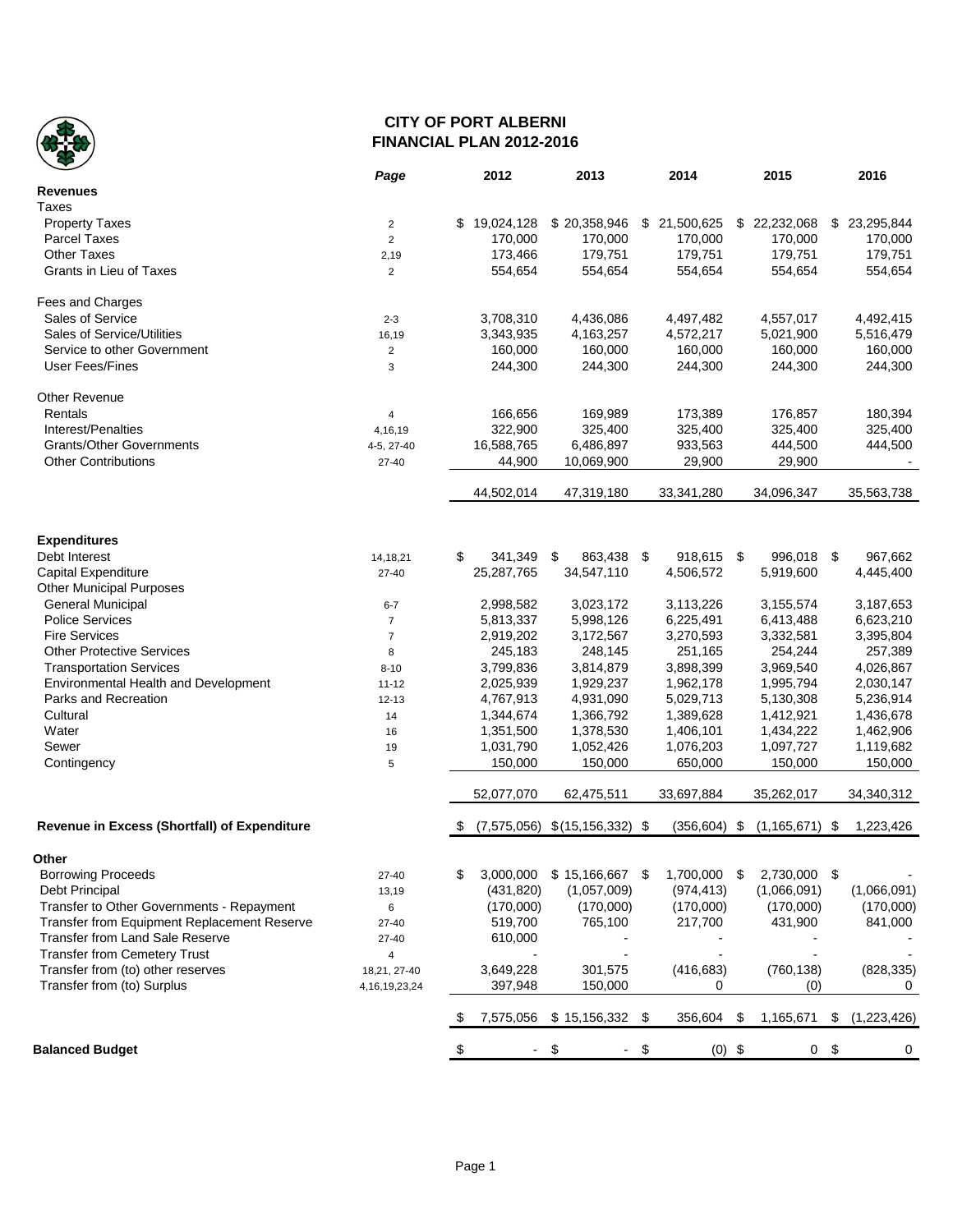|                                                                               | A | В                                             |              | Z         | AC               | <b>AD</b> | AE         | AF        | AG         | AH               | AI         | AJ       | AK         | AL     | AM         | AN          |
|-------------------------------------------------------------------------------|---|-----------------------------------------------|--------------|-----------|------------------|-----------|------------|-----------|------------|------------------|------------|----------|------------|--------|------------|-------------|
|                                                                               |   | <b>CITY OF PORT ALBERNI</b>                   |              |           |                  |           |            |           |            |                  |            |          |            |        |            |             |
| 2                                                                             |   | <b>GENERAL REVENUE FUND - 5 YEAR PLAN</b>     |              |           |                  |           |            |           |            |                  |            |          |            |        |            |             |
|                                                                               |   |                                               |              |           |                  |           |            |           |            |                  |            |          |            |        |            |             |
| $\overline{3}$                                                                |   |                                               |              |           |                  |           |            |           |            |                  |            |          |            |        |            |             |
| $\overline{4}$                                                                |   |                                               | 2011         |           | 2012             |           | 2012       |           | 2013       |                  | 2014       |          | 2015       |        | 2016       |             |
| $\begin{array}{c}\n\overline{5} \\ \overline{6} \\ \overline{7}\n\end{array}$ |   |                                               | <b>Final</b> |           | Projected        |           |            |           |            |                  |            |          |            |        |            |             |
|                                                                               |   |                                               |              |           | <b>Last Year</b> |           |            |           |            |                  |            |          |            |        |            |             |
|                                                                               |   | <b>REAL PROPERTY TAXES</b>                    |              |           |                  |           |            |           |            |                  |            |          |            |        |            |             |
|                                                                               |   |                                               |              |           |                  |           |            |           |            |                  |            |          |            |        |            |             |
| 8                                                                             |   |                                               |              |           |                  |           |            |           |            |                  |            |          |            |        |            |             |
| $\overline{9}$                                                                |   | 11111 General Purposes - Taxes                | 18,536,611   | -2.21%    | 18,555,631       | 0.10%     | 18,778,494 | 1.30%     | 19,789,850 | 5.39%            | 20,814,940 | 5.18%    | 21,359,155 | 2.61%  | 22,422,931 | 4.98%       |
| 10                                                                            |   | 11112 Debt Purposes - Taxes                   | 245,448      | 0.00%     | 245,634          | 0.08%     | 245,634    | 0.08%     | 569,096    | 131.68%          | 685,685    | 20.49%   | 872,913    | 27.31% | 872,913    | 0.00%       |
|                                                                               |   |                                               |              |           |                  |           |            |           |            |                  |            |          |            |        |            |             |
| 11                                                                            |   | <b>TAX LEVY</b>                               | 18,782,059   | $-2.18%$  | 18,801,265       | 0.10%     | 19,024,128 | 1.29%     | 20,358,946 | 7.02%            | 21,500,625 | 5.61%    | 22,232,068 | 3.40%  | 23,295,844 | 4.78%       |
| 12                                                                            |   |                                               |              |           |                  |           |            |           |            |                  |            |          |            |        |            |             |
| 13                                                                            |   |                                               |              |           |                  |           |            |           |            |                  |            |          |            |        |            |             |
| 14                                                                            |   | 11210 Local Improvements                      | 186          | $0.00\%$  | 186              | 0.00%     | 186        | 0.00%     | 186        | 0.00%            | 186        | 0.00%    | 186        | 0.00%  | 186        | 0.00%       |
|                                                                               |   |                                               |              |           |                  |           |            |           |            |                  |            |          |            |        |            |             |
| 15                                                                            |   | 11211 Special Area Levy                       | 4,600        | 0.00%     | 4,600            | 0.00%     | 4,600      | 0.00%     | 4,600      | 0.00%            | 4,600      | 0.00%    | 4,600      | 0.00%  | 4,600      | 0.00%       |
| 16                                                                            |   | 11212 Parcel Tax                              | 231,545      | 0.00%     | 231,545          | 0.00%     | 170,000    | $-26.58%$ | 170,000    | 0.00%            | 170,000    | 0.00%    | 170,000    | 0.00%  | 170,000    | 0.00%       |
| 17                                                                            |   | SPECIAL ASSESSMENTS                           | 236,331      | 0.00%     | 236,331          | 0.00%     | 174,786    | $-26.04%$ | 174,786    | 0.00%            | 174,786    | 0.00%    | 174,786    | 0.00%  | 174,786    | 0.00%       |
| 18                                                                            |   |                                               |              |           |                  |           |            |           |            |                  |            |          |            |        |            |             |
|                                                                               |   |                                               |              |           |                  |           |            |           |            |                  |            |          |            |        |            |             |
| 19                                                                            |   | 11910 Utility Tax                             | 140,999      | 5.27%     | 140,999          | 0.00%     | 134,715    | $-4.46%$  | 141,000    | 4.67%            | 141,000    | 0.00%    | 141,000    | 0.00%  | 141,000    | 0.00%       |
|                                                                               |   | <b>TAXES</b>                                  | 19,159,389   | $-2.11%$  | 19,178,595       | 0.10%     | 19,333,629 | 0.91%     | 20,674,732 | 6.94%            | 21,816,411 | 5.52%    | 22,547,854 | 3.35%  | 23,611,630 | 4.72%       |
| 20<br>21                                                                      |   |                                               |              |           |                  |           |            |           |            |                  |            |          |            |        |            |             |
|                                                                               |   |                                               |              |           |                  |           |            |           |            |                  |            |          |            |        |            |             |
| 22                                                                            |   | FEDERAL GOVERNMENT                            |              |           |                  |           |            |           |            |                  |            |          |            |        |            |             |
|                                                                               |   | 12110 Federal Building Grant                  | 17,166       | $-45.97%$ | 17,000           | $-0.97%$  | 15,000     | $-12.62%$ | 15,000     | 0.00%            | 15,000     | 0.00%    | 15,000     | 0.00%  | 15,000     | 0.00%       |
| $\frac{23}{24}$<br>$\frac{25}{25}$                                            |   | 12210 C B C Grant                             | 2,405        | $-18.17%$ | 2,939            | 22.20%    | 2,700      | 12.27%    | 2,700      | 0.00%            | 2,700      | 0.00%    | 2,700      | 0.00%  | 2,700      | 0.00%       |
|                                                                               |   | PROVINCIAL GOVERNMENT                         |              |           |                  |           |            |           |            |                  |            |          |            |        |            |             |
|                                                                               |   |                                               |              |           |                  |           |            |           |            |                  |            |          |            |        |            |             |
| 26                                                                            |   | 12310 Provincial Government Grant             | 56,779       | 0.11%     | 56,719           | $-0.11%$  | 57,200     | 0.74%     | 57,200     | 0.00%            | 57,200     | 0.00%    | 57,200     | 0.00%  | 57,200     | 0.00%       |
| 27                                                                            |   | 12410 B. C. Hydro                             | 389,054      | $-2.52%$  | 399,125          | 2.59%     | 439,514    | 12.97%    | 439,514    | 0.00%            | 439,514    | 0.00%    | 439,514    | 0.00%  | 439,514    | 0.00%       |
|                                                                               |   | 12411 Public Housing Grant (in lieu of taxes) | 48,413       | 37.42%    | 35,231           | $-27.23%$ | 40,000     | $-17.38%$ | 40,000     | 0.00%            | 40,000     | 0.00%    | 40,000     | 0.00%  | 40,000     | 0.00%       |
|                                                                               |   | <b>OTHER ENTITIES</b>                         |              |           |                  |           |            |           |            |                  |            |          |            |        |            |             |
|                                                                               |   |                                               |              |           |                  |           |            |           |            |                  |            |          |            |        |            |             |
| $\frac{28}{29}$ $\frac{29}{30}$ $\frac{31}{32}$ $\frac{32}{33}$               |   | 12910 University of Victoria                  | 240          | 7.14%     | 240              | 0.00%     | 240        | 0.00%     | 240        | 0.00%            | 240        | 0.00%    | 240        | 0.00%  | 240        | 0.00%       |
|                                                                               |   | <b>GRANTS IN LIEU OF TAXES</b>                | 514,057      | $-2.27%$  | 511,254          |           | 554,654    | 7.90%     | 554,654    | 0.00%            | 554,654    | 0.00%    | 554,654    | 0.00%  | 554,654    | 0.00%       |
|                                                                               |   |                                               |              |           |                  |           |            |           |            |                  |            |          |            |        |            |             |
|                                                                               |   | SERVICES PROVIDED TO GOVERNMENT               |              |           |                  |           |            |           |            |                  |            |          |            |        |            |             |
|                                                                               |   |                                               |              |           |                  |           |            |           |            |                  |            |          |            |        |            |             |
| 34<br>35                                                                      |   |                                               |              |           |                  |           |            |           |            |                  |            |          |            |        |            |             |
|                                                                               |   | 13121 PRISONER EXPENSE RECOVERY               | 140,000      | 27.27%    | 140,000          | 0.00%     | 160,000    | 14.29%    | 160,000    | 0.00%            | 160,000    | 0.00%    | 160,000    | 0.00%  | 160,000    | 0.00%       |
| 36                                                                            |   |                                               |              |           |                  |           |            |           |            |                  |            |          |            |        |            |             |
| 37                                                                            |   | <b>SALES OF SERVICES</b>                      |              |           |                  |           |            |           |            |                  |            |          |            |        |            |             |
|                                                                               |   |                                               |              |           |                  |           |            |           |            |                  |            |          |            |        |            |             |
| 38<br>39                                                                      |   |                                               |              |           |                  |           |            |           |            |                  |            |          |            |        |            |             |
|                                                                               |   | 14120 ADMINISTRATION SERVICE CHARGE           | 124,000      | 12.73%    | 114,444          | $-7.71%$  | 87,000     | $-29.84%$ | 87,000     | 0.00%            | 87,000     | 0.00%    | 87,000     | 0.00%  | 87,000     | 0.00%       |
| 40                                                                            |   | 14120.3082 HR Recoveries (2012 fwd)           |              |           | $\Omega$         |           | 42,000     |           | 42,840     | 2.00%            | 43,697     | 2.00%    | 44,570     | 2.00%  | 45,462     | 2.00%       |
|                                                                               |   |                                               |              |           |                  |           |            |           |            |                  |            |          |            |        |            |             |
| $\frac{41}{42}$<br>$\frac{43}{44}$                                            |   |                                               |              |           |                  |           |            |           |            |                  |            |          |            |        |            |             |
|                                                                               |   | 14221 Law Enforcement Service Charge          | 148,439      | $-1.14%$  | 148,988          | 0.37%     | 150,000    | 1.05%     | 150,000    | 0.00%            | 150,000    | 0.00%    | 150,000    | 0.00%  | 150,000    | 0.00%       |
|                                                                               |   | 14241 Fire Department Service Charge          | 125,000      | 18.03%    | 125,000          | 0.00%     | 125,000    | 0.00%     | 125,000    | 0.00%            | 125,000    | $0.00\%$ | 125,000    | 0.00%  |            | $-100.00\%$ |
|                                                                               |   | <b>PROTECTIVE SERVICES</b>                    | 273,439      | 6.79%     | 273,988          | 0.20%     | 275,000    | 0.57%     | 275,000    | 0.00%            | 275,000    | 0.00%    | 275,000    | 0.00%  | 150,000    | $-45.45%$   |
| 45                                                                            |   |                                               |              |           |                  |           |            |           |            |                  |            |          |            |        |            |             |
|                                                                               |   |                                               |              |           |                  |           |            |           |            |                  |            |          |            |        |            |             |
| $\frac{18}{46}$                                                               |   | 14310 Public Works Service Charge             | 65,965       | 2.00%     | 67,285           | 2.00%     | 67,300     | 2.02%     | 68,600     | 1.93%            | 70,000     | 2.04%    | 71,400     | 2.00%  | 72,800     | 1.96%       |
|                                                                               |   | 14400 Public Transit Revenue                  | 216,000      | $-17.69%$ | 220,320          | 2.00%     | 240,000    | 11.11%    | 240,000    | 0.00%            | 240,000    | 0.00%    | 240,000    | 0.00%  | 240,000    | 0.00%       |
| 48                                                                            |   | <b>TRANSPORTATION SERVICES</b>                | 281,965      | $-13.80%$ | 287,605          | 2.00%     | 307,300    | 8.99%     | 308,600    | 0.42%            | 310,000    | 0.45%    | 311,400    | 0.45%  | 312,800    | 0.45%       |
|                                                                               |   |                                               |              |           |                  |           |            |           |            |                  |            |          |            |        |            |             |
| 49<br>50                                                                      |   |                                               |              |           |                  |           |            |           |            |                  |            |          |            |        |            |             |
|                                                                               |   | 14433 Env Health Garbage Coll-Commercial      | 515,295      | 1.36%     | 525,600          | 2.00%     | 525,600    | 2.00%     | 536,112    | 2.00%            | 546,834    | 2.00%    | 557,771    | 2.00%  | 568,926    | 2.00%       |
| <u>51</u>                                                                     |   | 14434 Env Health Garbage Coll- Residential    | 474,600      | 15.24%    | 484,092          | 2.00%     | 622,635    | 31.19%    | 635,088    | 2.00%            | 647,789    | 2.00%    | 660,745    | 2.00%  | 673,960    | 2.00%       |
|                                                                               |   | ENV HEALTH GARBAGE COLL                       | 989,895      | 7.57%     | 1,009,692        | 2.00%     | 1,148,235  | 16.00%    | 1,171,200  | 2.00%            | 1,194,624  | 2.00%    | 1,218,516  | 2.00%  | 1,242,886  | 2.00%       |
|                                                                               |   |                                               |              |           |                  |           |            |           |            |                  |            |          |            |        |            |             |
|                                                                               |   |                                               |              |           |                  |           |            |           |            |                  |            |          |            |        |            |             |
| 52<br>53<br>54                                                                |   | 14516 PUBLIC HEALTH-CEMETERIES                | 31,836       | 2.00%     | 32,473           | 2.00%     | 32,473     | 2.00%     | 33,122     | 2.00%            | 33,784     | 2.00%    | 34,460     | 2.00%  | 35,149     | 2.00%       |
| 55                                                                            |   |                                               |              |           |                  |           |            |           |            |                  |            |          |            |        |            |             |
|                                                                               |   | 14550 PLANNING ADMINISTRATION                 | 19,200       | $0.00\%$  | 19,200           | 0.00%     | 19,200     | 0.00%     | 19,200     | 0.00%            | 19,200     | 0.00%    | 19,200     | 0.00%  | 19,200     | 0.00%       |
| 56<br>57                                                                      |   |                                               |              |           |                  |           |            |           |            |                  |            |          |            |        |            |             |
|                                                                               |   |                                               |              |           |                  |           |            |           |            |                  |            |          |            |        |            |             |
| 58                                                                            |   | 14560 ECONOMIC DEVELOPMENT                    | 28,500       | 58.33%    | 28,500           | 0.00%     | 28,500     | 0.00%     |            | 714,317 2406.38% | 714,317    | 0.00%    | 714,317    | 0.00%  | 714,317    | 0.00%       |
| 59                                                                            |   |                                               |              |           |                  |           |            |           |            |                  |            |          |            |        |            |             |
| 60                                                                            |   | 14600 Marine Commercial Building              | 76,301       | 8.27%     | 77,827           | 2.00%     | 86,846     | 13.82%    | 88,583     | 2.00%            | 90,355     | 2.00%    | 92,162     | 2.00%  | 94,005     | 2.00%       |
|                                                                               |   |                                               |              |           |                  |           |            |           |            |                  |            |          |            |        |            |             |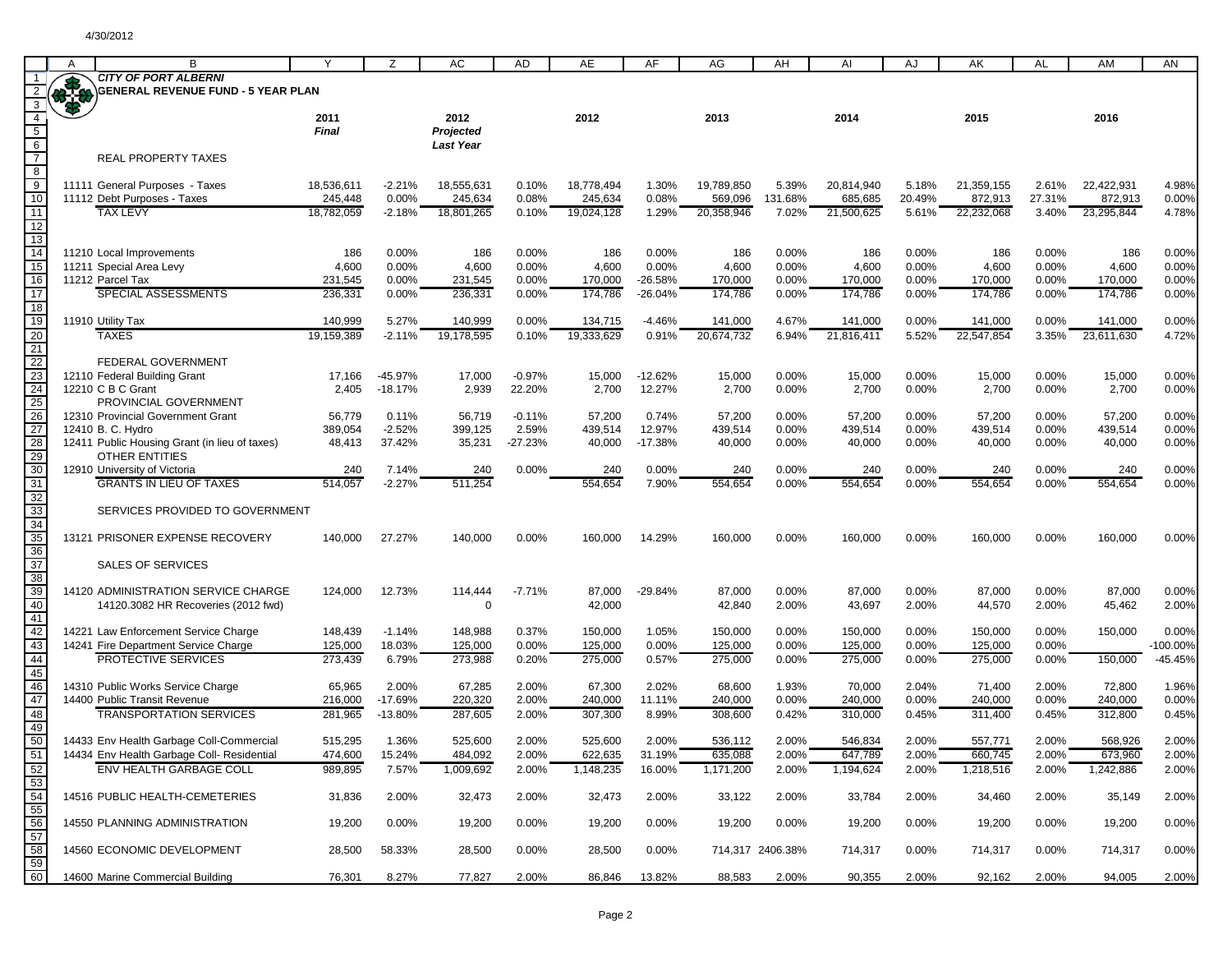|                                                    | B                                         |              | Z           | AC               | <b>AD</b> | AE        | AF         | AG          | AH          | AI          | AJ     | AK        | <b>AL</b> | AM          | AN       |
|----------------------------------------------------|-------------------------------------------|--------------|-------------|------------------|-----------|-----------|------------|-------------|-------------|-------------|--------|-----------|-----------|-------------|----------|
|                                                    | <b>CITY OF PORT ALBERNI</b>               |              |             |                  |           |           |            |             |             |             |        |           |           |             |          |
|                                                    | <b>GENERAL REVENUE FUND - 5 YEAR PLAN</b> |              |             |                  |           |           |            |             |             |             |        |           |           |             |          |
| $\overline{3}$                                     |                                           |              |             |                  |           |           |            |             |             |             |        |           |           |             |          |
| $\overline{4}$                                     |                                           | 2011         |             | 2012             |           | 2012      |            | 2013        |             | 2014        |        | 2015      |           | 2016        |          |
| $\frac{5}{6}$<br>$\frac{6}{62}$<br>$\frac{62}{63}$ |                                           | <b>Final</b> |             | Projected        |           |           |            |             |             |             |        |           |           |             |          |
|                                                    |                                           |              |             | <b>Last Year</b> |           |           |            |             |             |             |        |           |           |             |          |
|                                                    | 14601 Port Building                       | 17,470       | $-18.71%$   | 24,970           | 42.93%    | 23,092    | 32.18%     | 23,554      | 2.00%       | 24,025      | 2.00%  | 24,505    | 2.00%     | 24,996      | 2.00%    |
|                                                    | 14602 Market Square                       | 23,433       | 130.87%     | 23,902           | 2.00%     | 11,464    | $-51.08%$  | 14,964      | 30.53%      | 15,263      | 2.00%  | 15,569    | 2.00%     | 15,580      | 0.07%    |
|                                                    | 14690 A. H. Q. Miscellaneous Revenue      | 300          | 11.11%      | 300              | 0.00%     | 375       | 25.00%     | 382         | 1.87%       | 390         | 2.09%  | 398       | 2.05%     | 406         | 2.01%    |
| 64                                                 | <b>ALBERNI HARBOUR QUAY</b>               | 117,504      | 14.77%      | 126,999          | 8.08%     | 121,777   | 3.64%      | 127,483     | 4.69%       | 130,033     | 2.00%  | 132,634   | 2.00%     | 134,987     | 1.77%    |
| 65                                                 |                                           |              |             |                  |           |           |            |             |             |             |        |           |           |             |          |
| 66                                                 | <b>RECREATION SERVICES</b>                |              |             |                  |           |           |            |             |             |             |        |           |           |             |          |
| 67                                                 |                                           |              |             |                  |           |           |            |             |             |             |        |           |           |             |          |
| 68                                                 | RECREATION FACILITIES                     |              |             |                  |           |           |            |             |             |             |        |           |           |             |          |
| 69                                                 |                                           |              |             |                  |           |           |            |             |             |             |        |           |           |             |          |
| 70                                                 |                                           | 4,600        | 2.22%       | 4,682            | 1.78%     |           | $-13.04%$  |             | 2.00%       |             | 2.01%  | 4,245     |           | 4,330       |          |
| 71                                                 | 14710 Gyro Youth Centre                   |              |             |                  |           | 4,000     |            | 4,080       |             | 4,162       |        |           | 1.99%     |             | 2.00%    |
|                                                    | 14712 Echo '67 Centre                     | 197,050      | 2.27%       | 201,079          | 2.04%     | 192,100   | $-2.51%$   | 195,942     | 2.00%       | 199,861     | 2.00%  | 203,858   | 2.00%     | 207,935     | 2.00%    |
| 72                                                 | 14714 Glenwood Centre                     | 36,500       | $-5.68%$    | 39,847           | 9.17%     | 40,700    | 11.51%     | 41,514      | 2.00%       | 42,344      | 2.00%  | 43,191    | 2.00%     | 44,055      | 2.00%    |
| 73                                                 | 14716 Echo Aquatic Centre                 | 63,200       | 7.00%       | 61,800           | $-2.22%$  | 51,500    | $-18.51%$  | 52,530      | 2.00%       | 53,581      | 2.00%  | 54,652    | 2.00%     | 55,745      | 2.00%    |
| 74                                                 | 14718 AV Multiplex                        | 676,300      | $-1.10%$    | 716,419          | 5.93%     | 601,800   | $-11.02%$  | 613,836     | 2.00%       | 626,113     | 2.00%  | 638,635   | 2.00%     | 651,408     | 2.00%    |
| $\overline{75}$                                    | 14720 Stadium & Athletic Fields           | 33,300       | 0.91%       | 31,836           | $-4.40%$  | 34,000    | 2.10%      | 18,360      | -46.00%     | 18,727      | 2.00%  | 19,102    | 2.00%     | 19,484      | 2.00%    |
| 76                                                 |                                           |              |             |                  |           |           |            |             |             |             |        |           |           |             |          |
| 77                                                 | <b>RECREATION PROGRAMS</b>                |              |             |                  |           |           |            |             |             |             |        |           |           |             |          |
| 78                                                 |                                           |              |             |                  |           |           |            |             |             |             |        |           |           |             |          |
| 79                                                 | <b>SPORT PROGRAMS</b>                     |              |             |                  |           |           |            |             |             |             |        |           |           |             |          |
|                                                    | 14730 Glenwood Centre                     | 3,500        | 31.18%      | 2,081            | -40.54%   | 4,600     | 31.43%     | 4,692       | 2.00%       | 4,786       | 2.00%  | 4,882     | 2.01%     | 4,979       | 1.99%    |
| $\frac{81}{82}$                                    | 14732 Echo Aquatic Centre                 | 271,000      | 5.20%       | 277,787          | 2.50%     | 278,000   | 2.58%      | 283,560     | 2.00%       | 289,231     | 2.00%  | 295,016   | 2.00%     | 300,916     | 2.00%    |
| $\overline{83}$                                    | 14734 AV Multiplex                        | 35,900       | 10.80%      | 36,622           | 2.01%     | 34,000    | $-5.29%$   | 34,680      | 2.00%       | 35,374      | 2.00%  | 36,081    | 2.00%     | 36,803      | 2.00%    |
| 85                                                 |                                           |              |             |                  |           |           |            |             |             |             |        |           |           |             |          |
|                                                    | LEISURE DIVISION PROGRAMS                 |              |             |                  |           |           |            |             |             |             |        |           |           |             |          |
| $\frac{86}{87}$                                    | 14738 Children's Programs                 | 110,000      | $-4.35%$    | 115,994          | 5.45%     | 100,000   | $-9.09%$   | 102,000     | 2.00%       | 104,040     | 2.00%  | 106,121   | 2.00%     | 108,243     | 2.00%    |
| 88                                                 | 14740 Youth Programs & Services           | 300          |             | 1,561            | 420.33%   | 300       | 0.00%      | 306         | 2.00%       | 312         | 1.96%  | 318       | 1.92%     | 325         | 2.20%    |
| 89                                                 | 14742 Adult Programs                      | 115,000      | $-0.86%$    | 93,636           | $-18.58%$ | 115,000   | 0.00%      | 117,300     | 2.00%       | 119,646     | 2.00%  | 122,039   | 2.00%     | 124,480     | 2.00%    |
| 90                                                 | 14750 Special Events                      | 2,000        | 1.01%       | 3,121            | 56.05%    | 3,200     | 60.00%     | 3,264       | 2.00%       | 3,329       | 1.99%  | 3,396     | 2.01%     | 3,464       | 2.00%    |
|                                                    |                                           |              |             |                  |           |           |            |             |             |             |        |           |           |             |          |
| $\frac{91}{92}$                                    | <b>COMMUNITY SERVICES</b>                 |              |             |                  |           |           |            |             |             |             |        |           |           |             |          |
|                                                    |                                           |              |             |                  |           |           |            |             |             |             |        |           |           |             |          |
| $\frac{93}{95}$                                    | 14760 Community Serv. Misc. Revenue       | 3,000        | $-70.87%$   | 3,060            | 2.00%     | 3,000     | 0.00%      | 3,060       | 2.00%       | 3,121       | 1.99%  | 3,184     | 2.02%     | 3,247       | 1.98%    |
|                                                    | 14770 Contributions & Grants              | 77,100       | -47.45%     | 78,642           | 2.00%     | 105,200   | 36.45%     | 105,200     | 0.00%       | 105,200     | 0.00%  | 105,200   | 0.00%     | 105,200     | 0.00%    |
| 96                                                 | <b>RECREATION SERVICES</b>                | 1,628,750    | $-3.88%$    | 1,668,167        | 2.42%     | 1,567,400 | $-3.77%$   | 1,580,324   | 0.82%       | 1,609,827   | 1.87%  | 1,639,920 | 1.87%     | 1,670,614   | 1.87%    |
| $\frac{97}{98}$                                    |                                           |              |             |                  |           |           |            |             |             |             |        |           |           |             |          |
|                                                    | <b>CULTURAL SERVICES</b>                  |              |             |                  |           |           |            |             |             |             |        |           |           |             |          |
|                                                    |                                           |              |             |                  |           |           |            |             |             |             |        |           |           |             |          |
| 100                                                | <b>MUSEUM SERVICES</b>                    |              |             |                  |           |           |            |             |             |             |        |           |           |             |          |
| 101                                                | 14810 Museum - Sales & Service            | 19,500       | $-35.10%$   | 25,440           | 30.46%    | 19,925    | 2.18%      | 22,000      | 10.41%      | 25,000      | 13.64% | 25,000    | 0.00%     | 25,000      | 0.00%    |
| 102                                                | 14820 Museum - Provincial Grants          | 57,500       |             | 64,000           | 11.30%    | 54,500    | $-5.22%$   | 55,000      | 0.92%       | 55,000      | 0.00%  | 55,000    | 0.00%     | 55,000      | 0.00%    |
| 103                                                | 14830 Museum - Federal Grants             | 25,000       | -69.70%     | 25,000           | 0.00%     | 5,000     | $-80.00\%$ | 0           | $-100.00\%$ | $\mathbf 0$ |        | 0         |           | $\mathbf 0$ |          |
| 104                                                | 14910 McLean Mill - Sales & Service       | 0            | $-100.00\%$ | 0                |           | $\Omega$  |            | $\mathbf 0$ |             | $\mathbf 0$ |        | $\Omega$  |           |             |          |
| 105                                                | <b>CULTURAL SERVICES</b>                  | 102,000      | $-74.12%$   | 114,440          | 12.20%    | 79,425    | $-22.13%$  | 77,000      | $-3.05%$    | 80,000      | 3.90%  | 80,000    | 0.00%     | 80,000      | 0.00%    |
| 106                                                |                                           |              |             |                  |           |           |            |             |             |             |        |           |           |             |          |
| 107                                                | <b>SALES OF SERVICES</b>                  | 3,597,089    | $-7.12%$    | 3,675,508        | 2.18%     | 3,708,310 | 3.09%      | 4,436,086   | 19.63%      | 4,497,482   | 1.38%  | 4,557,017 | 1.32%     | 4,492,415   | $-1.42%$ |
| 108                                                |                                           |              |             |                  |           |           |            |             |             |             |        |           |           |             |          |
| 109                                                | OTHER REVENUE OWN SOURCES                 |              |             |                  |           |           |            |             |             |             |        |           |           |             |          |
| 110                                                |                                           |              |             |                  |           |           |            |             |             |             |        |           |           |             |          |
| 111                                                | 15110 Prof. & Business Licence Fees       | 132,000      | 0.00%       | 145,200          | 10.00%    | 145,200   | 10.00%     | 145,200     | 0.00%       | 145,200     | 0.00%  | 145,200   | 0.00%     | 145,200     | 0.00%    |
| 113                                                | 15160 Dog Licence Fees                    | 0            |             | 0                |           |           |            | 10,000      | 0.00%       | 10,000      | 0.00%  |           | 0.00%     |             |          |
| 114                                                |                                           |              |             |                  |           | 10,000    |            |             |             |             |        | 10,000    |           | 10,000      | 0.00%    |
|                                                    | 15170 Building/Plumbing Permit Fees       | 142,000      | 73.17%      | 84,000           | -40.85%   | 84,000    | $-40.85%$  | 84,000      | 0.00%       | 84,000      | 0.00%  | 84,000    | 0.00%     | 84,000      | 0.00%    |
| 115                                                | 15181 Other Const./Demo. Permit Fees      | 100          | 0.00%       | 100              | 0.00%     | 100       | 0.00%      | 100         | 0.00%       | 100         | 0.00%  | 100       | 0.00%     | 100         | 0.00%    |
| 116                                                | <b>LICENCES &amp; PERMITS</b>             | 274,100      | 28.02%      | 229,300          | $-16.34%$ | 239,300   | $-12.70%$  | 239,300     | $0.00\%$    | 239,300     | 0.00%  | 239,300   | 0.00%     | 239,300     | 0.00%    |
| 117                                                |                                           |              |             |                  |           |           |            |             |             |             |        |           |           |             |          |
| 118                                                | 15210 FINES & PARKING TICKETS             | 18,500       | 0.00%       | 18,500           | 0.00%     | 5,000     | -72.97%    | 5,000       | 0.00%       | 5,000       | 0.00%  | 5,000     | 0.00%     | 5,000       | 0.00%    |
| 119                                                |                                           |              |             |                  |           |           |            |             |             |             |        |           |           |             |          |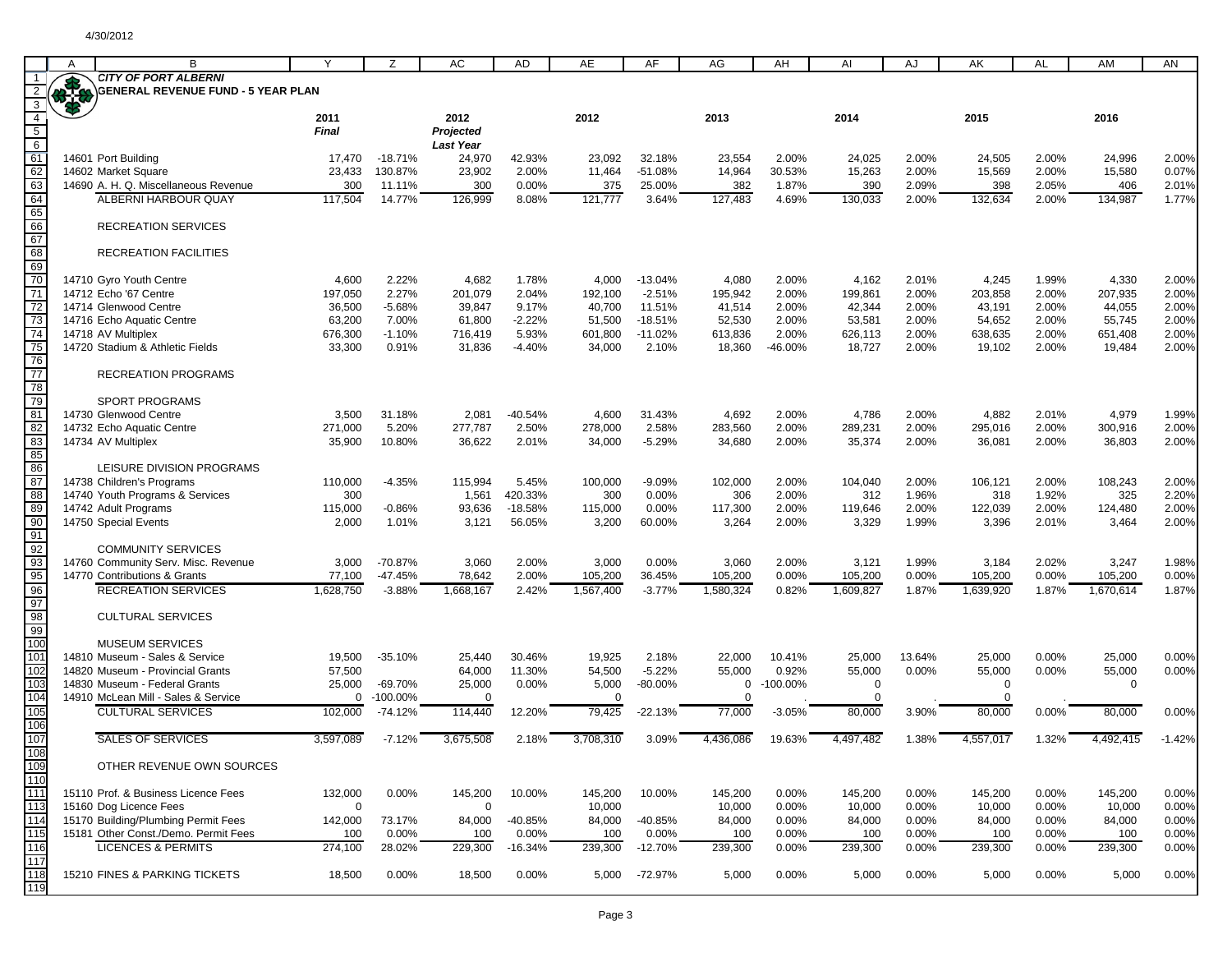|                  | B<br><b>CITY OF PORT ALBERNI</b>          |              |           | AC               | AD       | AE        | AF        | AG        | AH          | AI        | AJ    | AK             | AL          | AM        | AN    |
|------------------|-------------------------------------------|--------------|-----------|------------------|----------|-----------|-----------|-----------|-------------|-----------|-------|----------------|-------------|-----------|-------|
|                  | <b>GENERAL REVENUE FUND - 5 YEAR PLAN</b> |              |           |                  |          |           |           |           |             |           |       |                |             |           |       |
| $\mathbf{3}$     |                                           |              |           |                  |          |           |           |           |             |           |       |                |             |           |       |
| $\overline{4}$   |                                           | 2011         |           | 2012             |          | 2012      |           | 2013      |             | 2014      |       | 2015           |             | 2016      |       |
| $\overline{5}$   |                                           | <b>Final</b> |           | Projected        |          |           |           |           |             |           |       |                |             |           |       |
| 6                |                                           |              |           | <b>Last Year</b> |          |           |           |           |             |           |       |                |             |           |       |
| $\frac{1}{120}$  | 15320 RENTALS                             | 160.844      | 35.66%    | 160.844          | 0.00%    | 166.656   | 3.61%     | 169.989   | 2.00%       | 173.389   | 2.00% | 176.857        | 2.00%       | 180.394   | 2.00% |
| 121              |                                           |              |           |                  |          |           |           |           |             |           |       |                |             |           |       |
| 122              | 15510 Interest On Investments             | 55,000       | $-26.67%$ | 55,000           | 0.00%    | 57.500    | 4.55%     | 60,000    | 4.35%       | 60,000    | 0.00% | 60,000         | 0.00%       | 60.000    | 0.00% |
| 123              | 15590 Other Interest                      | 10,000       | 0.00%     | 10,000           | 0.00%    | 10,000    | 0.00%     | 10,000    | 0.00%       | 10,000    | 0.00% | 10,000         | 0.00%       | 10,000    | 0.00% |
| 124              | <b>RETURN ON INVESTMENTS</b>              | 65,000       | $-23.53%$ | 65,000           | 0.00%    | 67,500    | 3.85%     | 70,000    | 3.70%       | 70,000    | 0.00% | 70,000         | 0.00%       | 70,000    | 0.00% |
| 125              |                                           |              |           |                  |          |           |           |           |             |           |       |                |             |           |       |
|                  | 15611 Current Tax Penalties               | 75,000       | 0.00%     | 75,000           | 0.00%    | 75,000    | 0.00%     | 75,000    | 0.00%       | 75,000    | 0.00% | 75,000         | 0.00%       | 75,000    | 0.00% |
| 126<br>127       | 15621 Arrears & Del. Tax Interest         | 39,000       | 0.00%     | 39,000           | 0.00%    | 35,000    | $-10.26%$ | 35,000    | 0.00%       | 35,000    | 0.00% | 35,000         | 0.00%       | 35,000    | 0.00% |
| 128              | <b>PENALTIES &amp; INTEREST</b>           | 114,000      | 0.00%     | 114,000          | 0.00%    | 110,000   | $-3.51%$  | 110,000   | 0.00%       | 110,000   | 0.00% | 110,000        | 0.00%       | 110,000   | 0.00% |
| 129              |                                           |              |           |                  |          |           |           |           |             |           |       |                |             |           |       |
| 130              | 15930 MISC, REVENUE                       | 114,102      | 0.33%     | 114,484          | 0.33%    | 114,000   | $-0.09%$  | 114,000   | 0.00%       | 114,000   | 0.00% | 114,000        | 0.00%       | 114,000   | 0.00% |
| 131              | OTHER REVENUE OWN SOURCE                  | 746,546      | 12.45%    | 702,128          | $-5.95%$ | 702,456   | $-5.91%$  | 708,289   | 0.83%       | 711.689   | 0.48% | 715,157        | 0.49%       | 718,694   | 0.49% |
| 132              |                                           |              |           |                  |          |           |           |           |             |           |       |                |             |           |       |
| 133              | UNCOND TRANSFERS OTHER GOV'T              |              |           |                  |          |           |           |           |             |           |       |                |             |           |       |
| 134              |                                           |              |           |                  |          |           |           |           |             |           |       |                |             |           |       |
| 135              | PROVINCIAL GOVERNMENT                     |              |           |                  |          |           |           |           |             |           |       |                |             |           |       |
| 136              | 16212 Small Community Protection Grant    | 214,734      | 0.00%     | 214,734          | 0.00%    | 300.499   | 39.94%    | 204.504   | $-31.95%$   | 204,504   | 0.00% | $\Omega$       | $-100.00\%$ | 0         |       |
| 137              | 16214 Revenue Sharing - Traffic Fines     | 375,844      | 0.00%     | 375,844          | 0.00%    | 349.395   | $-7.04%$  | 284.560   | $-18.56%$   | 284,559   | 0.00% | $\Omega$       | $-100.00\%$ | $\Omega$  |       |
| 138              | 16215 Community Gaming Revenue            | 534,000      | 24.19%    | 534,000          | 0.00%    | 444,500   | $-16.76%$ | 444,500   | 0.00%       | 444,500   | 0.00% | 444,500        | 0.00%       | 444,500   | 0.00% |
| 139              | <b>UNCOND TRNFRS OTHER GOV'T</b>          | 1,124,578    | 10.19%    | 1,124,578        | 0.00%    | 1,094,394 | $-2.68%$  | 933,564   | $-14.70%$   | 933,563   | 0.00% | 444,500        | $-52.39%$   | 444,500   | 0.00% |
| 140              |                                           |              |           |                  |          |           |           |           |             |           |       |                |             |           |       |
| 141              | <b>COND TRANSFERS OTHER</b>               |              |           |                  |          |           |           |           |             |           |       |                |             |           |       |
| 142              |                                           |              |           |                  |          |           |           |           |             |           |       |                |             |           |       |
| $\frac{11}{143}$ | 18121 Grants/Contributions Other          | 12,000       | $-60.00%$ | 12,000           | 0.00%    | 60,000    | 400.00%   | $\Omega$  | $-100.00\%$ | 0         |       | $\Omega$       |             |           |       |
|                  | <b>COND TRANSFERS OTHER</b>               | 12,000       | $-60.00%$ | 12,000           | 0.00%    | 60.000    | 400.00%   | $\Omega$  | $-100.00\%$ | $\Omega$  |       | $\overline{0}$ |             |           |       |
| 145              |                                           |              |           |                  |          |           |           |           |             |           |       |                |             |           |       |
| 146<br>147       |                                           |              |           |                  |          |           |           |           |             |           |       |                |             |           |       |
| 148              | OTHER TRANSFERS & COLLECTIONS             |              |           |                  |          |           |           |           |             |           |       |                |             |           |       |
| 149              | 19110 Cemetery Trust Fund                 |              |           |                  |          |           |           |           |             |           |       |                |             |           |       |
| 15 <sub>C</sub>  | 19111 Reserve For Projects/Purchase       |              |           |                  |          |           |           |           |             |           |       |                |             |           |       |
| 15 <sup>1</sup>  | 19113 Reserve For Bad Debts-Taxation      |              |           |                  |          |           |           |           |             |           |       |                |             |           |       |
| 152              | 19114 Operating Funds From Prior Years    | 500,000      | 0.00%     | 500,000          | 0.00%    | 747,948   | 49.59%    | 500,000   | $-33.15%$   | 500,000   | 0.00% | 500,000        | 0.00%       | 500,000   | 0.00% |
| 153              | <b>TRANSFERS FROM OWN RESERVES</b>        | 500,000      | 0.00%     | 500,000          | 0.00%    | 747.948   | 49.59%    | 500,000   | $-33.15%$   | 500.000   | 0.00% | 500,000        | 0.00%       | 500,000   | 0.00% |
| 154              |                                           |              |           |                  |          |           |           |           |             |           |       |                |             |           |       |
| 155              | COLLECTIONS FOR OTHER GOV'T               |              |           |                  |          |           |           |           |             |           |       |                |             |           |       |
| 156              |                                           |              |           |                  |          |           |           |           |             |           |       |                |             |           |       |
| 157              | 19811 Non-Residential School              | 2,681,647    | 0.00%     | 2,681,647        | 0.00%    | 2,380,000 | $-11.25%$ | 2,380,000 | 0.00%       | 2,380,000 | 0.00% | 2,380,000      | 0.00%       | 2,380,000 | 0.00% |
| 158              | 19812 Residential School                  | 3,353,782    | 0.00%     | 3,353,782        | 0.00%    | 3,100,000 | $-7.57%$  | 3,100,000 | 0.00%       | 3,100,000 | 0.00% | 3,100,000      | 0.00%       | 3,100,000 | 0.00% |
| 159              |                                           | 6.035.429    | 0.00%     | 6.035.429        | 0.00%    | 5,480,000 | $-9.20%$  | 5,480,000 | 0.00%       | 5,480,000 | 0.00% | 5,480,000      | 0.00%       | 5,480,000 | 0.00% |
| 160              |                                           |              |           |                  |          |           |           |           |             |           |       |                |             |           |       |
|                  |                                           |              |           |                  |          |           |           |           |             |           |       |                |             |           |       |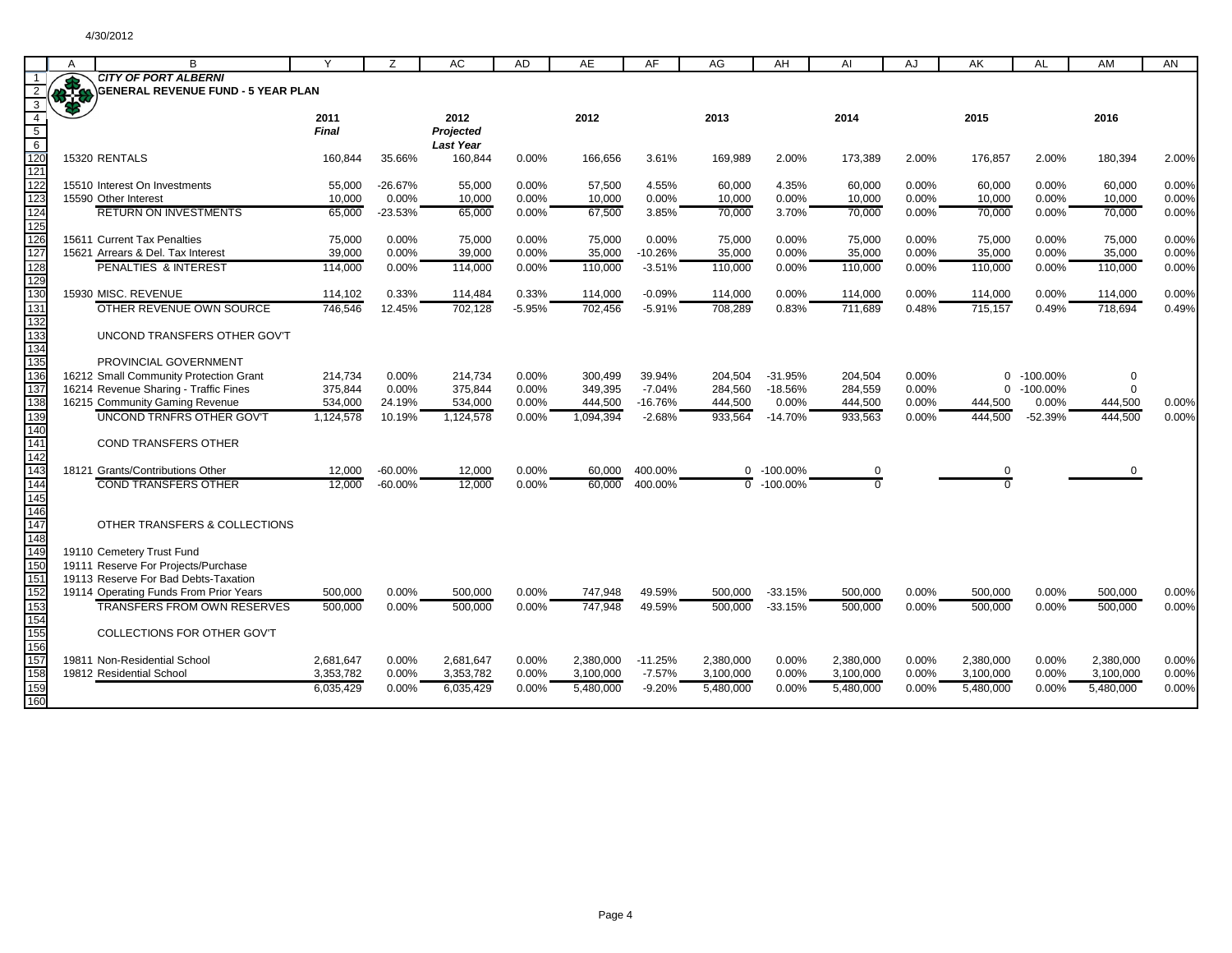|                                 |               | B.                                        |              |          | АC               | AD       | AE         | AF        | AG         | AH    |            | A.       | AΚ         |          | AM         | AN    |
|---------------------------------|---------------|-------------------------------------------|--------------|----------|------------------|----------|------------|-----------|------------|-------|------------|----------|------------|----------|------------|-------|
|                                 |               | <b>CITY OF PORT ALBERNI</b>               |              |          |                  |          |            |           |            |       |            |          |            |          |            |       |
|                                 | $\frac{1}{2}$ | <b>GENERAL REVENUE FUND - 5 YEAR PLAN</b> |              |          |                  |          |            |           |            |       |            |          |            |          |            |       |
|                                 |               |                                           |              |          |                  |          |            |           |            |       |            |          |            |          |            |       |
|                                 |               |                                           | 2011         |          | 2012             |          | 2012       |           | 2013       |       | 2014       |          | 2015       |          | 2016       |       |
|                                 |               |                                           | <b>Final</b> |          | Projected        |          |            |           |            |       |            |          |            |          |            |       |
|                                 |               |                                           |              |          | <b>Last Year</b> |          |            |           |            |       |            |          |            |          |            |       |
|                                 |               | <b>REGIONAL GOVERNMENT</b>                |              |          |                  |          |            |           |            |       |            |          |            |          |            |       |
| $\frac{161}{162}$<br>163        |               | 19820 Regional Hospital District          | 879,720      | $-3.52%$ | 879,720          | 0.00%    | 880,000    | 0.03%     | 880,000    | 0.00% | 880,000    | 0.00%    | 880,000    | $0.00\%$ | 880,000    | 0.00% |
|                                 |               | 19821 Regional District Alberni-Clayoquot | 709,622      | 0.78%    | 709,622          | $0.00\%$ | 550,000    | -22.49%   | 550,000    | 0.00% | 550,000    | 0.00%    | 550,000    | $0.00\%$ | 550,000    | 0.00% |
|                                 |               |                                           | 589,342      | $-1.65%$ | 1,589,342        | 0.00%    | 1,430,000  | $-10.03%$ | ,430,000   | 0.00% | 1,430,000  | 0.00%    | 1,430,000  | $0.00\%$ | ,430,000   | 0.00% |
|                                 |               |                                           |              |          |                  |          |            |           |            |       |            |          |            |          |            |       |
| 164<br>165<br>166<br>167<br>168 |               | JOINT BOARDS AND COMMISSIONS              |              |          |                  |          |            |           |            |       |            |          |            |          |            |       |
|                                 |               | 19830 Municipal Finance Authority         | 453          | 0.00%    | 453              | 0.00%    | 500        | 10.38%    | 500        | 0.00% | 500        | 0.00%    | 500        | $0.00\%$ | 500        | 0.00% |
|                                 |               | 19831 B. C. Assessment Authority          | 185,446      | 0.00%    | 185,446          | $0.00\%$ | 183,000    | $-1.32%$  | 183,000    | 0.00% | 183,000    | $0.00\%$ | 183,000    | $0.00\%$ | 183,000    | 0.00% |
|                                 |               |                                           | 185,899      | 0.00%    | 185,899          | 0.00%    | 183,500    | $-1.29%$  | 183,500    | 0.00% | 183,500    | 0.00%    | 183,500    | 0.00%    | 183,500    | 0.00% |
|                                 |               |                                           |              |          |                  |          |            |           |            |       |            |          |            |          |            |       |
| 169<br>170<br>171               |               | OTHER TRANSFER, COLLECTIONS               | 7,810,670    | $-0.34%$ | 7,810,670        | $0.00\%$ | 7,093,500  | $-9.18%$  | 7,093,500  | 0.00% | 7,093,500  | $0.00\%$ | 7,093,500  | $0.00\%$ | 7,093,500  | 0.00% |
| 172                             |               |                                           |              |          |                  |          |            |           |            |       |            |          |            |          |            |       |
| $\frac{1}{173}$                 |               | <b>GENERAL FUND REVENUE</b>               | 33,604,329   | $-1.55%$ | 33,654,733       | 0.15%    | 33,454,891 | $-0.44%$  | 35,060,825 | 4.80% | 36,267,298 | 3.44%    | 36,572,682 | 0.84%    | 37,575,394 | 2.74% |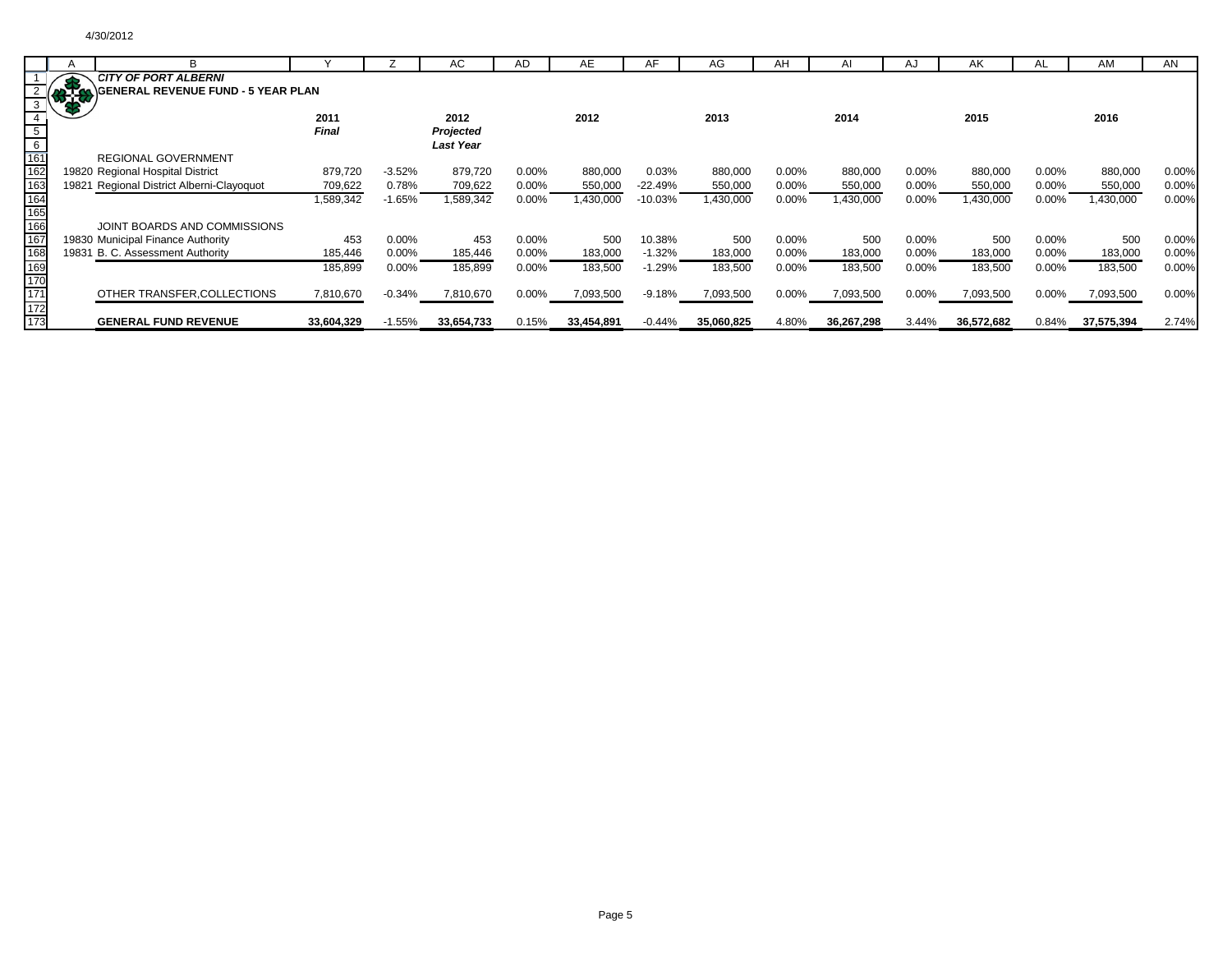|                                            | A  | B                                                                   |                   | $\overline{z}$  | AC                | AD             | AE                | AF               | AG                | AH             | AI                | AJ             | AK                | AL                | AM                | AN             |
|--------------------------------------------|----|---------------------------------------------------------------------|-------------------|-----------------|-------------------|----------------|-------------------|------------------|-------------------|----------------|-------------------|----------------|-------------------|-------------------|-------------------|----------------|
|                                            |    | <b>CITY OF PORT ALBERNI</b>                                         |                   |                 |                   |                |                   |                  |                   |                |                   |                |                   |                   |                   |                |
|                                            | \$ | <b>GENERAL REVENUE FUND - 5 YEAR PLAN</b>                           |                   |                 |                   |                |                   |                  |                   |                |                   |                |                   |                   |                   |                |
|                                            |    |                                                                     |                   |                 |                   |                |                   |                  |                   |                |                   |                |                   |                   |                   |                |
| $\overline{4}$                             |    |                                                                     | 2011              |                 | 2012              |                | 2012              |                  | 2013              |                | 2014              |                | 2015              |                   | 2016              |                |
|                                            |    |                                                                     | <b>Final</b>      |                 | Projected         |                |                   |                  |                   |                |                   |                |                   |                   |                   |                |
| $\begin{array}{c} 5 \\ 6 \\ 7 \end{array}$ |    |                                                                     |                   |                 | <b>Last Year</b>  |                |                   |                  |                   |                |                   |                |                   |                   |                   |                |
|                                            |    | <b>GENERAL GOVERNMENT SERVICE</b>                                   |                   |                 |                   |                |                   |                  |                   |                |                   |                |                   |                   |                   |                |
|                                            |    |                                                                     |                   |                 |                   |                |                   |                  |                   |                |                   |                |                   |                   |                   |                |
| $\overline{9}$                             |    | 21110 Mayor-Stipends                                                | 34,203            | 5.80%           | 34,886            | 2.00%          | 36,017            | 5.30%            | 36,737            | 2.00%          | 37,428            | 1.88%          | 37,428            | 0.00%             | 38,177            | 2.00%          |
| 10                                         |    | 21130 Councillors-Stipends                                          | 81,966            | 5.79%           | 83,605            | 2.00%          | 86,314            | 5.30%            | 88,040            | 2.00%          | 89,800            | 2.00%          | 92.168            | 2.64%             | 94,011            | 2.00%          |
| 11                                         |    | 21190 Receptions and Other Services                                 | 23,183            | 2.00%           | 33,646            | 45.13%         | 29,537            | 27.41%           | 29,778            | 0.82%          | 30,023            | 0.82%          | 30,274            | 0.84%             | 30,529            | 0.84%          |
| 12 <sup>2</sup><br>13                      |    | <b>LEGISLATIVE</b>                                                  | 139.352           | 5.14%           | 152.137           | 9.17%          | 151.868           | 8.98%            | 154,555           | 1.77%          | 157,251           | 1.74%          | 159,870           | 1.67%             | 162.717           | 1.78%          |
| 14                                         |    | <b>GENERAL ADMINISTRATION</b>                                       |                   |                 |                   |                |                   |                  |                   |                |                   |                |                   |                   |                   |                |
| 15                                         |    |                                                                     |                   |                 |                   |                |                   |                  |                   |                |                   |                |                   |                   |                   |                |
| 16                                         |    | <b>ADMINISTRATIVE</b>                                               |                   |                 |                   |                |                   |                  |                   |                |                   |                |                   |                   |                   |                |
| 17                                         |    | 21211 City Manager                                                  | 264.621           | 14.07%          | 241.353           | $-8.79%$       | 188,200           | $-28.88%$        | 191.800           | 1.91%          | 195.800           | 2.09%          | 199.800           | 2.04%             | 203.800           | 2.00%          |
| 18                                         |    | 21212 Municipal Clerk                                               | 277,884           | $-21.00%$       | 283,442           | 2.00%          | 390,843           | 40.65%           | 399,959           | 2.33%          | 407,958           | 2.00%          | 416,117           | 2.00%             | 424,440           | 2.00%          |
| 19                                         |    | 21215 Legal Services                                                | 45,462            | 2.00%           | 46,371            | 2.00%          | 40,000            | $-12.01%$        | 40,800            | 2.00%          | 41,600            | 1.96%          | 42,500            | 2.16%             | 43,300            | 1.88%          |
|                                            |    | 21216 By-Law Prosecution Services (Planning)                        | 80,000            | 976.86%         | 81,600            | 2.00%          | 80,000            | 0.00%            | 82,200            | 2.75%          | 83,850            | 2.01%          | 85,500            | 1.97%             | 87,200            | 1.99%          |
| 20<br>21<br>22                             |    |                                                                     |                   |                 |                   |                |                   |                  |                   |                |                   |                |                   |                   |                   |                |
|                                            |    |                                                                     |                   |                 |                   |                |                   |                  |                   |                |                   |                |                   |                   |                   |                |
|                                            |    | <b>FINANCIAL MANAGEMENT</b>                                         |                   |                 |                   |                |                   |                  |                   |                |                   |                |                   |                   |                   |                |
| $\overline{24}$                            |    | 21221 Financial Management Administration                           | 650,839           | $-0.78%$        | 663,855           | 2.00%          | 673,200           | 3.44%            | 689,700           | 2.45%          | 703,600           | 2.02%          | 717,700           | 2.00%             | 732,000           | 1.99%          |
| 25                                         |    | 21225 External Audit                                                | 17.015            | 26.97%          | 17,355            | 2.00%          | 18,350            | 7.85%            | 18,700            | 1.91%          | 19,000            | 1.60%          | 19,500            | 2.63%             | 19,900            | 2.05%          |
| 26<br>27                                   |    | 21226 Purchasing Administration                                     | 217,037           | 2.00%           | 221,378           | 2.00%          | 214,000           | $-1.40%$         | 219,400           | 2.52%          | 221,950           | 1.16%          | 227,000           | 2.28%             | 230,300           | 1.45%          |
|                                            |    | 21229 Other Financial Management                                    | 27,440            | 2.00%           | 27,990            | 2.00%          | 11,400            | $-58.45%$        | 11,400            | 0.00%          | 11,400            | 0.00%          | 11,400            | 0.00%             | 11,400            | 0.00%          |
|                                            |    | <b>COMMON SERVICES</b>                                              |                   |                 |                   |                |                   |                  |                   |                |                   |                |                   |                   |                   |                |
| $\frac{28}{29}$ $\frac{30}{8}$             |    | 21222 Administration Vehicle                                        | 5,852             | 2.00%           | 5,969             | 2.00%          | 10,993            | 87.85%           | 11,093            | 0.91%          | 11,193            | 0.90%          | 11,293            | 0.89%             | 11,393            | 0.89%          |
| 31                                         |    | 21252 City Hall                                                     | 85,151            | $-1.22%$        | 90,019            | 5.72%          | 84,698            | $-0.53%$         | 86,392            | 2.00%          | 88,120            | 2.00%          | 89,882            | 2.00%             | 91,680            | 2.00%          |
| 32                                         |    | 21253 Other City Buildings                                          | 7,157             | $-10.97%$       | 7.300             | 2.00%          | 9.150             | 27.85%           | 9,333             | 2.00%          | 9.520             | 2.00%          | 9.710             | 2.00%             | 9.904             | 2.00%          |
| 33                                         |    | 21254 Plywood Plant Site                                            | 7,566             | 0.00%           | 7,566             | 0.00%          | 7,566             | 0.00%            | 7,566             | 0.00%          | 7,566             | 0.00%          | 7,566             | 0.00%             | 7,566             | 0.00%          |
| 35                                         |    | 21259 Other Common Services                                         | 233,179           | 0.36%           | 237,843           | 2.00%          | 236,140           | 1.27%            | 227,140           | $-3.81%$       | 225,240           | $-0.84%$       | 228,340           | 1.38%             | 231,440           | 1.36%          |
| 36<br>37                                   |    |                                                                     |                   |                 |                   |                |                   |                  |                   |                |                   |                |                   |                   |                   |                |
|                                            |    | <b>INFORMATION SERVICES</b>                                         |                   |                 |                   |                |                   |                  |                   |                |                   |                |                   |                   |                   |                |
| $\overline{38}$                            |    | 21261 Information Services                                          | 482,421           | $-0.54%$        | 492,069           | 2.00%          | 499,334           | 3.51%            | 509,157           | 1.97%          | 519,195           | 1.97%          | 529,452           | 1.98%             | 539,933           | 1.98%          |
| 39                                         |    |                                                                     |                   |                 |                   |                |                   |                  |                   |                |                   |                |                   |                   |                   |                |
| 40                                         |    | OTHER ADMINISTRATIVE SERVICES                                       |                   |                 |                   |                |                   |                  |                   |                |                   |                |                   |                   |                   |                |
| 41                                         |    | 21282 Appraisals                                                    | 25,000            |                 |                   | 0 -100.00%     | 25,000            | 0.00%            | 0                 | $-100.00\%$    | 0                 |                | 25,000            |                   | $\Omega$          | $-100.00\%$    |
| 42<br>43                                   |    | 21283 Personnel (Human Resources)<br>21285 Employee Wellness (EFAP) | 216,626<br>11.985 | 4.10%<br>19.49% | 220,958<br>12.225 | 2.00%<br>2.00% | 253,672<br>16,000 | 17.10%<br>33.50% | 259,090<br>16.180 | 2.14%<br>1.13% | 268,806<br>16,364 | 3.75%<br>1.14% | 268,611<br>16,551 | $-0.07%$<br>1.14% | 273,523<br>16,742 | 1.83%<br>1.15% |
| 44                                         |    |                                                                     |                   |                 |                   |                |                   |                  |                   |                |                   |                |                   |                   |                   |                |
|                                            |    |                                                                     |                   |                 |                   |                |                   |                  |                   |                |                   |                |                   |                   |                   |                |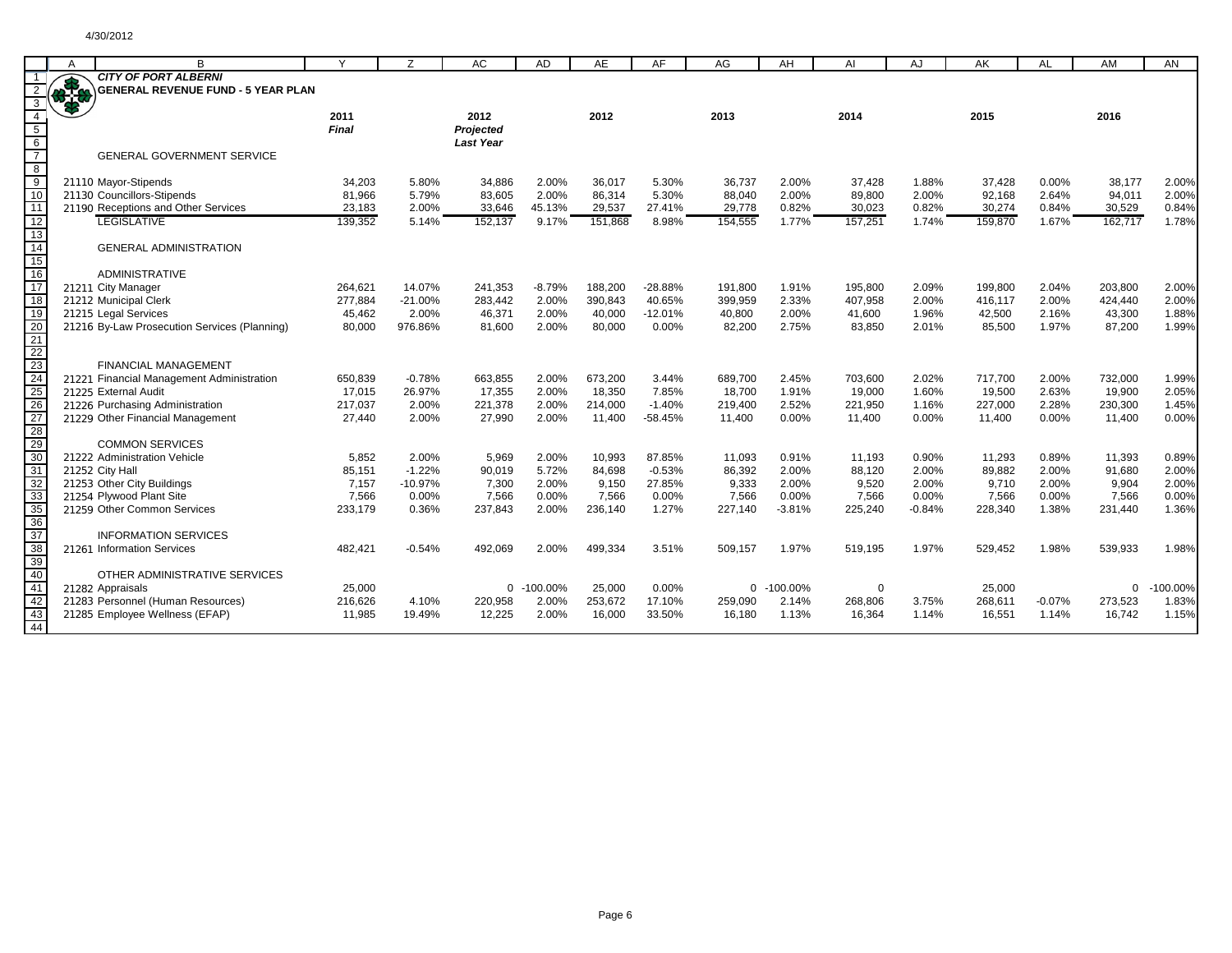|                                                                        | A           | B                                            |              | Z           | AC               | AD.       | AE         | AF        | AG         | AH     | AI         | AJ       | AK         | AL        | AM         | AN    |
|------------------------------------------------------------------------|-------------|----------------------------------------------|--------------|-------------|------------------|-----------|------------|-----------|------------|--------|------------|----------|------------|-----------|------------|-------|
|                                                                        |             | <b>CITY OF PORT ALBERNI</b>                  |              |             |                  |           |            |           |            |        |            |          |            |           |            |       |
|                                                                        | <b>1874</b> | <b>GENERAL REVENUE FUND - 5 YEAR PLAN</b>    |              |             |                  |           |            |           |            |        |            |          |            |           |            |       |
|                                                                        |             |                                              |              |             |                  |           |            |           |            |        |            |          |            |           |            |       |
| $\overline{4}$                                                         |             |                                              | 2011         |             | 2012             |           | 2012       |           | 2013       |        | 2014       |          | 2015       |           | 2016       |       |
|                                                                        |             |                                              | <b>Final</b> |             | Projected        |           |            |           |            |        |            |          |            |           |            |       |
|                                                                        |             |                                              |              |             | <b>Last Year</b> |           |            |           |            |        |            |          |            |           |            |       |
|                                                                        |             | <b>RECOVERIES</b>                            |              |             |                  |           |            |           |            |        |            |          |            |           |            |       |
| $\begin{array}{r} 5 \\ \hline 6 \\ \hline 45 \\ \hline 46 \end{array}$ |             | 21290 Admin./Acc't Services Recovered        | $-281,525$   | 2.00%       | $-287,156$       | 2.00%     | $-266,400$ | $-5.37%$  | $-271,700$ | 1.99%  | $-277,100$ | 1.99%    | $-282,700$ | 2.02%     | $-288,300$ | 1.98% |
| 47                                                                     |             | <b>GENERAL ADMINISTRATION</b>                | 2.373.710    | 2.68%       | 2.370.137        | $-0.15%$  | 2.492.146  | 4.99%     | 2,508,210  | 0.64%  | 2,554,062  | 1.83%    | 2.623.222  | 2.71%     | 2,646,221  | 0.88% |
| 48                                                                     |             |                                              |              |             |                  |           |            |           |            |        |            |          |            |           |            |       |
|                                                                        | 21911       | <b>Election Expense</b>                      | 34,832       | 11510.67%   | 300              | $-99.14%$ | 500        | $-98.56%$ | 500        | 0.00%  | 36,000     | 7100.00% | 500        | $-98.61%$ | 500        | 0.00% |
| 49<br>50                                                               |             | 21920 Training and Development               | 128,400      | 2.72%       | 130,968          | 2.00%     | 130,968    | 2.00%     | 133,585    | 2.00%  | 136,259    | 2.00%    | 138,984    | 2.00%     | 141,764    | 2.00% |
| 51                                                                     |             | 21925 Council Travel and Development         | 25,585       | 2.00%       | 26.096           | 2.00%     | 26.100     | 2.01%     | 26,622     | 2.00%  | 27,154     | 2.00%    | 27,698     | 2.00%     | 28,251     | 2.00% |
| 52                                                                     |             | 21930 Public Liability Insurance             | 129,438      | 0.00%       | 134,668          | 4.04%     | 136,000    | 5.07%     | 138,700    | 1.99%  | 141,500    | 2.02%    | 144,300    | 1.98%     | 147,200    | 2.01% |
|                                                                        |             | 21931 Damage Claims                          | 40,000       | 56.86%      | 40,800           | 2.00%     | 40,000     | 0.00%     | 40,000     | 0.00%  | 40,000     | 0.00%    | 40,000     | 0.00%     | 40,000     | 0.00% |
|                                                                        |             | 21950 Grants In Aid                          | 21,000       | 110.00%     | 21,000           | 0.00%     | 21,000     | 0.00%     | 21,000     | 0.00%  | 21,000     | 0.00%    | 21,000     | $0.00\%$  | 21,000     | 0.00% |
| $\frac{53}{54}$                                                        |             | OTHER GENERAL GOV'T SERVICES                 | 379,255      | 20.28%      | 353,832          | $-6.70%$  | 354,568    | $-6.51%$  | 360,407    | 1.65%  | 401,913    | 11.52%   | 372,482    | $-7.32%$  | 378,715    | 1.67% |
| 57                                                                     |             |                                              |              |             |                  |           |            |           |            |        |            |          |            |           |            |       |
| 58<br>59<br>60                                                         |             | <b>GENERAL GOVERNMENT SERVICE</b>            | 2,892,317    | 4.81%       | 2,876,106        | $-0.56%$  | 2.998.582  | 3.67%     | 3.023.172  | 0.82%  | 3.113.226  | 2.98%    | 3,155,574  | 1.36%     | 3,187,653  | 1.02% |
|                                                                        |             |                                              |              |             |                  |           |            |           |            |        |            |          |            |           |            |       |
|                                                                        |             | <b>PROTECTIVE SERVICES</b>                   |              |             |                  |           |            |           |            |        |            |          |            |           |            |       |
| 61                                                                     |             |                                              |              |             |                  |           |            |           |            |        |            |          |            |           |            |       |
| $\frac{62}{63}$                                                        | 22121       | R.C.M.P. Contract                            | 4,263,246    | 2.24%       | 4,385,916        | 2.88%     | 4,406,261  | 3.35%     | 4,563,883  | 3.58%  | 4,763,627  | 4.38%    | 4,923,645  | 3.36%     | 5,104,631  | 3.68% |
|                                                                        |             | 22122 Police Service Administration          | 767,006      | 2.00%       | 782,346          | 2.00%     | 782,300    | 1.99%     | 798,000    | 2.01%  | 814,000    | 2.01%    | 830,000    | 1.97%     | 846,600    | 2.00% |
|                                                                        |             | 22130 Community Policing                     | 26,450       | 0.00%       | 26,450           | 0.00%     | 26,450     | 0.00%     | 26,450     | 0.00%  | 26,450     | 0.00%    | 26,450     | 0.00%     | 26,450     | 0.00% |
| 65                                                                     |             | 22140 Commissionaire Services (Planning)     | 20,079       | 2.00%       | 20,481           | 2.00%     | 25,000     | 24.51%    | 25,000     | 0.00%  | 25,000     | 0.00%    | 25,000     | 0.00%     | 25,000     | 0.00% |
| 66<br>67                                                               |             | 22160 Police Building Maintenance            | 138,810      | 2.00%       | 141,587          | 2.00%     | 138,326    | $-0.35%$  | 141,093    | 2.00%  | 143,914    | 2.00%    | 146,793    | 2.00%     | 149,729    | 2.00% |
|                                                                        |             | 22180 Detention/Custody of Prisoner          | 412,588      | 2.01%       | 420,840          | 2.00%     | 435,000    | 5.43%     | 443,700    | 2.00%  | 452,500    | 1.98%    | 461,600    | 2.01%     | 470,800    | 1.99% |
| 68                                                                     |             | POLICE PROTECTION                            | 5,628,179    | 2.18%       | 5,777,620        | 2.66%     | 5,813,337  | 3.29%     | 5,998,126  | 3.18%  | 6,225,491  | 3.79%    | 6,413,488  | 3.02%     | 6,623,210  | 3.27% |
| 69                                                                     |             |                                              |              |             |                  |           |            |           |            |        |            |          |            |           |            |       |
| $\overline{70}$                                                        |             | 22411 Fire Protection Administration         | 281.769      | 9.80%       | 258.444          | $-8.28%$  | 303.612    | 7.75%     | 363.653    | 19.78% | 376,810    | 3.62%    | 384,190    | 1.96%     | 391,717    | 1.96% |
| 71                                                                     |             | 22421 Fire Crew                              | 1,951,224    | 20.91%      | 1,980,257        | 1.49%     | 2.105.872  | 7.93%     | 2,284,244  | 8.47%  | 2,360,113  | 3.32%    | 2,407,316  | 2.00%     | 2,455,462  | 2.00% |
| $\overline{72}$                                                        |             | 22422 Personnel Expense                      | 32,911       | 25.12%      | 33,569           | 2.00%     | 41,424     | 25.87%    | 42,253     | 2.00%  | 43,098     | 2.00%    | 43,960     | 2.00%     | 44,839     | 2.00% |
| 73                                                                     |             | 22431 Communication System                   | 10,405       | $-6.25%$    | 10,613           | 2.00%     | 10,613     | 2.00%     | 10,825     | 2.00%  | 11,042     | 2.00%    | 11,263     | 2.00%     | 11,488     | 2.00% |
| 74                                                                     |             | 22440 Fire Investigation                     | 882          | 1.97%       | 900              | 2.04%     | 900        | 2.04%     | 918        | 2.00%  | 936        | 1.96%    | 955        | 2.03%     | 974        | 1.99% |
| 75                                                                     |             | 22441 Fire Prevention                        | 117,565      | 18.35%      | 119,511          | 1.66%     | 125,695    | 6.92%     | 136,236    | 8.39%  | 140,738    | 3.30%    | 143,553    | 2.00%     | 146,424    | 2.00% |
| 76                                                                     |             | 22471 Fire Building Maintenance              | 65,195       | 19.60%      | 67,087           | 2.90%     | 66,499     | 2.00%     | 67,829     | 2.00%  | 69,185     | 2.00%    | 70,569     | 2.00%     | 71,981     | 2.00% |
| 77                                                                     |             | 22472 Fire Boat Shed Maintenance             | $\Omega$     | $-100.00\%$ |                  |           |            |           |            |        |            |          |            |           |            |       |
| 78                                                                     |             | 22473 External Regional Training             | $\Omega$     |             | $\Omega$         |           | 1,530      |           | 1,561      | 2.03%  | 1,592      | 1.99%    | 1,624      | 2.01%     | 1,656      | 1.97% |
| 79                                                                     |             | 22480 Vehicle Repair & Maintenance           | 175,684      | 1.31%       | 176,755          | 0.61%     | 228,870    | 30.27%    | 230,177    | 0.57%  | 231,511    | 0.58%    | 232,871    | 0.59%     | 234,258    | 0.60% |
| 80                                                                     |             | 22481 Sundry Equipment Maintenance/Rep       | 13,744       | 32.32%      | 14,018           | 1.99%     | 14,019     | 2.00%     | 14,299     | 2.00%  | 14,585     | 2.00%    | 14,877     | 2.00%     | 15,174     | 2.00% |
| 81                                                                     |             | 22482 Fire Fighting Tools/Supplies Purchases | 14,871       | $-62.43%$   | 15,168           | 2.00%     | 20,168     | 35.62%    | 20,572     | 2.00%  | 20,983     | 2.00%    | 21,403     | 2.00%     | 21,831     | 2.00% |
| 82                                                                     |             | <b>FIRE PROTECTION</b>                       | 2,664,250    | 16.53%      | 2,676,322        | 0.45%     | 2,919,202  | 9.57%     | 3.172.567  | 8.68%  | 3,270,593  | 3.09%    | 3,332,581  | 1.90%     | 3,395,804  | 1.90% |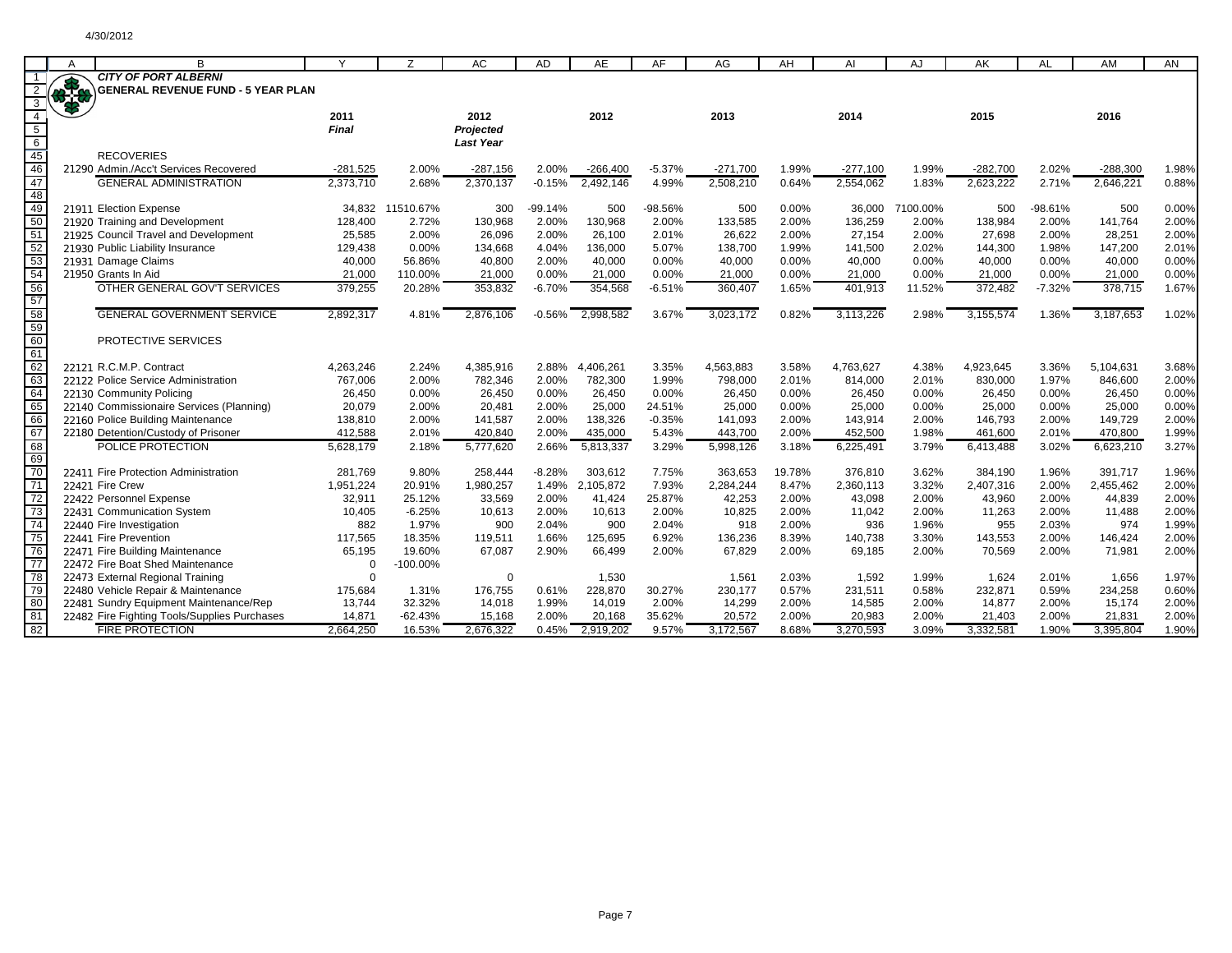|                                                       |    | В                                         | $\checkmark$ | Z        | AC               | <b>AD</b> | AE        | AF      | AG        | AH        | AI        | AJ      | AK         | AL    | AM         | AN    |
|-------------------------------------------------------|----|-------------------------------------------|--------------|----------|------------------|-----------|-----------|---------|-----------|-----------|-----------|---------|------------|-------|------------|-------|
|                                                       |    | <b>CITY OF PORT ALBERNI</b>               |              |          |                  |           |           |         |           |           |           |         |            |       |            |       |
|                                                       | 好好 | <b>GENERAL REVENUE FUND - 5 YEAR PLAN</b> |              |          |                  |           |           |         |           |           |           |         |            |       |            |       |
|                                                       |    |                                           |              |          |                  |           |           |         |           |           |           |         |            |       |            |       |
|                                                       |    |                                           | 2011         |          | 2012             |           | 2012      |         | 2013      |           | 2014      |         | 2015       |       | 2016       |       |
| 5<br>$6\overline{6}$                                  |    |                                           | <b>Final</b> |          | Projected        |           |           |         |           |           |           |         |            |       |            |       |
| 83                                                    |    |                                           |              |          | <b>Last Year</b> |           |           |         |           |           |           |         |            |       |            |       |
| $\frac{1}{84}$                                        |    | 22510 Emergency Program                   | 3,321        | 30.24%   | 3,387            | 1.99%     | 4,233     | 27.46%  | 4,317     | 1.98%     | 4,404     | 2.02%   | 4,492      | 2.00% | 4,582      | 2.00% |
| $\frac{1}{85}$                                        |    | <b>EMERGENCY MEASURES</b>                 | 3,321        | 30.24%   | 3,387            | 1.99%     | 4,233     | 27.46%  | 4,317     | 1.98%     | 4,404     | 2.02%   | 4,492      | 2.00% | 4,582      | 2.00% |
| 86                                                    |    |                                           |              |          |                  |           |           |         |           |           |           |         |            |       |            |       |
| 87                                                    |    | 22921 Building/Plumbing Inspection        | 105,193      | $-2.68%$ | 107,296          | 2.00%     | 105,193   | 0.00%   | 105,356   | 0.15%     | 105,520   | 0.16%   | 105,686    | 0.16% | 105,859    | 0.16% |
| 88                                                    |    | 22926 Building Inspector Vehicle          | 4,759        | 1.99%    | 4,855            | 2.02%     | 4,855     | 2.02%   | 4,952     | 2.00%     | 5,051     | 2.00%   | 5,152      | 2.00% | 5,255      | 2.00% |
| 89                                                    |    | 22931 Animal Pound Operation              | 117,262      | 2.00%    | 119,608          | 2.00%     | 130,902   | 11.63%  | 133,520   | 2.00%     | 136,190   | 2.00%   | 138,914    | 2.00% | 141,693    | 2.00% |
| $\frac{1}{90}$                                        |    | OTHER PROTECTION                          | 227,214      | $-0.22%$ | 231,759          | 2.00%     | 240,950   | 6.05%   | 243,828   | 1.19%     | 246,761   | 1.20%   | 249,752    | 1.21% | 252,807    | 1.22% |
|                                                       |    |                                           |              |          |                  |           |           |         |           |           |           |         |            |       |            |       |
| $\frac{91}{92}$<br>$\frac{92}{93}$<br>$\frac{93}{95}$ |    | <b>PROTECTIVE SERVICES</b>                | 8,522,964    | 6.21%    | 8,689,088        | 1.95%     | 8,977,722 | 5.34%   | 9.418.838 | 4.91%     | 9,747,249 | 3.49%   | 10,000,313 | 2.60% | 10,276,403 | 2.76% |
|                                                       |    |                                           |              |          |                  |           |           |         |           |           |           |         |            |       |            |       |
|                                                       |    | <b>TRANSPORTATION SERVICE</b>             |              |          |                  |           |           |         |           |           |           |         |            |       |            |       |
| $\frac{1}{96}$                                        |    |                                           |              |          |                  |           |           |         |           |           |           |         |            |       |            |       |
|                                                       |    | <b>COMMON SERVICES</b>                    |              |          |                  |           |           |         |           |           |           |         |            |       |            |       |
| 97<br>$\frac{1}{98}$                                  |    | 23110 Engineering Administration          | 475,995      | $-6.17%$ | 478,635          | 0.55%     | 487,066   | 2.33%   | 496,807   | 2.00%     | 506,743   | 2.00%   | 516,878    | 2.00% | 527,216    | 2.00% |
| 99                                                    |    | 23121 Engineering Consulting Services     | 25,000       | 0.00%    | 25,000           | 0.00%     | 130,000   | 420.00% | 80,800    | $-37.85%$ | 41,616    | -48.50% | 42.448     | 2.00% | 43,297     | 2.00% |
| 100                                                   |    | PUBLIC WORKS ADMINISTRATION               |              |          |                  |           |           |         |           |           |           |         |            |       |            |       |
| 101                                                   |    | 23129 Clerical & Reception-Operation      | 97,398       | 3.95%    | 99,346           | 2.00%     | 98,920    | 1.56%   | 100,898   | 2.00%     | 102,916   | 2.00%   | 104,975    | 2.00% | 107,074    | 2.00% |
| 102                                                   |    | 23130 Supervision Operations              | 340,000      | 0.00%    | 346,800          | 2.00%     | 347,000   | 2.06%   | 353,940   | 2.00%     | 361,019   | 2.00%   | 368,239    | 2.00% | 375,604    | 2.00% |
| 103                                                   |    | 23134 Small Tools/Equipment/Supplies      | 33.740       | 6.30%    | 35,103           | 4.04%     | 36,027    | 6.78%   | 36,748    | 2.00%     | 37,482    | 2.00%   | 38,232     | 2.00% | 38,997     | 2.00% |
| 104                                                   |    | 23136 Works Yard Maintenance              | 56,000       | 24.44%   | 53,060           | $-5.25%$  | 56,000    | 0.00%   | 57,120    | 2.00%     | 58,262    | 2.00%   | 59.428     | 2.00% | 60,616     | 2.00% |
| 105                                                   |    | 23137 Main Building Maintenance           | 120,833      | 0.00%    | 125,715          | 4.04%     | 130,000   | 7.59%   | 132,600   | 2.00%     | 135,252   | 2.00%   | 137,957    | 2.00% | 140,716    | 2.00% |
| 106                                                   |    | 23138 Shop Overhead                       | 84,500       | $-2.31%$ | 86,190           | 2.00%     | 87,500    | 3.55%   | 89,250    | 2.00%     | 91,035    | 2.00%   | 92,856     | 2.00% | 94,713     | 2.00% |
| 107                                                   |    |                                           |              |          |                  |           |           |         |           |           |           |         |            |       |            |       |
| 108                                                   |    | <b>GENERAL EQUIPMENT</b>                  |              |          |                  |           |           |         |           |           |           |         |            |       |            |       |
| 10 <sub>S</sub>                                       |    | 23160 General Equipment Maintenance       | 642,305      | 3.52%    | 655,150          | 2.00%     | 667,305   | 3.89%   | 680,651   | 2.00%     | 694,264   | 2.00%   | 708,149    | 2.00% | 722,312    | 2.00% |
| 11C                                                   |    | 23161 Eng. Vehicle Maint. & Replacement   | 8,190        | 2.01%    | 8,354            | 2.00%     | 12,027    | 46.85%  | 12,268    | 2.00%     | 12,513    | 2.00%   | 12,763     | 2.00% | 13,018     | 2.00% |
| 111                                                   |    | 23162 Sup. Vehicle Maint. & Replacement   | 24,702       | 2.00%    | 25,196           | 2.00%     | 29,218    | 18.28%  | 29,802    | 2.00%     | 30,398    | 2.00%   | 31,006     | 2.00% | 31,627     | 2.00% |
| 112                                                   |    | <b>COMMON SERVICES</b>                    | 1,908,663    | 0.31%    | 1,938,549        | 1.57%     | 2,081,063 | 9.03%   | 2,070,884 | $-0.49%$  | 2,071,502 | 0.03%   | 2,112,932  | 2.00% | 2,155,191  | 2.00% |
| 113                                                   |    |                                           |              |          |                  |           |           |         |           |           |           |         |            |       |            |       |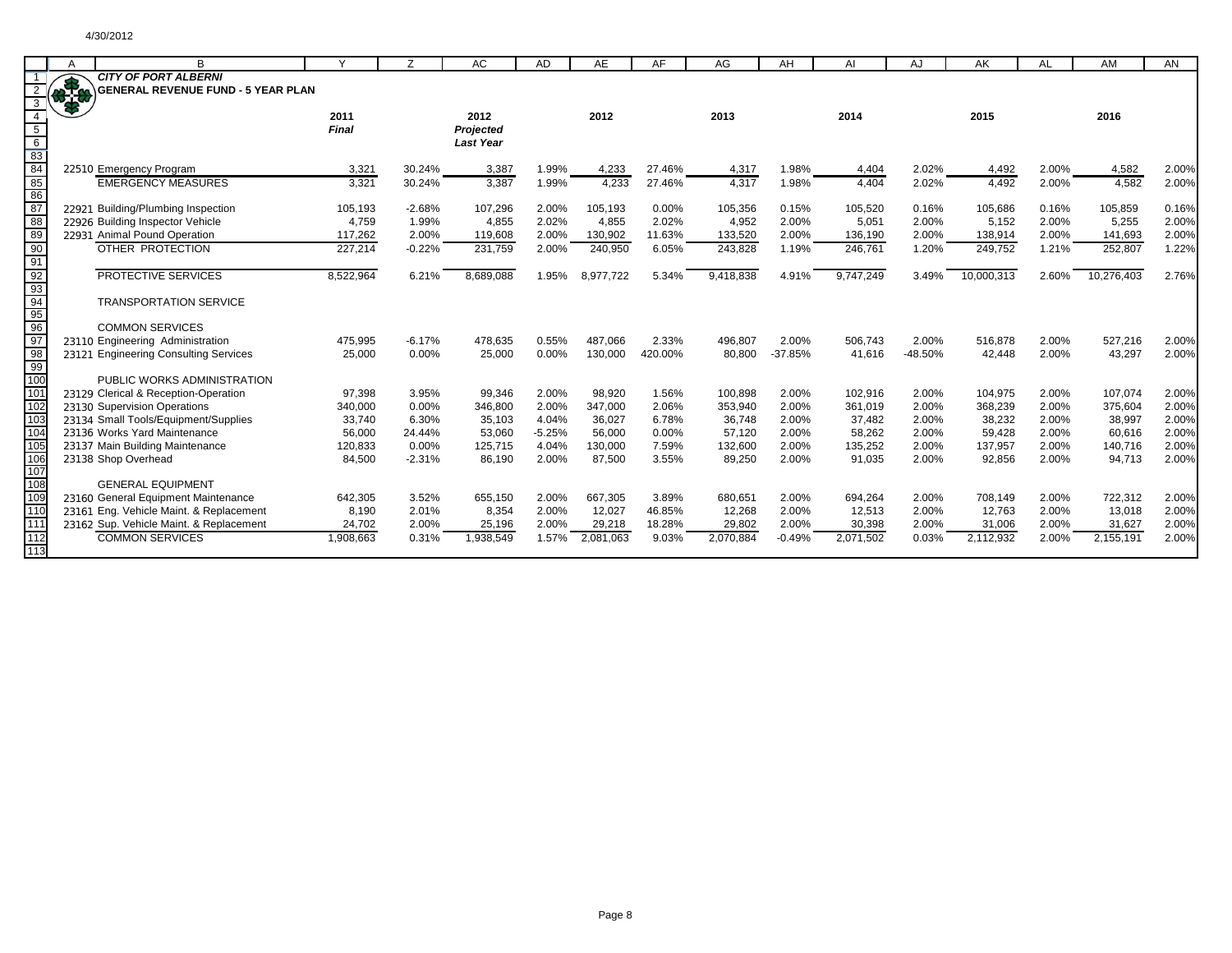|                                        |       | B                                         |           |          | AC               |           | AE        | AF     | AG        | AH        |           |       |           |       | AM       | AN    |
|----------------------------------------|-------|-------------------------------------------|-----------|----------|------------------|-----------|-----------|--------|-----------|-----------|-----------|-------|-----------|-------|----------|-------|
|                                        |       | <b>CITY OF PORT ALBERNI</b>               |           |          |                  | AD        |           |        |           |           | AI        | AJ    | AK        | AL    |          |       |
|                                        | Ba    | <b>GENERAL REVENUE FUND - 5 YEAR PLAN</b> |           |          |                  |           |           |        |           |           |           |       |           |       |          |       |
|                                        |       |                                           |           |          |                  |           |           |        |           |           |           |       |           |       |          |       |
|                                        |       |                                           | 2011      |          | 2012             |           | 2012      |        | 2013      |           | 2014      |       | 2015      |       | 2016     |       |
| $5\overline{)}$                        |       |                                           | Final     |          | Projected        |           |           |        |           |           |           |       |           |       |          |       |
| $6\overline{6}$                        |       |                                           |           |          | <b>Last Year</b> |           |           |        |           |           |           |       |           |       |          |       |
| 114                                    |       | <b>ROAD TRANSPORT</b>                     |           |          |                  |           |           |        |           |           |           |       |           |       |          |       |
| 115                                    |       |                                           |           |          |                  |           |           |        |           |           |           |       |           |       |          |       |
| 116                                    |       | <b>ROADS AND STREETS</b>                  |           |          |                  |           |           |        |           |           |           |       |           |       |          |       |
| 118                                    |       | 23205 Customer Service Requests - Streets | 30,000    | 7.14%    | 30,600           | 2.00%     | 30,600    | 2.00%  | 31,212    | 2.00%     | 31,836    | 2.00% | 32,473    | 2.00% | 33,122   | 2.00% |
| 11 <sup>c</sup>                        |       | 23210 Small Tools/Supplies - Streets      | 3,641     | 0.00%    | 3.714            | 2.00%     | 4,000     | 9.86%  | 4,080     | 2.00%     | 4,162     | 2.00% | 4,245     | 2.00% | 4,330    | 2.00% |
| 120                                    |       | 23220 Streets Inspections                 | 33,762    | 0.00%    | 34,437           | 2.00%     | 36,000    | 6.63%  | 36,720    | 2.00%     | 37,454    | 2.00% | 38,203    | 2.00% | 38,968   | 2.00% |
|                                        |       | 23231 Roadway Surfaces Maintenance        | 427,400   | 0.00%    | 435,948          | 2.00%     | 440,000   | 2.95%  | 448,800   | 2.00%     | 457,776   | 2.00% | 466,932   | 2.00% | 476,270  | 2.00% |
|                                        |       | 23233 Road Allowance Maintenance          | 200,560   | $-0.22%$ | 204,571          | 2.00%     | 205,560   | 2.49%  | 209,671   | 2.00%     | 213,865   | 2.00% | 218,142   | 2.00% | 222,505  | 2.00% |
| $\frac{121}{122}$<br>$\frac{122}{123}$ |       | 23234 New Driveway Crossings              | 20,400    | 0.00%    | 20,808           | 2.00%     | 20,400    | 0.00%  | 20,808    | 2.00%     | 21,224    | 2.00% | 21,649    | 2.00% | 22,082   | 2.00% |
| 124                                    |       | 23236 Street Sweeping                     | 117,600   | 0.00%    | 119,952          | 2.00%     | 122,600   | 4.25%  | 125,052   | 2.00%     | 127,553   | 2.00% | 130,104   | 2.00% | 132,706  | 2.00% |
|                                        |       | 23237 Snow & Ice Removal                  | 210,000   | 0.00%    | 214,200          | 2.00%     | 213,600   | 1.71%  | 217,872   | 2.00%     | 222,229   | 2.00% | 226,674   | 2.00% | 231,208  | 2.00% |
| $\frac{125}{126}$ $\frac{126}{127}$    |       |                                           |           |          |                  |           |           |        |           |           |           |       |           |       |          |       |
|                                        |       | <b>BRIDGES AND TUNNELS</b>                |           |          |                  |           |           |        |           |           |           |       |           |       |          |       |
|                                        |       | 23241 Bridges and Retaining Walls         | 57,000    | 178.05%  | 20,808           | $-63.49%$ | 70,000    | 22.81% | 60.000    | $-14.29%$ | 61,200    | 2.00% | 62,424    | 2.00% | 63,672   | 2.00% |
| 128<br>129                             |       |                                           |           |          |                  |           |           |        |           |           |           |       |           |       |          |       |
| $\frac{1}{130}$                        |       | <b>STREET LIGHTING</b>                    |           |          |                  |           |           |        |           |           |           |       |           |       |          |       |
| 131                                    |       | 23250 Overhead & Decorative Lighting      | 235,088   | 3.38%    | 239,790          | 2.00%     | 236,588   | 0.64%  | 241,320   | 2.00%     | 246,146   | 2.00% | 251,069   | 2.00% | 256,090  | 2.00% |
| 132                                    |       | 23261 Signs & Traffic Marking             | 196,940   | 9.11%    | 200,879          | 2.00%     | 196,940   | 0.00%  | 200,879   | 2.00%     | 204,896   | 2.00% | 208,994   | 2.00% | 213,174  | 2.00% |
| 133<br>134<br>135<br>136<br>137        |       | 23264 Traffic & Railroad Signals          | 28,000    | 12.00%   | 28,560           | 2.00%     | 28,000    | 0.00%  | 28,560    | 2.00%     | 29,131    | 2.00% | 29,714    | 2.00% | 30,308   | 2.00% |
|                                        |       |                                           |           |          |                  |           |           |        |           |           |           |       |           |       |          |       |
|                                        |       | <b>PARKING</b>                            |           |          |                  |           |           |        |           |           |           |       |           |       |          |       |
|                                        |       | 23272 Off-Street Parking                  | 6,400     | 18.47%   | 6,528            | 2.00%     | 6,400     | 0.00%  | 6,528     | 2.00%     | 6,659     | 2.00% | 6,792     | 2.00% | 6,928    | 2.00% |
|                                        |       |                                           |           |          |                  |           |           |        |           |           |           |       |           |       |          |       |
| 138                                    |       | OTHER TRANSPORTATION                      |           |          |                  |           |           |        |           |           |           |       |           |       |          |       |
| 139                                    | 23291 | Gravel                                    | 125,000   | $-7.41%$ | 127,500          | 2.00%     | 125,000   | 0.00%  | 127,500   | 2.00%     | 130,050   | 2.00% | 132,651   | 2.00% | 135,304  | 2.00% |
| 140                                    |       | <b>ROADS &amp; STREETS</b>                | 1,691,791 | 3.44%    | 1,688,295        | $-0.21%$  | 1,735,688 | 2.59%  | 1,759,002 | 1.34%     | 1,794,182 | 2.00% | 1,830,065 | 2.00% | ,866,667 | 2.00% |
| 141                                    |       |                                           |           |          |                  |           |           |        |           |           |           |       |           |       |          |       |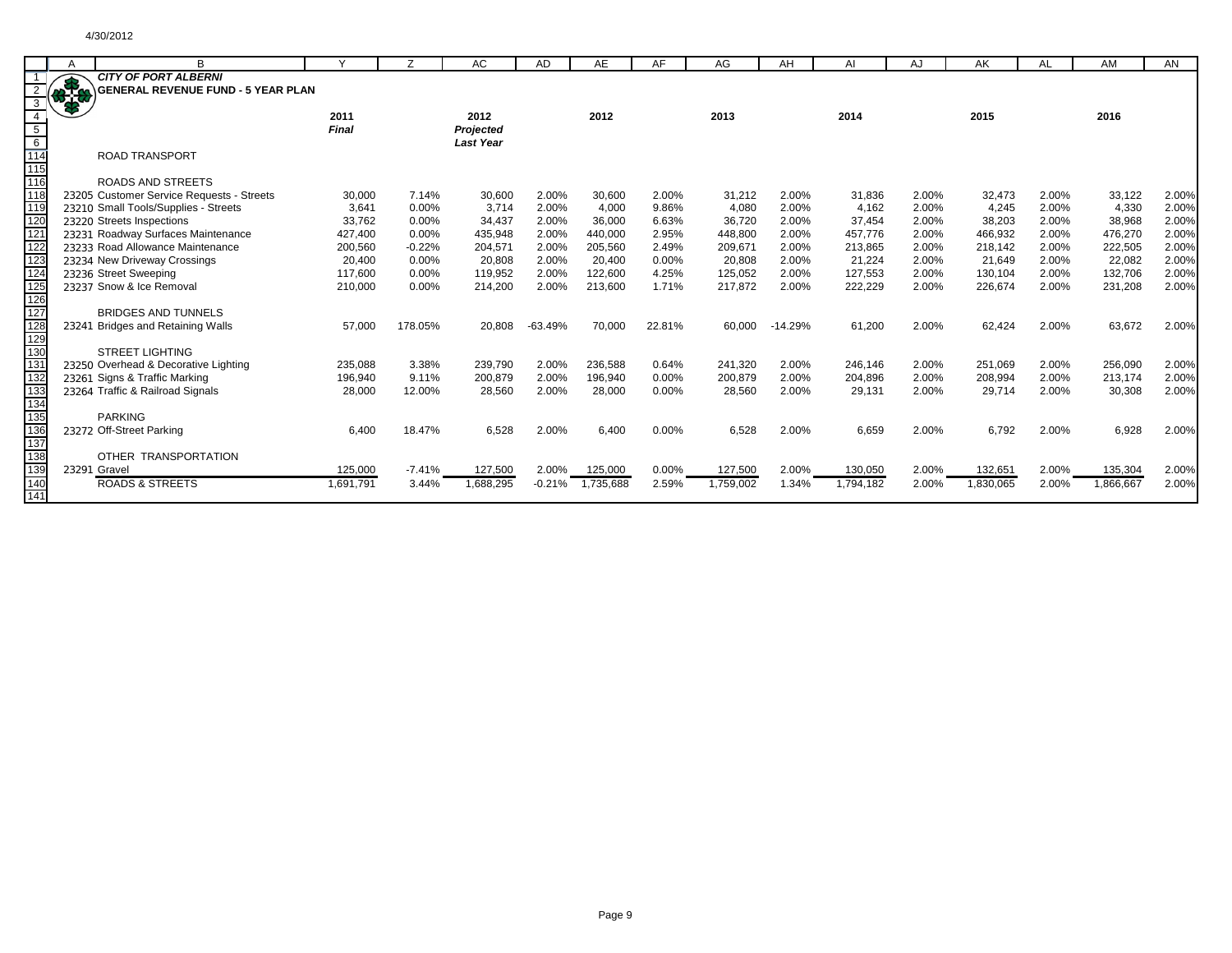|                                      | R                                                          |              |        | AC               | AD    | AE           | AF       | AG           | AH    | Al           | AJ    | AK           | AL    | AM           | AN    |
|--------------------------------------|------------------------------------------------------------|--------------|--------|------------------|-------|--------------|----------|--------------|-------|--------------|-------|--------------|-------|--------------|-------|
|                                      | <b>CITY OF PORT ALBERNI</b>                                |              |        |                  |       |              |          |              |       |              |       |              |       |              |       |
|                                      | <b>GENERAL REVENUE FUND - 5 YEAR PLAN</b>                  |              |        |                  |       |              |          |              |       |              |       |              |       |              |       |
|                                      |                                                            |              |        |                  |       |              |          |              |       |              |       |              |       |              |       |
|                                      |                                                            | 2011         |        | 2012             |       | 2012         |          | 2013         |       | 2014         |       | 2015         |       | 2016         |       |
| $5\overline{)}$                      |                                                            | <b>Final</b> |        | Projected        |       |              |          |              |       |              |       |              |       |              |       |
| $\frac{6}{142}$<br>$\frac{143}{144}$ |                                                            |              |        | <b>Last Year</b> |       |              |          |              |       |              |       |              |       |              |       |
|                                      | <b>STORM DRAINAGE</b>                                      |              |        |                  |       |              |          |              |       |              |       |              |       |              |       |
|                                      |                                                            |              |        |                  |       |              |          |              |       |              |       |              |       |              |       |
|                                      | <b>OPEN DRAINAGE</b>                                       |              |        |                  |       |              |          |              |       |              |       |              |       |              |       |
| 145<br>146                           | 23311 Ditch/Creek & Dyke Maintenance                       | 140,000      | 2.19%  | 142,800          | 2.00% | 143,500      | 2.50%    | 146.370      | 2.00% | 149,297      | 2.00% | 152,283      | 2.00% | 155,329      | 2.00% |
| 147                                  |                                                            |              |        |                  |       |              |          |              |       |              |       |              |       |              |       |
|                                      | <b>STORM SEWERS</b>                                        |              |        |                  |       |              |          |              |       |              |       |              |       |              |       |
| 148                                  | 23331 Storm Sewer Maintenance                              | 191,335      | 41.21% | 195,161          | 2.00% | 199,000      | 4.01%    | 202,980      | 2.00% | 207,040      | 2.00% | 211.180      | 2.00% | 215,404      | 2.00% |
| 14 <sub>S</sub>                      | 23333 Storm Sewer Pump Station                             | 11,300       | 0.00%  | 11,526           | 2.00% | 13,300       | 17.70%   | 13,566       | 2.00% | 13,837       | 2.00% | 14,114       | 2.00% | 14,396       | 2.00% |
| 15 <sub>C</sub>                      | 23335 Storm Sewer Connections                              | 60,500       | 8.04%  | 61,710           | 2.00% | 67,000       | 10.74%   | 68,340       | 2.00% | 69,707       | 2.00% | 71,101       | 2.00% | 72,523       | 2.00% |
| 151                                  | <b>STORM DRAINAGE</b>                                      | 403,135      | 18.64% | 411.197          | 2.00% | 422,800      | 4.88%    | 431,256      | 2.00% | 439,881      | 2.00% | 448,679      | 2.00% | 457,652      | 2.00% |
| 152<br>153                           |                                                            |              |        |                  |       |              |          |              |       |              |       |              |       |              |       |
|                                      | OTHER COMMON SERVICES                                      |              |        |                  |       |              |          |              |       |              |       |              |       |              |       |
| 154<br>155                           | 23880 Union Grievance/Negotiations                         | 0            |        | $\Omega$         |       | 0            |          | 0            |       | 0            |       | $\Omega$     |       |              |       |
|                                      | 23881 Training Program                                     | 74,460       | 24.10% | 75,949           | 2.00% | 75,000       | 0.73%    | 76,500       | 2.00% | 78,030       | 2.00% | 79,591       | 2.00% | 81,182       | 2.00% |
| 156                                  | 23882 Safety                                               | 28,560       | 9.85%  | 29,131           | 2.00% | 28,000       | $-1.96%$ | 28,560       | 2.00% | 29,131       | 2.00% | 29,714       | 2.00% | 30,308       | 2.00% |
| 157<br>158                           | 23883 Week-End Standby<br>23884 Public Works Cost of Sales | $\mathbf 0$  |        | $\Omega$         |       | $\Omega$     |          | $\Omega$     |       | 0            |       | $\Omega$     |       | $\Omega$     | 2.00% |
| 159                                  |                                                            | 30,600       | 0.00%  | 31,212           | 2.00% | 31,212       | 2.00%    | 31,836       | 2.00% | 32,473       | 2.00% | 33,122       | 2.00% | 33,785       |       |
| 160                                  | OTHER COMMON SERVICES                                      | 133,620      | 14.60% | 136,292          | 2.00% | 134,212      | 0.44%    | 136,896      | 2.00% | 139,634      | 2.00% | 142,427      | 2.00% | 145,275      | 2.00% |
| $\frac{1}{161}$                      | <b>OTHER</b>                                               |              |        |                  |       |              |          |              |       |              |       |              |       |              |       |
| 162                                  | 23510 PUBLIC TRANSIT                                       | 915,733      | 21.50% | 934,048          | 2.00% | 997,607      | 8.94%    | 1,019,805    | 2.23% | 1,088,224    | 6.71% | 1,103,161    | 1.37% | 1,103,161    | 0.00% |
| 163                                  |                                                            |              |        |                  |       |              |          |              |       |              |       |              |       |              |       |
| 164                                  | <b>RECOVERIES</b>                                          |              |        |                  |       |              |          |              |       |              |       |              |       |              |       |
| 165                                  | 23951 General Overhead Recovery                            | $-720,342$   | 2.00%  | $-734,749$       | 2.00% | $-734,749$   | 2.00%    | $-749,444$   | 2.00% | $-764,433$   | 2.00% | $-779,722$   | 2.00% | $-795,316$   | 2.00% |
| 166                                  | 23952 Main Building Expense Recovery                       | $-22,308$    | 2.00%  | $-22,755$        | 2.00% | $-22,755$    | 2.00%    | $-23,210$    | 2.00% | $-23,674$    | 2.00% | $-24,147$    | 2.00% | $-24,630$    | 2.00% |
| 167                                  | 23953 Shop Overhead Recovery                               | $-89,617$    | 2.00%  | $-91,409$        | 2.00% | $-91,409$    | 2.00%    | $-93,237$    | 2.00% | $-95,102$    | 2.00% | $-97,004$    | 2.00% | $-98,944$    | 2.00% |
| 168                                  | 23958 Equipment Charges Recovery                           | $-555,452$   | 2.00%  | $-566,561$       | 2.00% | $-566,561$   | 2.00%    | $-577,892$   | 2.00% | $-589,450$   | 2.00% | $-601,239$   | 2.00% | $-613,264$   | 2.00% |
| 169                                  | 23959 Gravel Cost Recovery                                 | $-153,000$   | 2.00%  | $-156,060$       | 2.00% | $-156,060$   | 2.00%    | $-159,181$   | 2.00% | $-162,365$   | 2.00% | $-165,612$   | 2.00% | $-168,925$   | 2.00% |
| 170                                  | <b>RECOVERIES</b>                                          | $-1,540,719$ | 2.00%  | $-1,571,534$     | 2.00% | $-1,571,534$ | 2.00%    | $-1,602,965$ | 2.00% | $-1,635,024$ | 2.00% | $-1,667,724$ | 2.00% | $-1,701,079$ | 2.00% |
| 171                                  |                                                            |              |        |                  |       |              |          |              |       |              |       |              |       |              |       |
| 172                                  | <b>TRANSPORTATION SERVICE</b>                              | 3,512,223    | 8.47%  | 3,536,847        | 0.70% | 3,799,836    | 8.19%    | 3,814,879    | 0.40% | 3,898,399    | 2.19% | 3,969,540    | 1.82% | 4,026,867    | 1.44% |
| 173                                  |                                                            |              |        |                  |       |              |          |              |       |              |       |              |       |              |       |
|                                      |                                                            |              |        |                  |       |              |          |              |       |              |       |              |       |              |       |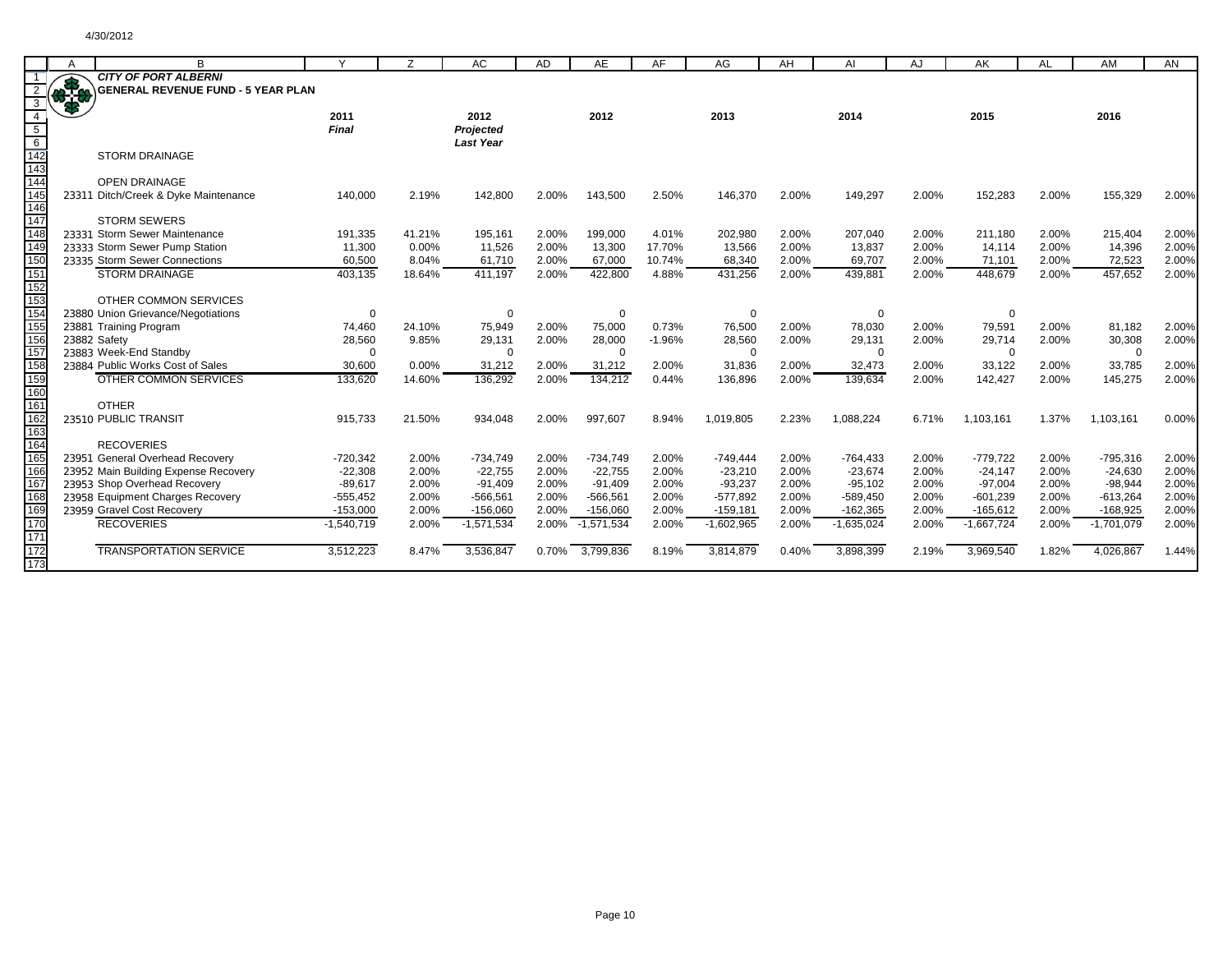|                   | A  |                                                                              |                   |           | AC               | AD                       | AE                | AF              | AG                | AH             | Al                | AJ             | AK                | AI             | AM                | AN             |
|-------------------|----|------------------------------------------------------------------------------|-------------------|-----------|------------------|--------------------------|-------------------|-----------------|-------------------|----------------|-------------------|----------------|-------------------|----------------|-------------------|----------------|
|                   |    | <b>CITY OF PORT ALBERNI</b>                                                  |                   |           |                  |                          |                   |                 |                   |                |                   |                |                   |                |                   |                |
|                   | 35 | <b>GENERAL REVENUE FUND - 5 YEAR PLAN</b>                                    |                   |           |                  |                          |                   |                 |                   |                |                   |                |                   |                |                   |                |
| 3                 |    |                                                                              |                   |           |                  |                          |                   |                 |                   |                |                   |                |                   |                |                   |                |
|                   |    |                                                                              | 2011              |           | 2012             |                          | 2012              |                 | 2013              |                | 2014              |                | 2015              |                | 2016              |                |
| 5                 |    |                                                                              | <b>Final</b>      |           | Projected        |                          |                   |                 |                   |                |                   |                |                   |                |                   |                |
| $6\overline{6}$   |    |                                                                              |                   |           | <b>Last Year</b> |                          |                   |                 |                   |                |                   |                |                   |                |                   |                |
| 174               |    | <b>ENVIRONMENTAL HEALTH SERVICES</b>                                         |                   |           |                  |                          |                   |                 |                   |                |                   |                |                   |                |                   |                |
| 175               |    |                                                                              |                   |           |                  |                          |                   |                 |                   |                |                   |                |                   |                |                   |                |
| 176               |    | <b>GARBAGE AND WASTE COLLECTION</b>                                          |                   |           |                  |                          |                   |                 |                   |                |                   |                |                   |                |                   |                |
| 177               |    | 24320 Residential Waste Collection                                           | 250,000           | 21.07%    | 255,000          | 2.00%                    | 250,000           | 0.00%           | 255,000           | 2.00%          | 260,100           | 2.00%          | 265,302           | 2.00%          | 270,608           | 2.00%          |
| 178               |    | 24321 Container Waste Collection                                             | 253,500           | 0.60%     | 258,570          | 2.00%                    | 253,500           | 0.00%           | 258,570           | 2.00%          | 263,741           | 2.00%          | 269,016           | 2.00%          | 274,397           | 2.00%          |
| 17 <sub>S</sub>   |    | 24322 Solid Waste Cont Purchase/Maintenance                                  | 45,000            | 181.25%   | 45,900           | 2.00%                    | 45,000            | 0.00%           | 45,900            | 2.00%          | 46,818            | 2.00%          | 47,754            | 2.00%          | 48,709            | 2.00%          |
| 180               |    | 24323 Solid Waste Disposal                                                   | 450.000           | $-10.11%$ | 459,000          | 2.00%                    | 450.000           | 0.00%           | 459,000           | 2.00%          | 468,180           | 2.00%          | 477,544           | 2.00%          | 487,094           | 2.00%          |
| 181               |    | 24324 Special Solid Waste-Recycling                                          | 5,000             | 0.00%     | 5,000            | 0.00%                    | $\mathbf{0}$      | $-100.00\%$     | $\Omega$          |                | $\overline{0}$    |                | $\Omega$          |                | $\Omega$          |                |
| 182               |    | ENVIRONMENTAL HEALTH                                                         | 1,003,500         | 2.39%     | 1,023,470        | 1.99%                    | 998,500           | $-0.50%$        | 1.018.470         | 2.00%          | 1.038.839         | 2.00%          | 1.059.616         | 2.00%          | 1.080.809         | 2.00%          |
| 183<br>184        |    | PUBLIC HEALTH AND WELFARE                                                    |                   |           |                  |                          |                   |                 |                   |                |                   |                |                   |                |                   |                |
| 185               |    |                                                                              |                   |           |                  |                          |                   |                 |                   |                |                   |                |                   |                |                   |                |
| 186               |    | 25161 Cemetery Maintenance                                                   | 12,134            | $-19.11%$ | 12.376           | 1.99%                    | 10,950            | $-9.76%$        | 11.169            | 2.00%          | 11,392            | 2.00%          | 11,620            | 2.00%          | 11,852            | 2.00%          |
| 187               |    | 25162 Interments                                                             | 27,100            | $-6.87%$  | 27,642           | 2.00%                    | 27.100            | 0.00%           | 27,642            | 2.00%          | 28,195            | 2.00%          | 28,759            | 2.00%          | 29,334            | 2.00%          |
| 188               |    | 25163 Memorial Marker Installation                                           | 11,000            | 0.00%     | 11,220           | 2.00%                    | 11,000            | 0.00%           | 11,220            | 2.00%          | 11,444            | 2.00%          | 11,673            | 2.00%          | 11,907            | 2.00%          |
| 18 <sub>S</sub>   |    | <b>CEMETERIES &amp; CREMATORIUMS</b>                                         | 50,234            | $-8.83%$  | 51,238           | 2.00%                    | 49,050            | $-2.36%$        | 50,031            | 2.00%          | 51,031            | 2.00%          | 52,052            | 2.00%          | 53,093            | 2.00%          |
| 190               |    |                                                                              |                   |           |                  |                          |                   |                 |                   |                |                   |                |                   |                |                   |                |
| $\frac{191}{192}$ |    | 25281 Gov't Agents Building Maintenance/Repair                               | $\Omega$          |           |                  |                          |                   |                 |                   |                |                   |                |                   |                |                   |                |
|                   |    | <b>GENERAL PUBLIC HEALTH</b>                                                 |                   |           |                  |                          |                   |                 |                   |                |                   |                |                   |                |                   |                |
| 193               |    |                                                                              |                   |           |                  |                          |                   |                 |                   |                |                   |                |                   |                |                   |                |
| 194               |    | PUBLIC HEALTH & WELFARE                                                      | 50.234            | $-8.83%$  | 51.238           | 2.00%                    | 49.050            | $-2.36%$        | 50.031            | 2.00%          | 51.031            | 2.00%          | 52,052            | 2.00%          | 53,093            | 2.00%          |
| 195               |    |                                                                              |                   |           |                  |                          |                   |                 |                   |                |                   |                |                   |                |                   |                |
| 196               |    | <b>ENVIRONMENTAL DEVELOPMENT</b>                                             |                   |           |                  |                          |                   |                 |                   |                |                   |                |                   |                |                   |                |
| 197               |    |                                                                              |                   |           |                  |                          |                   |                 |                   |                |                   |                |                   |                |                   |                |
| 198               |    | 26129 Planning Administration                                                | 300,943           | 2.99%     | 304,818          | 1.29%                    | 221,495           | $-26.40%$       | 211,200           | $-4.65%$       | 215,360           | 1.97%          | 219,620           | 1.98%          | 224,030           | 2.01%          |
| 199               |    | 26132 Consulting Services                                                    | 48,000            |           | 65,000           | 35.42%                   | 125,000           | 160.42%         |                   | $0 - 100.00\%$ | $\mathbf 0$       |                | $\Omega$          |                | $\mathbf 0$       |                |
| 200               |    | <b>RESEARCH AND PLANNING</b>                                                 | 348,943           | 19.41%    | 369.818          | 5.98%                    | 346.495           | $-0.70%$        | 211,200           | $-39.05%$      | 215,360           | 1.97%          | 219,620           | 1.98%          | 224,030           | 2.01%          |
| 201               |    |                                                                              |                   |           |                  |                          |                   |                 |                   |                |                   |                |                   |                |                   |                |
| 202<br>203        |    | 26234 Business Development                                                   | 30,000            |           | $\Omega$         |                          | 60.000            | 100.00%         | 70.000            | 16.67%         | 70,000            | 0.00%          | 70.000            | 0.00%          | 70,000            | 0.00%          |
|                   |    | 26235 Economic Development<br>26237 Community Investment Plan (new for 2011) | 268,882<br>24,000 | 67.35%    | 197,159<br>0     | $-26.67%$<br>$-100.00\%$ | 271,810<br>30,000 | 1.09%<br>25.00% | 275,130<br>30,600 | 1.22%<br>2.00% | 278,133<br>31,212 | 1.09%<br>2.00% | 281,196<br>31,836 | 1.10%<br>2.00% | 284,319<br>32,473 | 1.11%<br>2.00% |
| 205<br>206        |    | 26238 Sustainability & Community Engagement                                  |                   |           | $\Omega$         |                          | 41,500            |                 | 42,330            | 2.00%          | 43,177            | 2.00%          | 44,040            | 2.00%          | 44,921            | 2.00%          |
|                   |    | 26450 Community Forest                                                       | 125,000           | -50.00%   | $\Omega$         | $-100.00\%$              | $\Omega$          | $-100.00\%$     | $\Omega$          |                | $\Omega$          |                | $\Omega$          |                | $\Omega$          |                |
| $\frac{207}{208}$ |    | <b>COMMUNITY DEVELOPMENT</b>                                                 | 447.882           | 9.06%     | 197,159          | $-55.98%$                | 403,310           | $-9.95%$        | 418,060           | 3.66%          | 422,522           | 1.07%          | 427,072           | 1.08%          | 431,713           | 1.09%          |
|                   |    |                                                                              |                   |           |                  |                          |                   |                 |                   |                |                   |                |                   |                |                   |                |
| 209<br>210        |    | 26701 A.H.Q. Overhead                                                        | 23,425            | 1.71%     | 23,477           | 0.22%                    | 23,300            | $-0.53%$        | 23,766            | 2.00%          | 24,241            | 2.00%          | 24,726            | 2.00%          | 25,221            | 2.00%          |
| 211               |    | 26770 Harbour Quay - Buildings Maintenance                                   | 92,710            | 2.26%     | 78,376           | $-15.46%$                | 118,794           | 28.14%          | 121,170           | 2.00%          | 123,593           | 2.00%          | 126,065           | 2.00%          | 128,586           | 2.00%          |
| 212               |    | ALBERNI HARBOUR QUAY                                                         | 116,135           | 2.15%     | 101,853          | $-12.30%$                | 142.094           | 22.35%          | 144,936           | 2.00%          | 147,834           | 2.00%          | 150,791           | 2.00%          | 153,807           | 2.00%          |
| 213               |    |                                                                              |                   |           |                  |                          |                   |                 |                   |                |                   |                |                   |                |                   |                |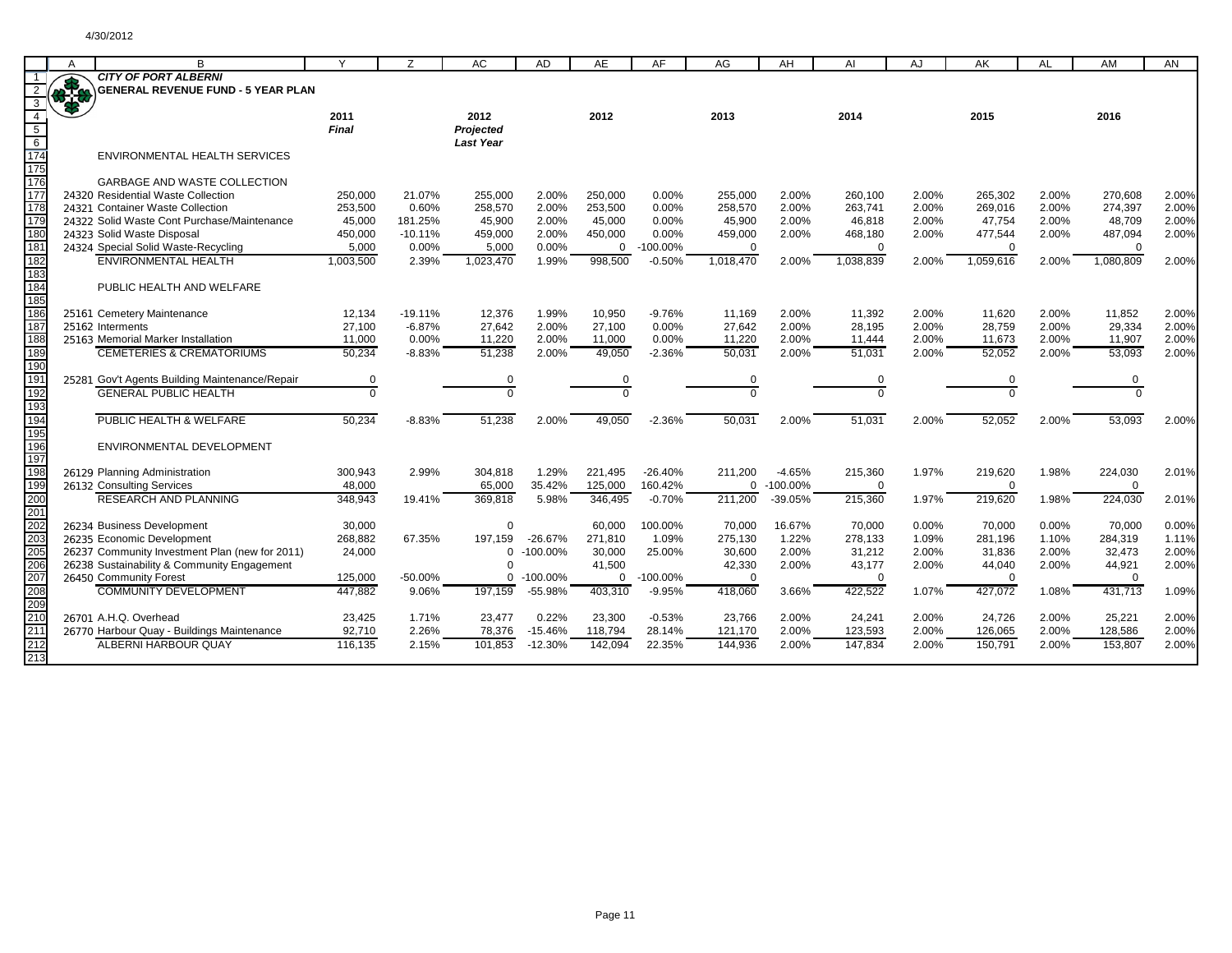|                                                                    | B                                                             |                      | 7               | AC                | <b>AD</b>      | AE               | AF                | AG               | AH             | Al               | AJ             | AK               | AL             | AM               | AN             |
|--------------------------------------------------------------------|---------------------------------------------------------------|----------------------|-----------------|-------------------|----------------|------------------|-------------------|------------------|----------------|------------------|----------------|------------------|----------------|------------------|----------------|
|                                                                    | <b>CITY OF PORT ALBERNI</b>                                   |                      |                 |                   |                |                  |                   |                  |                |                  |                |                  |                |                  |                |
|                                                                    | <b>GENERAL REVENUE FUND - 5 YEAR PLAN</b>                     |                      |                 |                   |                |                  |                   |                  |                |                  |                |                  |                |                  |                |
|                                                                    |                                                               |                      |                 |                   |                |                  |                   |                  |                |                  |                | 2015             |                |                  |                |
| $5\overline{)}$                                                    |                                                               | 2011<br><b>Final</b> |                 | 2012<br>Projected |                | 2012             |                   | 2013             |                | 2014             |                |                  |                | 2016             |                |
|                                                                    |                                                               |                      |                 | <b>Last Year</b>  |                |                  |                   |                  |                |                  |                |                  |                |                  |                |
| $\frac{6}{214}$                                                    | OTHER ENVIRONMENTAL DEVELOPMENT                               |                      |                 |                   |                |                  |                   |                  |                |                  |                |                  |                |                  |                |
|                                                                    |                                                               |                      |                 |                   |                |                  |                   |                  |                |                  |                |                  |                |                  |                |
|                                                                    | 26911 Travel Bureau                                           | 69,000               | 0.00%           | 69,000            | 0.00%          | 84,000           | 21.74%            | 84,000           | 0.00%          | 84,000           | 0.00%          | 84,000           | 0.00%          | 84,000           | 0.00%          |
|                                                                    | 26917 Promotion of Tourism                                    | 2,441                | 2.01%           | 2,490             | 2.01%          | 2,490            | 2.01%             | 2,540            | 2.01%          | 2,591            | 2.01%          | 2,643            | 2.01%          | 2,696            | 2.01%          |
|                                                                    | <b>TOURISM</b>                                                | 71,441               | 0.07%           | 71,490            | 0.07%          | 86,490           | 21.06%            | 86,540           | 0.06%          | 86,591           | 0.06%          | 86,643           | 0.06%          | 86,696           | 0.06%          |
|                                                                    |                                                               |                      |                 |                   |                |                  |                   |                  |                |                  |                |                  |                |                  |                |
|                                                                    | <b>ENVIRONMENTAL DEVELOPMENT</b>                              | 984,401              | 10.86%          | 740,320           | $-24.79%$      | 978,389          | $-0.61%$          | 860,736          | $-12.03%$      | 872,307          | 1.34%          | 884,126          | 1.35%          | 896,246          | 1.37%          |
|                                                                    |                                                               |                      |                 |                   |                |                  |                   |                  |                |                  |                |                  |                |                  |                |
|                                                                    | <b>RECREATION &amp; CULTURAL SERVICE</b>                      |                      |                 |                   |                |                  |                   |                  |                |                  |                |                  |                |                  |                |
|                                                                    | <b>RECREATION FACILITIES</b>                                  |                      |                 |                   |                |                  |                   |                  |                |                  |                |                  |                |                  |                |
|                                                                    |                                                               |                      |                 |                   |                |                  |                   |                  |                |                  |                |                  |                |                  |                |
|                                                                    | <b>ADMINISTRATION</b>                                         |                      |                 |                   |                |                  |                   |                  |                |                  |                |                  |                |                  |                |
|                                                                    | 27110 Parks & Rec Management Services                         | 471,093              | 8.00%           | 456,035           | $-3.20%$       | 474,524          | 0.73%             | 484,014          | 2.00%          | 493,695          | 2.00%          | 503,569          | 2.00%          | 513,640          | 2.00%          |
|                                                                    |                                                               |                      |                 |                   |                |                  |                   |                  |                |                  |                |                  |                |                  |                |
|                                                                    | <b>COMMUNITY CENTRES AND HALLS</b>                            |                      |                 |                   |                |                  |                   |                  |                |                  |                |                  |                |                  |                |
|                                                                    | 27120 Gyro Youth Centre Maintenance                           | 31,139               | 41.06%          | 31,762            | 2.00%          | 32,195           | 3.39%             | 32,839           | 2.00%          | 33,496           | 2.00%          | 34,166           | 2.00%          | 38,849           | 13.71%         |
|                                                                    | 27124 Glenwood Concessions                                    | 6,000                | 15.38%          | 6,120             | 2.00%          | 6,000            | 0.00%             | 6,120            | 2.00%          | 6,242            | 1.99%          | 6,367            | 2.00%          | 6,495            | 2.01%          |
|                                                                    | 27126 Glenwood Skate Shop                                     | 3,000                | $-25.00%$       | 3,060             | 2.00%          | 2,500            | $-16.67%$         | 2,550            | 2.00%          | 2,601            | 2.00%          | 2,653            | 2.00%          | 2,706            | 2.00%          |
|                                                                    | 27128 Glenwood Centre Maintenance<br>27129 Bob Dailey Stadium | 54,982<br>14,686     | 7.69%<br>42.58% | 56,082<br>14,980  | 2.00%<br>2.00% | 58,119<br>13,926 | 5.71%<br>$-5.17%$ | 59,281<br>14,205 | 2.00%<br>2.00% | 60,467<br>14,489 | 2.00%<br>2.00% | 61,676<br>14,779 | 2.00%<br>2.00% | 62,910<br>15,074 | 2.00%<br>2.00% |
|                                                                    | 27130 Echo Activity Centre Maintenance                        | 234,448              | 4.76%           | 239,137           | 2.00%          | 280,928          | 19.83%            | 286,547          | 2.00%          | 292,278          | 2.00%          | 298,123          | 2.00%          | 304,086          | 2.00%          |
|                                                                    | 27134 Echo Aquatic Maintenance                                | 402,137              | 3.31%           | 414,794           | 3.15%          | 414,407          | 3.05%             | 422,695          | 2.00%          | 431,149          | 2.00%          | 439,772          | 2.00%          | 448,567          | 2.00%          |
|                                                                    | 27140 AV Multiplex Concessions                                | 194,000              | 0.31%           | 197,880           | 2.00%          | 161,500          | $-16.75%$         | 164,730          | 2.00%          | 168,025          | 2.00%          | 171,386          | 2.00%          | 174,813          | 2.00%          |
| 230<br>231<br>232<br>233<br>235<br>237<br>238<br>232<br>232<br>240 | 27142 AV Multiplex Skate Shop                                 | 9,000                | $-4.26%$        | 9,180             | 2.00%          | 10,500           | 16.67%            | 9,180            | $-12.57%$      | 9,364            | 2.00%          | 9,551            | 2.00%          | 9,742            | 2.00%          |
|                                                                    | 27144 AV Multiplex Maintenance                                | 695,468              | 0.29%           | 709,377           | 2.00%          | 744,172          | 7.00%             | 759,055          | 2.00%          | 774,236          | 2.00%          | 789,721          | 2.00%          | 805,516          | 2.00%          |
| $\frac{241}{242}$<br>242                                           | 27146 Parks Building & Fieldhouses                            | 84,938               | $-10.72%$       | 86,637            | 2.00%          | 86,323           | 1.63%             | 88,049           | 2.00%          | 89,810           | 2.00%          | 91,606           | 2.00%          | 93,439           | 2.00%          |
|                                                                    | 27148 Echo Park Complex                                       | 47,859               | 0.80%           | 48,816            | 2.00%          | 58,765           | 22.79%            | 59,940           | 2.00%          | 61,139           | 2.00%          | 62,362           | 2.00%          | 63,609           | 2.00%          |
|                                                                    |                                                               |                      |                 |                   |                |                  |                   |                  |                |                  |                |                  |                |                  |                |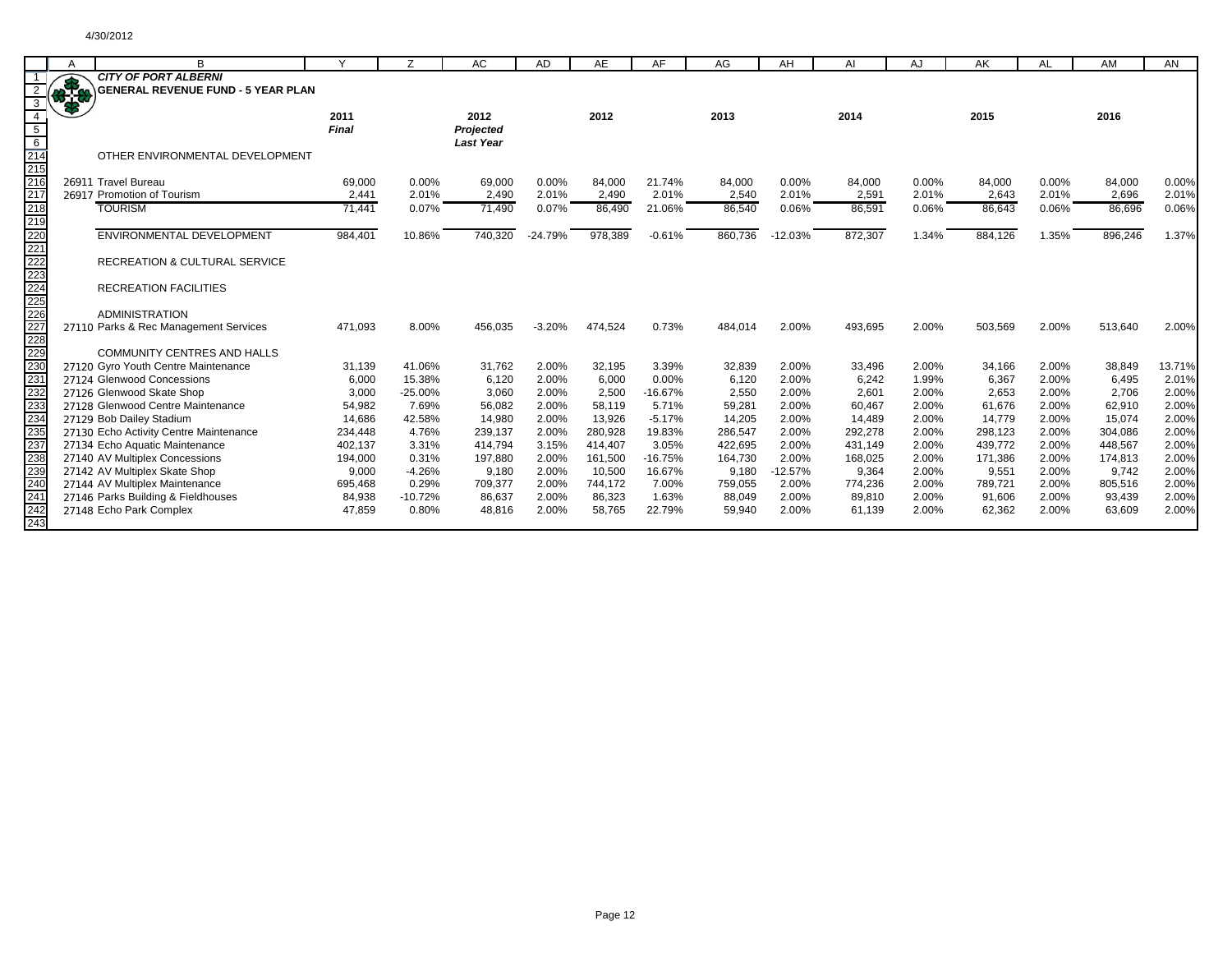|                                                         |    | R                                                                     |                    |                   | AC                            | AD             | AE                 | AF                    | AG                 | AH             | AI                 | AJ             | AK                 |                | AM                 | AN             |
|---------------------------------------------------------|----|-----------------------------------------------------------------------|--------------------|-------------------|-------------------------------|----------------|--------------------|-----------------------|--------------------|----------------|--------------------|----------------|--------------------|----------------|--------------------|----------------|
|                                                         |    | <b>CITY OF PORT ALBERNI</b>                                           |                    |                   |                               |                |                    |                       |                    |                |                    |                |                    |                |                    |                |
|                                                         | RE | <b>GENERAL REVENUE FUND - 5 YEAR PLAN</b>                             |                    |                   |                               |                |                    |                       |                    |                |                    |                |                    |                |                    |                |
|                                                         |    |                                                                       |                    |                   |                               |                |                    |                       |                    |                |                    |                |                    |                |                    |                |
|                                                         |    |                                                                       | 2011<br>Final      |                   | 2012                          |                | 2012               |                       | 2013               |                | 2014               |                | 2015               |                | 2016               |                |
|                                                         |    |                                                                       |                    |                   | Projected<br><b>Last Year</b> |                |                    |                       |                    |                |                    |                |                    |                |                    |                |
|                                                         |    | <b>RECREATION PROGRAMS</b>                                            |                    |                   |                               |                |                    |                       |                    |                |                    |                |                    |                |                    |                |
|                                                         |    |                                                                       |                    |                   |                               |                |                    |                       |                    |                |                    |                |                    |                |                    |                |
| $\frac{5}{6}$<br>$\frac{244}{245}$<br>$\frac{245}{246}$ |    | <b>SPORT DIVISION PROGRAMS</b>                                        |                    |                   |                               |                |                    |                       |                    |                |                    |                |                    |                |                    |                |
| $\frac{248}{250}$                                       |    | 27156 Glenwood Centre Programs                                        | 8,500              | 6.25%             | 8,670                         | 2.00%          | 8,500              | 0.00%                 | 8,670              | 2.00%          | 8,843              | 2.00%          | 9,020              | 2.00%          | 9,201              | 2.00%          |
|                                                         |    | 27160 Echo Aquatic Programs                                           | 574,500            | 3.77%             | 570,139                       | $-0.76%$       | 579,500            | 0.87%                 | 591,090            | 2.00%          | 602,912            | 2.00%          | 614,970            | 2.00%          | 627,269            | 2.00%          |
|                                                         |    | 27163 AV Multiplex Programs                                           | 213,921            | 7.98%             | 218,199                       | 2.00%          | 234,221            | 9.49%                 | 238,905            | 2.00%          | 243,683            | 2.00%          | 248,557            | 2.00%          | 253,528            | 2.00%          |
| $\frac{251}{252}$                                       |    |                                                                       |                    |                   |                               |                |                    |                       |                    |                |                    |                |                    |                |                    |                |
|                                                         |    | LEISURE DIVISION PROGRAMS                                             |                    |                   |                               |                |                    |                       |                    |                |                    |                |                    |                |                    |                |
| $\frac{256}{254}$<br>$\frac{255}{256}$                  |    | 27166 Leisure Service Programs                                        | 212,906            | 10.03%            | 217,164                       | 2.00%          | 194,000            | $-8.88%$              | 197,880            | 2.00%          | 201,838            | 2.00%          | 205,874            | 2.00%          | 209,992            | 2.00%          |
|                                                         |    | 27170 Youth Services and Programs                                     | 20,050             | 1.78%<br>2.01%    | 20,451                        | 2.00%<br>2.00% | 18,100             | $-9.73%$<br>$-22.02%$ | 18,462             | 2.00%<br>2.00% | 18,831             | 2.00%          | 19,208             | 2.00%<br>2.00% | 19,592             | 2.00%<br>2.00% |
|                                                         |    | 27173 Children's Programs<br>27180 Adult Programs                     | 157,100<br>92.100  | 2.33%             | 160,242<br>93,942             | 2.00%          | 122,500<br>91.000  | $-1.19%$              | 124,950<br>92,820  | 2.00%          | 127,449<br>94.676  | 2.00%<br>2.00% | 129,998<br>96,570  | 2.00%          | 132,598<br>98,501  | 2.00%          |
|                                                         |    |                                                                       |                    |                   |                               |                |                    |                       |                    |                |                    |                |                    |                |                    |                |
|                                                         |    | <b>SPECIAL EVENTS</b>                                                 |                    |                   |                               |                |                    |                       |                    |                |                    |                |                    |                |                    |                |
|                                                         |    | 27190 Special Events                                                  | 9,700              | 0.00%             | 9,894                         | 2.00%          | 26,300             | 171.13%               | 26,826             | 2.00%          | 27,363             | 2.00%          | 27,910             | 2.00%          | 28,468             | 2.00%          |
| 257<br>258<br>259<br>260<br>262<br>263                  |    | 27198 Vans Maintenance & Repair                                       | 12,928             | 11.92%            | 13,187                        | 2.00%          | 12,772             | $-1.21%$              | 13,027             | 2.00%          | 13,288             | 2.00%          | 13,553             | 2.00%          | 13,825             | 2.00%          |
|                                                         |    | <b>RECREATION FACILITIES &amp; PROGRAMS</b>                           | 3,550,455          | 3.85%             | 3,585,748                     | 0.99%          | 3.630.752          | 2.26%                 | 3,701,835          | 1.96%          | 3,775,873          | 2.00%          | 3,851,391          | 2.00%          | 3,932,420          | 2.10%          |
|                                                         |    |                                                                       |                    |                   |                               |                |                    |                       |                    |                |                    |                |                    |                |                    |                |
| 264<br>265<br>266<br>267<br>268                         |    | PARKS AND PLAYGROUNDS                                                 |                    |                   |                               |                |                    |                       |                    |                |                    |                |                    |                |                    |                |
|                                                         |    |                                                                       |                    |                   |                               |                |                    |                       |                    |                |                    |                |                    |                |                    |                |
|                                                         |    | 27210 Parks & Facility Management Services<br>27215 Parks Maintenance | 195,150<br>486,249 | $-1.21%$<br>7.87% | 199,053                       | 2.00%<br>2.00% | 203,300<br>502,959 | 4.18%<br>3.44%        | 207,366<br>510,969 | 2.00%<br>1.59% | 211,513<br>521,188 | 2.00%<br>2.00% | 215.744            | 2.00%<br>2.00% | 220,058<br>542,244 | 2.00%<br>2.00% |
|                                                         |    | 27220 Horticultural Services                                          | 274,378            | 6.35%             | 495,974<br>279,866            | 2.00%          | 280,203            | 2.12%                 | 285,807            | 2.00%          | 291,523            | 2.00%          | 531,612<br>297,354 | 2.00%          | 303,301            | 2.00%          |
| 269<br>270                                              |    | 27225 Parks Vehicles & Equip. Mtce. & Repairs                         | 125,292            | 7.69%             | 127.798                       | 2.00%          | 131.579            | 5.02%                 | 134,211            | 2.00%          | 136,895            | 2.00%          | 139,633            | 2.00%          | 142,425            | 2.00%          |
|                                                         |    | 27230 Parks Upgrading                                                 | 101,063            | $-11.81%$         | 103.084                       | 2.00%          | 89,120             | $-11.82%$             | 90,902             | 2.00%          | 92,720             | 2.00%          | 94,574             | 2.00%          | 96,466             | 2.00%          |
|                                                         |    | 27499 Equipment Recovery                                              | $-70,000$          | 0.00%             | $-70,000$                     | 0.00%          | $-70,000$          | 0.00%                 | $\Omega$           | $-100.00\%$    | $\Omega$           |                |                    |                | $\Omega$           |                |
| $\frac{271}{272}$                                       |    | <b>PARKS &amp; PLAYGROUNDS</b>                                        | 1,112,132          | 4.20%             | 1,135,775                     | 2.13%          | 1,137,161          | 2.25%                 | 1,229,255          | 8.10%          | 1,253,840          | 2.00%          | 1,278,917          | 2.00%          | 1,304,494          | 2.00%          |
| 274                                                     |    |                                                                       |                    |                   |                               |                |                    |                       |                    |                |                    |                |                    |                |                    |                |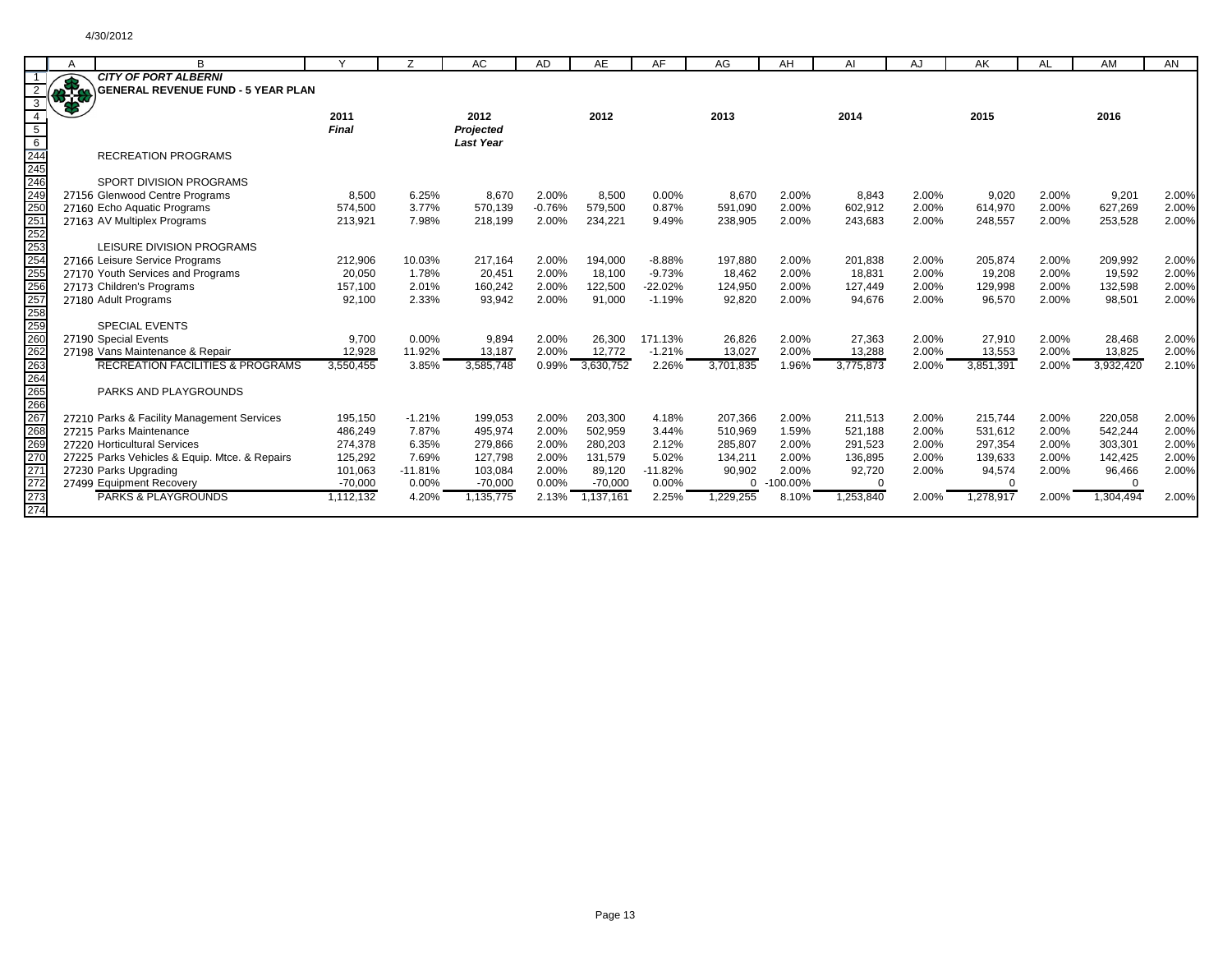|                                        | A      | В                                                                               |                   |                    | AC                | <b>AD</b>          | AE                | AF              | AG                 | AH                 | AI                 | AJ             | AK                 | AL               | AM                 | AN             |
|----------------------------------------|--------|---------------------------------------------------------------------------------|-------------------|--------------------|-------------------|--------------------|-------------------|-----------------|--------------------|--------------------|--------------------|----------------|--------------------|------------------|--------------------|----------------|
|                                        |        | <b>CITY OF PORT ALBERNI</b>                                                     |                   |                    |                   |                    |                   |                 |                    |                    |                    |                |                    |                  |                    |                |
|                                        | \$3.00 | <b>GENERAL REVENUE FUND - 5 YEAR PLAN</b>                                       |                   |                    |                   |                    |                   |                 |                    |                    |                    |                |                    |                  |                    |                |
|                                        |        |                                                                                 |                   |                    |                   |                    |                   |                 |                    |                    |                    |                |                    |                  |                    |                |
| $\overline{4}$                         |        |                                                                                 | 2011              |                    | 2012              |                    | 2012              |                 | 2013               |                    | 2014               |                | 2015               |                  | 2016               |                |
| $5\overline{)}$                        |        |                                                                                 | Final             |                    | Projected         |                    |                   |                 |                    |                    |                    |                |                    |                  |                    |                |
|                                        |        |                                                                                 |                   |                    | <b>Last Year</b>  |                    |                   |                 |                    |                    |                    |                |                    |                  |                    |                |
|                                        |        | <b>CULTURAL SERVICES</b>                                                        |                   |                    |                   |                    |                   |                 |                    |                    |                    |                |                    |                  |                    |                |
|                                        |        |                                                                                 |                   |                    |                   |                    |                   |                 |                    |                    |                    |                |                    |                  |                    |                |
|                                        |        | <b>MUSEUM SERVICES</b>                                                          |                   |                    |                   |                    |                   |                 |                    |                    |                    |                |                    |                  |                    |                |
|                                        |        | 27510 Museum Services<br>27515 Museum Programs - Curatorial                     | 339.240<br>27,673 | 3.96%<br>$-17.75%$ | 362.604<br>15,030 | 6.89%<br>$-45.69%$ | 368.631<br>37,639 | 8.66%<br>36.01% | 387.004<br>27,116  | 4.98%<br>$-27.96%$ | 394.524<br>27,879  | 1.94%<br>2.81% | 402.194<br>28,656  | 1.94%<br>2.79%   | 410.018<br>29,449  | 1.95%<br>2.77% |
|                                        |        | 27516 Museum Programs Permanent Exhibition                                      | 14,000            | 64.61%             | 6,500             | $-53.57%$          | 10,500            | $-25.00%$       | 10,710             | 2.00%              | 10,924             | 2.00%          | 11.143             | 2.00%            | 11.366             | 2.00%          |
|                                        |        | 27517 Museum Programs Temp. Exhibits                                            | 35,620            | $-5.88%$           | 34,300            | $-3.71%$           | 21,660            | $-39.19%$       | 22,093             | 2.00%              | 22,535             | 2.00%          | 22,986             | 2.00%            | 23,445             | 2.00%          |
|                                        |        | 27530 Industrial Collections                                                    | 42,772            | 10.05%             | 43,814            | 2.44%              | 43,813            | 2.43%           | 44,689             | 2.00%              | 45,583             | 2.00%          | 46,495             | 2.00%            | 47,425             | 2.00%          |
|                                        |        | 27550 Museum Maintenance                                                        | 62,910            | $-0.63%$           | 67,036            | 6.56%              | 65,937            | 4.81%           | 67,256             | 2.00%              | 68,601             | 2.00%          | 69,973             | 2.00%            | 71,372             | 2.00%          |
|                                        |        | 27555 McLean Mill                                                               | 235,600           | $-54.45%$          | 235,600           | 0.00%              | 225,000           | $-4.50%$        | 225,000            | 0.00%              | 225,000            | 0.00%          | 225,000            | 0.00%            | 225,000            | 0.00%          |
|                                        |        | 27600 Library Services                                                          | 532,139           | 3.64%              | 542,782           | 2.00%              | 571,494           | 7.40%           | 582,924            | 2.00%              | 594,582            | 2.00%          | 606,474            | 2.00%            | 618,603            | 2.00%          |
|                                        |        | <b>CULTURAL SERVICES</b>                                                        | 1,289,954         | $-16.19%$          | 1,307,666         | 1.37%              | 1.344.674         | 4.24%           | 1,366,792          | 1.64%              | 1,389,628          | 1.67%          | 1,412,921          | 1.68%            | 1,436,678          | 1.68%          |
|                                        |        |                                                                                 |                   |                    |                   |                    |                   |                 |                    |                    |                    |                |                    |                  |                    |                |
|                                        |        | <b>RECREATION &amp; CULTURAL</b>                                                | 5,952,541         | $-1.21%$           | 6,029,188         | 1.29%              | 6,112,587         | 2.69%           | 6,297,882          | 3.03%              | 6,419,341          | 1.93%          | 6,543,229          | 1.93%            | 6,673,592          | 1.99%          |
|                                        |        |                                                                                 |                   |                    |                   |                    |                   |                 |                    |                    |                    |                |                    |                  |                    |                |
|                                        |        |                                                                                 |                   |                    |                   |                    |                   |                 |                    |                    |                    |                |                    |                  |                    |                |
|                                        |        | <b>FISCAL SERVICES</b>                                                          |                   |                    |                   |                    |                   |                 |                    |                    |                    |                |                    |                  |                    |                |
|                                        |        |                                                                                 |                   |                    |                   |                    |                   |                 |                    |                    |                    |                |                    |                  |                    |                |
|                                        |        | <b>DEBT CHARGES</b>                                                             |                   |                    |                   |                    |                   |                 |                    |                    |                    |                |                    |                  |                    |                |
|                                        |        | 28111 Chartered Banks                                                           | 5,000             | $0.00\%$           | 5.000             | 0.00%              | $\Omega$          | $-100.00\%$     | $\mathbf 0$        |                    | $\mathbf 0$        |                | $\Omega$           |                  | $\Omega$           |                |
|                                        |        | 28115 Interest on Prepaid Taxes                                                 | 15,000            | 0.00%              | 15,000            | 0.00%              | 3,000             | $-80.00%$       | 3,000              | 0.00%              | 3,000              | 0.00%          | 3,000              | 0.00%            | 3,000              | 0.00%          |
|                                        |        | 28121 Interest on Own Debentures<br>28131 Principal Instalment on Own Debenture | 161,625<br>84,009 | 0.00%<br>0.00%     | 161.625<br>84,009 | 0.00%<br>0.00%     | 161.625<br>84,009 | 0.00%<br>0.00%  | 612,883<br>642,032 | 279.20%<br>664.24% | 672,383<br>699,121 | 9.71%<br>8.89% | 767,933<br>790,799 | 14.21%<br>13.11% | 767,933<br>790,799 | 0.00%<br>0.00% |
| 297<br>299<br>300<br>301               |        | 28193 Banking Service Charges                                                   | 1,836             | 2.00%              | 1,873             | 2.02%              | 5.000             | 172.33%         | 5,000              | 0.00%              | 5,000              | 0.00%          | 5,000              | 0.00%            | 5,000              | 0.00%          |
|                                        |        | <b>DEBT CHARGES</b>                                                             | 267,470           | $-76.79%$          | 267,507           | 0.01%              | 253.634           | $-5.17%$        | 1,262,915          | 397.93%            | 1,379,504          | 9.23%          | 1.566.732          | 13.57%           | 1,566,732          | 0.00%          |
|                                        |        |                                                                                 |                   |                    |                   |                    |                   |                 |                    |                    |                    |                |                    |                  |                    |                |
| 302                                    |        | TRANSFER TO RESERVE AND FUNDS                                                   |                   |                    |                   |                    |                   |                 |                    |                    |                    |                |                    |                  |                    |                |
|                                        |        |                                                                                 |                   |                    |                   |                    |                   |                 |                    |                    |                    |                |                    |                  |                    |                |
|                                        |        | TRANSFER TO RESERVE ACCOUNTS                                                    |                   |                    |                   |                    |                   |                 |                    |                    |                    |                |                    |                  |                    |                |
|                                        |        | 28211 Transfers to Reserves & Allowances                                        | 940,822           | $-52.57%$          | 969,204           | 3.02%              | 350,000           | $-62.80%$       | 350,000            | 0.00%              | 500,000            | 42.86%         | 500,000            | 0.00%            | 500,000            | 0.00%          |
| $\frac{303}{303}$<br>$\frac{304}{305}$ |        | TRANSFERS TO OWN FUNDS                                                          |                   |                    |                   |                    |                   |                 |                    |                    |                    |                |                    |                  |                    |                |
| 307                                    |        | 28220 Transfer to General Capital Fund                                          | 1,230,081         | 42.32%             | 1,069,002         | $-13.09%$          | 1,242,844         | 1.04%           | 1,532,110          | 23.27%             | 1,488,901          | $-2.82%$       | 1,583,000          | 6.32%            | 2,055,500          | 29.85%         |
| 309                                    |        | 28236 Transfer to Sewer Revenue Fund                                            | 113,561           |                    | 268.548           | 136.48%            | 441,247           | 288.56%         | 173,292            | $-60.73%$          | $\Omega$           | $-100.00\%$    | $\Omega$           |                  | $\Omega$           |                |
| 310                                    |        | <b>TRANSFER TO RESERVE &amp; FUNDS</b>                                          | 2,284,464         | $-19.78%$          | 2,306,754         | 0.98%              | 2,034,091         | $-10.96%$       | 2,055,402          | 1.05%              | 1,988,901          | $-3.24%$       | 2,083,000          | 4.73%            | 2,555,500          | 22.68%         |
| 311                                    |        |                                                                                 |                   |                    |                   |                    |                   |                 |                    |                    |                    |                |                    |                  |                    |                |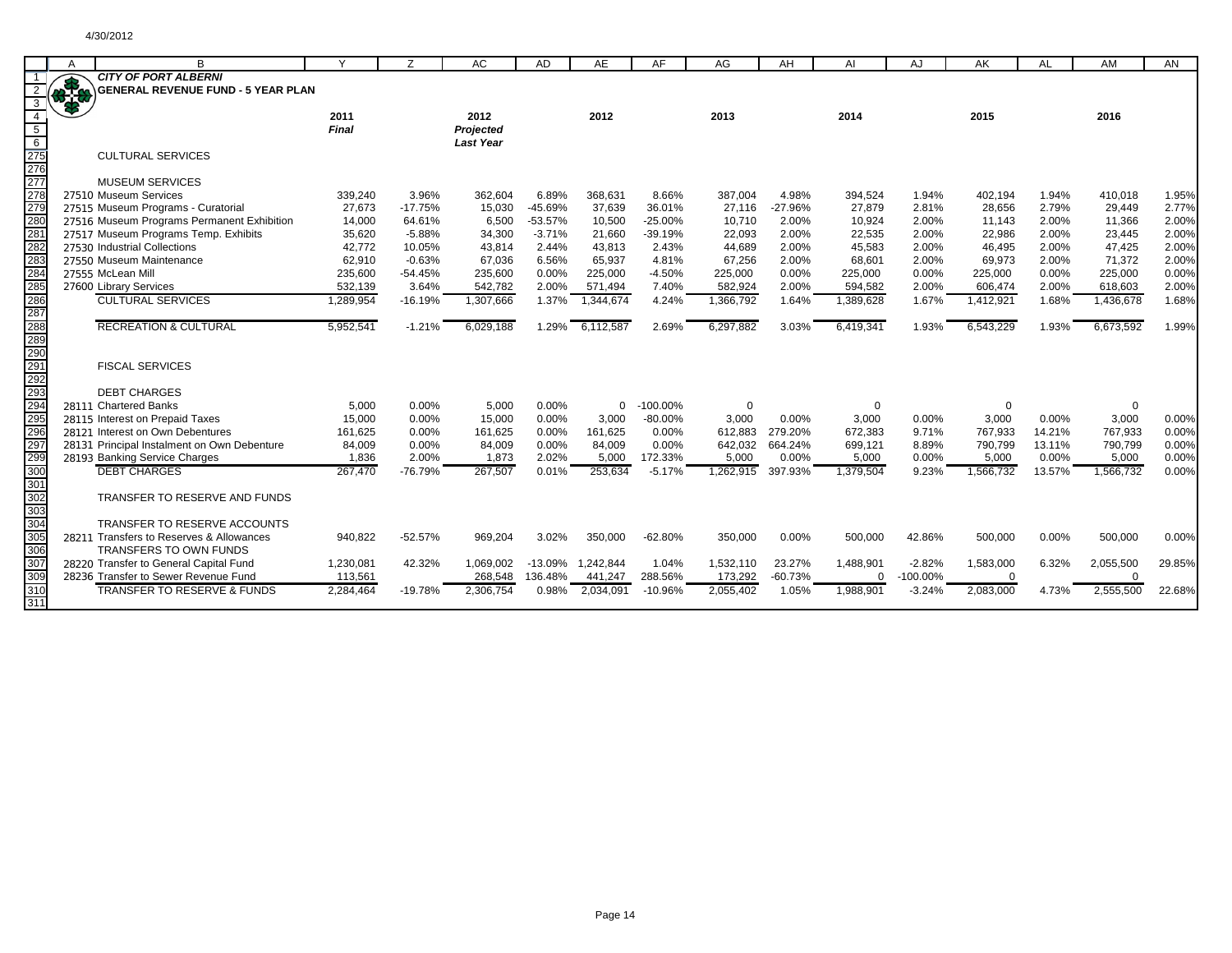|                                                                                  | R                                         | $\checkmark$ | 7         | AC               | <b>AD</b> | AE               | AF        | AG         | AH       | AI         | AJ       | AK         | AL        | AM         | AN    |
|----------------------------------------------------------------------------------|-------------------------------------------|--------------|-----------|------------------|-----------|------------------|-----------|------------|----------|------------|----------|------------|-----------|------------|-------|
|                                                                                  | <b>CITY OF PORT ALBERNI</b>               |              |           |                  |           |                  |           |            |          |            |          |            |           |            |       |
|                                                                                  | <b>GENERAL REVENUE FUND - 5 YEAR PLAN</b> |              |           |                  |           |                  |           |            |          |            |          |            |           |            |       |
| -3                                                                               |                                           |              |           |                  |           |                  |           |            |          |            |          |            |           |            |       |
|                                                                                  |                                           | 2011         |           | 2012             |           | 2012             |           | 2013       |          | 2014       |          | 2015       |           | 2016       |       |
|                                                                                  |                                           | <b>Final</b> |           | Projected        |           |                  |           |            |          |            |          |            |           |            |       |
| $\begin{array}{r}\n5 \\ \hline\n6 \\ \hline\n312\n\end{array}$                   |                                           |              |           | <b>Last Year</b> |           |                  |           |            |          |            |          |            |           |            |       |
|                                                                                  | COND TRANSFERS REG & OTHER                |              |           |                  |           |                  |           |            |          |            |          |            |           |            |       |
| 313<br>314                                                                       |                                           |              |           |                  |           |                  |           |            |          |            |          |            |           |            |       |
| 315                                                                              | <b>REGIONAL DISTRICTS</b><br>28410 ACRD   | 941.167      | 0.58%     | 941.167          | 0.00%     | 550,000          | $-41.56%$ | 550,000    | 0.00%    | 550,000    | 0.00%    | 550,000    | 0.00%     | 550,000    | 0.00% |
|                                                                                  |                                           |              |           |                  |           |                  |           |            |          |            |          |            |           |            |       |
| 316<br>317                                                                       | TRANSMISSION OF TAX COLLECTED             |              |           |                  |           |                  |           |            |          |            |          |            |           |            |       |
| 318                                                                              |                                           |              |           |                  |           |                  |           |            |          |            |          |            |           |            |       |
| 319                                                                              | <b>SCHOOL DISTRICTS</b>                   |              |           |                  |           |                  |           |            |          |            |          |            |           |            |       |
|                                                                                  | 28811 Non-Residential School Levy         | 2.681.647    | $0.00\%$  | 2,681,647        | $0.00\%$  | 2.380.000        | $-11.25%$ | 2,380,000  | $0.00\%$ | 2,380,000  | $0.00\%$ | 2,380,000  | $0.00\%$  | 2,380,000  | 0.00% |
| 320<br>321<br>322<br>323                                                         | 28812 Residential School Levy             | 3.353.782    | $0.00\%$  | 3,353,782        |           | 0.00% 3,100,000  | $-7.57%$  | 3,100,000  | 0.00%    | 3,100,000  | $0.00\%$ | 3,100,000  | 0.00%     | 3,100,000  | 0.00% |
|                                                                                  |                                           |              |           |                  |           |                  |           |            |          |            |          |            |           |            |       |
|                                                                                  | <b>REGIONAL GOVERNMENTS</b>               |              |           |                  |           |                  |           |            |          |            |          |            |           |            |       |
|                                                                                  | 28820 Hospital District                   | 879,720      | $-3.52%$  | 879,720          | 0.00%     | 880,000          | 0.03%     | 880,000    | 0.00%    | 880,000    | 0.00%    | 880,000    | 0.00%     | 880,000    | 0.00% |
| 324<br>324<br>325<br>326                                                         | JOINT BOARDS AND COMMISSIONS              |              |           |                  |           |                  |           |            |          |            |          |            |           |            |       |
|                                                                                  | 28830 Municipal Finance Authority         | 453          | 0.00%     | 453              | 0.00%     | 500              | 10.38%    | 500        | 0.00%    | 500        | 0.00%    | 500        | 0.00%     | 500        | 0.00% |
|                                                                                  | 28831 B.C. Assessment Authority           | 185,446      | 0.00%     | 185,446          | 0.00%     | 183,000          | $-1.32%$  | 183,000    | 0.00%    | 183,000    | 0.00%    | 183,000    | 0.00%     | 183,000    | 0.00% |
|                                                                                  | <b>TAXES COLLECTED FOR OTHERS</b>         | 7,101,048    | $-0.45%$  | 7,101,048        | 0.00%     | 6,543,500        | $-7.85%$  | 6,543,500  | 0.00%    | 6,543,500  | 0.00%    | 6,543,500  | 0.00%     | 6,543,500  | 0.00% |
|                                                                                  |                                           |              |           |                  |           |                  |           |            |          |            |          |            |           |            |       |
|                                                                                  | OTHER FISCAL SERVICES                     |              |           |                  |           |                  |           |            |          |            |          |            |           |            |       |
|                                                                                  | 28910 Debt Reserve Transfer               | 9,000        | $0.00\%$  | 9,000            | 0.00%     | 9,000            | 0.00%     | 15,000     | 66.67%   | 15,000     | 0.00%    | 15,000     | 0.00%     | 15,000     | 0.00% |
|                                                                                  | <b>OTHER FISCAL SERVICES</b>              | 9,000        | 0.00%     | 9,000            | 0.00%     | 9,000            | 0.00%     | 15,000     | 66.67%   | 15,000     | 0.00%    | 15,000     | 0.00%     | 15,000     | 0.00% |
|                                                                                  |                                           |              |           |                  |           |                  |           |            |          |            |          |            |           |            |       |
|                                                                                  | <b>FISCAL SERVICES</b>                    | 10,603,149   | $-12.21%$ | 10.625.476       | 0.21%     | 9,390,225        | $-11.44%$ | 10,426,817 | 11.04%   | 10,476,905 | 0.48%    | 10,758,232 | 2.69%     | 11,230,732 | 4.39% |
|                                                                                  |                                           |              |           |                  |           |                  |           |            |          |            |          |            |           |            |       |
|                                                                                  | <b>OTHER SERVICES</b>                     |              |           |                  |           |                  |           |            |          |            |          |            |           |            |       |
| 327<br>328<br>329<br>330<br>331<br>332<br>333<br>335<br>335<br>335<br>338<br>337 |                                           |              |           |                  |           |                  |           |            |          |            |          |            |           |            |       |
|                                                                                  | OTHER BUDGET CONSIDERATIONS               |              |           |                  |           |                  |           |            |          |            |          |            |           |            |       |
| 341                                                                              | 29911 Contingency Funds                   | 83,000       | 0.00%     | 83,000           | 0.00%     | 150,000          | 80.72%    | 150,000    | 0.00%    | 650,000    | 333.33%  | 150,000    | $-76.92%$ | 150,000    | 0.00% |
| -<br>342                                                                         | OTHER BUDGET CONSIDERATIONS               | 83,000       | 0.00%     | 83,000           | 0.00%     | 150,000          | 80.72%    | 150,000    | 0.00%    | 650,000    | 333.33%  | 150,000    | $-76.92%$ | 150,000    | 0.00% |
| 343<br>344                                                                       | <b>GENERAL FUND EXPENDITURE</b>           | 33.604.329   | $-1.55%$  | 33.654.733       |           | 0.15% 33,454,891 | $-0.44%$  | 35.060.825 | 4.80%    | 36.267.298 | 3.44%    | 36.572.682 | 0.84%     | 37.575.394 | 2.74% |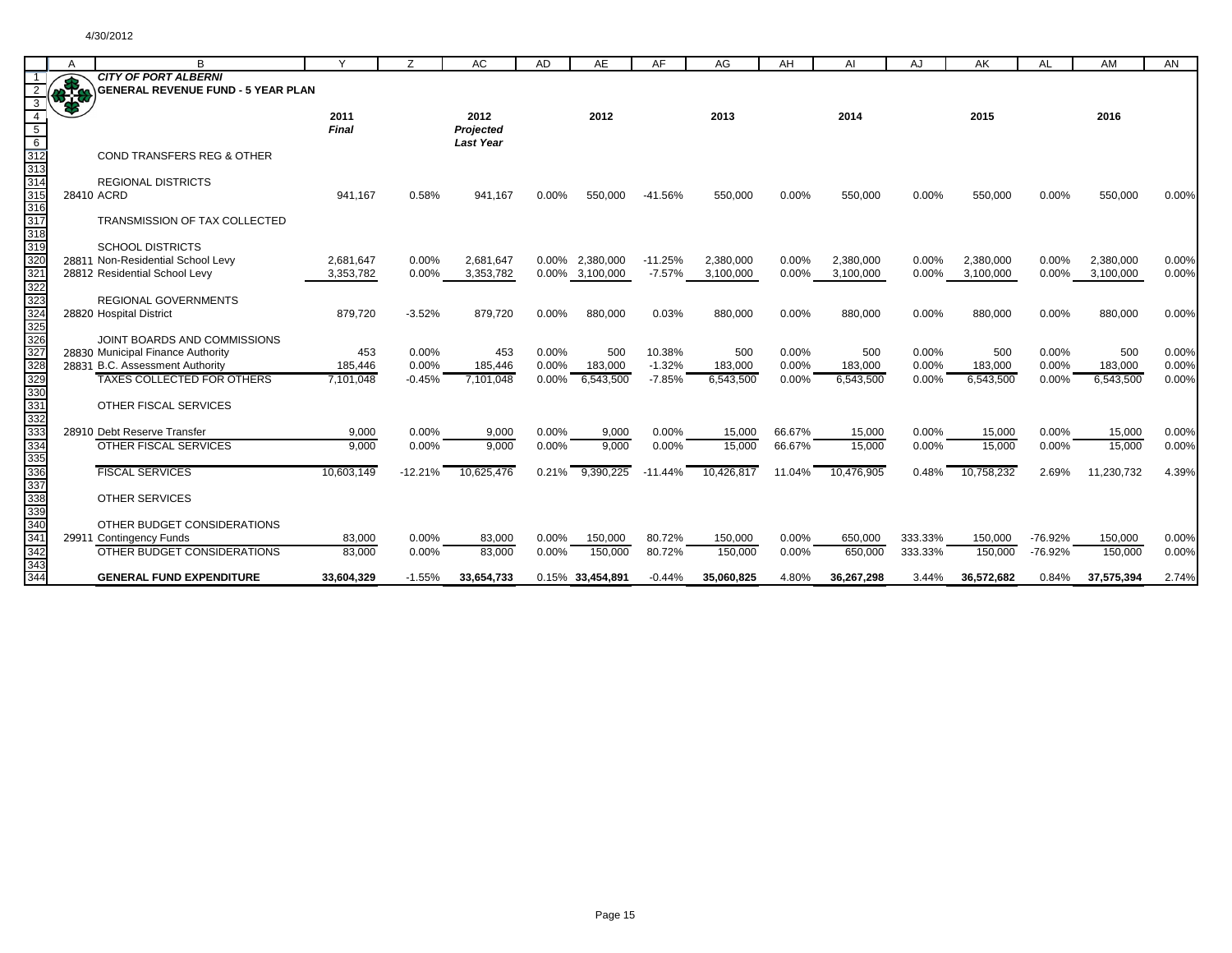|                                                                                                                   | Α   | B                                        |              |       | AC        | AD        | AE        | AF     | AG        | AH       | AI              | AJ     | AK        | AL     |
|-------------------------------------------------------------------------------------------------------------------|-----|------------------------------------------|--------------|-------|-----------|-----------|-----------|--------|-----------|----------|-----------------|--------|-----------|--------|
|                                                                                                                   |     | <b>CITY OF PORT ALBERNI</b>              |              |       |           |           |           |        |           |          |                 |        |           |        |
|                                                                                                                   | *** | <b>WATER REVENUE FUND-5 YEAR PLAN</b>    |              |       |           |           |           |        |           |          |                 |        |           |        |
| 3                                                                                                                 |     |                                          | 2011         |       | 2012      |           | 2013      |        | 2014      |          | 2015            |        | 2016      |        |
|                                                                                                                   |     |                                          | <b>Final</b> |       |           |           |           |        |           |          |                 |        |           |        |
| $\begin{array}{c} 5 \\ 6 \\ 7 \end{array}$                                                                        |     |                                          |              |       |           |           |           |        |           |          |                 |        |           |        |
|                                                                                                                   |     |                                          |              |       |           |           |           |        |           |          |                 |        |           |        |
|                                                                                                                   |     | <b>SALES OF SERVICE</b>                  |              |       |           |           |           |        |           |          |                 |        |           |        |
| $\begin{array}{c}\n 8 \\  \hline\n 9 \\  \hline\n 10\n \end{array}$                                               |     | 54421 Metered Sales                      | 2,110,500    | 5.00% | 2,023,322 | $-4.13%$  | 2,225,654 | 10.00% | 2,448,220 | 10.00%   | 2,693,042       | 10.00% | 2,962,346 | 10.00% |
|                                                                                                                   |     | 54431 Connections                        | 31,212       | 2.00% | 31,800    | 1.88%     | 32,500    | 2.20%  | 33,100    | 1.85%    | 33,800          | 2.11%  | 34,500    | 2.07%  |
|                                                                                                                   |     | 54432 Turn-On Charges                    | 312          | 1.96% | 300       | $-3.85%$  | 306       | 2.00%  | 312       | 2.00%    | 318             | 2.00%  | 325       | 2.00%  |
| $\overline{11}$                                                                                                   |     | 54433 Service Charges Sundry             | 7,803        | 2.00% | 8,000     | 2.52%     | 8,160     | 2.00%  | 8,323     | 2.00%    | 8,490           | 2.00%  | 8,659     | 2.00%  |
| $\frac{12}{13}$                                                                                                   |     | <b>SALES OF SERVICE</b>                  | 2.149.827    | 4.94% | 2,063,422 | $-4.02%$  | 2,266,620 | 9.85%  | 2,489,955 |          | 9.85% 2,735,650 | 9.87%  | 3,005,830 | 9.88%  |
|                                                                                                                   |     |                                          |              |       |           |           |           |        |           |          |                 |        |           |        |
|                                                                                                                   |     | OTHER REVENUE FROM OWN SOURCE            |              |       |           |           |           |        |           |          |                 |        |           |        |
| $\frac{1}{15}$                                                                                                    |     |                                          |              |       |           |           |           |        |           |          |                 |        |           |        |
| 16                                                                                                                |     | 55590 Other Interest                     | 5,475        | 0.00% | 3,300     | $-39.73%$ | 3,300     | 0.00%  | 3,300     | $0.00\%$ | 3,300           | 0.00%  | 3,300     | 0.00%  |
| $\overline{17}$                                                                                                   |     | 55611 Water Penalty                      | 20,000       | 0.00% | 20,000    | 0.00%     | 20,000    | 0.00%  | 20,000    | 0.00%    | 20,000          | 0.00%  | 20,000    | 0.00%  |
| $\overline{18}$                                                                                                   |     | <b>OTHER REVENUE</b>                     | 25,475       | 0.00% | 23,300    | $-8.54%$  | 23,300    | 0.00%  | 23,300    | 0.00%    | 23,300          | 0.00%  | 23,300    | 0.00%  |
|                                                                                                                   |     |                                          |              |       |           |           |           |        |           |          |                 |        |           |        |
|                                                                                                                   |     | CONDITIONAL TRANSFERS OTHER GOV'T        |              |       |           |           |           |        |           |          |                 |        |           |        |
|                                                                                                                   |     |                                          |              |       |           |           |           |        |           |          |                 |        |           |        |
|                                                                                                                   |     | PROVINCIAL GOVERNMENT                    |              |       |           |           |           |        |           |          |                 |        |           |        |
|                                                                                                                   |     |                                          |              |       |           |           |           |        |           |          |                 |        |           |        |
|                                                                                                                   |     |                                          |              |       |           |           |           |        |           |          |                 |        |           |        |
|                                                                                                                   |     | <b>OTHER TRANSFERS</b>                   |              |       |           |           |           |        |           |          |                 |        |           |        |
|                                                                                                                   |     | 59111 Reserve For Projects/Purchase      |              |       |           |           |           |        |           |          |                 |        |           |        |
|                                                                                                                   |     | 59112 Operating Surplus From Prior Years |              |       |           |           |           |        |           |          |                 |        |           |        |
|                                                                                                                   |     | <b>OTHER TRANSFERS</b>                   |              |       |           |           |           |        |           |          |                 |        |           |        |
| $\frac{19}{20} \frac{21}{21} \frac{22}{25} \frac{25}{25} \frac{28}{29} \frac{29}{30} \frac{31}{31} \frac{32}{33}$ |     |                                          |              |       |           |           |           |        |           |          |                 |        |           |        |
|                                                                                                                   |     | <b>WATER FUND REVENUE</b>                | 2,175,302    | 4.88% | 2,086,722 | $-4.07%$  | 2,289,920 | 9.74%  | 2,513,255 |          | 9.75% 2,758,950 | 9.78%  | 3,029,130 | 9.79%  |
|                                                                                                                   |     |                                          |              |       |           |           |           |        |           |          |                 |        |           |        |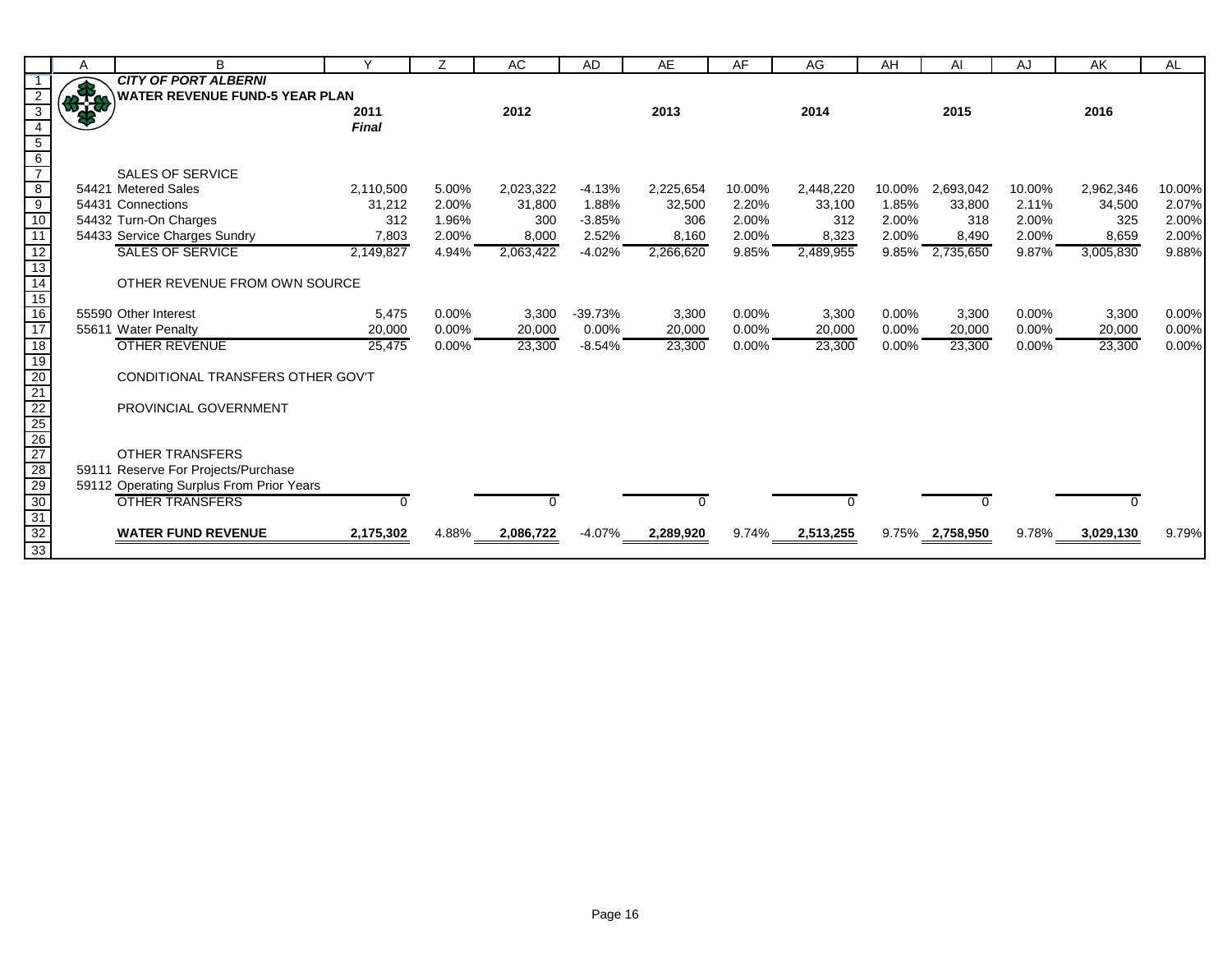|                                                                                                              | A     | B                                                    | ٧            | Ζ        | <b>AC</b> | <b>AD</b> | AE        | AF    | AG        | AH    | AI        | AJ    | AK        | <b>AL</b> |
|--------------------------------------------------------------------------------------------------------------|-------|------------------------------------------------------|--------------|----------|-----------|-----------|-----------|-------|-----------|-------|-----------|-------|-----------|-----------|
| -1                                                                                                           |       | <b>CITY OF PORT ALBERNI</b>                          |              |          |           |           |           |       |           |       |           |       |           |           |
| 2                                                                                                            | 83.00 | <b>WATER REVENUE FUND-5 YEAR PLAN</b>                |              |          |           |           |           |       |           |       |           |       |           |           |
| 3                                                                                                            |       |                                                      | 2011         |          | 2012      |           | 2013      |       | 2014      |       | 2015      |       | 2016      |           |
| $\overline{4}$                                                                                               |       |                                                      | <b>Final</b> |          |           |           |           |       |           |       |           |       |           |           |
|                                                                                                              |       |                                                      |              |          |           |           |           |       |           |       |           |       |           |           |
|                                                                                                              |       |                                                      |              |          |           |           |           |       |           |       |           |       |           |           |
|                                                                                                              |       |                                                      |              |          |           |           |           |       |           |       |           |       |           |           |
|                                                                                                              |       | <b>WATER SUPPLY SYSTEM</b>                           |              |          |           |           |           |       |           |       |           |       |           |           |
|                                                                                                              |       |                                                      |              |          |           |           |           |       |           |       |           |       |           |           |
|                                                                                                              |       | ADMINISTRATION                                       |              |          |           |           |           |       |           |       |           |       |           |           |
|                                                                                                              |       | 64110 Water Administration & Other                   | 192,600      | 7.00%    | 205,000   | 6.44%     | 209,100   | 2.00% | 213,282   | 2.00% | 217,548   | 2.00% | 221,899   | 2.00%     |
|                                                                                                              |       |                                                      |              |          |           |           |           |       |           |       |           |       |           |           |
| $\frac{5}{6}$ $\frac{6}{34}$ $\frac{33}{36}$ $\frac{37}{38}$ $\frac{39}{40}$ $\frac{41}{42}$ $\frac{42}{43}$ |       | <b>ENGINEERING SERVICES</b>                          |              |          |           |           |           |       |           |       |           |       |           |           |
|                                                                                                              |       | 64121 Engineering Consulting Services                | 30,000       | 200.00%  | 60.000    | 100.00%   | 61,200    | 2.00% | 62,424    | 2.00% | 63,672    | 2.00% | 64,946    | 2.00%     |
|                                                                                                              |       |                                                      |              |          |           |           |           |       |           |       |           |       |           |           |
| 44<br>45                                                                                                     |       | <b>WATER SYSTEM ADMINISTRATION</b>                   |              |          |           |           |           |       |           |       |           |       |           |           |
|                                                                                                              |       | 64133 Customer Service Requests                      | 92,000       | 0.00%    | 90,000    | $-2.17%$  | 91,800    | 2.00% | 93,636    | 2.00% | 95,509    | 2.00% | 97,419    | 2.00%     |
| 46                                                                                                           |       | 64136 Small Tools/Equipment/Supplies                 | 8,000        | 0.00%    | 8,000     | 0.00%     | 8,160     | 2.00% | 8,323     | 2.00% | 8,490     | 2.00% | 8,659     | 2.00%     |
|                                                                                                              |       | SERVICE OF SUPPLY                                    |              |          |           |           |           |       |           |       |           |       |           |           |
|                                                                                                              |       | 64141 Supply Inspection & Operation                  | 193,300      | 1.74%    | 178,800   | $-7.50%$  | 182,376   | 2.00% | 186,024   | 2.00% | 189,744   | 2.00% | 193,539   | 2.00%     |
| 47<br>48<br>49<br>50<br>50<br>52<br>52<br>53<br>54<br>55                                                     |       |                                                      |              |          |           |           |           |       |           |       |           |       |           |           |
|                                                                                                              |       | <b>PUMPING</b>                                       |              |          |           |           |           |       |           |       |           |       |           |           |
|                                                                                                              |       | 64161 Pumping Inspection & Operation                 | 200,200      | $-4.30%$ | 238,500   | 19.13%    | 243,270   | 2.00% | 248,135   | 2.00% | 253,098   | 2.00% | 258,160   | 2.00%     |
|                                                                                                              |       |                                                      |              |          |           |           |           |       |           |       |           |       |           |           |
|                                                                                                              |       | <b>TRANSMISSION &amp; DISTRIBUTION</b>               |              |          |           |           |           |       |           |       |           |       |           |           |
|                                                                                                              |       | 64181 Transmission/Distribution System               | 285,000      | 5.17%    | 281,500   | $-1.23%$  | 287,130   | 2.00% | 292,873   | 2.00% | 298,730   | 2.00% | 304,705   | 2.00%     |
| 56                                                                                                           |       | 64183 Connections                                    | 94,000       | $-0.37%$ | 98,000    | 4.26%     | 99,960    | 2.00% | 101,959   | 2.00% | 103,998   | 2.00% | 106,078   | 2.00%     |
| 57                                                                                                           |       | 64185 Meters                                         | 140,000      | 0.00%    | 137,000   | $-2.14%$  | 139,740   | 2.00% | 142,535   | 2.00% | 145,385   | 2.00% | 148,293   | 2.00%     |
| 58<br>59<br>60<br>61                                                                                         |       | 64187 Hydrants                                       | 53,550       | 19.00%   | 47,050    | $-12.14%$ | 47,991    | 2.00% | 48,951    | 2.00% | 49,930    | 2.00% | 50,928    | 2.00%     |
|                                                                                                              |       |                                                      |              |          |           |           |           |       |           |       |           |       |           |           |
|                                                                                                              |       | OTHER COMMON SERVICES<br>64194 Cost Of Sales - Water |              |          |           |           |           |       |           |       |           |       |           |           |
|                                                                                                              |       |                                                      | 7,500        | 0.00%    | 7,650     | 2.00%     | 7,803     | 2.00% | 7,959     | 2.00% | 8.118     | 2.00% | 8,280     | 2.00%     |
|                                                                                                              |       | <b>WATER SUPPLY SYSTEM</b>                           | 1,296,150    | 1.01%    | 1,351,500 | 4.27%     | 1,378,530 | 2.00% | 1,406,101 | 2.00% | 1,434,222 | 2.00% | 1,462,906 | 2.00%     |
| $\frac{62}{63}$<br>63                                                                                        |       |                                                      |              |          |           |           |           |       |           |       |           |       |           |           |
|                                                                                                              |       |                                                      |              |          |           |           |           |       |           |       |           |       |           |           |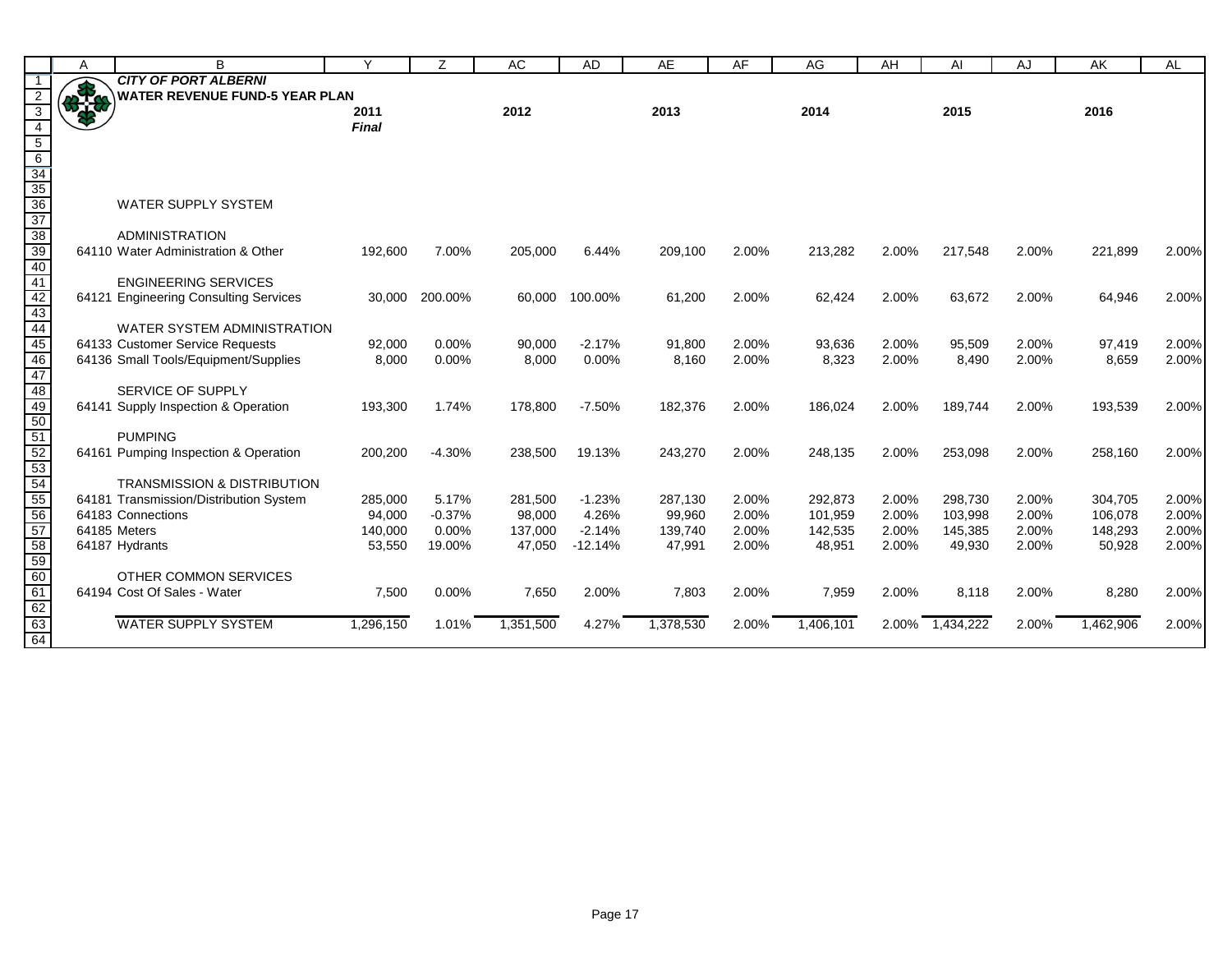|                                                        | Α   |                                       |              |           | AC        | <b>AD</b> | AE        | AF       | AG        | AH       | Al               | AJ         | AK        | AL       |
|--------------------------------------------------------|-----|---------------------------------------|--------------|-----------|-----------|-----------|-----------|----------|-----------|----------|------------------|------------|-----------|----------|
|                                                        |     | <b>CITY OF PORT ALBERNI</b>           |              |           |           |           |           |          |           |          |                  |            |           |          |
|                                                        | 878 | <b>WATER REVENUE FUND-5 YEAR PLAN</b> |              |           |           |           |           |          |           |          |                  |            |           |          |
|                                                        |     |                                       | 2011         |           | 2012      |           | 2013      |          | 2014      |          | 2015             |            | 2016      |          |
|                                                        |     |                                       | <b>Final</b> |           |           |           |           |          |           |          |                  |            |           |          |
|                                                        |     |                                       |              |           |           |           |           |          |           |          |                  |            |           |          |
|                                                        |     |                                       |              |           |           |           |           |          |           |          |                  |            |           |          |
|                                                        |     | <b>FISCAL SERVICES</b>                |              |           |           |           |           |          |           |          |                  |            |           |          |
|                                                        |     |                                       |              |           |           |           |           |          |           |          |                  |            |           |          |
|                                                        |     | <b>DEBT</b>                           |              |           |           |           |           |          |           |          |                  |            |           |          |
|                                                        |     | 68120 Interest On Own Debentures      |              |           |           |           | 70,000    | #DIV/0!  | 70,000    | $0.00\%$ | 70,000           | $0.00\%$   | 70,000    | 0.00%    |
|                                                        |     | 68130 Principal Install. On Own Deb   |              |           |           |           | 67,164    | #DIV/0!  | 67,164    | $0.00\%$ | 67,164           | $0.00\%$   | 67,164    | 0.00%    |
|                                                        |     | <b>DEBT</b>                           |              |           |           |           | 137,164   |          | 137,164   |          | 137,164          |            | 137,164   |          |
|                                                        |     |                                       |              |           |           |           |           |          |           |          |                  |            |           |          |
|                                                        |     | TRANSFERS TO FUNDS AND RESERVES       |              |           |           |           |           |          |           |          |                  |            |           |          |
|                                                        |     | 68211 Transfer To Reserves            |              |           | 142,347   | #DIV/0!   | 262,351   | 84.30%   | 507,915   | 93.60%   | 885,688          | 74.38%     | 838,484   | $-5.33%$ |
|                                                        |     | 68220 Transfers To Water Cap. Fund    | 269,840      | $-21.51%$ | 587,400   | 117.68%   | 506,400   | -13.79%  | 456,600   | -9.83%   | 296,400          | $-35.09\%$ | 585,100   | 97.40%   |
|                                                        |     | 68910 Debt Reserve Transfer           | 5,475        | $0.00\%$  | 5,475     | $0.00\%$  | 5,475     | $0.00\%$ | 5,475     | $0.00\%$ | 5,475            | 0.00%      | 5,475     | 0.00%    |
|                                                        |     | <b>TRANSFERS</b>                      | 275,315      | $-21.18%$ | 735,222   | 167.05%   | 774,226   | 5.31%    | 969,990   |          | 25.29% 1,187,563 | 22.43%     | 1,429,059 | 20.34%   |
|                                                        |     |                                       |              |           |           |           |           |          |           |          |                  |            |           |          |
|                                                        |     | <b>FISCAL SERVICES</b>                | 275,315      | $-21.18%$ | 735,222   | 167.05%   | 911,390   | 23.96%   | 1,107,154 | 21.48%   | 1,324,727        | 19.65%     | 1,566,223 | 18.23%   |
|                                                        |     |                                       |              |           |           |           |           |          |           |          |                  |            |           |          |
|                                                        |     | <b>EXCESS OF REVENUE OVER EXPI</b>    | 603,837      |           |           |           |           |          |           |          |                  |            |           |          |
| 5 6 6 6 6 7 8 9 70 71 72 73 74 75 76 77 78 79 80 81 82 |     |                                       |              |           |           |           |           |          |           |          |                  |            |           |          |
|                                                        |     | <b>WATER FUND EXPENDITURE</b>         | 2,175,302    | 4.88%     | 2,086,722 | $-4.07%$  | 2,289,920 | 9.74%    | 2,513,255 |          | 9.75% 2,758,950  | 9.78%      | 3,029,130 | 9.79%    |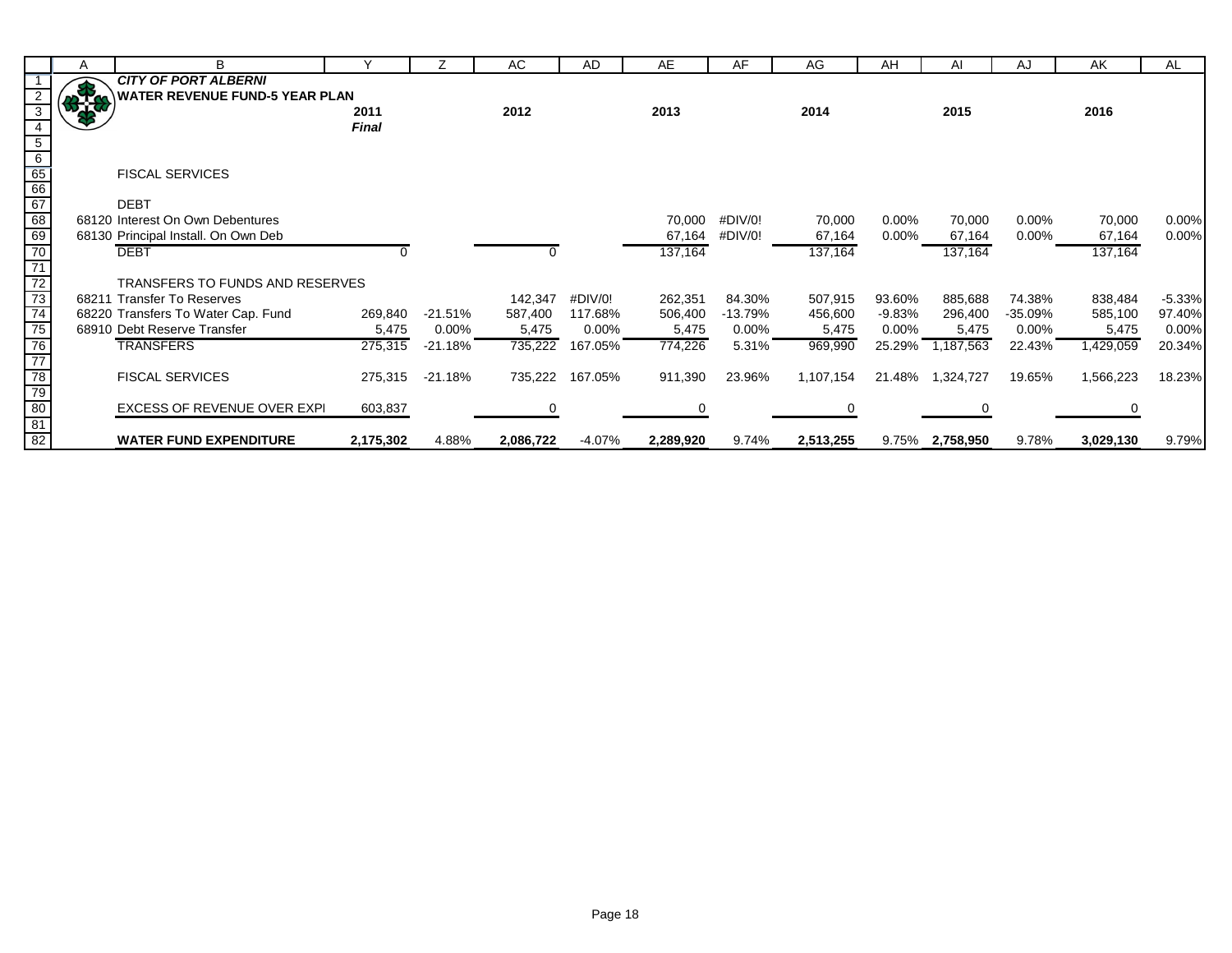| <b>CITY OF PORT ALBERNI</b><br>378<br>SEWER REVENUE FUND-5 YEAR PLAN                                                                                        | 2015            | 2016                |
|-------------------------------------------------------------------------------------------------------------------------------------------------------------|-----------------|---------------------|
|                                                                                                                                                             |                 |                     |
|                                                                                                                                                             |                 |                     |
| 3<br>2012<br>2013<br>2011<br>2014                                                                                                                           |                 |                     |
| $\overline{4}$<br><b>Final</b>                                                                                                                              |                 |                     |
|                                                                                                                                                             |                 |                     |
|                                                                                                                                                             |                 |                     |
| $\frac{1}{5}$ $\frac{6}{7}$<br><b>SALES OF SERVICE</b>                                                                                                      |                 |                     |
| $\frac{8}{9}$                                                                                                                                               |                 |                     |
| 94421 Sewer Fees<br>1,311,676<br>$-6.20%$<br>2,029,995<br>10.00% 2,232,995<br>5.00% 1,230,300<br>1,845,450<br>50.00%                                        | 10.00%          | 10.00%<br>2,456,294 |
| 10<br>94431 Sewer Connections<br>26,156<br>2.00%<br>26,700<br>2.08%<br>27,200<br>1.87%<br>27,800<br>2.21%                                                   | 28,300<br>1.80% | 28,900<br>2.12%     |
| $\overline{11}$<br>94432 Service Charges Sundry<br>2,601<br>2,706<br>2.00%<br>2.00%<br>2,653<br>2.00%<br>2.00%<br>2.760                                     | 2,815<br>1.99%  | 2,871<br>1.99%      |
| 11,965<br>2.00%<br>12,200<br>1.96%<br>12,448<br>2.03%<br>2.00%<br>94433 User Charges<br>12,697                                                              | 2.00%<br>12,951 | 13,210<br>2.00%     |
| $\frac{12}{13}$ $\frac{14}{15}$                                                                                                                             |                 |                     |
| <b>OTHER SERVICES</b>                                                                                                                                       |                 |                     |
| 94441 Sewage Disposal Fees<br>2.01%<br>8,660<br>2.00%<br>8,833<br>2.00%<br>9,010<br>2.00%<br>8,490                                                          | 9,190<br>2.00%  | 9,374<br>2.00%      |
| $\frac{16}{17}$<br><b>SALES OF SERVICE</b><br>4.89% 1,280,513<br>2,082,262<br>9.79% 2,286,251<br>1,360,888<br>$-5.91%$<br>1,896,637<br>48.12%               | 9.80%           | 2,510,649<br>9.82%  |
|                                                                                                                                                             |                 |                     |
| OTHER REVENUE FROM OWN SOURCE                                                                                                                               |                 |                     |
|                                                                                                                                                             |                 |                     |
| 95590 M.F.A. Debt Reserve Income<br>13,705<br>0.00%<br>$-95.62%$<br>600<br>0.00%<br>$0.00\%$<br>600<br>600                                                  | 600<br>0.00%    | 600<br>0.00%        |
| 7,000<br>0.00%<br>11,400<br>62.86%<br>0.00%<br>95611 Sewer Penalty<br>11,400<br>11,400<br>0.00%                                                             | 0.00%<br>11,400 | 11,400<br>0.00%     |
| 18 19 20 21 22 23 24 25 26 27 28 29 30<br>0.00%<br>95722 Sewer Local Improvement Charges<br>0.00%<br>0.00%<br>33,965<br>0.00%<br>33,965<br>33,965<br>33,965 | 33,965<br>0.00% | 33,965<br>0.00%     |
| <b>OTHER REVENUE</b><br>54,670<br>0.00%<br>45,965<br>$-15.92%$<br>45,965<br>0.00%<br>45,965<br>0.00%                                                        | 45,965<br>0.00% | 45,965<br>0.00%     |
|                                                                                                                                                             |                 |                     |
| UNCONDITIONAL TRANSFERS                                                                                                                                     |                 |                     |
| 96221 Sewerage Fac. Assist. Grant                                                                                                                           |                 |                     |
| 95650 Sewer Study Grant                                                                                                                                     |                 |                     |
| <b>OTHER TRANSFERS</b>                                                                                                                                      |                 |                     |
| 99110 Transfer from Capital Res. - New Deal<br>40,000<br>0.00%<br>40,000<br>0.00%<br>40,000<br>0.00%<br>40,000<br>0.00%                                     | 40,000<br>0.00% | 40,000<br>0.00%     |
| 31<br>99111 Transfers from Reserves & Allowances                                                                                                            |                 |                     |
| 32<br>99114 Operating Funds from Prior Year<br>100,000<br>$\mathbf 0$<br>$\mathbf 0$<br>100.00%<br>0                                                        | 0               | 0                   |
| 33<br>99211 Contr. From General Revenue<br>441,247<br>288.56%<br>173,292<br>$-60.73%$<br>113,561<br>$\Omega$                                                |                 | $\Omega$            |
| 34                                                                                                                                                          |                 |                     |
| 35<br><b>SEWER FUND REVENUE</b><br>1,669,119<br>8.30%<br>19.26%<br>2,168,227<br>0.57% 2,372,216<br>15.74% 1,807,725<br>2,155,894                            | 9.41%           | 2,596,614<br>9.46%  |
| 36                                                                                                                                                          |                 |                     |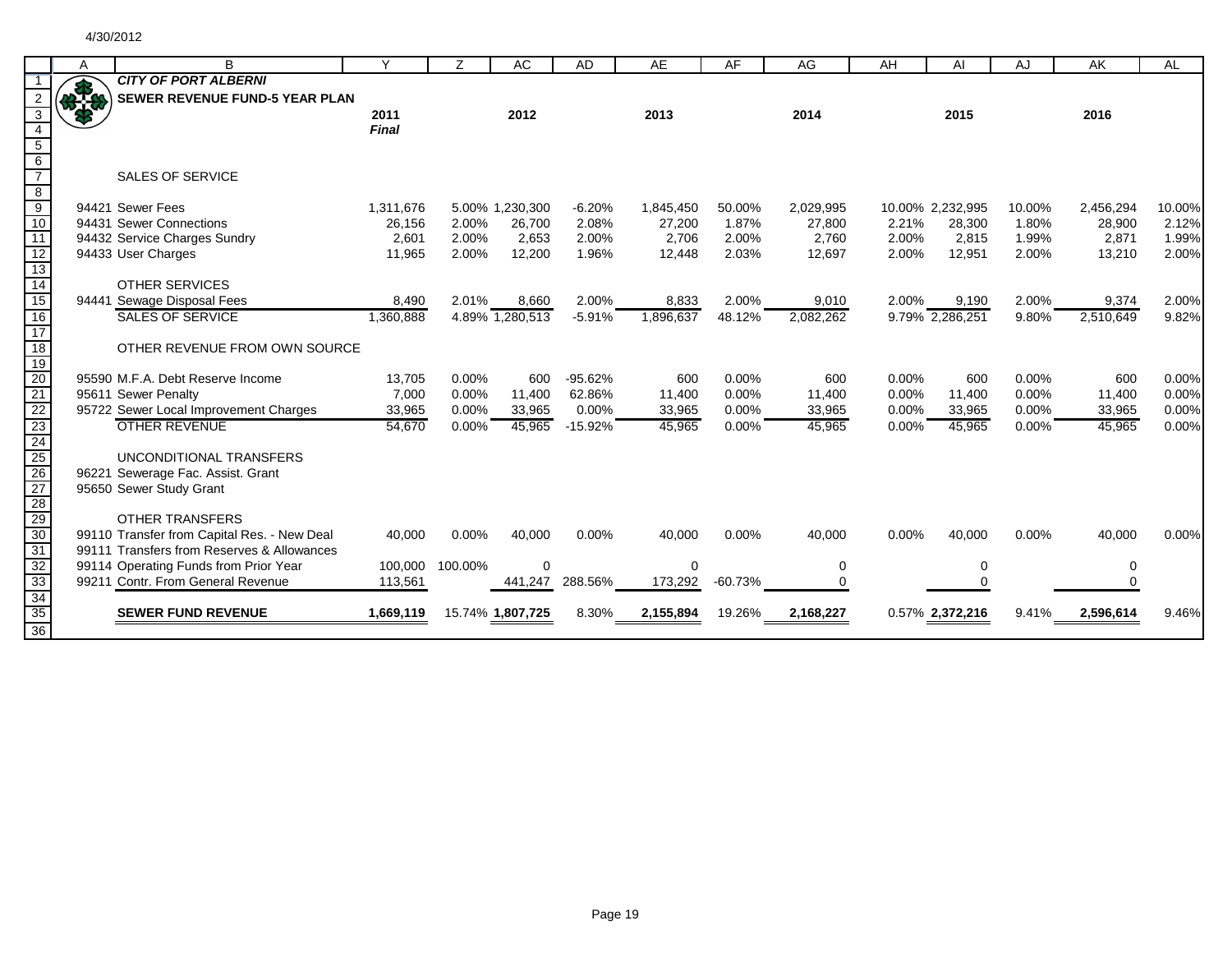|                                                               | A              | B                                                                        | Y                  | Z                   | <b>AC</b>          | AD                 | AE                 | AF             | AG                 | AH             | Al                 | AJ             | AK                 | <b>AL</b>      |
|---------------------------------------------------------------|----------------|--------------------------------------------------------------------------|--------------------|---------------------|--------------------|--------------------|--------------------|----------------|--------------------|----------------|--------------------|----------------|--------------------|----------------|
|                                                               |                | <b>CITY OF PORT ALBERNI</b>                                              |                    |                     |                    |                    |                    |                |                    |                |                    |                |                    |                |
|                                                               | $\frac{1}{10}$ | <b>SEWER REVENUE FUND-5 YEAR PLAN</b>                                    |                    |                     |                    |                    |                    |                |                    |                |                    |                |                    |                |
| 3                                                             |                |                                                                          | 2011               |                     | 2012               |                    | 2013               |                | 2014               |                | 2015               |                | 2016               |                |
| 4                                                             |                |                                                                          | <b>Final</b>       |                     |                    |                    |                    |                |                    |                |                    |                |                    |                |
|                                                               |                |                                                                          |                    |                     |                    |                    |                    |                |                    |                |                    |                |                    |                |
|                                                               |                |                                                                          |                    |                     |                    |                    |                    |                |                    |                |                    |                |                    |                |
| $\frac{5}{6}$ $\frac{37}{38}$ $\frac{39}{40}$ $\frac{40}{43}$ |                |                                                                          |                    |                     |                    |                    |                    |                |                    |                |                    |                |                    |                |
|                                                               |                |                                                                          |                    |                     |                    |                    |                    |                |                    |                |                    |                |                    |                |
|                                                               |                | <b>SEWER SYSTEM</b>                                                      |                    |                     |                    |                    |                    |                |                    |                |                    |                |                    |                |
|                                                               |                |                                                                          |                    |                     |                    |                    |                    |                |                    |                |                    |                |                    |                |
|                                                               |                | <b>ADMINISTRATION</b>                                                    |                    |                     |                    |                    |                    |                |                    |                |                    |                |                    |                |
|                                                               |                | 104210 Sewer Administration & Other                                      | 137,000            | $0.00\%$            | 147,000            | 7.30%              | 149,940            | 2.00%          | 152,939            | 2.00%          | 155,998            | 2.00%          | 159,118            | 2.00%          |
|                                                               |                |                                                                          |                    |                     |                    |                    |                    |                |                    |                |                    |                |                    |                |
| 44<br>45                                                      |                | <b>ENGINEERING SERVICES</b>                                              |                    |                     |                    |                    |                    |                |                    |                |                    |                |                    |                |
|                                                               |                | 104221 Contract Services                                                 | 40,000             | 0.00%               | 40,000             | 0.00%              | 40,800             | 2.00%          | 41,616             | 2.00%          | 42,448             | 2.00%          | 43,297             | 2.00%          |
| $\frac{1}{46}$                                                |                |                                                                          |                    |                     |                    |                    |                    |                |                    |                |                    |                |                    |                |
| 47                                                            |                | SEWER SYSTEM ADMINISTRATION                                              |                    |                     |                    |                    |                    |                |                    |                |                    |                |                    |                |
| $\overline{48}$                                               |                | 104233 Customer Service Requests                                         | 113,000            | 0.89%               | 110.000            | $-2.65%$           | 112,200            | 2.00%          | 114.444            | 2.00%          | 116.733            | 2.00%          | 119,068            | 2.00%          |
| 49<br>$\frac{1}{50}$                                          |                | 104236 Small Tools/Equipment/Supplies                                    | 8,000              | $-5.88%$            | 10,500             | 31.25%             | 10,710             | 2.00%          | 10,924             | 2.00%          | 11,143             | 2.00%          | 11,366             | 2.00%          |
| 51                                                            |                | SEWER COLLECTION SYSTEM                                                  |                    |                     |                    |                    |                    |                |                    |                |                    |                |                    |                |
| $\overline{52}$                                               |                |                                                                          |                    |                     |                    |                    |                    |                |                    |                |                    |                |                    |                |
| 53                                                            |                | 104240 Sewage Collection System Main<br>104241 Sewer Service Connections | 185.750<br>135,640 | 19.38%<br>$-20.21%$ | 205.100<br>133,140 | 10.42%<br>$-1.84%$ | 209,202<br>135,803 | 2.00%<br>2.00% | 213.386<br>141,248 | 2.00%<br>4.01% | 217.654<br>144,073 | 2.00%<br>2.00% | 222,007<br>146,954 | 2.00%<br>2.00% |
|                                                               |                |                                                                          |                    |                     |                    |                    |                    |                |                    |                |                    |                |                    |                |
|                                                               |                | <b>SEWER LIFT STATIONS</b>                                               |                    |                     |                    |                    |                    |                |                    |                |                    |                |                    |                |
| 54<br>55<br>56<br>57                                          |                | 104260 Sewage Lift Stations                                              | 182,820            | $-1.35%$            | 188,500            | 3.11%              | 192,270            | 2.00%          | 196,115            | 2.00%          | 200,038            | 2.00%          | 204,038            | 2.00%          |
|                                                               |                |                                                                          |                    |                     |                    |                    |                    |                |                    |                |                    |                |                    |                |
| 58                                                            |                | SEWER TREATMENT AND DISPOSAL                                             |                    |                     |                    |                    |                    |                |                    |                |                    |                |                    |                |
|                                                               |                | 104280 Sewage Treatment                                                  | 195,000            | $0.00\%$            | 195,000            | 0.00%              | 198,900            | 2.00%          | 202,878            | 2.00%          | 206,936            | 2.00%          | 211,074            | 2.00%          |
|                                                               |                |                                                                          |                    |                     |                    |                    |                    |                |                    |                |                    |                |                    |                |
| $\frac{68}{59}$<br>60<br>61                                   |                | OTHER COMMON SERVICES                                                    |                    |                     |                    |                    |                    |                |                    |                |                    |                |                    |                |
| $\frac{1}{62}$                                                |                | 104294 Cost Of Sales - Sewer                                             | 2,500              | 0.00%               | 2,550              | 2.00%              | 2,601              | 2.00%          | 2,653              | 2.00%          | 2,706              | 2.00%          | 2,760              | 2.00%          |
| $\overline{63}$                                               |                | <b>SEWER SYSTEM</b>                                                      | 999.710            |                     | 1.74% 1,031,790    | 3.21%              | 1,052,426          | 2.00%          | 1,076,203          |                | 2.26% 1,097,727    | 2.00%          | 1,119,682          | 2.00%          |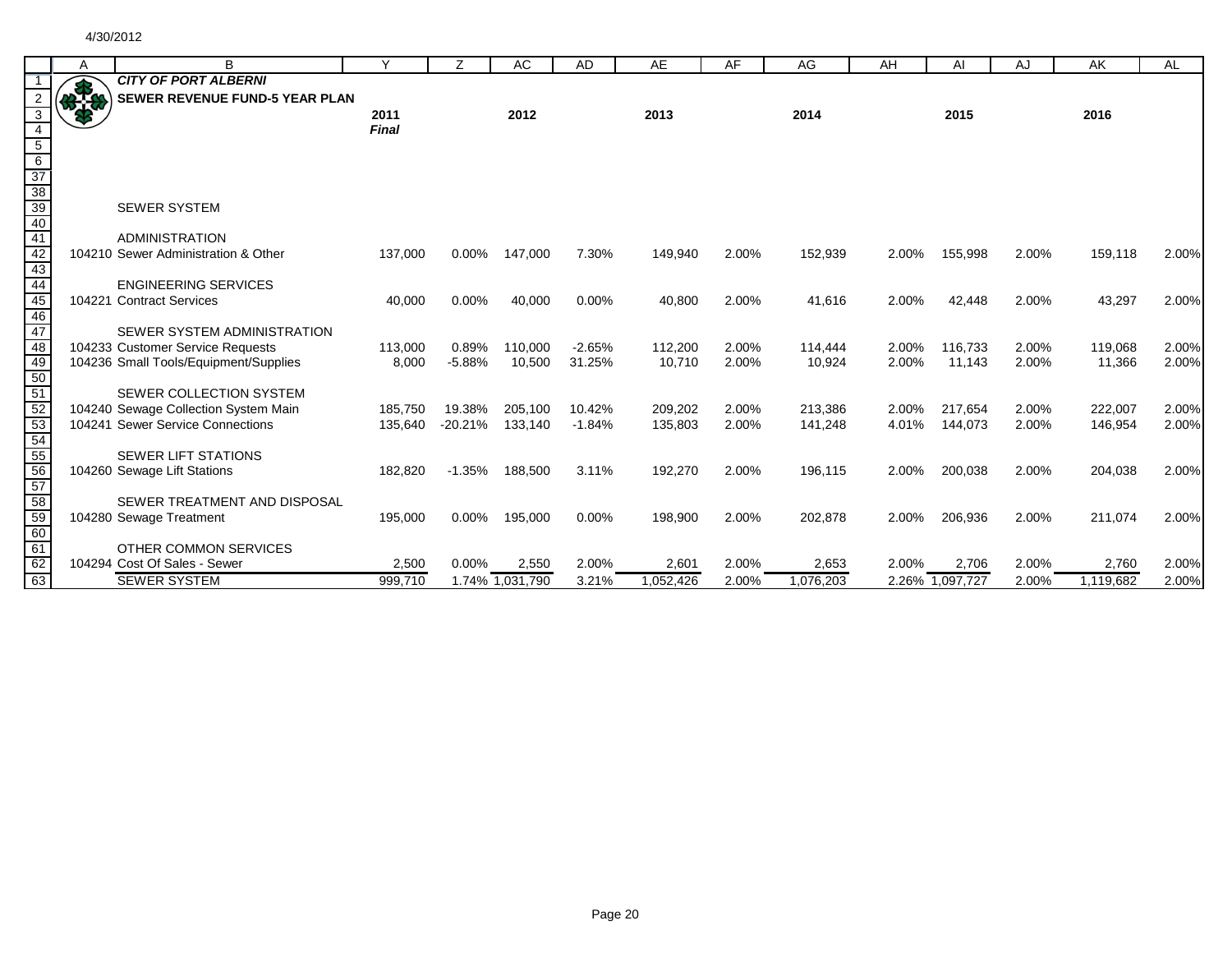|                                                                                       | Α   | B                                        | $\checkmark$ | $\overline{z}$  | AC                  | <b>AD</b>  | AE        | AF       | AG        | AH        | AI                  | AJ        | AK        | AL        |
|---------------------------------------------------------------------------------------|-----|------------------------------------------|--------------|-----------------|---------------------|------------|-----------|----------|-----------|-----------|---------------------|-----------|-----------|-----------|
|                                                                                       |     | <b>CITY OF PORT ALBERNI</b>              |              |                 |                     |            |           |          |           |           |                     |           |           |           |
|                                                                                       | 818 | SEWER REVENUE FUND-5 YEAR PLAN           |              |                 |                     |            |           |          |           |           |                     |           |           |           |
| 3                                                                                     |     |                                          | 2011         |                 | 2012                |            | 2013      |          | 2014      |           | 2015                |           | 2016      |           |
|                                                                                       |     |                                          | <b>Final</b> |                 |                     |            |           |          |           |           |                     |           |           |           |
|                                                                                       |     |                                          |              |                 |                     |            |           |          |           |           |                     |           |           |           |
| $\frac{4}{5}$ $\frac{6}{64}$<br>$\frac{64}{66}$<br>$\frac{65}{68}$<br>$\frac{67}{68}$ |     |                                          |              |                 |                     |            |           |          |           |           |                     |           |           |           |
|                                                                                       |     |                                          |              |                 |                     |            |           |          |           |           |                     |           |           |           |
|                                                                                       |     |                                          |              |                 |                     |            |           |          |           |           |                     |           |           |           |
|                                                                                       |     | <b>FISCAL SERVICES</b>                   |              |                 |                     |            |           |          |           |           |                     |           |           |           |
|                                                                                       |     |                                          |              |                 |                     |            |           |          |           |           |                     |           |           |           |
|                                                                                       |     | <b>DEBT</b>                              |              |                 |                     |            |           |          |           |           |                     |           |           |           |
|                                                                                       |     | 108120 Interest On Own Debentures        | 75,824       | $-4.95%$        | 171,724             | 126.48%    | 172,555   | 0.48%    | 168,232   | $-2.51%$  | 150,085             | $-10.79%$ | 121,729   | $-18.89%$ |
| $\frac{1}{70}$                                                                        |     | 108130 Principal Install On Own Deb.     | 241,383      | $0.00\%$        | 347,811             | 44.09%     | 347,813   | $0.00\%$ | 208,128   | $-40.16%$ | 208,128             | $0.00\%$  | 208,128   | 0.00%     |
| $\overline{71}$                                                                       |     | <b>TOTAL DEBT</b>                        | 317,207      |                 | $-1.23\% - 519,535$ | 63.78%     | 520,368   | 0.16%    | 376,360   | -27.67%   | 358,213             | $-4.82%$  | 329,857   | $-7.92%$  |
|                                                                                       |     |                                          |              |                 |                     |            |           |          |           |           |                     |           |           |           |
|                                                                                       |     | <b>TRANSFER TO FUNDS AND RESERVES</b>    |              |                 |                     |            |           |          |           |           |                     |           |           |           |
|                                                                                       |     | 108220 Transfer To Sewer Capital Fund    | 338,497      | 148.32%         | 236,400             | $-30.16%$  | 563,100   | 138.20%  | 463,471   | $-17.69%$ | 653,400             | 40.98%    | 863,800   | 32.20%    |
|                                                                                       |     | 108910 Debt Reserve Transfer             | 13,705       | $0.00\%$        | 20,000              | 45.93%     | 20,000    | $0.00\%$ | 20,000    | $0.00\%$  | 20,000              | $0.00\%$  | 20,000    | 0.00%     |
|                                                                                       |     | 108211 Transfer to Reserves & Allowances |              |                 |                     |            | $\Omega$  |          | 232,193   |           | 242,875             |           | 263,275   |           |
|                                                                                       |     | <b>TRANSFERS</b>                         | 352,202      | 134.77% 256,400 |                     | $-27.20\%$ | 583,100   | 127.42%  | 715,664   | 22.73%    | 916,275             | 28.03%    | 1,147,075 | 25.19%    |
|                                                                                       |     |                                          |              |                 |                     |            |           |          |           |           |                     |           |           |           |
|                                                                                       |     | <b>FISCAL SERVICES</b>                   | 669,409      | 42.07%          | 775,935             | 15.91%     | 1,103,468 | 42.21%   | 1,092,024 |           | $-1.04\%$ 1,274,488 | 16.71%    | 1,476,932 | 15.88%    |
| 72 73 74 75 76 77 78 79 80 81 82 83                                                   |     |                                          |              |                 |                     |            |           |          |           |           |                     |           |           |           |
|                                                                                       |     | <b>EXCESS OF REVENUE OVER EXPENI</b>     |              |                 |                     |            |           |          |           |           |                     |           | 0         |           |
|                                                                                       |     |                                          |              |                 |                     |            |           |          |           |           |                     |           |           |           |
|                                                                                       |     | <b>SEWER FUND EXPENDITURE</b>            | 1,669,119    |                 | 15.74% 1,807,725    | 8.30%      | 2,155,894 | 19.26%   | 2,168,227 |           | 0.57% 2,372,216     | 9.41%     | 2,596,614 | 9.46%     |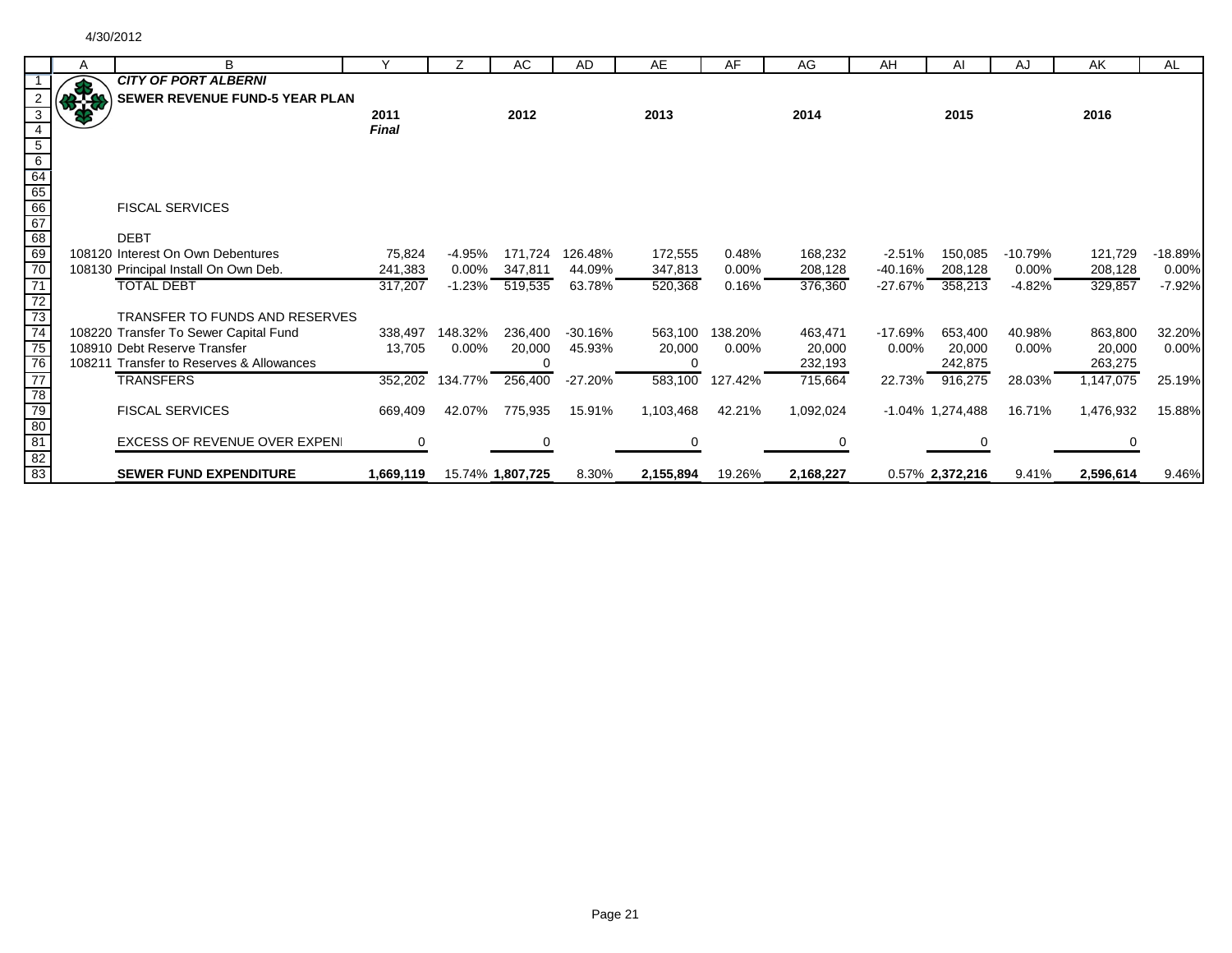|                 | A | B                                                 | H            |     |         |    | J       |     | K       |    |         |     | M       |
|-----------------|---|---------------------------------------------------|--------------|-----|---------|----|---------|-----|---------|----|---------|-----|---------|
|                 |   | <b>CITY OF PORT ALBERNI</b>                       |              |     |         |    |         |     |         |    |         |     |         |
|                 |   | <b>PARKS ACQUISITION RESERVE FUND-5 YEAR PLAN</b> |              |     |         |    |         |     |         |    |         |     |         |
| 3               |   |                                                   |              |     |         |    |         |     |         |    |         |     |         |
|                 |   |                                                   | 2011         |     | 2012    |    | 2013    |     | 2014    |    | 2015    |     | 2016    |
| $5\phantom{.0}$ |   |                                                   | Actual       |     |         |    |         |     |         |    |         |     |         |
| 6               |   | <b>RECEIPTS</b>                                   |              |     |         |    |         |     |         |    |         |     |         |
| $\overline{7}$  |   | Investment Income                                 | \$<br>1,219  | \$  | 1,200   | \$ | 1,200   | \$  | 1,200   | \$ | 1,200   | \$  | 1,200   |
| 8               |   | <b>Parkland Dedication Deposits</b>               | \$<br>22,450 | \$  |         | \$ |         |     |         |    |         | J.  |         |
| $\overline{9}$  |   |                                                   |              |     |         |    |         |     |         |    |         |     |         |
| 10              |   |                                                   | \$<br>23,669 | \$  | 1,200   | \$ | 1,200   | \$  | 1,200   | \$ | 1,200   | \$  | 1,200   |
| $\overline{11}$ |   |                                                   |              |     |         |    |         |     |         |    |         |     |         |
| $\overline{12}$ |   |                                                   |              |     |         |    |         |     |         |    |         |     |         |
| 13              |   | <b>EXPENDITURE</b>                                |              |     |         |    |         |     |         |    |         |     |         |
| $\overline{14}$ |   | Acquisition of Parkland                           |              |     |         |    |         |     |         |    |         |     |         |
| 15              |   |                                                   |              |     |         |    |         |     |         |    |         |     |         |
| 16              |   |                                                   | \$<br>۰.     | \$. | ۰       | \$ | ٠       |     | -       |    |         | \$. |         |
| 17              |   |                                                   |              |     |         |    |         |     |         |    |         |     |         |
| $\overline{18}$ |   | REVENUE OVER EXPENDITURE                          | \$<br>23,669 | \$  | 1,200   | S. | 1,200   | \$  | 1,200   | \$ | 1,200   | S.  | 1,200   |
| 19              |   |                                                   |              |     |         |    |         |     |         |    |         |     |         |
| 20              |   |                                                   |              |     |         |    |         |     |         |    |         |     |         |
| 21              |   | FUND EQUITY - ENDING                              | 134,825      | S   | 136,025 | \$ | 137,225 | \$. | 138,425 | -S | 139,625 | -SS | 140,825 |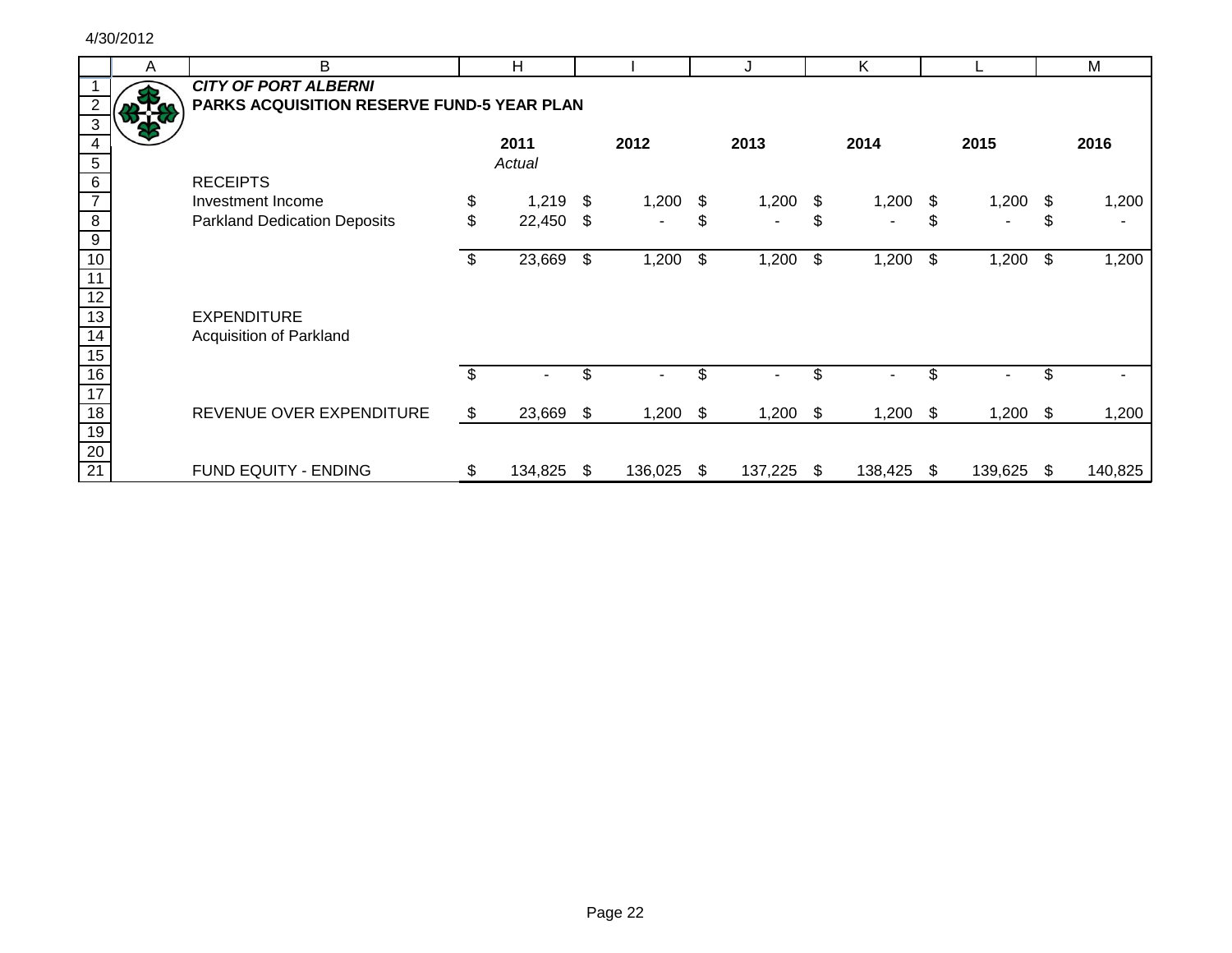| A | B                                             |                     |      |            |     | K              |      |           |      | M              |      | N              |      | O         |
|---|-----------------------------------------------|---------------------|------|------------|-----|----------------|------|-----------|------|----------------|------|----------------|------|-----------|
|   | <b>CITY OF PORT ALBERNI</b>                   |                     |      |            |     |                |      |           |      |                |      |                |      |           |
|   | <b>CAPITAL WORKS RESERVE FUND-5 YEAR PLAN</b> |                     |      |            |     |                |      |           |      |                |      |                |      |           |
|   |                                               | 2010<br>Actual      |      | 2011       |     | 2012           |      | 2013      |      | 2014           |      | 2015           |      | 2016      |
|   | <b>RECEIPTS</b>                               |                     |      |            |     |                |      |           |      |                |      |                |      |           |
|   | <b>Transfer from ERRF</b>                     | 200,000             | \$.  | 200,000    | -S  | 200,000        | -\$  | 200,000   | \$   |                |      |                | \$   |           |
|   | Investment Income                             | 3,331               |      | 4,870      | S.  | 5,000          | \$   | 5,000     | S    | 5,000          |      | 5,000          |      | 5,000     |
|   | New Deal Gas Tax Funds                        | 787,211             | \$.  | 799,984    | \$. | 757,390        |      | 757,390   | \$.  |                |      |                |      |           |
|   | <b>MFA Surplus</b>                            | 139,288             | \$.  | 282,013    |     |                |      |           |      |                |      |                |      |           |
|   | Miscellaneous                                 | 2,826               |      |            |     |                |      |           |      |                |      |                |      |           |
|   |                                               | \$<br>1,132,656     | \$   | 1,286,867  | \$  | 962,390        | \$   | 962,390   | \$   | 5,000          | \$   | 5,000          | \$   | 5,000     |
|   | <b>EXPENDITURE</b>                            |                     |      |            |     |                |      |           |      |                |      |                |      |           |
|   | Gas Tax - capital projects                    | \$<br>790,074       | \$.  | 274,308    | \$  | 1,203,601      | S.   | 177,500   | - \$ | 150,000        | - \$ | 195,000        | \$.  | 100,000   |
|   | Gas Tax - operating (capacity bldg)           | \$                  |      |            | \$  | 40,000         | \$.  | 40,000    | S    | 40,000         | S    | 40,000         | S    | 40,000    |
|   | <b>Capital Expenditures</b>                   | 405,637             | \$   | 525,676    | \$  | 300,000        | -\$  |           |      |                |      |                |      |           |
|   | <b>Expenditure Bylaws</b>                     | \$                  | \$   | 799,984    | \$  |                | \$   |           | \$   | 190,000        | \$   | 235,000        | \$   |           |
|   |                                               | 1,195,711           |      |            |     | 1,543,601      |      | 217,500   |      |                |      |                |      | 140,000   |
|   | REVENUE OVER EXPENDITURE                      | \$<br>$(63,055)$ \$ |      | 486,883    | S.  | $(581,211)$ \$ |      | 744,890   | - \$ | $(185,000)$ \$ |      | $(230,000)$ \$ |      | (135,000) |
|   | FUND EQUITY - ENDING                          | \$<br>480,987       | - \$ | 967,870 \$ |     | 386,659        | - \$ | 1,131,549 | -SS  | 946,549        | - \$ | 716,549        | - \$ | 581,549   |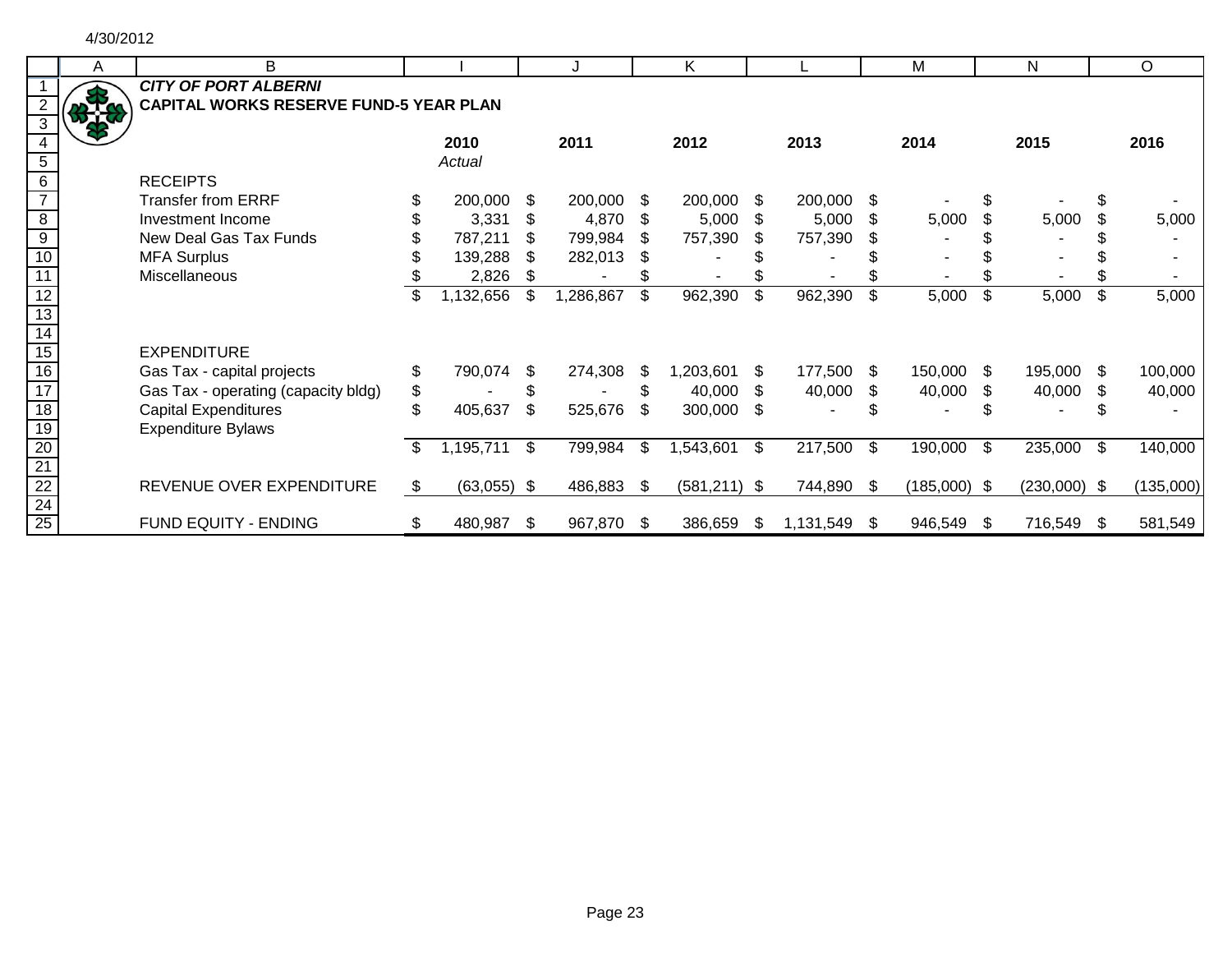|                     | В | C.                                                    |           | M         | N         | O         | P          |
|---------------------|---|-------------------------------------------------------|-----------|-----------|-----------|-----------|------------|
|                     |   | <b>CITY OF PORT ALBERNI</b>                           |           |           |           |           |            |
|                     |   | <b>EQUIPMENT REPLACEMENT RESERVE FUND-5 YEAR PLAN</b> |           |           |           |           |            |
| $\overline{\omega}$ |   |                                                       |           |           |           |           |            |
| $\overline{4}$      |   |                                                       |           |           |           |           |            |
| 5                   |   |                                                       | 2012      | 2013      | 2014      | 2015      | 2016       |
| $6\phantom{1}6$     |   |                                                       |           |           |           |           |            |
|                     |   | Sale of Equipment                                     | 71,000    |           |           |           |            |
| 8                   |   | Investment Income                                     | 34,000    | 34,000    | 34,000    | 34,000    | 34,000     |
| $9\,$               |   | Miscellaneous                                         | 645,851   | 675,608   | 666,021   | 666,021   | 666,021    |
| 10                  |   |                                                       | 750,851   | 709,608   | 700,021   | 700,021   | 700,021    |
| 11                  |   |                                                       |           |           |           |           |            |
| 12                  |   |                                                       |           |           |           |           |            |
| 13                  |   | <b>EXPENDITURE</b>                                    |           |           |           |           |            |
| 14                  |   | Transfer to Capital Works Bylaw                       | 200,000   | 200,000   |           |           |            |
| 15                  |   | <b>Equipment Purchases</b>                            | 519,700   | 765,100   | 217,700   | 431,900   | 841,000    |
| 16                  |   |                                                       | 719,700   | 965,100   | 217,700   | 431,900   | 841,000    |
| 17                  |   |                                                       |           |           |           |           |            |
| 18                  |   | REVENUE OVER EXPENDITURE                              | 31,151    | (255,492) | 482,321   | 268,121   | (140, 979) |
| 19                  |   |                                                       |           |           |           |           |            |
| 20                  |   |                                                       |           |           |           |           |            |
| 21                  |   |                                                       |           |           |           |           |            |
| 22                  |   | <b>FUND EQUITY - ENDING</b>                           | 4,651,091 | 4,395,599 | 4,877,920 | 5,146,041 | 5,005,062  |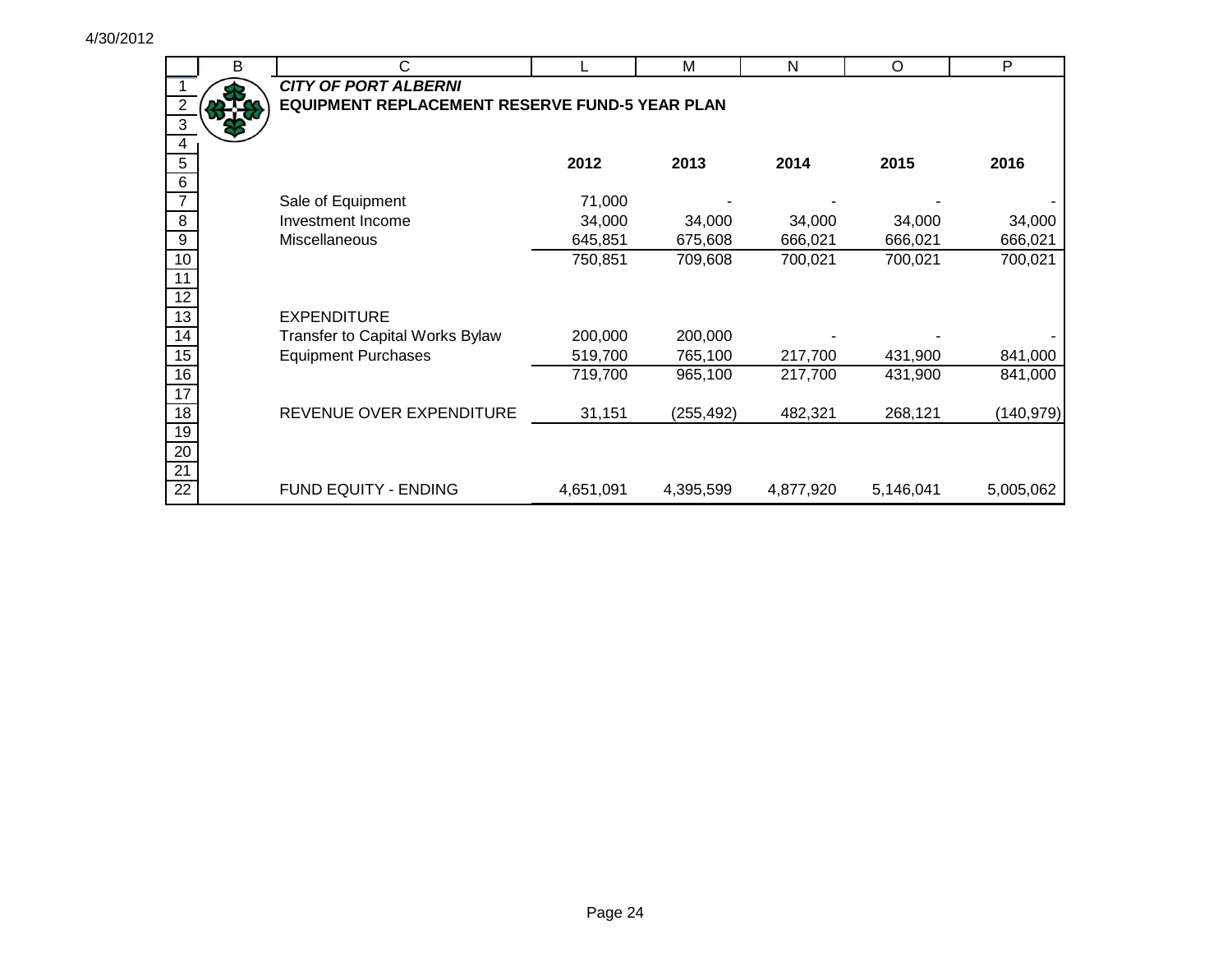|                         | A | B                                         | K         |           | М         | N         | O         |
|-------------------------|---|-------------------------------------------|-----------|-----------|-----------|-----------|-----------|
|                         |   | <b>CITY OF PORT ALBERNI</b>               |           |           |           |           |           |
| $\overline{\mathbf{c}}$ |   | <b>LAND SALE RESERVE FUND-5 YEAR PLAN</b> |           |           |           |           |           |
| $\overline{3}$          |   |                                           |           |           |           |           |           |
| 4                       |   |                                           | 2012      | 2013      | 2014      | 2015      | 2016      |
| 5                       |   |                                           |           |           |           |           |           |
| 6                       |   | <b>RECEIPTS</b>                           |           |           |           |           |           |
| $\overline{7}$          |   | Sale of Property                          | 100,000   | 893,000   | 100,000   | 100,000   | 100,000   |
| $\, 8$                  |   | Investment Income                         | 30,000    | 35,000    | 35,000    | 35,000    | 35,000    |
| $\boldsymbol{9}$        |   | <b>Miscellaneous</b>                      |           |           |           |           |           |
| 10                      |   |                                           | 130,000   | 928,000   | 135,000   | 135,000   | 135,000   |
| $\overline{11}$         |   |                                           |           |           |           |           |           |
| $\overline{12}$         |   |                                           |           |           |           |           |           |
| $\overline{13}$         |   | <b>EXPENDITURE</b>                        |           |           |           |           |           |
| $\overline{14}$         |   | <b>Transfer to Other Funds</b>            |           |           |           |           |           |
| 15                      |   | <b>Expenditure Bylaws</b>                 | 610,000   | 50,000    | 50,000    | 50,000    | 50,000    |
| 16                      |   |                                           | 610,000   | 50,000    | 50,000    | 50,000    | 50,000    |
| $\overline{17}$         |   |                                           |           |           |           |           |           |
| 18                      |   | REVENUE OVER EXPENDITURE                  | (480,000) | 878,000   | 85,000    | 85,000    | 85,000    |
| 19                      |   |                                           |           |           |           |           |           |
| $\overline{20}$         |   |                                           |           |           |           |           |           |
| 21                      |   | FUND EQUITY - ENDING                      | 2,190,279 | 3,068,279 | 3,153,279 | 3,238,279 | 3,323,279 |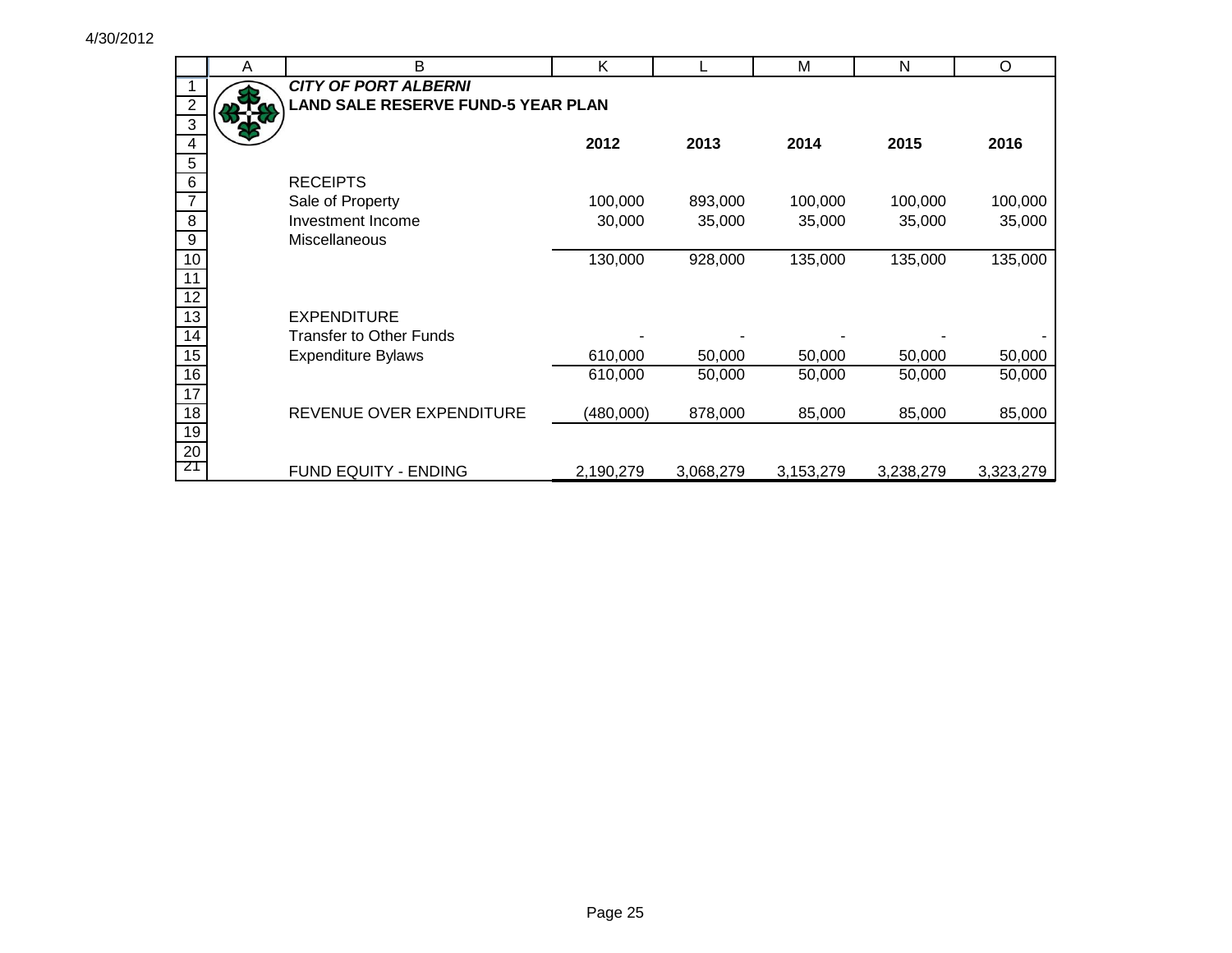|                         | A | B                                      | Κ       |         | M       | N       | O       |
|-------------------------|---|----------------------------------------|---------|---------|---------|---------|---------|
|                         |   | <b>CITY OF PORT ALBERNI</b>            |         |         |         |         |         |
| $\overline{c}$          |   | <b>CEMETERY TRUST FUND-5 YEAR PLAN</b> |         |         |         |         |         |
| $\overline{3}$          |   |                                        |         |         |         |         |         |
| $\overline{\mathbf{4}}$ |   |                                        | 2012    | 2013    | 2014    | 2015    | 2016    |
| $\sqrt{5}$              |   |                                        |         |         |         |         |         |
| $\,6$                   |   | <b>RECEIPTS</b>                        |         |         |         |         |         |
| $\overline{7}$          |   | Sale Proceeds                          | 2,400   | 2,400   | 2,400   | 2,400   | 2,400   |
| 8                       |   | Investment Income                      | 1,500   | 1,500   | 1,500   | 1,500   | 1,500   |
| $\boldsymbol{9}$        |   |                                        | 3,900   | 3,900   | 3,900   | 3,900   | 3,900   |
| 10                      |   |                                        |         |         |         |         |         |
| $\overline{11}$         |   |                                        |         |         |         |         |         |
| $\overline{12}$         |   | <b>EXPENDITURE</b>                     |         |         |         |         |         |
| 13                      |   | <b>Transfer to General Revenue</b>     |         |         |         |         |         |
| $\overline{14}$         |   |                                        |         |         |         |         |         |
| 15                      |   |                                        |         |         |         |         |         |
| 16                      |   | REVENUE OVER EXPENDITURE               | 3,900   | 3,900   | 3,900   | 3,900   | 3,900   |
| $\overline{17}$         |   |                                        |         |         |         |         |         |
| 18                      |   |                                        |         |         |         |         |         |
| $\overline{19}$         |   | FUND EQUITY - ENDING                   | 158,553 | 162,453 | 166,353 | 170,253 | 174,153 |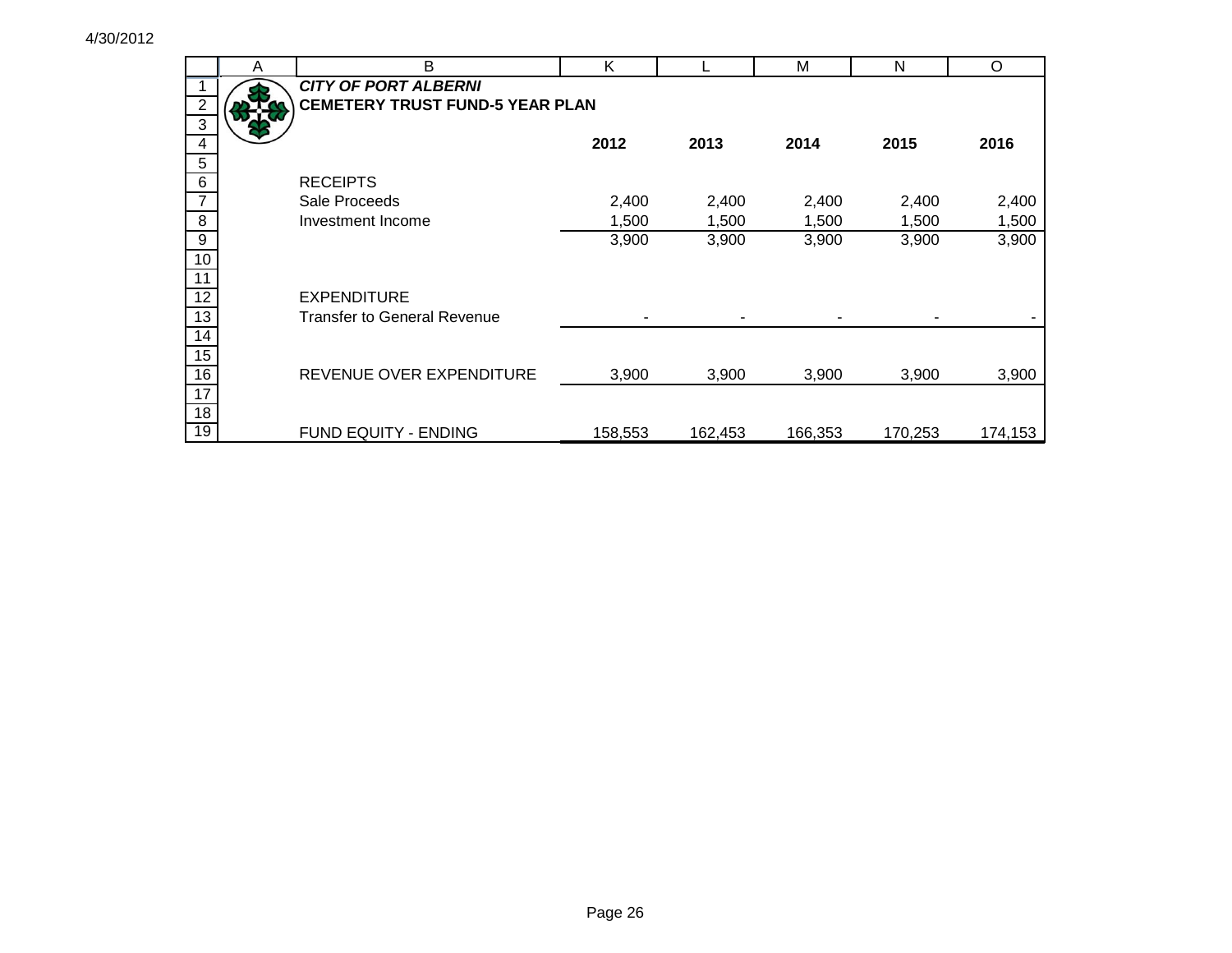| $\overline{A}$                                        | B                        | C                                                                         | D               | Е              | F.      | G               | H        |              | J.            | ĸ        |           | M             | N         | $\Omega$      |
|-------------------------------------------------------|--------------------------|---------------------------------------------------------------------------|-----------------|----------------|---------|-----------------|----------|--------------|---------------|----------|-----------|---------------|-----------|---------------|
| $\overline{1}$                                        |                          |                                                                           |                 |                |         |                 |          |              |               |          |           |               |           |               |
| $\frac{1}{10}$                                        | City of Port Alberni     |                                                                           |                 |                |         |                 |          |              |               |          |           |               |           |               |
|                                                       |                          |                                                                           |                 |                |         |                 |          |              |               |          |           |               |           |               |
|                                                       |                          | 2012 Capital Expenditure Program                                          |                 |                |         |                 |          |              |               |          |           |               |           |               |
|                                                       |                          |                                                                           |                 |                |         |                 |          |              |               |          |           |               |           |               |
| Expenditure                                           |                          |                                                                           |                 |                |         | Source of Funds |          |              |               |          |           |               |           |               |
|                                                       |                          |                                                                           |                 |                |         |                 |          |              |               |          |           |               |           |               |
|                                                       |                          | General Revenue                                                           |                 | Land           |         |                 | New Deal | Fed. & Prov. | Other         | Capital  |           | Water Revenue |           | Sewer Revenue |
| Project                                               | <b>Amount</b>            | Operating                                                                 | Reserves        | Sale           | ERRF    | Borrowing       | Gas Tax  | Assistance   | Contributions | Reserves | Operating | Reserves      | Operating | Reserves      |
|                                                       |                          |                                                                           |                 |                |         |                 |          |              |               |          |           |               |           |               |
| $\overline{11}$                                       | \$                       | \$                                                                        | -S              | \$             | \$      | -S              | \$       | \$           | \$            | -S       | \$        | - \$          | S.        | \$.           |
| 12 ADMINISTRATION                                     |                          |                                                                           |                 |                |         |                 |          |              |               |          |           |               |           |               |
| 13 Purchases/Equipment Replacement - Computers        | 60,000                   |                                                                           |                 |                | 60,000  |                 |          |              |               |          |           |               |           |               |
| 14 Municipal Application Software Systems             | 520,400                  | 100,000                                                                   | 250,000         |                | 170,400 |                 |          |              |               |          |           |               |           |               |
| 15                                                    |                          |                                                                           |                 |                |         |                 |          |              |               |          |           |               |           |               |
| 16 POLICE PROTECTION                                  |                          |                                                                           |                 |                |         |                 |          |              |               |          |           |               |           |               |
| 17 Purchases/Equipment Replacement                    |                          |                                                                           |                 |                |         |                 |          |              |               |          |           |               |           |               |
| 18                                                    |                          |                                                                           |                 |                |         |                 |          |              |               |          |           |               |           |               |
| 19 FIRE DEPARTMENT                                    |                          |                                                                           |                 |                |         |                 |          |              |               |          |           |               |           |               |
| 20 Rooftop vehicle exhaust fan                        | 15,000                   | 15,000                                                                    |                 |                |         |                 |          |              |               |          |           |               |           |               |
| 21 Repeater Radio Tower                               | 15,000                   | 15,000                                                                    |                 |                |         |                 |          |              |               |          |           |               |           |               |
| 22 Hi Volume Hose Eng 5                               | 16,000                   | 16,000                                                                    |                 |                |         |                 |          |              |               |          |           |               |           |               |
| 23 Tsunami Warning System                             |                          | 35,000                                                                    |                 |                |         |                 |          |              |               |          |           |               |           |               |
| 24 Firehall bath refit                                | 35,000                   |                                                                           |                 |                |         |                 |          |              |               |          |           |               |           |               |
|                                                       | 35,000                   |                                                                           |                 |                |         |                 | 35,000   |              |               |          |           |               |           |               |
| 25 Firehall exterior doors (6)                        | 15,000                   |                                                                           |                 |                |         |                 | 15,000   |              |               |          |           |               |           |               |
| 26 Replace 1998 Scott Cylinder System                 | 18,000                   |                                                                           |                 |                | 18,000  |                 |          |              |               |          |           |               |           |               |
| 27 Replace 1998 Jordair Compressor                    | Moved to past 2016       |                                                                           |                 |                |         |                 |          |              |               |          |           |               |           |               |
| 28                                                    |                          |                                                                           |                 |                |         |                 |          |              |               |          |           |               |           |               |
| 29 TRANSPORTATION SERVICES                            |                          |                                                                           |                 |                |         |                 |          |              |               |          |           |               |           |               |
| 30 Replace 2002 Tandem Dump #262                      | 142,800                  |                                                                           |                 |                | 142,800 |                 |          |              |               |          |           |               |           |               |
| 31 Replace 1992 JD Loader 624E #376                   | $\blacksquare$           | Replaced in 2005 (budgeted 209,000 in 2012)                               |                 |                | $\sim$  |                 |          |              |               |          |           |               |           |               |
| 32 Replace 2000 Ford F350 4x4                         | 42,000                   |                                                                           |                 |                | 42,000  |                 |          |              |               |          |           |               |           |               |
| 33 Replace LeRoy Somer Genset #360                    | 42,500                   |                                                                           |                 |                | 42,500  |                 |          |              |               |          |           |               |           |               |
| 34 Replace 1992 Ingersoll Rand Compressor #377        | $\overline{\phantom{a}}$ | Moved to 2013 \$22,000                                                    |                 |                | $\sim$  |                 |          |              |               |          |           |               |           |               |
| 35 Curato Can (Garbage pickup accessory)              | 30,000                   |                                                                           |                 |                | 30,000  |                 |          |              |               |          |           |               |           |               |
| 36                                                    |                          |                                                                           |                 |                |         |                 |          |              |               |          |           |               |           |               |
| 37 PAVING & ROAD CONSTRUCTION                         |                          |                                                                           |                 |                |         |                 |          |              |               |          |           |               |           |               |
| 38 Pierce Rd 400m (water)                             | 250,000                  | 250,000                                                                   |                 |                |         |                 |          |              |               |          |           |               |           |               |
| 39 Cameron Dr - Hamilton to Ship Cr                   | Moved to 2016            |                                                                           |                 |                |         |                 |          |              |               |          |           |               |           |               |
| 40 Beaver Creek River to Compton Rd                   | Moved to 2013            |                                                                           |                 |                |         |                 |          |              |               |          |           |               |           |               |
| 41 Elizabeth - Burke Rd - Arrowsmith                  |                          | Rolled into larger project for 2014 - Elizabeth St - Arrowsmith to Lathom |                 |                |         |                 |          |              |               |          |           |               |           |               |
| 42 McIntyre Dr - Wood Ave to Morton St                | 100,000                  |                                                                           | 100,000 fr 2011 |                |         |                 |          |              |               |          |           |               |           |               |
| 43 David St - Lathom to Arrowsmith                    | 75,000                   |                                                                           |                 | 75,000 fr 2011 |         |                 |          |              |               |          |           |               |           |               |
| 44 Swanson St - Arrowsmith to Lathom                  | 110,000                  | 110,000                                                                   |                 |                |         |                 |          |              |               |          |           |               |           |               |
| 45 1st Ave - Athol & Kingsway                         | 95,000                   | 95,000                                                                    |                 |                |         |                 |          |              |               |          |           |               |           |               |
| 46 Arrowsmith - May St to Helen St                    | 50,000                   | 50,000                                                                    |                 |                |         |                 |          |              |               |          |           |               |           |               |
| 47                                                    |                          |                                                                           |                 |                |         |                 |          |              |               |          |           |               |           |               |
| 48 TRAFFIC UPGRADES                                   |                          |                                                                           |                 |                |         |                 |          |              |               |          |           |               |           |               |
| 49 10th Ave & 195 Roger St modifications              | 30,000                   |                                                                           |                 | 30,000 fr 2011 |         |                 |          |              |               |          |           |               |           |               |
| 50 Uninterrupted Power Supply Signal - Redford & 10th | 7,000                    | 7,000                                                                     |                 |                |         |                 |          |              |               |          |           |               |           |               |
|                                                       |                          |                                                                           |                 |                |         |                 |          |              |               |          |           |               |           |               |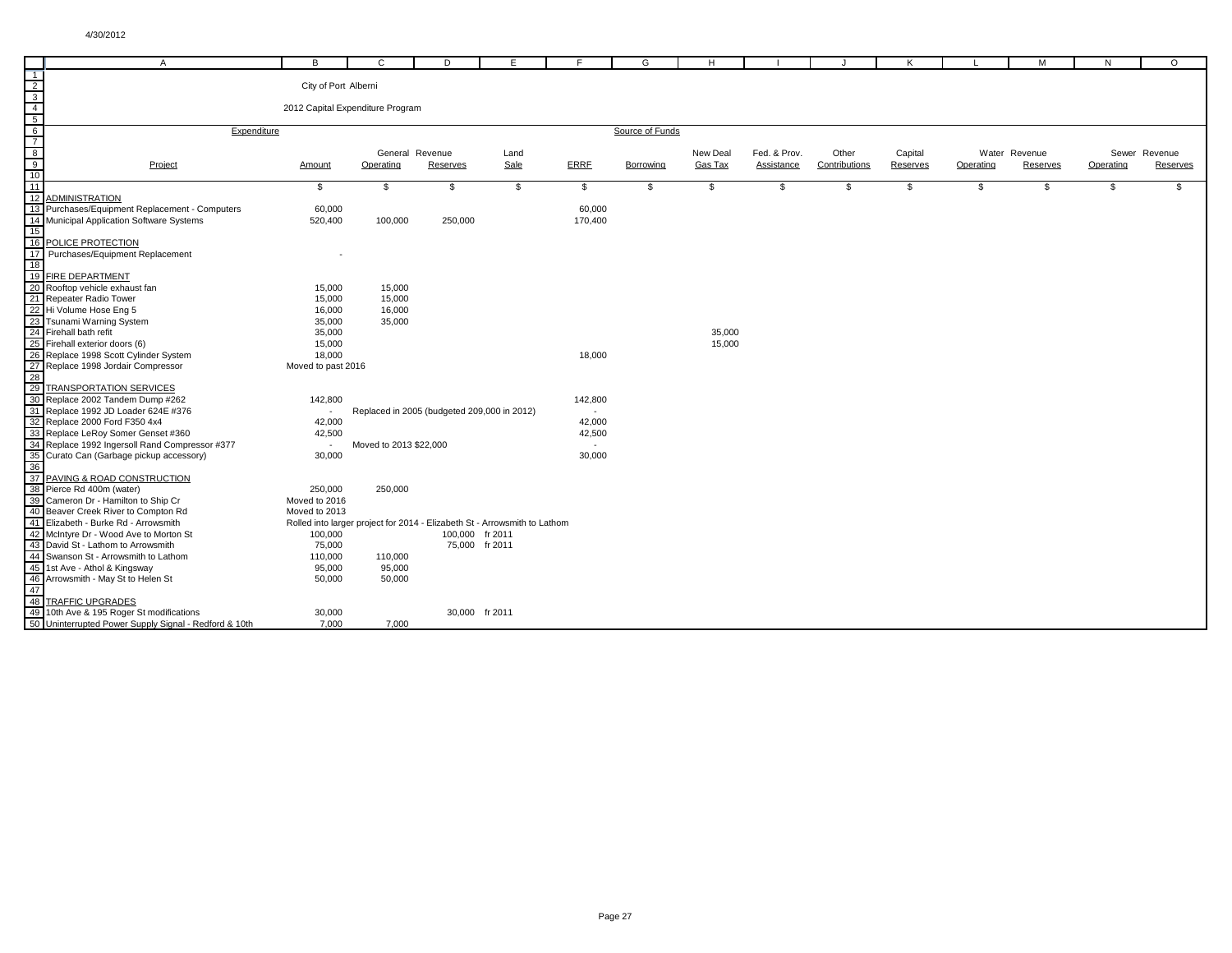| A<br>A<br>$\frac{51}{\frac{52}{100}}$<br>$\frac{53}{\frac{54}{100}}$<br>$\frac{54}{\frac{56}{100}}$<br>$\frac{62}{\frac{62}{100}}$<br>$\frac{63}{\frac{63}{100}}$<br>$\frac{64}{\frac{64}{100}}$<br>$\frac{64}{\frac{64}{100}}$<br>$\frac{64}{\frac{64}{100}}$<br>$\frac{64}{\frac{64}{100}}$<br>$\frac{64}{\frac{64}{100}}$<br>$\frac{64}{\frac{64}{100}}$ | B                    | C                                         | D        | Е                                      |        | G                                                                                  | H          |                     |               | K        |           | M             | N         | $\circ$       |
|-------------------------------------------------------------------------------------------------------------------------------------------------------------------------------------------------------------------------------------------------------------------------------------------------------------------------------------------------------------|----------------------|-------------------------------------------|----------|----------------------------------------|--------|------------------------------------------------------------------------------------|------------|---------------------|---------------|----------|-----------|---------------|-----------|---------------|
|                                                                                                                                                                                                                                                                                                                                                             |                      |                                           |          |                                        |        |                                                                                    |            |                     |               |          |           |               |           |               |
|                                                                                                                                                                                                                                                                                                                                                             | City of Port Alberni |                                           |          |                                        |        |                                                                                    |            |                     |               |          |           |               |           |               |
|                                                                                                                                                                                                                                                                                                                                                             |                      |                                           |          |                                        |        |                                                                                    |            |                     |               |          |           |               |           |               |
|                                                                                                                                                                                                                                                                                                                                                             |                      | 2012 Capital Expenditure Program          |          |                                        |        |                                                                                    |            |                     |               |          |           |               |           |               |
|                                                                                                                                                                                                                                                                                                                                                             |                      |                                           |          |                                        |        |                                                                                    |            |                     |               |          |           |               |           |               |
|                                                                                                                                                                                                                                                                                                                                                             |                      |                                           |          |                                        |        | Source of Funds                                                                    |            |                     |               |          |           |               |           |               |
|                                                                                                                                                                                                                                                                                                                                                             |                      |                                           |          |                                        |        |                                                                                    |            |                     |               |          |           |               |           |               |
|                                                                                                                                                                                                                                                                                                                                                             |                      | General Revenue                           |          | Land                                   |        |                                                                                    | New Deal   | Fed. & Prov.        | Other         | Capital  |           | Water Revenue |           | Sewer Revenue |
|                                                                                                                                                                                                                                                                                                                                                             | Amount               | Operating                                 | Reserves | Sale                                   | ERRF   | Borrowing                                                                          | Gas Tax    | Assistance          | Contributions | Reserves | Operating | Reserves      | Operating | Reserves      |
|                                                                                                                                                                                                                                                                                                                                                             |                      |                                           |          |                                        |        |                                                                                    |            |                     |               |          |           |               |           |               |
|                                                                                                                                                                                                                                                                                                                                                             | \$                   |                                           |          | \$                                     | \$     | -S                                                                                 | \$         | \$                  | S             | -S       |           |               |           |               |
|                                                                                                                                                                                                                                                                                                                                                             |                      |                                           |          |                                        |        |                                                                                    |            |                     |               |          |           |               |           |               |
|                                                                                                                                                                                                                                                                                                                                                             |                      |                                           |          |                                        |        |                                                                                    |            |                     |               |          |           |               |           |               |
|                                                                                                                                                                                                                                                                                                                                                             |                      |                                           |          |                                        |        |                                                                                    |            |                     |               |          |           |               |           |               |
|                                                                                                                                                                                                                                                                                                                                                             | Eliminated per GC    |                                           |          |                                        |        |                                                                                    |            |                     |               |          |           |               |           |               |
|                                                                                                                                                                                                                                                                                                                                                             |                      | Moved to small capital storm replacements |          |                                        |        |                                                                                    |            |                     |               |          |           |               |           |               |
|                                                                                                                                                                                                                                                                                                                                                             | 10,000               |                                           | 5,000    |                                        |        |                                                                                    |            | 5.000 cfwd fr 2011  |               |          |           |               |           |               |
|                                                                                                                                                                                                                                                                                                                                                             | 79,642               | 32,142                                    | 30,000   |                                        |        |                                                                                    | 17,500     |                     |               |          |           |               |           |               |
|                                                                                                                                                                                                                                                                                                                                                             | 60,000               |                                           | 60,000   |                                        |        |                                                                                    |            |                     |               |          |           |               |           |               |
|                                                                                                                                                                                                                                                                                                                                                             | 204,000              | 102,000                                   |          |                                        |        |                                                                                    | 102,000    |                     |               |          |           |               |           |               |
|                                                                                                                                                                                                                                                                                                                                                             | 108,202              |                                           | 54,101   |                                        |        |                                                                                    |            | 54,101 cfwd fr 2011 |               |          |           |               |           |               |
|                                                                                                                                                                                                                                                                                                                                                             |                      |                                           |          |                                        |        |                                                                                    |            |                     |               |          |           |               |           |               |
|                                                                                                                                                                                                                                                                                                                                                             |                      |                                           |          |                                        |        |                                                                                    |            |                     |               |          |           |               |           |               |
|                                                                                                                                                                                                                                                                                                                                                             | 114,000              |                                           | 57,000   |                                        |        |                                                                                    |            | 57,000 cfwd fr 2011 |               |          |           |               |           |               |
|                                                                                                                                                                                                                                                                                                                                                             | 35,000               | 35,000                                    |          |                                        |        |                                                                                    |            |                     |               |          |           |               |           |               |
|                                                                                                                                                                                                                                                                                                                                                             |                      |                                           |          |                                        |        |                                                                                    |            |                     |               |          |           |               |           |               |
|                                                                                                                                                                                                                                                                                                                                                             |                      |                                           |          |                                        |        |                                                                                    |            |                     |               |          |           |               |           |               |
|                                                                                                                                                                                                                                                                                                                                                             | 10,702               | 10,702                                    |          |                                        |        |                                                                                    |            |                     |               |          |           |               |           |               |
|                                                                                                                                                                                                                                                                                                                                                             | $\sim$               |                                           |          |                                        |        | Moved to 2013 - not in ACRD budget for 2012 (\$40,000 gen op, \$40,000 ACRD funds) |            |                     |               |          |           |               |           |               |
|                                                                                                                                                                                                                                                                                                                                                             | 14,000               |                                           |          |                                        | 14,000 |                                                                                    |            |                     |               |          |           |               |           |               |
|                                                                                                                                                                                                                                                                                                                                                             | 30,000               | 30,000                                    |          |                                        |        |                                                                                    |            |                     |               |          |           |               |           |               |
|                                                                                                                                                                                                                                                                                                                                                             |                      | grant declined, project moved to 2013     |          |                                        |        |                                                                                    | Fed & Prov |                     |               |          |           |               |           |               |
|                                                                                                                                                                                                                                                                                                                                                             |                      |                                           |          | moved to 2013 gen rev reserve \$13,000 |        |                                                                                    |            |                     |               |          |           |               |           |               |
|                                                                                                                                                                                                                                                                                                                                                             |                      |                                           |          |                                        |        |                                                                                    |            |                     |               |          |           |               |           |               |
|                                                                                                                                                                                                                                                                                                                                                             |                      |                                           |          |                                        |        |                                                                                    |            |                     |               |          |           |               |           |               |
|                                                                                                                                                                                                                                                                                                                                                             | 285,000              | 285,000                                   |          |                                        |        |                                                                                    |            |                     |               |          |           |               |           |               |
| 78 Small Equipment/Tools Purchases<br>78 City Hall Backup Power Generator<br>80 Plotter<br>81 Bus Shelters<br>82 Dry Creek Flood Protection<br>83 Parking Lot Argyle & Kingsway<br>84 MCLEAN MILL CAPITAL PROJECTS<br>86 MCLEAN MILL CAPITAL                                                                                                                |                      |                                           |          |                                        |        |                                                                                    |            |                     |               |          |           |               |           |               |
|                                                                                                                                                                                                                                                                                                                                                             |                      |                                           |          |                                        |        |                                                                                    |            |                     |               |          |           |               |           |               |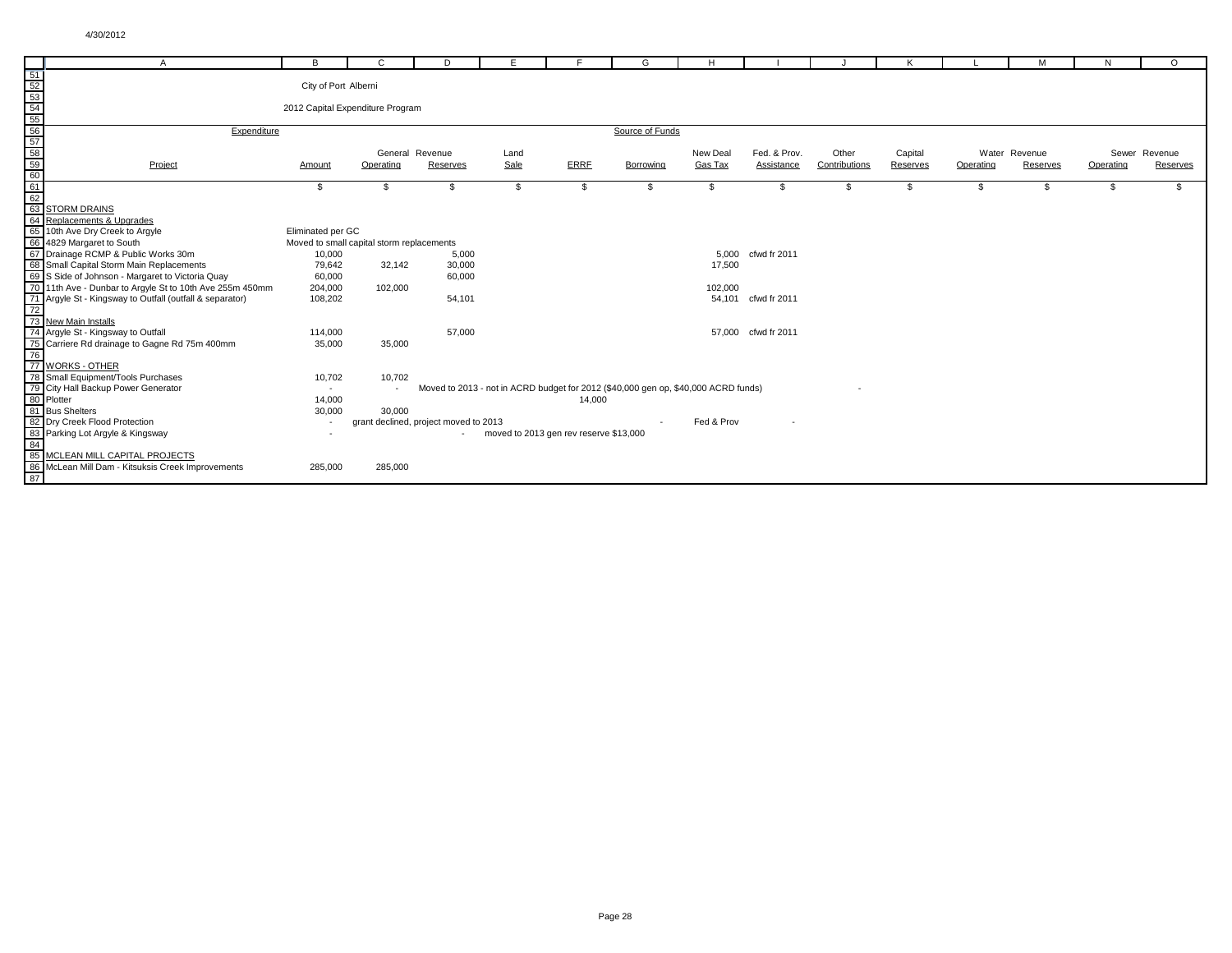| A                                                                                                                                                                                                                                                                        | B                                | C                       | D               | E       |              | G               | Н         |              |               |          |           | м             | N         | $\Omega$      |
|--------------------------------------------------------------------------------------------------------------------------------------------------------------------------------------------------------------------------------------------------------------------------|----------------------------------|-------------------------|-----------------|---------|--------------|-----------------|-----------|--------------|---------------|----------|-----------|---------------|-----------|---------------|
|                                                                                                                                                                                                                                                                          |                                  |                         |                 |         |              |                 |           |              |               |          |           |               |           |               |
|                                                                                                                                                                                                                                                                          | City of Port Alberni             |                         |                 |         |              |                 |           |              |               |          |           |               |           |               |
|                                                                                                                                                                                                                                                                          |                                  |                         |                 |         |              |                 |           |              |               |          |           |               |           |               |
|                                                                                                                                                                                                                                                                          | 2012 Capital Expenditure Program |                         |                 |         |              |                 |           |              |               |          |           |               |           |               |
|                                                                                                                                                                                                                                                                          |                                  |                         |                 |         |              |                 |           |              |               |          |           |               |           |               |
| Expenditure                                                                                                                                                                                                                                                              |                                  |                         |                 |         |              | Source of Funds |           |              |               |          |           |               |           |               |
|                                                                                                                                                                                                                                                                          |                                  |                         |                 |         |              |                 |           |              |               |          |           |               |           |               |
|                                                                                                                                                                                                                                                                          |                                  |                         | General Revenue | Land    |              |                 | New Deal  | Fed. & Prov. | Other         | Capital  |           | Water Revenue |           | Sewer Revenue |
|                                                                                                                                                                                                                                                                          | Amount                           | Operating               | Reserves        | Sale    | ERRF         | Borrowing       | Gas Tax   | Assistance   | Contributions | Reserves | Operating | Reserves      | Operating | Reserves      |
| A<br>88<br>99<br>99<br>99<br>99<br>99<br>99<br>99<br>CULTURAL SERVICES<br>99<br>99<br>CULTURAL SERVICES<br>99<br>PICORE PRICES<br>100<br>Puchases/Equipment Replacement - McLean Mill<br>102<br>102<br>2ARKS & RECREATION<br>104 Bob Dailey Stadium Track<br>105 City Ha |                                  |                         |                 |         |              |                 |           |              |               |          |           |               |           |               |
|                                                                                                                                                                                                                                                                          | - SS                             |                         |                 |         |              |                 |           |              |               |          |           |               |           |               |
|                                                                                                                                                                                                                                                                          |                                  |                         |                 |         |              |                 |           |              |               |          |           |               |           |               |
|                                                                                                                                                                                                                                                                          |                                  |                         |                 |         |              |                 |           |              |               |          |           |               |           |               |
|                                                                                                                                                                                                                                                                          | 29,900                           |                         |                 |         |              |                 |           |              | 29,900        |          |           |               |           |               |
|                                                                                                                                                                                                                                                                          |                                  |                         |                 |         |              |                 |           |              |               |          |           |               |           |               |
|                                                                                                                                                                                                                                                                          |                                  |                         |                 |         |              |                 |           |              |               |          |           |               |           |               |
|                                                                                                                                                                                                                                                                          | 700.000                          | Moved to 2012 from 2013 |                 |         |              |                 | Prov      | 400,000      |               | 300,000  |           |               |           |               |
|                                                                                                                                                                                                                                                                          | 350,000                          |                         |                 | 350,000 | Cfwd fr 2011 |                 |           |              |               |          |           |               |           |               |
|                                                                                                                                                                                                                                                                          | 70,000                           |                         |                 | 70,000  |              |                 |           |              |               |          |           |               |           |               |
|                                                                                                                                                                                                                                                                          | 100,000                          |                         |                 | 100,000 | Cfwd fr 2011 |                 |           |              |               |          |           |               |           |               |
|                                                                                                                                                                                                                                                                          | 700,000                          |                         |                 |         |              |                 | 700,000   |              |               |          |           |               |           |               |
|                                                                                                                                                                                                                                                                          | 90,000                           |                         |                 | 90,000  |              |                 |           |              |               |          |           |               |           |               |
|                                                                                                                                                                                                                                                                          | 102,000                          |                         |                 |         |              |                 | 102,000   |              |               |          |           |               |           |               |
|                                                                                                                                                                                                                                                                          | 76,000                           |                         |                 |         |              |                 | 76,000    |              |               |          |           |               |           |               |
|                                                                                                                                                                                                                                                                          | 70,000                           |                         |                 |         |              |                 |           |              |               | 70,000   |           |               |           |               |
|                                                                                                                                                                                                                                                                          | 30,000                           | 15,000                  |                 |         |              |                 |           |              | 15,000 TSBC   |          |           |               |           |               |
|                                                                                                                                                                                                                                                                          | 25,000                           |                         |                 |         |              |                 | 25,000    |              |               |          |           |               |           |               |
|                                                                                                                                                                                                                                                                          | 20,000                           | 20,000                  |                 |         |              |                 |           |              |               |          |           |               |           |               |
|                                                                                                                                                                                                                                                                          | 15,000                           |                         |                 |         |              |                 | 15,000    |              |               |          |           |               |           |               |
|                                                                                                                                                                                                                                                                          | 20,000                           | 20,000                  |                 |         |              |                 |           |              |               |          |           |               |           |               |
|                                                                                                                                                                                                                                                                          |                                  |                         |                 |         |              |                 |           |              |               |          |           |               |           |               |
| 107 Harbour Quay Washrooms<br>108 Echo HVAC (2011 WIP 500K)<br>109 RCMP Boilers<br>110 Echo Centre Lighting Retrofit<br>111 City Hall Lighting/Boiler Retrofit<br>112 Pool Lockers<br>113 Weaver Park Playground Resurfacing<br>114 Energy A                             | 5,052,146                        | 1,242,844               | 661,101         | 610,000 | 519,700      |                 | 1,203,601 | 400,000      | 44,900        | 370,000  |           | $\sim$        | $\sim$    |               |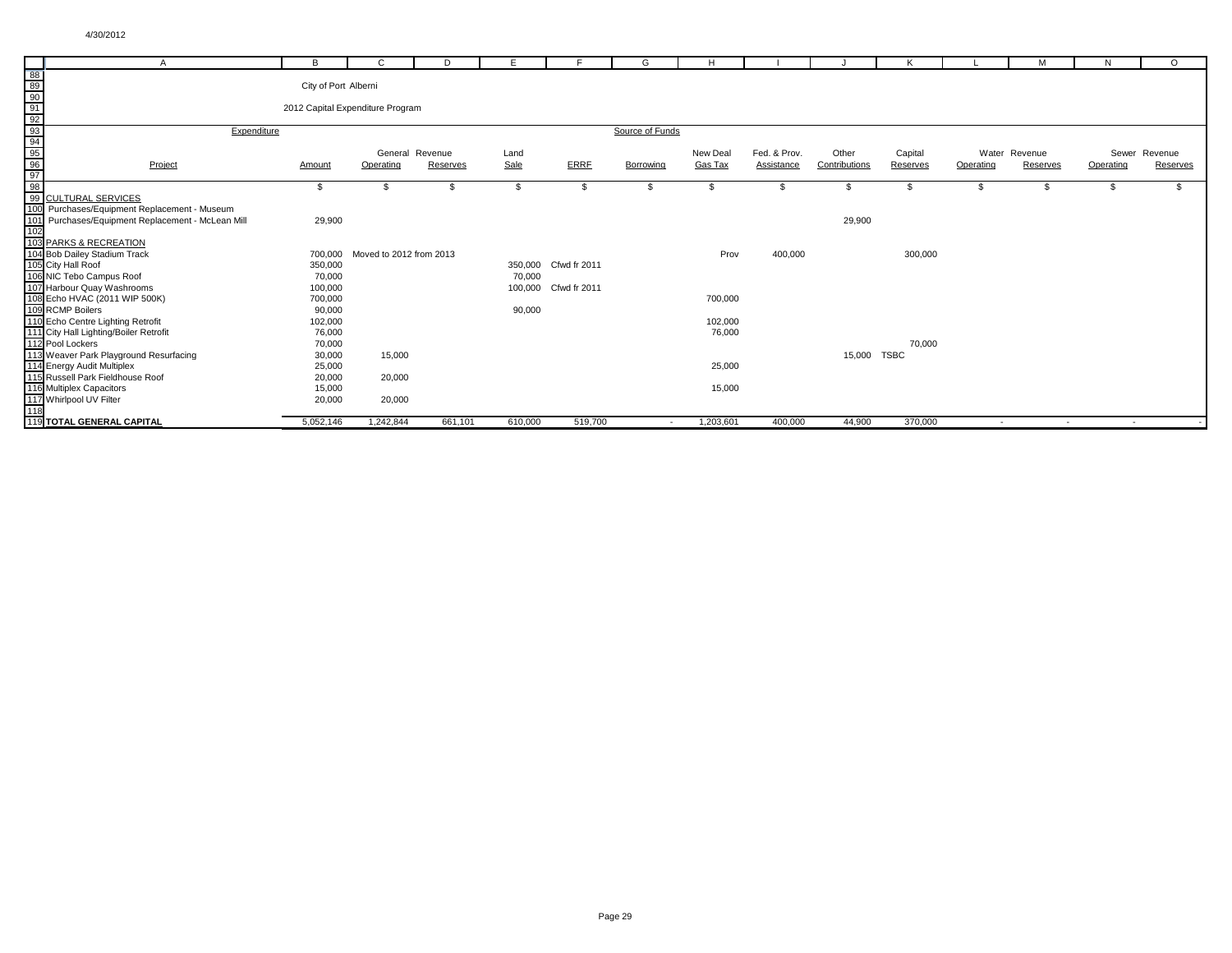|                                                             | A                                                   | в                                          | C         | D                                                                | Е             |         | G               | H         |                |               | к        |               | м         | N             | $\circ$  |
|-------------------------------------------------------------|-----------------------------------------------------|--------------------------------------------|-----------|------------------------------------------------------------------|---------------|---------|-----------------|-----------|----------------|---------------|----------|---------------|-----------|---------------|----------|
| 120<br>121<br>122<br>123<br>124<br>125<br>127<br>128<br>129 |                                                     |                                            |           |                                                                  |               |         |                 |           |                |               |          |               |           |               |          |
|                                                             |                                                     | City of Port Alberni                       |           |                                                                  |               |         |                 |           |                |               |          |               |           |               |          |
|                                                             |                                                     |                                            |           |                                                                  |               |         |                 |           |                |               |          |               |           |               |          |
|                                                             |                                                     | 2012 Capital Expenditure Program           |           |                                                                  |               |         |                 |           |                |               |          |               |           |               |          |
|                                                             |                                                     |                                            |           |                                                                  |               |         | Source of Funds |           |                |               |          |               |           |               |          |
|                                                             | Expenditure                                         |                                            |           |                                                                  |               |         |                 |           |                |               |          |               |           |               |          |
|                                                             |                                                     |                                            |           | General Revenue                                                  | Land          |         |                 | New Deal  | Fed. & Prov.   | Other         | Capital  | Water Revenue |           | Sewer Revenue |          |
|                                                             | Project                                             | Amount                                     | Operating | Reserves                                                         | Sale          | ERRF    | Borrowing       | Gas Tax   | Assistance     | Contributions | Reserves | Operating     | Reserves  | Operating     | Reserves |
|                                                             |                                                     |                                            |           |                                                                  |               |         |                 |           |                |               |          |               |           |               |          |
| 130                                                         |                                                     | \$                                         | \$        | \$                                                               | $\mathfrak s$ | \$      | \$              | \$        | \$             | \$            | S.       | \$            | \$        | \$            | \$       |
|                                                             | <b>131 WATER WORKS</b>                              |                                            |           |                                                                  |               |         |                 |           |                |               |          |               |           |               |          |
|                                                             | 132 Purchases/Equipment Replacement                 | 19,400                                     |           |                                                                  |               |         |                 |           |                |               |          | 19,400        |           |               |          |
| 133                                                         |                                                     |                                            |           |                                                                  |               |         |                 |           |                |               |          |               |           |               |          |
| 134                                                         | Main Renewals & Upgrades                            |                                            |           |                                                                  |               |         |                 |           |                |               |          |               |           |               |          |
|                                                             | 135 Dead Ends & Distribution Upgrades               | 100,000                                    |           |                                                                  |               |         |                 |           |                |               |          | 100,000       |           |               |          |
| 136                                                         |                                                     |                                            |           |                                                                  |               |         |                 |           |                |               |          |               |           |               |          |
|                                                             | 137 Bruce St - 14th Ave to 16th Ave 215m 150mm      | 75,000                                     |           |                                                                  |               |         |                 |           |                |               |          | 75,000        |           |               |          |
|                                                             | 138 North Park Dr - 16th Ave to 17th Ave 135m 150mm | 50,000                                     |           |                                                                  |               |         |                 |           |                |               |          | 50,000        |           |               |          |
|                                                             | 139 3rd Ave - Bute St to N of Redford St 220m 300mm | 225,000                                    |           |                                                                  |               |         |                 |           |                |               |          | 225,000       |           |               |          |
| 140                                                         |                                                     |                                            |           |                                                                  |               |         |                 |           |                |               |          |               |           |               |          |
|                                                             | 141 Installations                                   |                                            |           |                                                                  |               |         |                 |           |                |               |          |               |           |               |          |
|                                                             | 142 Pierce Rd Water Looping 570m 200mm PVC ptp      | 200,000                                    |           |                                                                  |               |         |                 |           |                |               |          | 43,000        | 157,000   |               |          |
| 143                                                         |                                                     |                                            |           |                                                                  |               |         |                 |           |                |               |          |               |           |               |          |
|                                                             | 144 Treatment, Storage, Pumping & Metering          |                                            |           |                                                                  |               |         |                 |           |                |               |          |               |           |               |          |
|                                                             | 145 Water Treatment - Bainbridge Ph 1               | 4,620,000                                  |           |                                                                  |               |         |                 |           | 3,834,371      |               |          |               | 785,629   |               |          |
|                                                             | 146 Scada Communication Upgrade 2                   | 185,000                                    |           |                                                                  |               |         |                 |           |                |               |          |               | 185,000   |               |          |
|                                                             | 147 Arrowsmith Reservoir Pumps                      | 30,000                                     |           |                                                                  |               |         |                 |           |                |               |          |               | 30,000    |               |          |
|                                                             | 148 Lake Reservoir booms                            | Moved to operations                        |           |                                                                  |               |         |                 |           |                |               |          |               |           |               |          |
|                                                             | 149 Lizard Lake - Automatic Level transmitter       |                                            |           | Eliminated - Unnecessary per GC - technology changes             |               |         |                 |           |                |               |          |               |           |               |          |
| 151                                                         | 150 Pressure Reg Valve Upgrade 11th & Scott         | 90,000                                     |           |                                                                  |               |         |                 |           |                |               |          | 75,000        | 15,000    |               |          |
|                                                             | <b>152 TOTAL WATER CAPITAL</b>                      | 5,594,400                                  | $\sim$    | $\sim$                                                           | $\sim$        | $\sim$  | $\sim$          | $\sim$    | 3,834,371      | $\sim$        | $\sim$   | 587,400       | 1,172,629 |               |          |
| 153                                                         |                                                     |                                            |           |                                                                  |               |         |                 |           |                |               |          |               |           |               |          |
| 154                                                         | <b>SEWER SYSTEM</b>                                 |                                            |           |                                                                  |               |         |                 |           |                |               |          |               |           |               |          |
| 155                                                         | Purchases/Equipment Replacement                     | 11,400                                     |           |                                                                  |               |         |                 |           |                |               |          |               |           | 11,400        |          |
| 156                                                         |                                                     |                                            |           |                                                                  |               |         |                 |           |                |               |          |               |           |               |          |
|                                                             | 157 Renewals / Relines                              |                                            |           |                                                                  |               |         |                 |           |                |               |          |               |           |               |          |
| 158                                                         | 10th & Dunbar - reline 73m of 375mm                 | 32,000                                     |           |                                                                  |               |         |                 |           |                |               |          |               |           |               | 32,000   |
|                                                             | 159 2673 9th Ave - Replace 27m of 600mm             | 22,819                                     |           |                                                                  |               |         |                 |           |                |               |          |               |           |               | 22,819   |
|                                                             | 160 Small Capital Sewer Main Replacements           | 100,000                                    |           |                                                                  |               |         |                 |           |                |               |          |               |           |               | 100,000  |
|                                                             | 161 Lane E of 9th - Neill South Twin                | Small repair done, project deemed finished |           |                                                                  |               |         |                 |           |                |               |          |               |           |               |          |
|                                                             | 162 10th Ave Dunbar to Redford                      |                                            |           | Project redefined, moved to 2013 - 10th Ave - Argyle to China Cr |               |         |                 |           |                |               |          |               |           |               |          |
|                                                             | 163 3rd Ave - Bute St to N of Redford St 220m 450mm | 225.000                                    |           |                                                                  |               |         |                 |           |                |               |          |               |           | 225,000       |          |
| 164                                                         |                                                     |                                            |           |                                                                  |               |         |                 |           |                |               |          |               |           |               |          |
| 165                                                         | <b>New Sewer Installs</b>                           |                                            |           |                                                                  |               |         |                 |           |                |               |          |               |           |               |          |
| 166                                                         |                                                     |                                            |           |                                                                  |               |         |                 |           |                |               |          |               |           |               |          |
|                                                             | 167 Treatment & Pumping                             |                                            |           |                                                                  |               |         |                 |           |                |               |          |               |           |               |          |
|                                                             | 168 Sewage Treatment Upgrade                        | 14,200,000                                 |           |                                                                  |               |         | 3,000,000       |           | 11,200,000 Fed |               |          |               |           |               |          |
|                                                             | 169 SCADA Phase 1                                   | 50,000                                     |           |                                                                  |               |         |                 |           |                |               |          |               |           |               | 50,000   |
| 17C                                                         |                                                     |                                            |           |                                                                  |               |         |                 |           |                |               |          |               |           |               |          |
|                                                             | 171 TOTAL SEWER CAPITAL                             | 14,641,219                                 |           |                                                                  | $\sim$        | $\sim$  | 3,000,000       | $\sim$    | 11,200,000     |               |          |               | $\sim$    | 236,400       | 204,819  |
| 172                                                         |                                                     |                                            |           |                                                                  |               |         |                 |           |                |               |          |               |           |               |          |
|                                                             | 173 TOTAL 2012 CAPITAL                              | 25,287,765                                 | 1,242,844 | 661,101                                                          | 610,000       | 519,700 | 3,000,000       | 1,203,601 | 15,434,371     | 44,900        | 370,000  | 587,400       | 1,172,629 | 236,400       | 204,819  |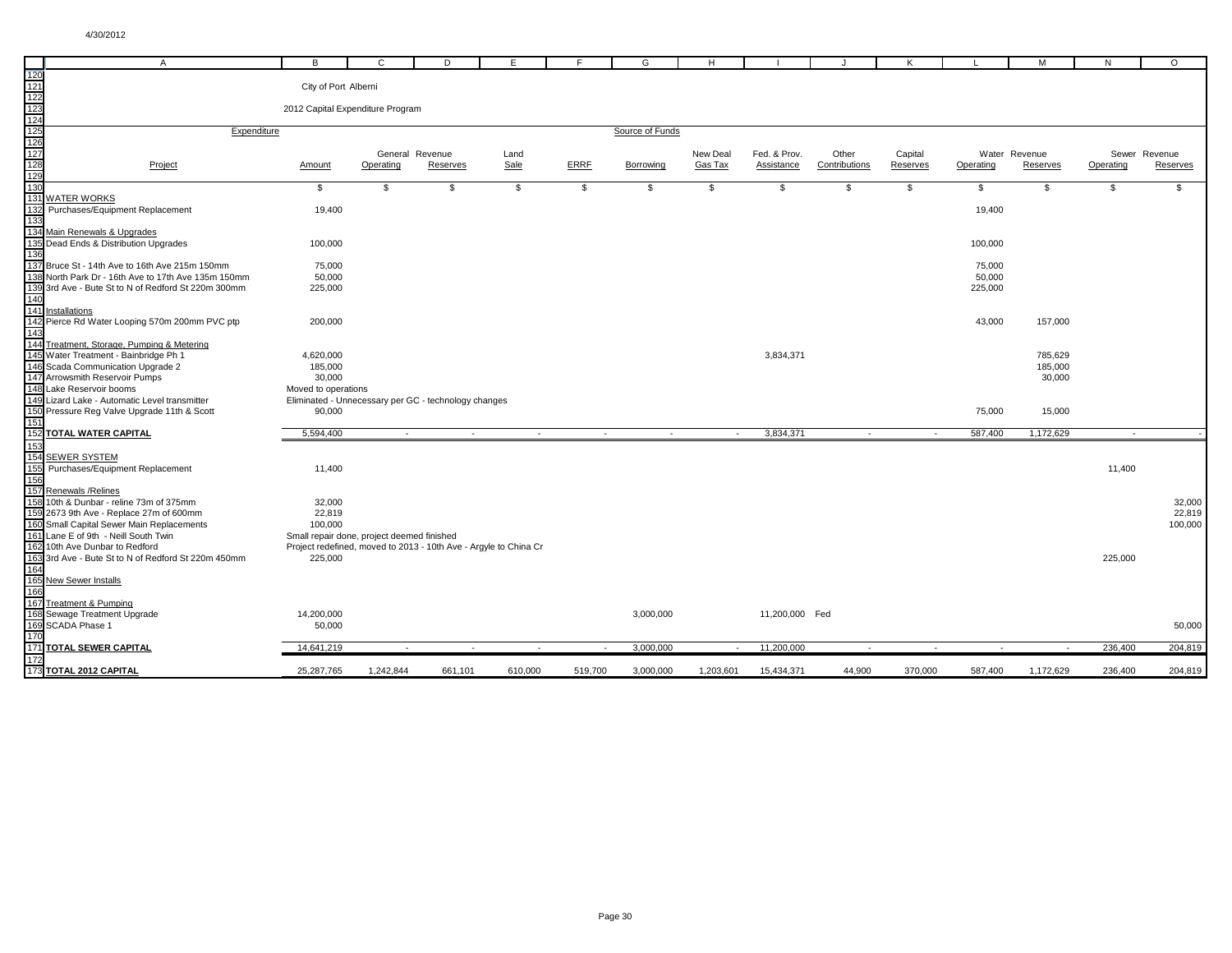|                                                             | $\mathsf{A}$                                              | B                    | C                                   | D        | E            | E           | G               | H        |              |               | К        |           | м             | N         | $\circ$       |
|-------------------------------------------------------------|-----------------------------------------------------------|----------------------|-------------------------------------|----------|--------------|-------------|-----------------|----------|--------------|---------------|----------|-----------|---------------|-----------|---------------|
|                                                             |                                                           |                      |                                     |          |              |             |                 |          |              |               |          |           |               |           |               |
|                                                             |                                                           | City of Port Alberni |                                     |          |              |             |                 |          |              |               |          |           |               |           |               |
|                                                             |                                                           |                      |                                     |          |              |             |                 |          |              |               |          |           |               |           |               |
|                                                             |                                                           |                      | 2013 Capital Expenditure Program    |          |              |             |                 |          |              |               |          |           |               |           |               |
|                                                             |                                                           |                      |                                     |          |              |             |                 |          |              |               |          |           |               |           |               |
|                                                             | Expenditure                                               |                      |                                     |          |              |             | Source of Funds |          |              |               |          |           |               |           |               |
| 174<br>175<br>176<br>177<br>178<br>189<br>181<br>182<br>183 |                                                           |                      |                                     |          |              |             |                 |          |              |               |          |           |               |           |               |
|                                                             |                                                           |                      | General Revenue                     |          | Land         |             |                 | New Deal | Fed. & Prov. | Other         | Capital  |           | Water Revenue |           | Sewer Revenue |
|                                                             | Project                                                   | Amount               | Operating                           | Reserves | Sale         | <b>ERRF</b> | Borrowing       | Gas Tax  | Assistance   | Contributions | Reserves | Operating | Reserves      | Operating | Reserves      |
| 184                                                         |                                                           | \$                   | \$                                  | \$       | $\mathbb{S}$ | \$          | S.              | \$       | \$           | \$            | \$       | \$        | \$            | \$        | \$            |
|                                                             | <b>185 ADMINISTRATION</b>                                 |                      |                                     |          |              |             |                 |          |              |               |          |           |               |           |               |
| 186                                                         | Purchases/Equipment Replacement                           | 60,000               |                                     |          |              | 60,000      |                 |          |              |               |          |           |               |           |               |
| 187                                                         |                                                           |                      |                                     |          |              |             |                 |          |              |               |          |           |               |           |               |
|                                                             | <b>188 POLICE PROTECTION</b>                              |                      |                                     |          |              |             |                 |          |              |               |          |           |               |           |               |
| 189                                                         | Purchases/Equipment Replacement                           |                      |                                     |          |              |             |                 |          |              |               |          |           |               |           |               |
| 190                                                         |                                                           |                      |                                     |          |              |             |                 |          |              |               |          |           |               |           |               |
|                                                             | 191 FIRE DEPARTMENT                                       |                      |                                     |          |              |             |                 |          |              |               |          |           |               |           |               |
|                                                             | 192 SCBA Changeout                                        | 179,650              | 179,650                             |          |              |             |                 |          |              |               |          |           |               |           |               |
|                                                             | 193 Tsunami Warning System                                | 35,000               | 35,000                              |          |              |             |                 |          |              |               |          |           |               |           |               |
|                                                             | 194 Thermal Window Replacement                            | 15,000               |                                     |          |              |             |                 | 15,000   |              |               |          |           |               |           |               |
|                                                             | 195 Replace #15 Pickup                                    | 41,000               |                                     |          |              | 41,000      |                 |          |              |               |          |           |               |           |               |
| 196                                                         | 197 TRANSPORTATION SERVICES                               |                      |                                     |          |              |             |                 |          |              |               |          |           |               |           |               |
|                                                             | 198 Replace 1998 GMC 14.5M3 Dump #259                     | 87,000               |                                     |          |              | 87,000      |                 |          |              |               |          |           |               |           |               |
|                                                             | 199 Replace 2006 Freightliner Tymco Sweeper #410          | 180,500              |                                     |          |              | 180,500     |                 |          |              |               |          |           |               |           |               |
|                                                             | 200 Replace 2005 Condor Sterling Garbage (Container) #432 | 203,400              |                                     |          |              | 203,400     |                 |          |              |               |          |           |               |           |               |
|                                                             | 201 Replace Stanley Plate Compactor #380                  | 11,200               |                                     |          |              | 11,200      |                 |          |              |               |          |           |               |           |               |
|                                                             | 202 Replace 1992 Ingersoll Rand Compressor #377           |                      | 22,000 Moved from 2012              |          |              | 22,000      |                 |          |              |               |          |           |               |           |               |
| 203                                                         |                                                           |                      |                                     |          |              |             |                 |          |              |               |          |           |               |           |               |
|                                                             | 204 PAVING & ROAD CONSTRUCTION                            |                      |                                     |          |              |             |                 |          |              |               |          |           |               |           |               |
|                                                             | 205 Beaver Creek - River Rd to Compton 1.3 km             | 200,000              |                                     | 200,000  |              |             |                 |          |              |               |          |           |               |           |               |
|                                                             | 206 6th Ave - Morton to Redford                           |                      | Patch done under operations in 2011 |          |              |             |                 |          |              |               |          |           |               |           |               |
|                                                             | 207 7th Ave - Redford St to Bute St                       | Moved to beyond 2016 |                                     |          |              |             |                 |          |              |               |          |           |               |           |               |
|                                                             | 208 7th Ave - Bute St to Burde St 190m                    | 230,753              | 230,753                             |          |              |             |                 |          |              |               |          |           |               |           |               |
|                                                             | 209 7th Ave - Burde St to North Park Dr 150m storm        | 182,173              | 182,173                             |          |              |             |                 |          |              |               |          |           |               |           |               |
|                                                             | 210 Harbour Rd Industrial Route Phase 1                   | 2,400,000            |                                     |          |              |             | 2,400,000       |          |              |               |          |           |               |           |               |
| 212                                                         | 211 10th Ave - Argyle St to China Cr 250m 300mm           | 175,000              | 175,000                             |          |              |             |                 |          |              |               |          |           |               |           |               |
|                                                             | 213 TRAFFIC UPGRADES                                      |                      |                                     |          |              |             |                 |          |              |               |          |           |               |           |               |
|                                                             | 214 10th & Wallace Traffic Controller Upgrade             | 10,000               | 10,000                              |          |              |             |                 |          |              |               |          |           |               |           |               |
| 215                                                         |                                                           |                      |                                     |          |              |             |                 |          |              |               |          |           |               |           |               |
|                                                             |                                                           |                      |                                     |          |              |             |                 |          |              |               |          |           |               |           |               |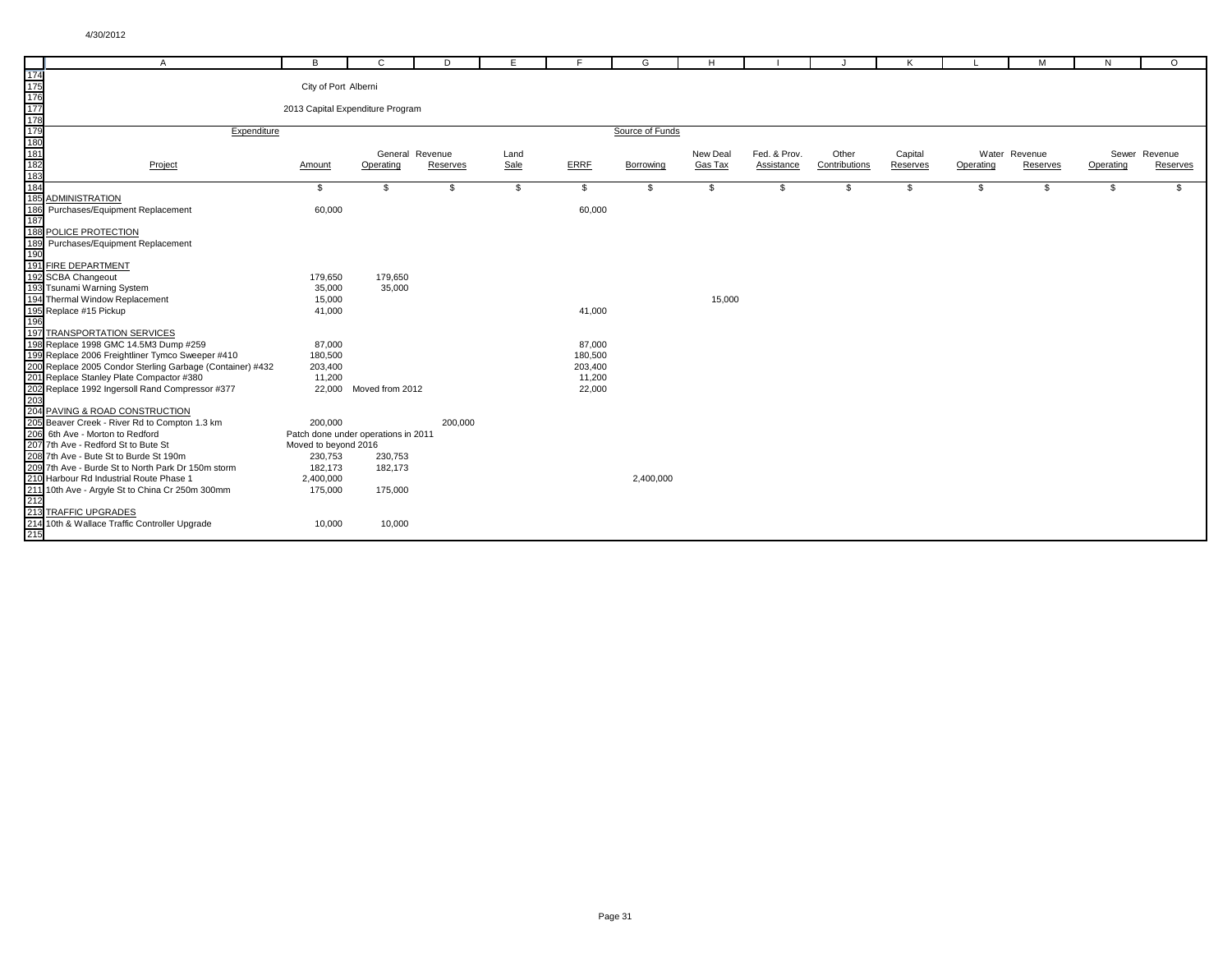|                                                      | A                                                                        | в                                | $\mathbf{C}$ | D               | E.                                                 | E                                      | G               | H          |              |               | К                    |                                                                 | M               | N         | $\circ$       |
|------------------------------------------------------|--------------------------------------------------------------------------|----------------------------------|--------------|-----------------|----------------------------------------------------|----------------------------------------|-----------------|------------|--------------|---------------|----------------------|-----------------------------------------------------------------|-----------------|-----------|---------------|
| 216                                                  |                                                                          | City of Port Alberni             |              |                 |                                                    |                                        |                 |            |              |               |                      |                                                                 |                 |           |               |
|                                                      |                                                                          |                                  |              |                 |                                                    |                                        |                 |            |              |               |                      |                                                                 |                 |           |               |
|                                                      |                                                                          | 2013 Capital Expenditure Program |              |                 |                                                    |                                        |                 |            |              |               |                      |                                                                 |                 |           |               |
| 217<br>218<br>219<br>220<br>221<br>222<br>223<br>223 |                                                                          |                                  |              |                 |                                                    |                                        |                 |            |              |               |                      |                                                                 |                 |           |               |
|                                                      | Expenditure                                                              |                                  |              |                 |                                                    |                                        | Source of Funds |            |              |               |                      |                                                                 |                 |           |               |
|                                                      |                                                                          |                                  |              |                 |                                                    |                                        |                 |            |              |               |                      |                                                                 |                 |           |               |
|                                                      |                                                                          |                                  |              | General Revenue | Land                                               |                                        |                 | New Deal   | Fed. & Prov. | Other         | Capital              |                                                                 | Water Revenue   |           | Sewer Revenue |
|                                                      | Project                                                                  | Amount                           | Operating    | Reserves        | Sale                                               | <b>ERRF</b>                            | Borrowing       | Gas Tax    | Assistance   | Contributions | Reserves             | Operating                                                       | <b>Reserves</b> | Operating | Reserves      |
|                                                      |                                                                          |                                  |              |                 |                                                    |                                        |                 |            |              |               |                      |                                                                 |                 |           |               |
|                                                      |                                                                          | \$                               | \$           | s.              | \$                                                 | \$                                     | \$              | \$         | -S           | \$            | \$                   | \$                                                              | \$              | \$.       | \$            |
| 225<br>226                                           |                                                                          |                                  |              |                 |                                                    |                                        |                 |            |              |               |                      |                                                                 |                 |           |               |
| 227                                                  | <b>STORM DRAINS</b>                                                      |                                  |              |                 |                                                    |                                        |                 |            |              |               |                      |                                                                 |                 |           |               |
| 228                                                  | Replacements & Upgrades                                                  |                                  |              |                 |                                                    |                                        |                 |            |              |               |                      |                                                                 |                 |           |               |
|                                                      | 229 10th Ave Argyle to China Creek 250m 300mm                            | 125,000                          | 62,500       |                 |                                                    |                                        |                 | 62,500     |              |               |                      |                                                                 |                 |           |               |
|                                                      | 230 Small Capital Storm Main Replacements                                | 100,000                          | 50,000       |                 |                                                    |                                        |                 | 50,000     |              |               |                      |                                                                 |                 |           |               |
| 231                                                  |                                                                          |                                  |              |                 |                                                    |                                        |                 |            |              |               |                      |                                                                 |                 |           |               |
|                                                      | 232 New Main Installs                                                    |                                  |              |                 |                                                    |                                        |                 |            |              |               |                      |                                                                 |                 |           |               |
|                                                      | 233 Coal Creek Outfall Phase 1                                           | 100,000                          | 50,000       |                 |                                                    |                                        |                 | 50,000     |              |               |                      |                                                                 |                 |           |               |
|                                                      | 234 7th Ave - Bute St to Burde St 190m (ptp)                             | 62,933                           | 62,933       |                 |                                                    |                                        |                 |            |              |               |                      |                                                                 |                 |           |               |
| 235                                                  | 7th Ave - Burde St to North Park Dr (ptp)                                | 49,684                           | 49,684       |                 |                                                    |                                        |                 |            |              |               |                      |                                                                 |                 |           |               |
| 236                                                  | 7th Ave - Redford St to Bute St (ptp)                                    | moved to beyond 2016             |              |                 |                                                    |                                        |                 |            |              |               |                      |                                                                 |                 |           |               |
| 237                                                  |                                                                          |                                  |              |                 |                                                    |                                        |                 |            |              |               |                      |                                                                 |                 |           |               |
|                                                      | 238 WORKS - OTHER                                                        |                                  |              |                 |                                                    |                                        |                 |            |              |               |                      |                                                                 |                 |           |               |
|                                                      | 239 Small Equipment/Tools Purchases                                      | 16,826                           | 16,826       |                 |                                                    |                                        |                 |            |              |               |                      |                                                                 |                 |           |               |
|                                                      | 240 GPS Survey Instrument                                                | 27,591                           | 27,591       |                 |                                                    |                                        |                 |            |              |               |                      |                                                                 |                 |           |               |
|                                                      | 241 Streetlight Upgrade - Helen St                                       | Project cancelled per GC         |              |                 |                                                    |                                        |                 |            |              |               |                      |                                                                 |                 |           |               |
|                                                      | 242 Gertrude Bridge at Kitsuksis                                         | 200,000                          | 200,000      |                 |                                                    |                                        |                 |            |              |               | Moved from Fed/Prov: |                                                                 |                 |           |               |
|                                                      | 243 Integrated Industrial/Municipal Biomass Energy System                | 20,000,000                       |              |                 |                                                    |                                        | 10,000,000      |            |              |               |                      | 10,000,000 General Strategic Priorities Fund or Green Muni Fund |                 |           |               |
|                                                      | 244 Dry Creek Flood Protection                                           | 2,300,000                        |              |                 |                                                    |                                        | 766,667         | Fed & Prov | 1,533,333    |               |                      |                                                                 |                 |           |               |
|                                                      | 245 City Hall Backup Power Generator                                     | 80,000                           |              |                 | 40,000 Moved fr 2012 - not in ACRD budget for 2012 |                                        |                 |            |              | 40,000        |                      |                                                                 |                 |           |               |
|                                                      | 246 Parking Lot Argyle & Kingsway                                        | 13,000                           |              |                 |                                                    | 13,000 moved from 2012 gen rev reserve |                 |            |              |               |                      |                                                                 |                 |           |               |
| 247                                                  |                                                                          |                                  |              |                 |                                                    |                                        |                 |            |              |               |                      |                                                                 |                 |           |               |
|                                                      | 248 CULTURAL SERVICES                                                    |                                  |              |                 |                                                    |                                        |                 |            |              |               |                      |                                                                 |                 |           |               |
| 249                                                  | Purchases/Equipment Replacement - Museum                                 |                                  |              |                 |                                                    |                                        |                 |            |              |               |                      |                                                                 |                 |           |               |
| 250                                                  | Purchases/Equipment Replacement - McLean Mill                            | 29,900                           |              |                 |                                                    |                                        |                 |            |              | 29,900        |                      |                                                                 |                 |           |               |
| 251                                                  |                                                                          |                                  |              |                 |                                                    |                                        |                 |            |              |               |                      |                                                                 |                 |           |               |
| 252                                                  | PARKS & RECREATION                                                       |                                  |              |                 |                                                    |                                        |                 |            |              |               |                      |                                                                 |                 |           |               |
|                                                      | 253 Bob Daily Track resurfacing                                          | Moved to 2012                    |              |                 |                                                    |                                        |                 |            |              |               |                      |                                                                 |                 |           |               |
|                                                      | 254 Replace #608 2003 Zamboni                                            | 110,000                          |              |                 |                                                    | 110,000                                |                 |            |              |               |                      |                                                                 |                 |           |               |
|                                                      | 255 Replace #602 2000 Pickup Truck<br>256 Replace #603 2000 Pickup Truck | 25,000                           |              |                 |                                                    | 25,000                                 |                 |            |              |               |                      |                                                                 |                 |           |               |
|                                                      | 257 Recreation Park Playground                                           | 25,000<br>60,000                 | 60,000       |                 |                                                    | 25,000                                 |                 |            |              |               |                      |                                                                 |                 |           |               |
|                                                      | 258 Echo Park Parking Lot Paving                                         | 100,000                          | 100,000      |                 |                                                    |                                        |                 |            |              |               |                      |                                                                 |                 |           |               |
| 259                                                  |                                                                          |                                  |              |                 |                                                    |                                        |                 |            |              |               |                      |                                                                 |                 |           |               |
| 260                                                  | <b>TOTAL GENERAL CAPITAL</b>                                             | 27,457,610                       | 1,532,110    | 213,000         | $\sim$                                             | 765,100                                | 13,166,667      | 177,500    | 1,533,333    | 10,069,900    | $\sim$               | $\sim$                                                          | $\sim$          | $\sim$    |               |
| 261                                                  |                                                                          |                                  |              |                 |                                                    |                                        |                 |            |              |               |                      |                                                                 |                 |           |               |
|                                                      |                                                                          |                                  |              |                 |                                                    |                                        |                 |            |              |               |                      |                                                                 |                 |           |               |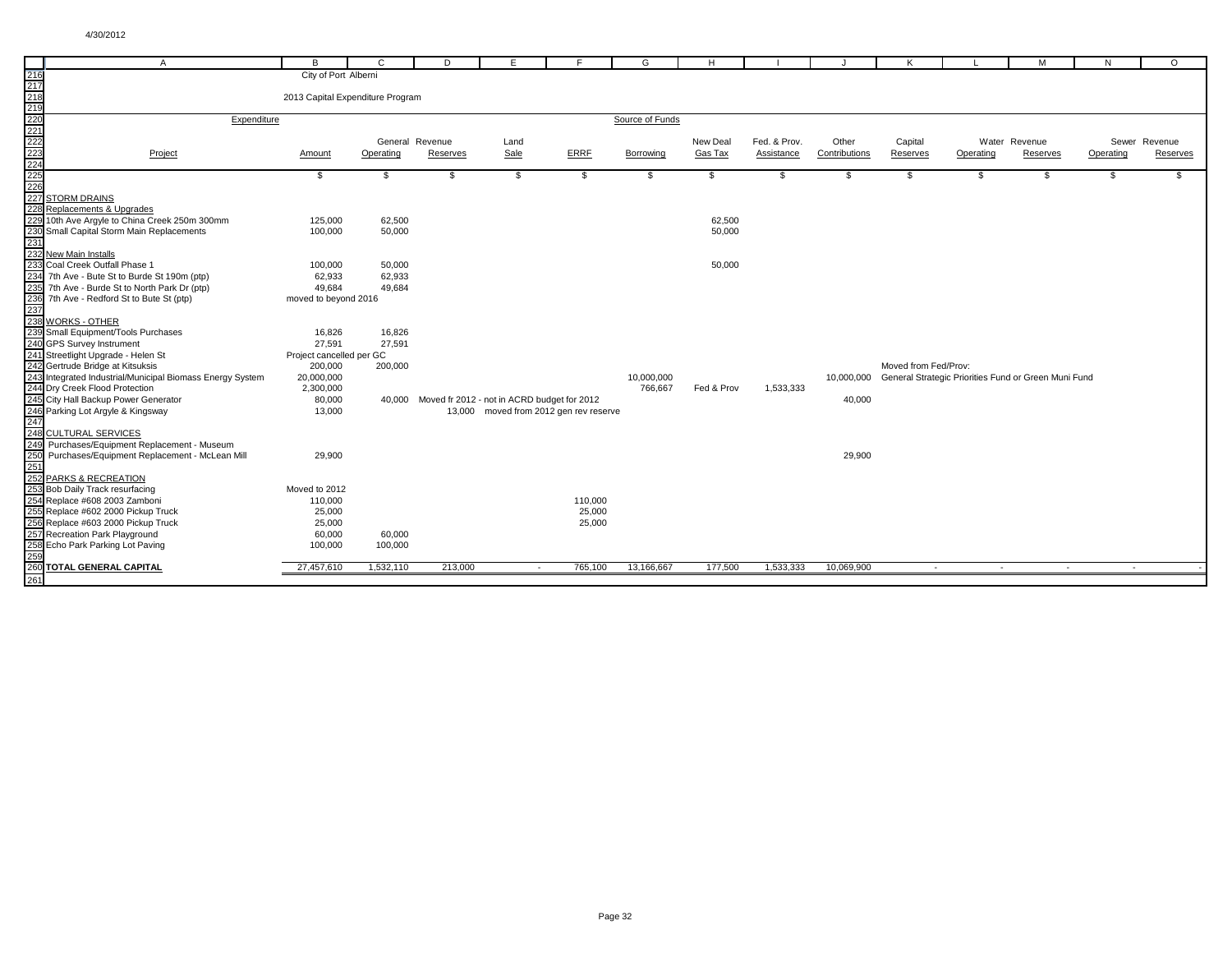|                                                             | $\mathsf{A}$                                    | B                                | $\mathbf{C}$    | D        | E      | F.               | G                        | H        |                          |               | ĸ        |           | M             | N         | $\circ$       |
|-------------------------------------------------------------|-------------------------------------------------|----------------------------------|-----------------|----------|--------|------------------|--------------------------|----------|--------------------------|---------------|----------|-----------|---------------|-----------|---------------|
| 262<br>263<br>264<br>265<br>266<br>267<br>268<br>270<br>271 |                                                 | City of Port Alberni             |                 |          |        |                  |                          |          |                          |               |          |           |               |           |               |
|                                                             |                                                 |                                  |                 |          |        |                  |                          |          |                          |               |          |           |               |           |               |
|                                                             |                                                 | 2013 Capital Expenditure Program |                 |          |        |                  |                          |          |                          |               |          |           |               |           |               |
|                                                             |                                                 |                                  |                 |          |        |                  |                          |          |                          |               |          |           |               |           |               |
|                                                             | Expenditure                                     |                                  |                 |          |        |                  | Source of Funds          |          |                          |               |          |           |               |           |               |
|                                                             |                                                 |                                  | General Revenue |          | Land   |                  |                          | New Deal | Fed. & Prov.             | Other         | Capital  |           | Water Revenue |           | Sewer Revenue |
|                                                             | Project                                         | Amount                           | Operating       | Reserves | Sale   | <b>ERRF</b>      | Borrowing                | Gas Tax  | Assistance               | Contributions | Reserves | Operating | Reserves      | Operating | Reserves      |
|                                                             |                                                 |                                  |                 |          |        |                  |                          |          |                          |               |          |           |               |           |               |
|                                                             |                                                 | \$                               | \$              | \$       | \$     | \$               | \$                       | \$       | \$                       | \$            | \$       | \$        | \$            | \$        | \$            |
|                                                             | 272 WATER WORKS                                 |                                  |                 |          |        |                  |                          |          |                          |               |          |           |               |           |               |
| 273                                                         | Purchases/Equipment Replacement                 | 6,400                            |                 |          |        |                  |                          |          |                          |               |          | 6,400     |               |           |               |
| 274                                                         |                                                 |                                  |                 |          |        |                  |                          |          |                          |               |          |           |               |           |               |
|                                                             | 275 Main Renewals & Upgrades                    |                                  |                 |          |        |                  |                          |          |                          |               |          |           |               |           |               |
| 276                                                         | Dead Ends & Distribution Upgrades               | 100,000                          |                 |          |        |                  |                          |          |                          |               |          | 100,000   |               |           |               |
|                                                             | 277 2nd Ave - Stirling to Melrose to 3rd Ave    | 300,000                          |                 |          |        |                  |                          |          |                          |               |          | 300,000   |               |           |               |
|                                                             | 278 10th Ave - Argyle St to China Cr 250m 250mm | 100,000                          |                 |          |        |                  |                          |          |                          |               |          | 100,000   |               |           |               |
| 279                                                         |                                                 |                                  |                 |          |        |                  |                          |          |                          |               |          |           |               |           |               |
|                                                             | 280 Installations                               |                                  |                 |          |        |                  |                          |          |                          |               |          |           |               |           |               |
| 281                                                         |                                                 |                                  |                 |          |        |                  |                          |          |                          |               |          |           |               |           |               |
|                                                             | 282 Treatment, Storage, Pumping & Metering      |                                  |                 |          |        |                  |                          |          |                          |               |          |           |               |           |               |
|                                                             | 283 Water Treatment Sproat Lake - Phase 2       | 6,020,000                        |                 |          |        |                  | 2,000,000                |          | 4,020,000                |               |          |           |               |           |               |
| 284                                                         |                                                 |                                  |                 |          |        |                  |                          |          |                          |               |          |           |               |           |               |
|                                                             | <b>285 TOTAL WATER CAPITAL</b>                  | 6,526,400                        | $\sim$          | $\sim$   |        | $\sim$<br>$\sim$ | 2,000,000                | $\sim$   | 4,020,000                | $\sim$        | $\sim$   | 506,400   | $\sim$        | $\sim$    |               |
| 286                                                         |                                                 |                                  |                 |          |        |                  |                          |          |                          |               |          |           |               |           |               |
|                                                             | 287 SEWER SYSTEM                                |                                  |                 |          |        |                  |                          |          |                          |               |          |           |               |           |               |
|                                                             | 288 Purchases/Equipment Replacement             | 3,100                            |                 |          |        |                  |                          |          |                          |               |          |           |               | 3,100     |               |
| 290                                                         | 289 Sewer Video Equipment                       | 35,000                           |                 |          |        |                  |                          |          |                          |               |          |           |               | 35,000    |               |
|                                                             | 291 Renewals/Relines                            |                                  |                 |          |        |                  |                          |          |                          |               |          |           |               |           |               |
|                                                             | 292 Small Capital Sewer Main Replacements       | 300,000                          |                 |          |        |                  |                          |          |                          |               |          |           |               | 300,000   |               |
|                                                             | 293 10th Ave - Argyle St to China Cr 250m 250mm | 175,000                          |                 |          |        |                  |                          |          |                          |               |          |           |               | 175,000   |               |
|                                                             | 294 10th Ave Dry Creek to Argyle                | Project redefined & eliminated   |                 |          |        |                  |                          |          |                          |               |          |           |               |           |               |
| 295                                                         |                                                 |                                  |                 |          |        |                  |                          |          |                          |               |          |           |               |           |               |
|                                                             | 296 New Sewer Installs                          |                                  |                 |          |        |                  |                          |          |                          |               |          |           |               |           |               |
| 297                                                         |                                                 |                                  |                 |          |        |                  |                          |          |                          |               |          |           |               |           |               |
|                                                             | 298 Treatment & Pumping                         |                                  |                 |          |        |                  |                          |          |                          |               |          |           |               |           |               |
|                                                             | 299 SCADA Communication Upgrades 3              | 50,000                           |                 |          |        |                  |                          |          |                          |               |          |           |               | 50,000    |               |
| 300                                                         |                                                 |                                  |                 |          |        |                  |                          |          |                          |               |          |           |               |           |               |
|                                                             | 301 TOTAL SEWER CAPITAL                         | 563,100                          | $\sim$          | $\sim$   | $\sim$ | $\sim$           | $\overline{\phantom{a}}$ | $\sim$   | $\overline{\phantom{a}}$ | $\sim$        | $\sim$   |           | $\sim$        | 563,100   |               |
| 302                                                         |                                                 |                                  |                 |          |        |                  |                          |          |                          |               |          |           |               |           |               |
|                                                             | 303 TOTAL 2013 CAPITAL                          | 34,547,110                       | 1,532,110       | 213,000  | $\sim$ | 765,100          | 15,166,667               | 177,500  | 5,553,333                | 10,069,900    | $\sim$   | 506,400   | $\sim$        | 563,100   |               |
| 304                                                         |                                                 |                                  |                 |          |        |                  |                          |          |                          |               |          |           |               |           |               |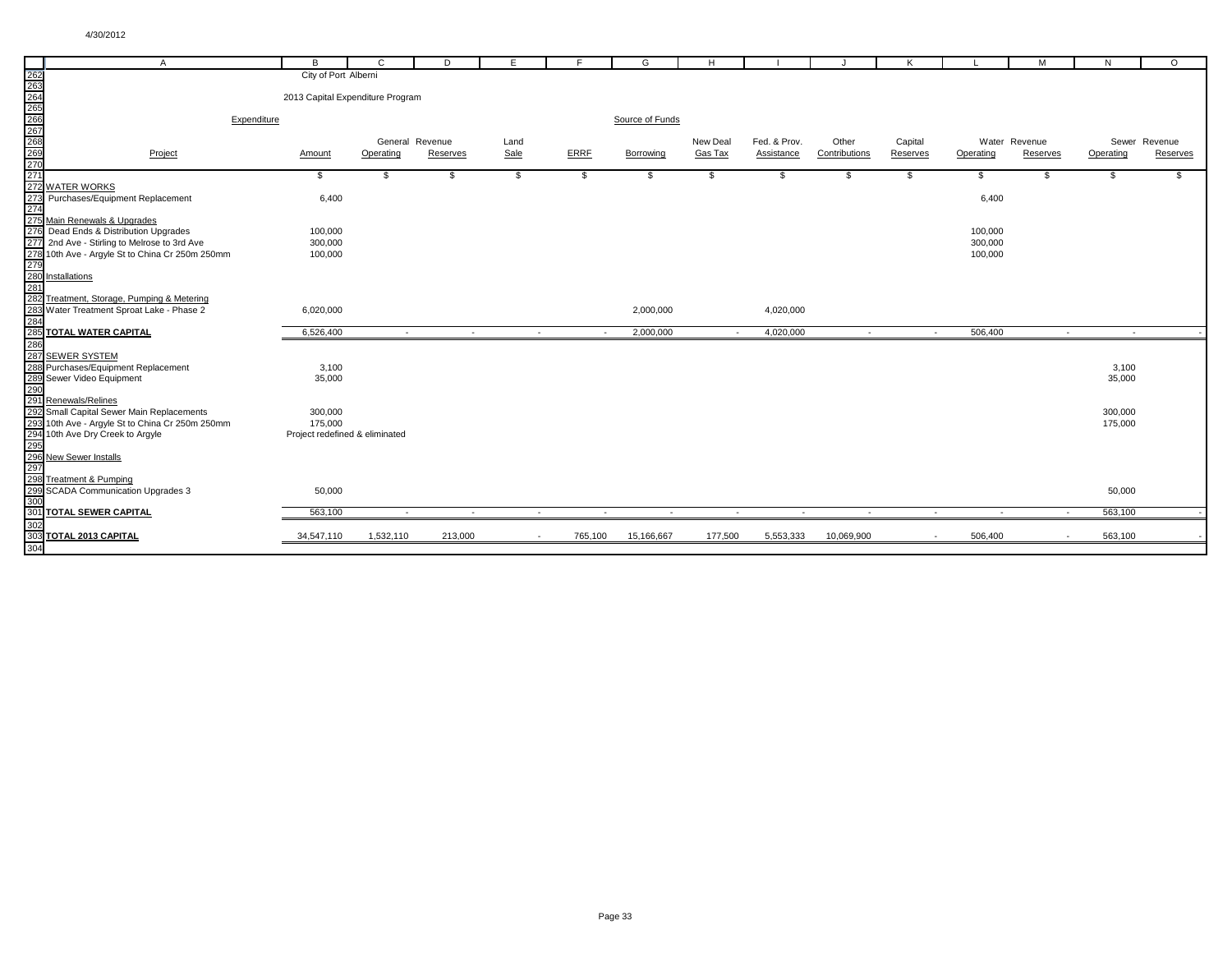|                                                             | $\mathsf{A}$                                                                | B                                | $\mathbf{C}$ | D               | E             | F           | G               | H        |              | J.            | K        |           | M             | N         | $\circ$       |
|-------------------------------------------------------------|-----------------------------------------------------------------------------|----------------------------------|--------------|-----------------|---------------|-------------|-----------------|----------|--------------|---------------|----------|-----------|---------------|-----------|---------------|
| 305<br>306<br>307<br>308<br>309<br>310<br>311<br>312<br>313 |                                                                             | City of Port Alberni             |              |                 |               |             |                 |          |              |               |          |           |               |           |               |
|                                                             |                                                                             |                                  |              |                 |               |             |                 |          |              |               |          |           |               |           |               |
|                                                             |                                                                             | 2014 Capital Expenditure Program |              |                 |               |             |                 |          |              |               |          |           |               |           |               |
|                                                             |                                                                             |                                  |              |                 |               |             |                 |          |              |               |          |           |               |           |               |
|                                                             | Expenditure                                                                 |                                  |              |                 |               |             | Source of Funds |          |              |               |          |           |               |           |               |
|                                                             |                                                                             |                                  |              | General Revenue | Land          |             |                 | New Deal | Fed. & Prov. | Other         | Capital  |           | Water Revenue |           | Sewer Revenue |
|                                                             | Project                                                                     | Amount                           | Operating    | Reserves        | Sale          | <b>ERRF</b> | Borrowing       | Gas Tax  | Assistance   | Contributions | Reserves | Operating | Reserves      | Operating | Reserves      |
|                                                             |                                                                             |                                  |              |                 |               |             |                 |          |              |               |          |           |               |           |               |
| 314                                                         |                                                                             | \$                               | \$           | \$              | $\mathfrak s$ | \$          | \$              | \$       | \$           | \$            | \$       | \$        | \$            | \$        | \$            |
|                                                             | 315 ADMINISTRATION                                                          |                                  |              |                 |               |             |                 |          |              |               |          |           |               |           |               |
|                                                             | 316 Purchases/Equipment Replacement                                         | 60,000                           |              |                 |               | 60,000      |                 |          |              |               |          |           |               |           |               |
| 317                                                         | Replace Telephone system                                                    | 150,000                          | 150,000      |                 |               |             |                 |          |              |               |          |           |               |           |               |
| 318                                                         |                                                                             |                                  |              |                 |               |             |                 |          |              |               |          |           |               |           |               |
|                                                             | 319 POLICE PROTECTION                                                       |                                  |              |                 |               |             |                 |          |              |               |          |           |               |           |               |
| 320                                                         | Purchases/Equipment Replacement                                             |                                  |              |                 |               |             |                 |          |              |               |          |           |               |           |               |
| 321                                                         |                                                                             |                                  |              |                 |               |             |                 |          |              |               |          |           |               |           |               |
|                                                             | 322 FIRE DEPARTMENT                                                         |                                  |              |                 |               |             |                 |          |              |               |          |           |               |           |               |
|                                                             | 323 Replace portable radios                                                 | 30,000                           | 30,000       |                 |               | ٠           |                 |          |              |               |          |           |               |           |               |
|                                                             | 324 Replace pagers                                                          | 20,000                           | 20,000       |                 |               |             |                 |          |              |               |          |           |               |           |               |
|                                                             | 325 2 Exhaust Drops                                                         | 32,000                           | 32,000       |                 |               |             |                 |          |              |               |          |           |               |           |               |
|                                                             | 326 Replace Hi Volume Hose                                                  | 48,000                           | 48,000       |                 |               |             |                 |          |              |               |          |           |               |           |               |
|                                                             | 327 Pump Test Pit Retrofit                                                  | 25,000                           | 25,000       |                 |               |             |                 |          |              |               |          |           |               |           |               |
|                                                             | 328 Tsunami Warning System                                                  | 35,000                           | 35,000       |                 |               |             |                 |          |              |               |          |           |               |           |               |
| 329                                                         |                                                                             |                                  |              |                 |               |             |                 |          |              |               |          |           |               |           |               |
|                                                             | 330 TRANSPORTATION SERVICES                                                 |                                  |              |                 |               |             |                 |          |              |               |          |           |               |           |               |
| 332                                                         | 331 Replace 1999 GMC 14.5M3 Dump                                            | 86,700                           |              |                 |               | 86,700      |                 |          |              |               |          |           |               |           |               |
|                                                             |                                                                             |                                  |              |                 |               |             |                 |          |              |               |          |           |               |           |               |
|                                                             | 333 PAVING & ROAD CONSTRUCTION<br>334 3rd Ave - Dunbar to Redford 750mx 15m |                                  | 350,000      |                 |               |             |                 |          |              |               |          |           |               |           |               |
|                                                             | 335 Gertrude - Johnston to Compton Phase 1                                  | 350,000<br>200,000               | 200,000      |                 |               |             |                 |          |              |               |          |           |               |           |               |
|                                                             | 336 Elizabeth - Arrowsmith Rd to Lathom Rd 230m                             | 200,000                          | 200,000      |                 |               |             |                 |          |              |               |          |           |               |           |               |
|                                                             | 337 Harbour Rd Industrial Route Phase 2                                     | 1,700,000                        |              |                 |               |             | 1,700,000       |          |              |               |          |           |               |           |               |
| 338                                                         |                                                                             |                                  |              |                 |               |             |                 |          |              |               |          |           |               |           |               |
| 339                                                         | <b>TRAFFIC UPGRADES</b>                                                     |                                  |              |                 |               |             |                 |          |              |               |          |           |               |           |               |
| 340                                                         |                                                                             |                                  |              |                 |               |             |                 |          |              |               |          |           |               |           |               |
|                                                             | 341 STORM DRAINS                                                            |                                  |              |                 |               |             |                 |          |              |               |          |           |               |           |               |
|                                                             | 342 Replacements & Upgrades                                                 |                                  |              |                 |               |             |                 |          |              |               |          |           |               |           |               |
|                                                             | 343 4227 8th Ave to South 56m 300mm                                         | 48,000                           | 48,000       |                 |               |             |                 |          |              |               |          |           |               |           |               |
|                                                             | 344 Johnston St - Elizabeth St to Gertrude St 120m 300mm                    | 55,000                           | 55,000       |                 |               |             |                 |          |              |               |          |           |               |           |               |
|                                                             | 345 Small Capital Storm Replacements                                        | 200,000                          | 100,000      |                 |               |             |                 | 100,000  |              |               |          |           |               |           |               |
| 346                                                         |                                                                             |                                  |              |                 |               |             |                 |          |              |               |          |           |               |           |               |
|                                                             | 347 New Main Installs                                                       |                                  |              |                 |               |             |                 |          |              |               |          |           |               |           |               |
|                                                             | 348 Coal Creek Outfall                                                      | 100,000                          | 50,000       |                 |               |             |                 | 50,000   |              |               |          |           |               |           |               |
| 349                                                         |                                                                             |                                  |              |                 |               |             |                 |          |              |               |          |           |               |           |               |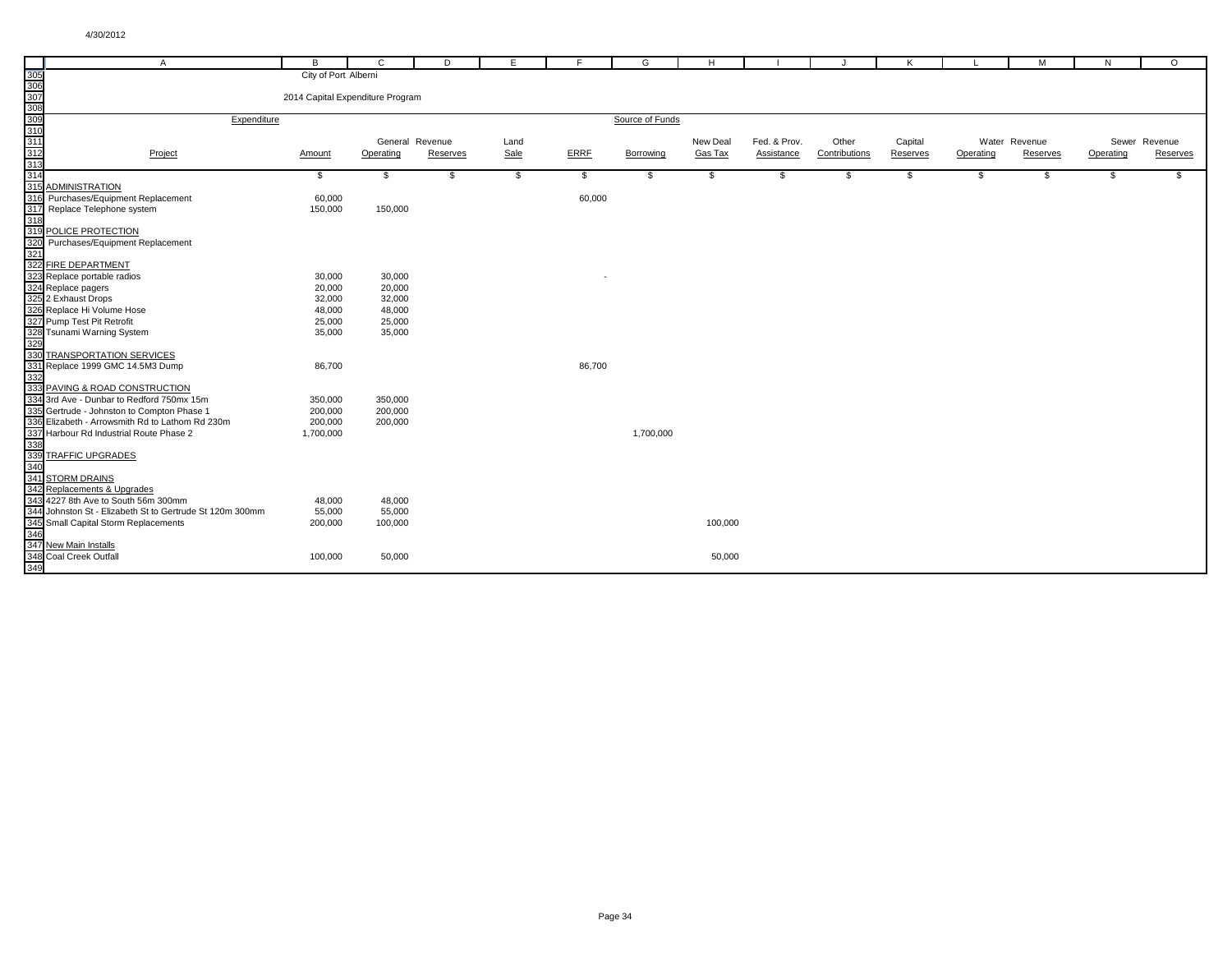| A                                                                                                                                                                                                                                                                                    | B                                                         | $\mathsf{C}$                 | D          | F            |             | G               | H                   |                            |                        | K                   |           | м                         | N         | $\circ$                   |
|--------------------------------------------------------------------------------------------------------------------------------------------------------------------------------------------------------------------------------------------------------------------------------------|-----------------------------------------------------------|------------------------------|------------|--------------|-------------|-----------------|---------------------|----------------------------|------------------------|---------------------|-----------|---------------------------|-----------|---------------------------|
|                                                                                                                                                                                                                                                                                      | City of Port Alberni                                      |                              |            |              |             |                 |                     |                            |                        |                     |           |                           |           |                           |
|                                                                                                                                                                                                                                                                                      | 2014 Capital Expenditure Program                          |                              |            |              |             |                 |                     |                            |                        |                     |           |                           |           |                           |
| Expenditure                                                                                                                                                                                                                                                                          |                                                           |                              |            |              |             | Source of Funds |                     |                            |                        |                     |           |                           |           |                           |
|                                                                                                                                                                                                                                                                                      | Amount                                                    | General Revenue<br>Operating | Reserves   | Land<br>Sale | <b>ERRF</b> | Borrowing       | New Deal<br>Gas Tax | Fed. & Prov.<br>Assistance | Other<br>Contributions | Capital<br>Reserves | Operating | Water Revenue<br>Reserves | Operating | Sewer Revenue<br>Reserves |
|                                                                                                                                                                                                                                                                                      | £.                                                        |                              |            |              | \$          |                 |                     |                            |                        |                     | £.        |                           |           |                           |
| A<br>350<br>351<br>355<br>355<br>355<br>356<br>360<br>360<br>360<br>360<br>361<br>362<br>360<br>361<br>362<br>363<br>363<br>363<br>363<br>363<br>364 City Hall east parking lot upgrade<br>365<br>366<br>367 CULTURAL SERVICES<br>366<br>367 CULTURAL SERVICES<br>368 Purchases/Equi | 20,901<br>40,000<br>25,000                                | 20,901<br>40,000<br>25,000   |            |              |             |                 |                     |                            |                        |                     |           |                           |           |                           |
| Purchases/Equipment Replacement - McLean Mill                                                                                                                                                                                                                                        | 29,900                                                    |                              |            |              |             |                 |                     |                            | 29,900                 |                     |           |                           |           |                           |
|                                                                                                                                                                                                                                                                                      | Moved to 2013<br>Moved to 2013<br>Moved to 2013<br>41,000 |                              |            |              | 41,000      |                 |                     |                            |                        |                     |           |                           |           |                           |
|                                                                                                                                                                                                                                                                                      | 30,000<br>60,000                                          | 60,000                       |            |              | 30,000      |                 |                     |                            |                        |                     |           |                           |           |                           |
|                                                                                                                                                                                                                                                                                      | 3,586,501                                                 | 1,488,901                    | $\sim$ $-$ | $\sim$       | 217,700     | 1,700,000       | 150,000             | $\sim$                     | 29,900                 | $\sim$              | $\sim$    | $\sim$ $-$                | $\sim$    |                           |
|                                                                                                                                                                                                                                                                                      |                                                           |                              |            |              |             |                 |                     |                            |                        |                     |           |                           |           |                           |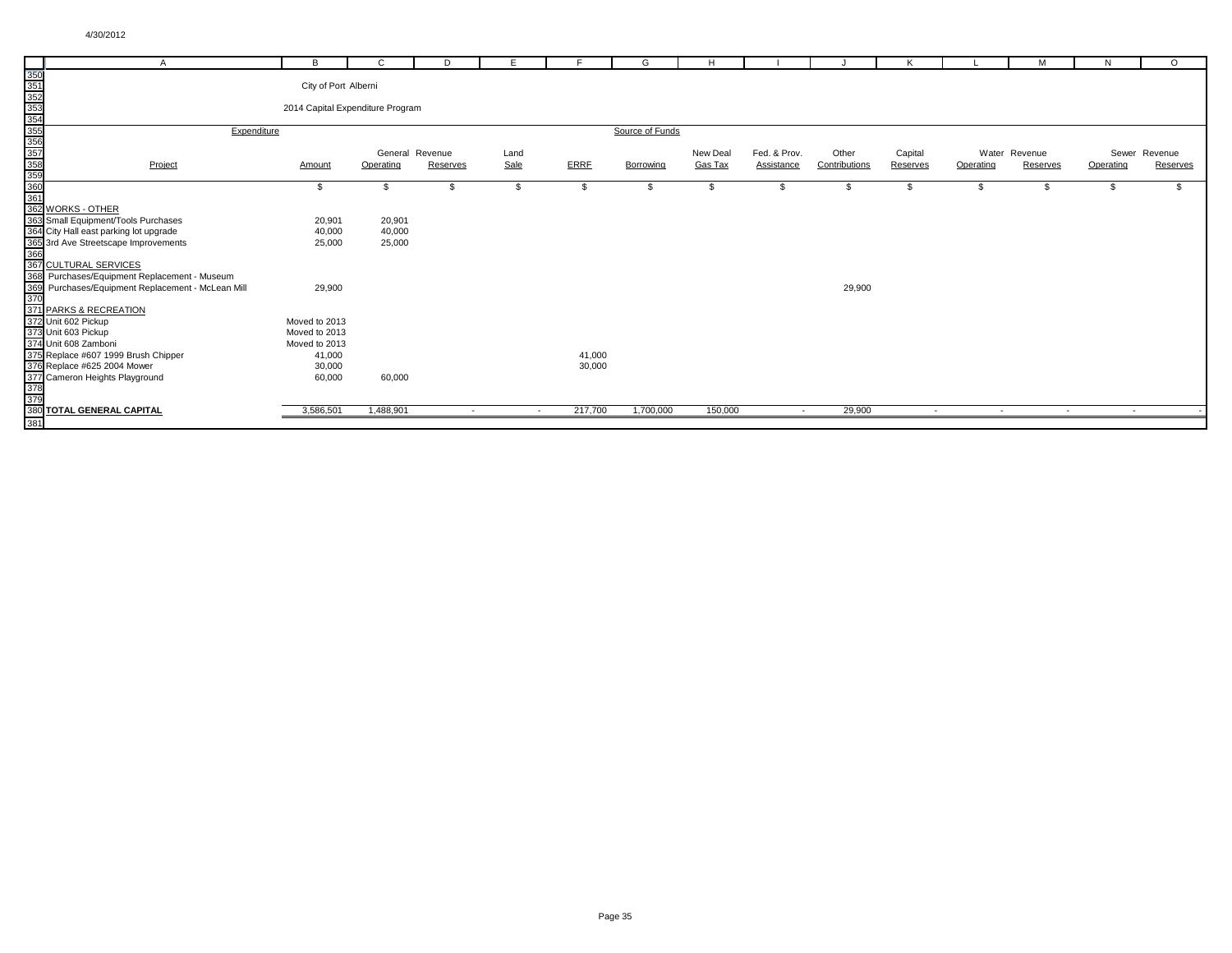|                   | A                                                                                                                                                                                                                                                                                                              | B                                | C         | D                        | E      | E                        | G               | H        |                |               | K        |                          | м             | N         | $\circ$       |
|-------------------|----------------------------------------------------------------------------------------------------------------------------------------------------------------------------------------------------------------------------------------------------------------------------------------------------------------|----------------------------------|-----------|--------------------------|--------|--------------------------|-----------------|----------|----------------|---------------|----------|--------------------------|---------------|-----------|---------------|
|                   |                                                                                                                                                                                                                                                                                                                | City of Port Alberni             |           |                          |        |                          |                 |          |                |               |          |                          |               |           |               |
|                   |                                                                                                                                                                                                                                                                                                                |                                  |           |                          |        |                          |                 |          |                |               |          |                          |               |           |               |
|                   |                                                                                                                                                                                                                                                                                                                | 2014 Capital Expenditure Program |           |                          |        |                          |                 |          |                |               |          |                          |               |           |               |
|                   |                                                                                                                                                                                                                                                                                                                |                                  |           |                          |        |                          |                 |          |                |               |          |                          |               |           |               |
|                   | Expenditure                                                                                                                                                                                                                                                                                                    |                                  |           |                          |        |                          | Source of Funds |          |                |               |          |                          |               |           |               |
|                   |                                                                                                                                                                                                                                                                                                                |                                  |           | General Revenue          | Land   |                          |                 | New Deal | Fed. & Prov.   | Other         | Capital  |                          | Water Revenue |           | Sewer Revenue |
|                   |                                                                                                                                                                                                                                                                                                                | <b>Amount</b>                    | Operating | Reserves                 | Sale   | <b>ERRF</b>              | Borrowing       | Gas Tax  | Assistance     | Contributions | Reserves | Operating                | Reserves      | Operating | Reserves      |
|                   |                                                                                                                                                                                                                                                                                                                |                                  |           |                          |        |                          |                 |          |                |               |          |                          |               |           |               |
|                   |                                                                                                                                                                                                                                                                                                                | \$                               | \$        | \$                       | S.     | \$                       | <b>S</b>        | \$       | \$             | <b>S</b>      | \$       | \$                       | S.            |           | \$            |
|                   |                                                                                                                                                                                                                                                                                                                |                                  |           |                          |        |                          |                 |          |                |               |          |                          |               |           |               |
|                   |                                                                                                                                                                                                                                                                                                                | 6,600                            |           |                          |        |                          |                 |          |                |               |          | 6,600                    |               |           |               |
|                   |                                                                                                                                                                                                                                                                                                                |                                  |           |                          |        |                          |                 |          |                |               |          |                          |               |           |               |
|                   |                                                                                                                                                                                                                                                                                                                |                                  |           |                          |        |                          |                 |          |                |               |          |                          |               |           |               |
|                   |                                                                                                                                                                                                                                                                                                                | 100,000                          |           |                          |        |                          |                 |          |                |               |          | 100,000                  |               |           |               |
|                   |                                                                                                                                                                                                                                                                                                                |                                  |           |                          |        |                          |                 |          |                |               |          |                          |               |           |               |
|                   |                                                                                                                                                                                                                                                                                                                |                                  |           |                          |        |                          |                 |          |                |               |          |                          |               |           |               |
|                   | Pierce Rd/Golden St Water Looping 150m 200mm                                                                                                                                                                                                                                                                   | 150,000                          |           |                          |        |                          |                 |          |                |               |          | 150,000                  |               |           |               |
|                   |                                                                                                                                                                                                                                                                                                                |                                  |           |                          |        |                          |                 |          |                |               |          |                          |               |           |               |
|                   |                                                                                                                                                                                                                                                                                                                | 100,000                          |           |                          |        |                          |                 |          |                |               |          | 100,000                  |               |           |               |
|                   |                                                                                                                                                                                                                                                                                                                | 100,000                          |           |                          |        |                          |                 |          |                |               |          | 100,000                  |               |           |               |
|                   |                                                                                                                                                                                                                                                                                                                |                                  |           |                          |        |                          |                 |          |                |               |          |                          |               |           |               |
|                   |                                                                                                                                                                                                                                                                                                                | 456,600                          | $\sim$    | $\sim$                   | $\sim$ | $\overline{\phantom{a}}$ | $\overline{a}$  | $\sim$   | $\overline{a}$ | $\sim$        | $\sim$   | 456,600                  | $\sim$        | $\sim$    |               |
|                   |                                                                                                                                                                                                                                                                                                                |                                  |           |                          |        |                          |                 |          |                |               |          |                          |               |           |               |
|                   |                                                                                                                                                                                                                                                                                                                |                                  |           |                          |        |                          |                 |          |                |               |          |                          |               |           |               |
|                   |                                                                                                                                                                                                                                                                                                                | 18,471                           |           |                          |        |                          |                 |          |                |               |          |                          |               | 18,471    |               |
|                   |                                                                                                                                                                                                                                                                                                                |                                  |           |                          |        |                          |                 |          |                |               |          |                          |               |           |               |
|                   |                                                                                                                                                                                                                                                                                                                |                                  |           |                          |        |                          |                 |          |                |               |          |                          |               |           |               |
|                   |                                                                                                                                                                                                                                                                                                                | 100,000                          |           |                          |        |                          |                 |          |                |               |          |                          |               | 100,000   |               |
|                   |                                                                                                                                                                                                                                                                                                                | 280,000                          |           |                          |        |                          |                 |          |                |               |          |                          |               | 280,000   |               |
|                   |                                                                                                                                                                                                                                                                                                                | Moved to 2013                    |           |                          |        |                          |                 |          |                |               |          |                          |               |           |               |
|                   |                                                                                                                                                                                                                                                                                                                |                                  |           |                          |        |                          |                 |          |                |               |          |                          |               |           |               |
|                   |                                                                                                                                                                                                                                                                                                                |                                  |           |                          |        |                          |                 |          |                |               |          |                          |               |           |               |
|                   |                                                                                                                                                                                                                                                                                                                |                                  |           |                          |        |                          |                 |          |                |               |          |                          |               |           |               |
|                   | A<br>382<br>383<br>383<br>385<br>385<br>385<br>385<br>389<br>390<br>391<br>292 WATER WORKS<br>393<br>Purchases/Equipment Replacement<br>394<br>296 Deadends & Distribution Upgrades<br>397<br>399 Pierce Rd/Golden St Water Looping 15<br>400<br>400<br>402 Backup Gen<br>4th Ave Pumpstation Backup Generator | 65,000                           |           |                          |        |                          |                 |          |                |               |          |                          |               | 65,000    |               |
| $\frac{418}{419}$ |                                                                                                                                                                                                                                                                                                                |                                  |           |                          |        |                          |                 |          |                |               |          |                          |               |           |               |
|                   | <b>TOTAL SEWER CAPITAL</b>                                                                                                                                                                                                                                                                                     | 463,471                          | $\sim$    | $\sim$                   | $\sim$ | $\sim$                   | $\sim$          | $\sim$   | $\sim$         | $\sim$        | $\sim$   | $\overline{\phantom{a}}$ | $\sim$        | 463,471   |               |
|                   | 421<br>422 TOTAL 2014 CAPITAL                                                                                                                                                                                                                                                                                  |                                  |           |                          |        |                          |                 |          |                |               |          |                          |               |           |               |
|                   |                                                                                                                                                                                                                                                                                                                | 4,506,572                        | 1,488,901 | $\overline{\phantom{a}}$ |        | 217,700                  | 1,700,000       | 150,000  | $\sim$         | 29,900        |          | 456,600                  |               | 463,471   |               |
| 423               |                                                                                                                                                                                                                                                                                                                |                                  |           |                          |        |                          |                 |          |                |               |          |                          |               |           |               |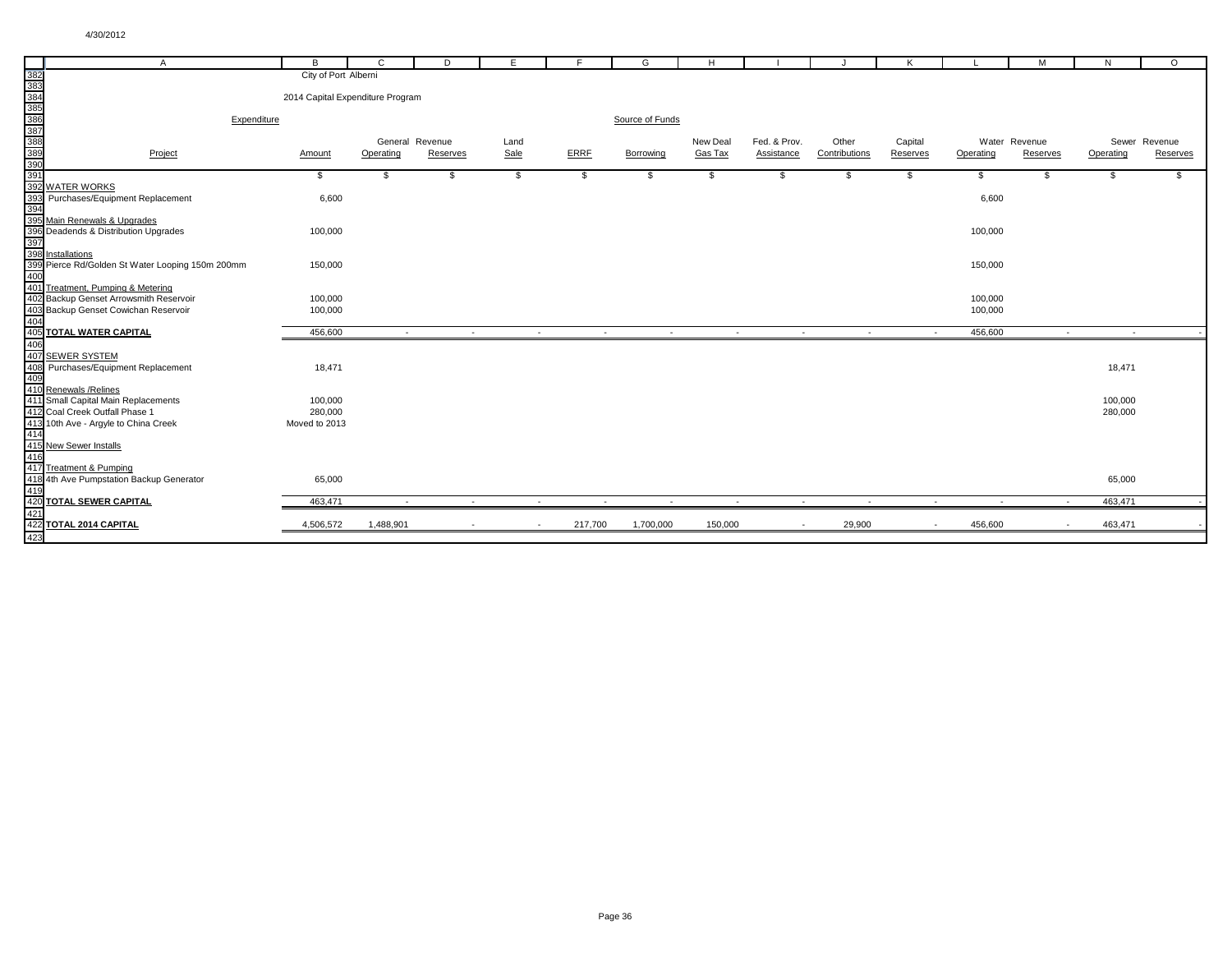|                                                      | A                                                                                         | B                                | $\mathbf{C}$    | D        | E.   | E                 | G               | H        |              | $\cdot$       | K        |           | M             | N         | $\circ$       |
|------------------------------------------------------|-------------------------------------------------------------------------------------------|----------------------------------|-----------------|----------|------|-------------------|-----------------|----------|--------------|---------------|----------|-----------|---------------|-----------|---------------|
|                                                      |                                                                                           | City of Port Alberni             |                 |          |      |                   |                 |          |              |               |          |           |               |           |               |
|                                                      |                                                                                           |                                  |                 |          |      |                   |                 |          |              |               |          |           |               |           |               |
|                                                      |                                                                                           | 2015 Capital Expenditure Program |                 |          |      |                   |                 |          |              |               |          |           |               |           |               |
|                                                      |                                                                                           |                                  |                 |          |      |                   |                 |          |              |               |          |           |               |           |               |
|                                                      | Expenditure                                                                               |                                  |                 |          |      |                   | Source of Funds |          |              |               |          |           |               |           |               |
|                                                      |                                                                                           |                                  |                 |          |      |                   |                 |          |              |               |          |           |               |           |               |
|                                                      |                                                                                           |                                  | General Revenue |          | Land |                   |                 | New Deal | Fed. & Prov. | Other         | Capital  |           | Water Revenue |           | Sewer Revenue |
|                                                      | Project                                                                                   | Amount                           | Operating       | Reserves | Sale | <b>ERRF</b>       | Borrowing       | Gas Tax  | Assistance   | Contributions | Reserves | Operating | Reserves      | Operating | Reserves      |
| 424<br>425<br>427<br>428<br>429<br>431<br>432<br>433 |                                                                                           |                                  |                 |          |      |                   |                 |          |              |               |          |           |               |           |               |
|                                                      |                                                                                           | \$                               | \$              | -\$      | \$   | \$                | \$              | \$       | \$           | \$            | \$       | \$        | \$            | \$        | \$            |
| 434                                                  | <b>ADMINISTRATION</b>                                                                     |                                  |                 |          |      |                   |                 |          |              |               |          |           |               |           |               |
| 435                                                  | Purchases/Equipment Replacement                                                           | 60,000                           |                 |          |      | 60,000            |                 |          |              |               |          |           |               |           |               |
| 436                                                  |                                                                                           |                                  |                 |          |      |                   |                 |          |              |               |          |           |               |           |               |
| 437                                                  | POLICE PROTECTION                                                                         |                                  |                 |          |      |                   |                 |          |              |               |          |           |               |           |               |
| 438                                                  | Purchases/Equipment Replacement                                                           |                                  |                 |          |      |                   |                 |          |              |               |          |           |               |           |               |
| 439                                                  |                                                                                           |                                  |                 |          |      |                   |                 |          |              |               |          |           |               |           |               |
| 440                                                  | <b>FIRE DEPARTMENT</b>                                                                    |                                  |                 |          |      |                   |                 |          |              |               |          |           |               |           |               |
| 441                                                  | Replace #12 Water Tender (not ERRF'd)                                                     | 200,000                          | 200,000         |          |      |                   |                 |          |              |               |          |           |               |           |               |
|                                                      | 442 Replace Thermal Imagers                                                               | 25,000                           | 25,000          |          |      |                   |                 |          |              |               |          |           |               |           |               |
|                                                      | 443 Firehall Compressor                                                                   | 8,000                            | 8,000           |          |      |                   |                 |          |              |               |          |           |               |           |               |
|                                                      | 444 Replace Turnout Gear Was<br>445 Tsunami Warning System<br>Replace Turnout Gear Washer | 9,000                            | 9,000           |          |      |                   |                 |          |              |               |          |           |               |           |               |
|                                                      |                                                                                           | 35,000                           | 35,000          |          |      |                   |                 |          |              |               |          |           |               |           |               |
| 446                                                  | 447 TRANSPORTATION SERVICES                                                               |                                  |                 |          |      |                   |                 |          |              |               |          |           |               |           |               |
| 448                                                  |                                                                                           |                                  |                 |          |      |                   |                 |          |              |               |          |           |               |           |               |
| 449                                                  | Replace 2005 Volvo Tandem Gravel #264<br>Replace 2003 Chev 1 T Comp Body #518             | 143,000<br>68,000                |                 |          |      | 143,000<br>68,000 |                 |          |              |               |          |           |               |           |               |
| 450                                                  | Replace 1990 Britco Home Office Trailer #369                                              | 19,900                           |                 |          |      | 19,900            |                 |          |              |               |          |           |               |           |               |
| 451                                                  | Replace 1995 Bomag Roller                                                                 | 46,000                           |                 |          |      | 46,000            |                 |          |              |               |          |           |               |           |               |
| 452                                                  |                                                                                           |                                  |                 |          |      |                   |                 |          |              |               |          |           |               |           |               |
| 453                                                  | PAVING & ROAD CONSTRUCTION                                                                |                                  |                 |          |      |                   |                 |          |              |               |          |           |               |           |               |
| 454                                                  |                                                                                           |                                  |                 |          |      |                   |                 |          |              |               |          |           |               |           |               |
|                                                      | 455 Harbour Rd Industrial Route Phase 3                                                   | 2,730,000                        |                 |          |      |                   | 2,730,000       |          |              |               |          |           |               |           |               |
|                                                      | 456 6th Ave - Argyle St to Dunbar 410m                                                    | 280,000                          | 280,000         |          |      |                   |                 |          |              |               |          |           |               |           |               |
|                                                      | 457 Gertrude St - Johnston to Compton Ph 2                                                | 200,000                          | 200,000         |          |      |                   |                 |          |              |               |          |           |               |           |               |
| 458                                                  | Redford St - 11th Ave to San Mateo 700m                                                   | 210,000                          | 210,000         |          |      |                   |                 |          |              |               |          |           |               |           |               |
|                                                      | 459 Mar St - 5th Ave to 6th Ave 110m                                                      | 140,000                          | 140,000         |          |      |                   |                 |          |              |               |          |           |               |           |               |
|                                                      | 460 7th Ave - Argyle St to Angus St 140m                                                  | 175,000                          | 175,000         |          |      |                   |                 |          |              |               |          |           |               |           |               |
| 461                                                  |                                                                                           |                                  |                 |          |      |                   |                 |          |              |               |          |           |               |           |               |
|                                                      | <b>462 TRAFFIC UPGRADES</b>                                                               |                                  |                 |          |      |                   |                 |          |              |               |          |           |               |           |               |
|                                                      |                                                                                           |                                  |                 |          |      |                   |                 |          |              |               |          |           |               |           |               |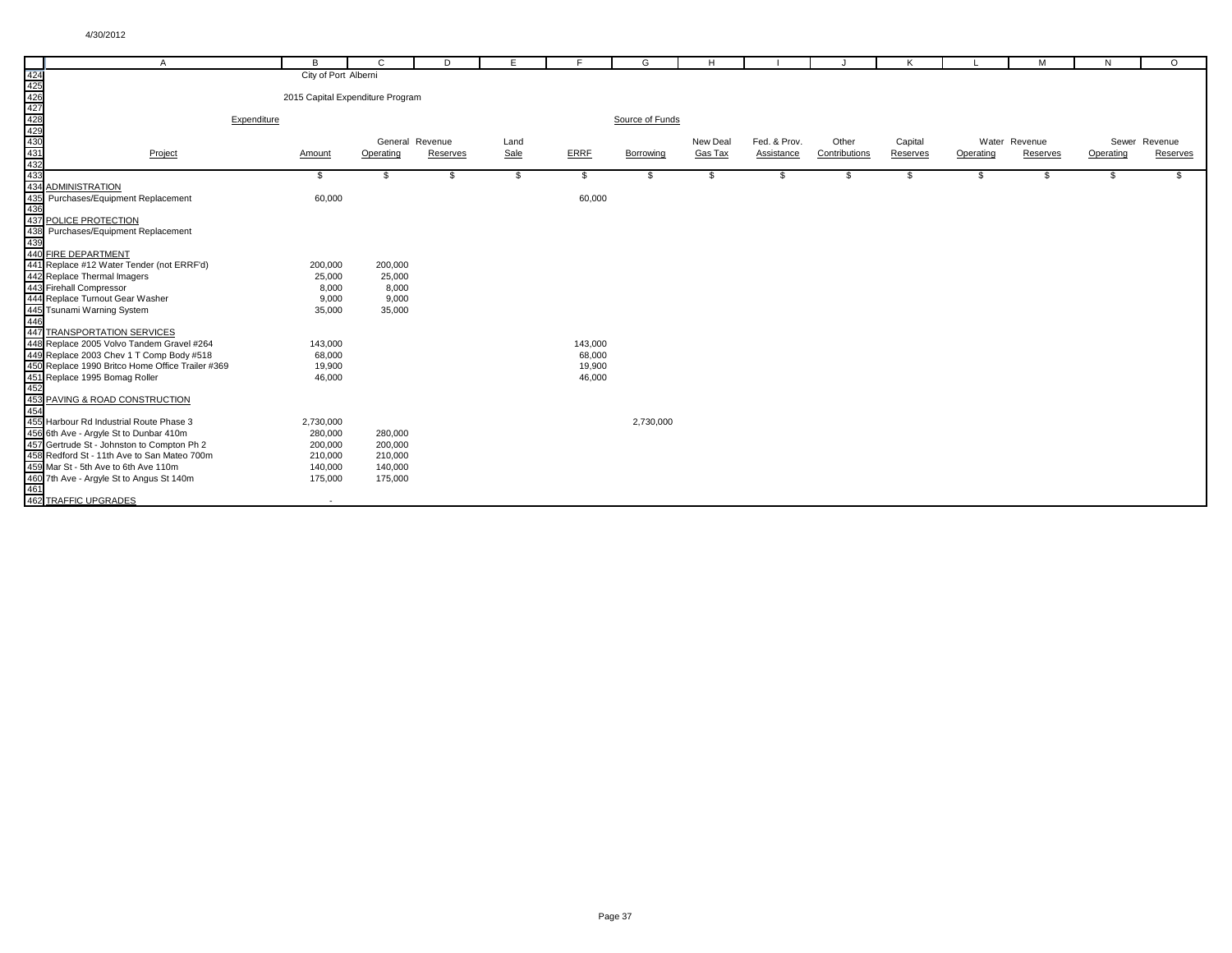|                                                                    | A                                                                                         | в                                | C                                                      | D        | E                        |             | G               | H        |              |               | K        |                          | м             | N         | $\circ$       |
|--------------------------------------------------------------------|-------------------------------------------------------------------------------------------|----------------------------------|--------------------------------------------------------|----------|--------------------------|-------------|-----------------|----------|--------------|---------------|----------|--------------------------|---------------|-----------|---------------|
|                                                                    |                                                                                           |                                  |                                                        |          |                          |             |                 |          |              |               |          |                          |               |           |               |
|                                                                    |                                                                                           | City of Port Alberni             |                                                        |          |                          |             |                 |          |              |               |          |                          |               |           |               |
|                                                                    |                                                                                           |                                  |                                                        |          |                          |             |                 |          |              |               |          |                          |               |           |               |
|                                                                    |                                                                                           | 2015 Capital Expenditure Program |                                                        |          |                          |             |                 |          |              |               |          |                          |               |           |               |
|                                                                    |                                                                                           |                                  |                                                        |          |                          |             |                 |          |              |               |          |                          |               |           |               |
|                                                                    | Expenditure                                                                               |                                  |                                                        |          |                          |             | Source of Funds |          |              |               |          |                          |               |           |               |
|                                                                    |                                                                                           |                                  | General Revenue                                        |          | Land                     |             |                 | New Deal | Fed. & Prov. | Other         | Capital  |                          | Water Revenue |           | Sewer Revenue |
|                                                                    | Project                                                                                   | Amount                           | Operating                                              | Reserves | Sale                     | <b>ERRF</b> | Borrowing       | Gas Tax  | Assistance   | Contributions | Reserves | Operating                | Reserves      | Operating | Reserves      |
|                                                                    |                                                                                           |                                  |                                                        |          |                          |             |                 |          |              |               |          |                          |               |           |               |
| 463<br>464<br>465<br>466<br>468<br>468<br>471<br>472<br>473<br>474 |                                                                                           | \$                               | \$                                                     | \$       | S.                       | \$          | \$              | \$       | \$           | \$            | \$       | \$                       | \$            | \$        | \$.           |
|                                                                    |                                                                                           |                                  |                                                        |          |                          |             |                 |          |              |               |          |                          |               |           |               |
|                                                                    | 475 STORM DRAINS                                                                          |                                  |                                                        |          |                          |             |                 |          |              |               |          |                          |               |           |               |
|                                                                    | 476 Replacements & Upgrades                                                               |                                  |                                                        |          |                          |             |                 |          |              |               |          |                          |               |           |               |
|                                                                    | 477 Small Capital Storm Replacement                                                       | 100,000                          | 50,000                                                 |          |                          |             |                 | 50,000   |              |               |          |                          |               |           |               |
|                                                                    | 478 Railway Culvert - Stamp Ave                                                           |                                  | Rolled into 2016 project - Maitland St Trunk Extension |          |                          |             |                 |          |              |               |          |                          |               |           |               |
| 479                                                                |                                                                                           |                                  |                                                        |          |                          |             |                 |          |              |               |          |                          |               |           |               |
|                                                                    | 480 New Main Installs                                                                     |                                  |                                                        |          |                          |             |                 |          |              |               |          |                          |               |           |               |
|                                                                    | 481 6th Ave - Argyle St to Dunbar St 410m                                                 | 190,000                          | 95,000                                                 |          |                          |             |                 | 95,000   |              |               |          |                          |               |           |               |
|                                                                    | 482 Coal Creek Outfall Phase 1                                                            | 100,000                          | 50,000                                                 |          |                          |             |                 | 50,000   |              |               |          |                          |               |           |               |
| 483                                                                |                                                                                           |                                  |                                                        |          |                          |             |                 |          |              |               |          |                          |               |           |               |
|                                                                    | 484 WORKS - OTHER                                                                         |                                  |                                                        |          |                          |             |                 |          |              |               |          |                          |               |           |               |
|                                                                    | 485 Small Equipment/Tools Purchases                                                       | 19,000                           | 19,000                                                 |          |                          |             |                 |          |              |               |          |                          |               |           |               |
|                                                                    | 486 Small Equipment/Tools Purchases - Eng<br>487 3rd Ave - Dunbar to Burde, eastside blvd | 2,000                            | 2,000                                                  |          |                          |             |                 |          |              |               |          |                          |               |           |               |
| 488                                                                |                                                                                           | 40,000                           | 40,000                                                 |          |                          |             |                 |          |              |               |          |                          |               |           |               |
|                                                                    | 489 CULTURAL SERVICES                                                                     |                                  |                                                        |          |                          |             |                 |          |              |               |          |                          |               |           |               |
|                                                                    | 490 Purchases/Equipment Replacement - Museum                                              |                                  |                                                        |          |                          |             |                 |          |              |               |          |                          |               |           |               |
|                                                                    | 491 Purchases/Equipment Replacement - McLean Mill                                         | 29,900                           |                                                        |          |                          |             |                 |          |              | 29,900        |          |                          |               |           |               |
| 492                                                                |                                                                                           |                                  |                                                        |          |                          |             |                 |          |              |               |          |                          |               |           |               |
|                                                                    | 493 PARKS & RECREATION                                                                    |                                  |                                                        |          |                          |             |                 |          |              |               |          |                          |               |           |               |
|                                                                    | 494 Rec Park Tennis Courts                                                                | 45,000                           | 45,000                                                 |          |                          |             |                 |          |              |               |          |                          |               |           |               |
|                                                                    | 495 Replace #612 2005 Toro Mower                                                          | 95,000                           |                                                        |          |                          | 95,000      |                 |          |              |               |          |                          |               |           |               |
|                                                                    |                                                                                           |                                  |                                                        |          |                          |             |                 |          |              |               |          |                          |               |           |               |
|                                                                    | 496<br>497<br>498 TOTAL GENERAL CAPITAL                                                   |                                  |                                                        |          |                          |             |                 |          |              |               |          |                          |               |           |               |
|                                                                    |                                                                                           | 4,969,800                        | 1,583,000                                              | $\sim$   | $\overline{\phantom{a}}$ | 431,900     | 2,730,000       | 195,000  | $\sim$       | 29,900        | $\sim$   | $\overline{\phantom{a}}$ | $\sim$        | $\sim$    |               |
| 499                                                                |                                                                                           |                                  |                                                        |          |                          |             |                 |          |              |               |          |                          |               |           |               |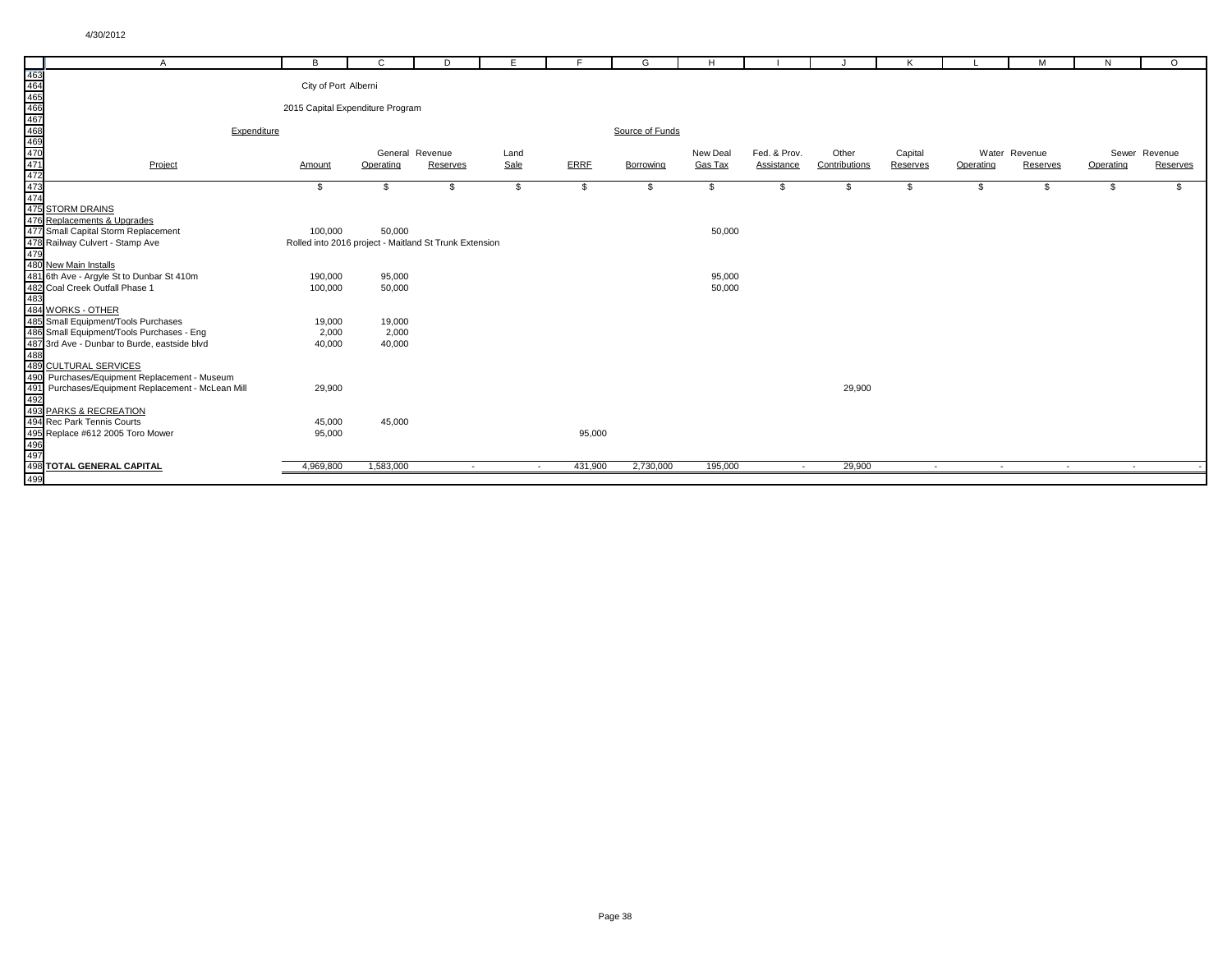|                                                             | $\mathsf{A}$                                                  | B                                | $\mathbf{C}$ | D               | Е    | E                 | G               | H        |                          |               | K          |                          | M             | N                 | $\circ$       |
|-------------------------------------------------------------|---------------------------------------------------------------|----------------------------------|--------------|-----------------|------|-------------------|-----------------|----------|--------------------------|---------------|------------|--------------------------|---------------|-------------------|---------------|
| 500<br>501<br>502<br>503<br>504<br>505<br>506<br>507<br>508 |                                                               | City of Port Alberni             |              |                 |      |                   |                 |          |                          |               |            |                          |               |                   |               |
|                                                             |                                                               |                                  |              |                 |      |                   |                 |          |                          |               |            |                          |               |                   |               |
|                                                             |                                                               | 2015 Capital Expenditure Program |              |                 |      |                   |                 |          |                          |               |            |                          |               |                   |               |
|                                                             |                                                               |                                  |              |                 |      |                   |                 |          |                          |               |            |                          |               |                   |               |
|                                                             | Expenditure                                                   |                                  |              |                 |      |                   | Source of Funds |          |                          |               |            |                          |               |                   |               |
|                                                             |                                                               |                                  |              |                 |      |                   |                 |          |                          |               |            |                          |               |                   |               |
|                                                             |                                                               |                                  |              | General Revenue | Land |                   |                 | New Deal | Fed. & Prov.             | Other         | Capital    |                          | Water Revenue |                   | Sewer Revenue |
|                                                             | Project                                                       | Amount                           | Operating    | Reserves        | Sale | <b>ERRF</b>       | Borrowing       | Gas Tax  | Assistance               | Contributions | Reserves   | Operating                | Reserves      | Operating         | Reserves      |
| 509                                                         |                                                               | \$                               | \$           | \$              | \$   | \$                | S               | \$       | \$                       | \$            | S.         | \$                       | \$            | \$                | \$            |
|                                                             | 510 WATER WORKS                                               |                                  |              |                 |      |                   |                 |          |                          |               |            |                          |               |                   |               |
|                                                             | 511 Purchases/Equipment Replacement                           | 4,400                            |              |                 |      |                   |                 |          |                          |               |            | 4,400                    |               |                   |               |
| 512                                                         |                                                               |                                  |              |                 |      |                   |                 |          |                          |               |            |                          |               |                   |               |
|                                                             | 513 Main Renewals & Upgrades                                  |                                  |              |                 |      |                   |                 |          |                          |               |            |                          |               |                   |               |
|                                                             | 514 Deadends & Distribution Upgrades                          | 100,000                          |              |                 |      |                   |                 |          |                          |               |            | 100,000                  |               |                   |               |
|                                                             | 515 6th Ave - Argyle to Dunbar 410m                           | 140,000                          |              |                 |      |                   |                 |          |                          |               |            | 140,000                  |               |                   |               |
|                                                             | 516 7th Ave - Argyle St to Angus St 140m 150mm                | 52,000                           |              |                 |      |                   |                 |          |                          |               |            | 52,000                   |               |                   |               |
| 517                                                         |                                                               |                                  |              |                 |      |                   |                 |          |                          |               |            |                          |               |                   |               |
|                                                             | 518 Installations                                             |                                  |              |                 |      |                   |                 |          |                          |               |            |                          |               |                   |               |
| 519                                                         |                                                               |                                  |              |                 |      |                   |                 |          |                          |               |            |                          |               |                   |               |
| 520                                                         | Treatment, Pumping & Metering                                 |                                  |              |                 |      |                   |                 |          |                          |               |            |                          |               |                   |               |
| 521                                                         |                                                               |                                  |              |                 |      |                   |                 |          |                          |               |            |                          |               |                   |               |
|                                                             | <b>522 TOTAL WATER CAPITAL</b>                                | 296,400                          | $\sim$       | $\sim$          |      | $\sim$<br>$\sim$  | $\sim$          | $\sim$   | $\sim$                   | $\sim$        | $\sim$ $-$ | 296,400                  | $\sim$        | $\sim$            |               |
| 523                                                         |                                                               |                                  |              |                 |      |                   |                 |          |                          |               |            |                          |               |                   |               |
|                                                             | 524 SEWER SYSTEM                                              |                                  |              |                 |      |                   |                 |          |                          |               |            |                          |               |                   |               |
| 525                                                         | Purchases/Equipment Replacement                               | 8,400                            |              |                 |      |                   |                 |          |                          |               |            |                          |               | 8,400             |               |
| 526                                                         |                                                               |                                  |              |                 |      |                   |                 |          |                          |               |            |                          |               |                   |               |
|                                                             | 527 Renewals / Relines<br>528 Small Capital Main Replacements |                                  |              |                 |      |                   |                 |          |                          |               |            |                          |               |                   |               |
|                                                             | 529 Argyle Forcemain Somass R Crossing                        | 100,000                          |              |                 |      |                   |                 |          |                          |               |            |                          |               | 100,000           |               |
|                                                             | 530 Lane Behind 2573 12th Ave Reline                          | 200,000<br>25,000                |              |                 |      |                   |                 |          |                          |               |            |                          |               | 200,000<br>25,000 |               |
|                                                             | 531 4th Ave & Neill St Reline                                 | 50,000                           |              |                 |      |                   |                 |          |                          |               |            |                          |               | 50,000            |               |
|                                                             | 532 2693 9th Ave - Reline 27m of 600mm                        | 20,000                           |              |                 |      |                   |                 |          |                          |               |            |                          |               | 20,000            |               |
|                                                             | 533 Coal Creek Outfall Phase 1                                | 250,000                          |              |                 |      |                   |                 |          |                          |               |            |                          |               | 250,000           |               |
| 534                                                         |                                                               |                                  |              |                 |      |                   |                 |          |                          |               |            |                          |               |                   |               |
| 535                                                         | <b>New Sewer Installs</b>                                     |                                  |              |                 |      |                   |                 |          |                          |               |            |                          |               |                   |               |
| 536                                                         |                                                               |                                  |              |                 |      |                   |                 |          |                          |               |            |                          |               |                   |               |
|                                                             | 537 Treatment & Pumping                                       |                                  |              |                 |      |                   |                 |          |                          |               |            |                          |               |                   |               |
| 538                                                         |                                                               |                                  |              |                 |      |                   |                 |          |                          |               |            |                          |               |                   |               |
|                                                             | 539 TOTAL SEWER CAPITAL                                       | 653,400                          | $\sim$       | $\sim$          |      | $\sim$<br>$\sim$  | $\sim$          | $\sim$   | $\overline{\phantom{a}}$ |               | $\sim$     | $\overline{\phantom{a}}$ | $\sim$        | 653,400           |               |
| 540                                                         |                                                               |                                  |              |                 |      |                   |                 |          |                          |               |            |                          |               |                   |               |
|                                                             | 541 TOTAL 2015 CAPITAL                                        | 5,919,600                        | 1,583,000    |                 |      | 431,900<br>$\sim$ | 2,730,000       | 195,000  | $\sim$                   | 29,900        | $\sim$     | 296,400                  | $\sim$        | 653,400           |               |
| 542                                                         |                                                               |                                  |              |                 |      |                   |                 |          |                          |               |            |                          |               |                   |               |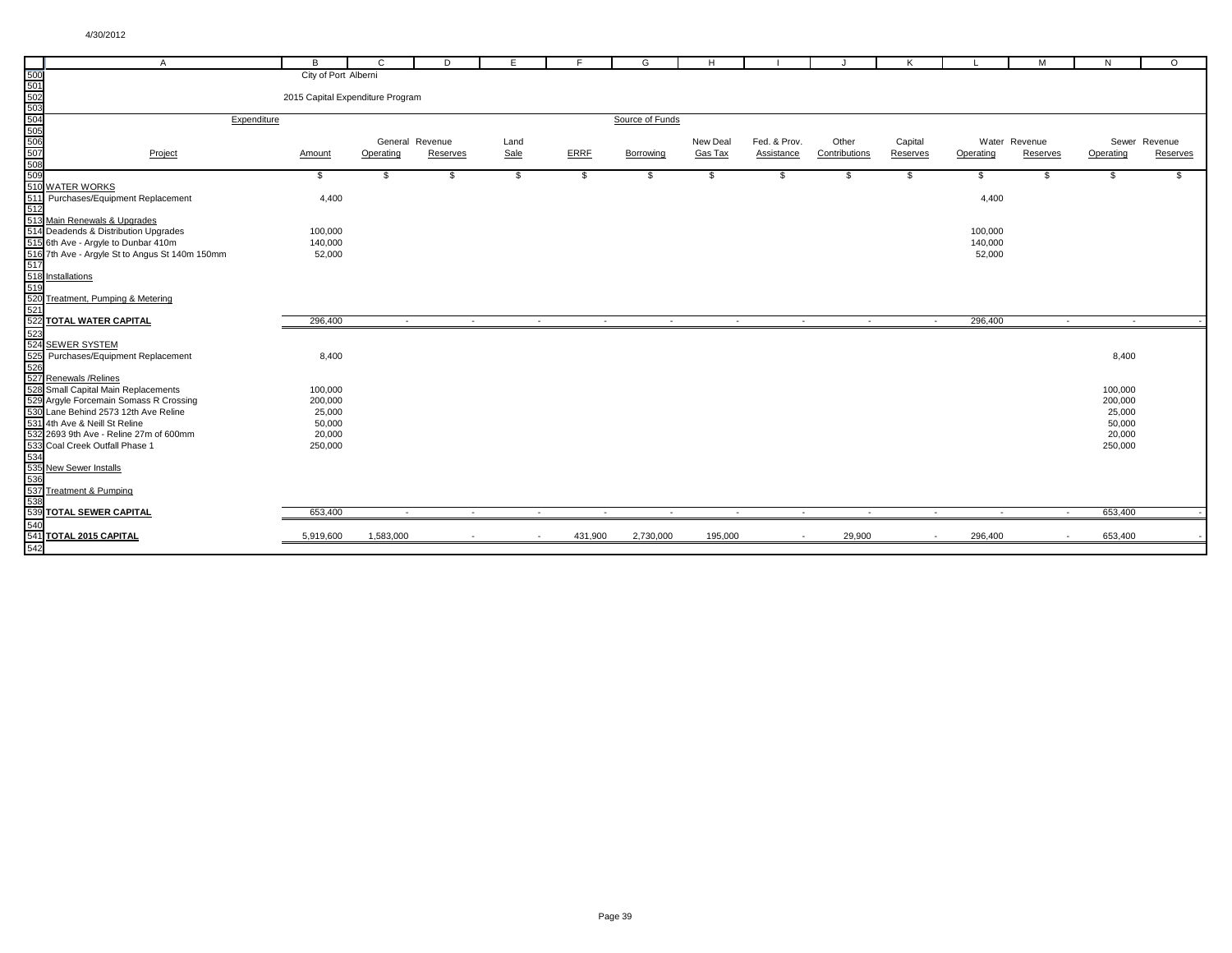|     | $\overline{A}$                                                                            | B                    | $\mathbf{C}$                     | D        | F    | F           | G               | H.       |              |               | K        |           | M             | N         | $\circ$       |
|-----|-------------------------------------------------------------------------------------------|----------------------|----------------------------------|----------|------|-------------|-----------------|----------|--------------|---------------|----------|-----------|---------------|-----------|---------------|
|     |                                                                                           |                      |                                  |          |      |             |                 |          |              |               |          |           |               |           |               |
|     |                                                                                           | City of Port Alberni |                                  |          |      |             |                 |          |              |               |          |           |               |           |               |
|     |                                                                                           |                      |                                  |          |      |             |                 |          |              |               |          |           |               |           |               |
|     |                                                                                           |                      | 2016 Capital Expenditure Program |          |      |             |                 |          |              |               |          |           |               |           |               |
|     |                                                                                           |                      |                                  |          |      |             |                 |          |              |               |          |           |               |           |               |
|     |                                                                                           |                      |                                  |          |      |             |                 |          |              |               |          |           |               |           |               |
|     | Expenditure                                                                               |                      |                                  |          |      |             | Source of Funds |          |              |               |          |           |               |           |               |
|     |                                                                                           |                      |                                  |          |      |             |                 |          |              |               |          |           |               |           |               |
|     |                                                                                           |                      | General Revenue                  |          | Land |             |                 | New Deal | Fed. & Prov. | Other         | Capital  |           | Water Revenue |           | Sewer Revenue |
|     | Project                                                                                   | Amount               | Operating                        | Reserves | Sale | <b>ERRF</b> | Borrowing       | Gas Tax  | Assistance   | Contributions | Reserves | Operating | Reserves      | Operating | Reserves      |
|     |                                                                                           |                      |                                  |          |      |             |                 |          |              |               |          |           |               |           |               |
| 554 |                                                                                           | \$                   | \$.                              | \$       | \$   | \$          | \$              | \$       | \$           | \$            | \$       | \$        | \$            | S         | \$.           |
| 555 | <b>ADMINISTRATION</b>                                                                     |                      |                                  |          |      |             |                 |          |              |               |          |           |               |           |               |
|     | 556 Purchases/Equipment Replacement                                                       | 60,000               |                                  |          |      | 60,000      |                 |          |              |               |          |           |               |           |               |
|     | 557 Server Replacement                                                                    | 170,000              |                                  |          |      | 170,000     |                 |          |              |               |          |           |               |           |               |
|     | 558 Replace 2003 Cavalier #719                                                            | 22,500               |                                  |          |      | 22,500      |                 |          |              |               |          |           |               |           |               |
| 559 |                                                                                           |                      |                                  |          |      |             |                 |          |              |               |          |           |               |           |               |
|     | 560 POLICE PROTECTION                                                                     |                      |                                  |          |      |             |                 |          |              |               |          |           |               |           |               |
|     | 561 Purchases/Equipment Replacement                                                       |                      |                                  |          |      |             |                 |          |              |               |          |           |               |           |               |
| 562 |                                                                                           |                      |                                  |          |      |             |                 |          |              |               |          |           |               |           |               |
|     | 563 FIRE DEPARTMENT                                                                       |                      |                                  |          |      |             |                 |          |              |               |          |           |               |           |               |
|     | 564 Replace Turnout Gear Lockers                                                          | 12,000               | 12,000                           |          |      |             |                 |          |              |               |          |           |               |           |               |
|     | 565 Replace Holmatrol Hydraulic Tools                                                     | 55,000               | 55,000                           |          |      |             |                 |          |              |               |          |           |               |           |               |
|     | 566 Firehall Structural Prep for New Ladder                                               | 88,000               | 88,000                           |          |      |             |                 |          |              |               |          |           |               |           |               |
|     | 567 Tsunami Warning System                                                                | 35,000               | 35,000                           |          |      |             |                 |          |              |               |          |           |               |           |               |
|     | 568 Replace 1991 Pumper Truck #1                                                          | 510,000              |                                  |          |      | 510,000     |                 |          |              |               |          |           |               |           |               |
| 569 |                                                                                           |                      |                                  |          |      |             |                 |          |              |               |          |           |               |           |               |
|     | 570 TRANSPORTATION SERVICES                                                               |                      |                                  |          |      |             |                 |          |              |               |          |           |               |           |               |
|     | 571 Replace 2003 Ford 1/2 T #168                                                          | 26,500               |                                  |          |      | 26,500      |                 |          |              |               |          |           |               |           |               |
|     | 572 Replace 2004 Ford F350 #169                                                           | 52,000               |                                  |          |      | 52,000      |                 |          |              |               |          |           |               |           |               |
|     | 573 Four Post Truck Hoist                                                                 | 50,000               | 50,000                           |          |      |             |                 |          |              |               |          |           |               |           |               |
| 574 | 575 PAVING & ROAD CONSTRUCTION                                                            |                      |                                  |          |      |             |                 |          |              |               |          |           |               |           |               |
|     |                                                                                           |                      |                                  |          |      |             |                 |          |              |               |          |           |               |           |               |
| 576 | 577 Cameron Dr - Hamilton to Ship Creek                                                   |                      |                                  |          |      |             |                 |          |              |               |          |           |               |           |               |
|     |                                                                                           | 150,000              | 150,000                          |          |      |             |                 |          |              |               |          |           |               |           |               |
|     | 578 Angus - 5th Ave to 7th Ave 200mm<br>579 2nd Ave - Stirling to Melrose to 3rd Ave 240m | 220,000              | 220,000                          |          |      |             |                 |          |              |               |          |           |               |           |               |
|     | 580 Gertrude St - Johnston to Compton Ph 3                                                | 264,000<br>200,000   | 264,000<br>200,000               |          |      |             |                 |          |              |               |          |           |               |           |               |
|     | 581 9th Ave - China Cr to Montrose                                                        | 175,000              |                                  |          |      |             |                 |          |              |               |          |           |               |           |               |
|     | 582 4th Ave - Bruce to Melrose 240m                                                       | 264,000              | 175,000                          |          |      |             |                 |          |              |               |          |           |               |           |               |
| 583 |                                                                                           |                      | 264,000                          |          |      |             |                 |          |              |               |          |           |               |           |               |
|     | 584 TRAFFIC UPGRADES                                                                      |                      |                                  |          |      |             |                 |          |              |               |          |           |               |           |               |
|     | 585 Pedestrian Activated Crossing - Gertrude & Southgate                                  | 25,000               | 25,000                           |          |      |             |                 |          |              |               |          |           |               |           |               |
|     |                                                                                           |                      |                                  |          |      |             |                 |          |              |               |          |           |               |           |               |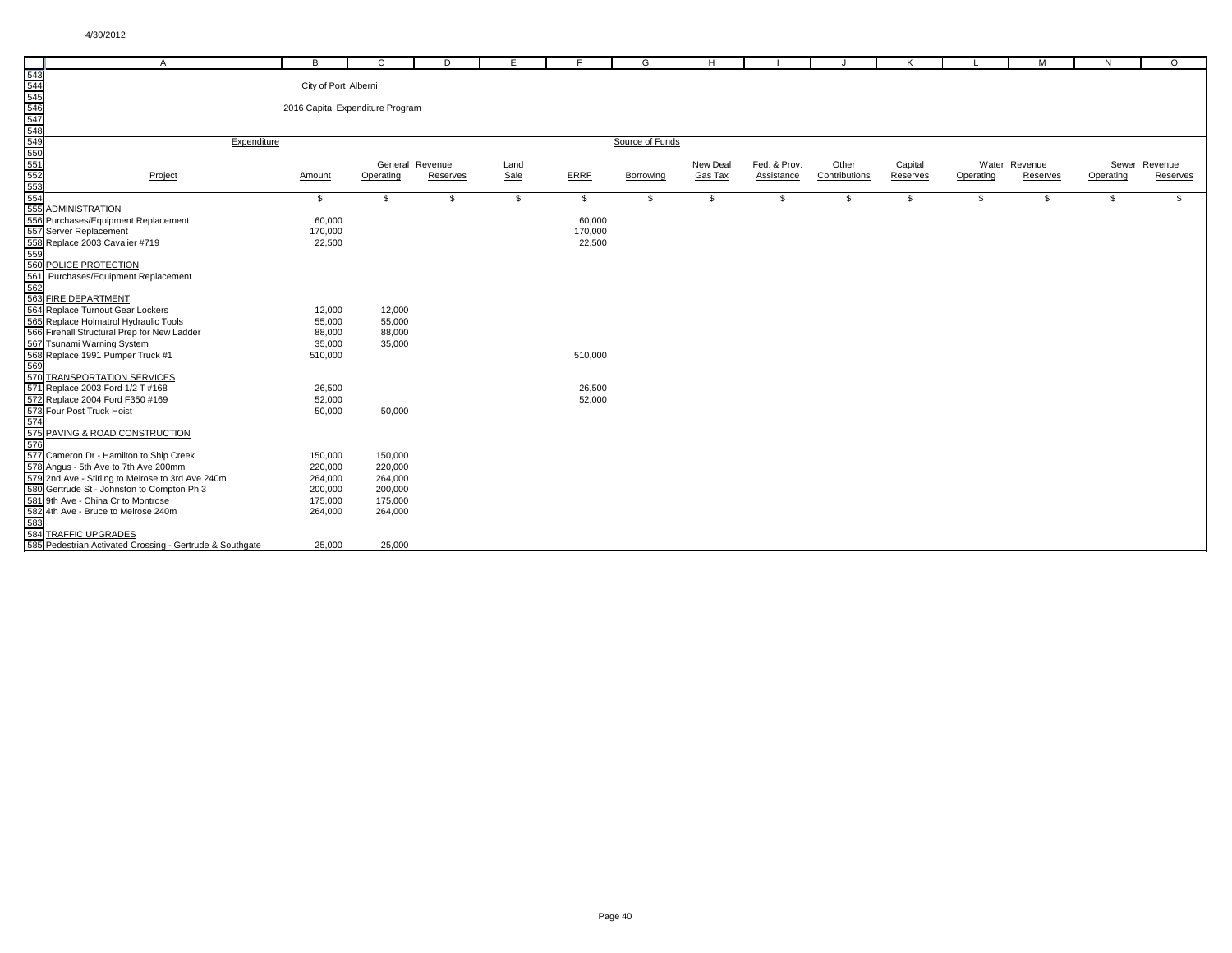|                                                                    |                                                                     | B                                | C                                      | D        | E      |             | G               | H        |              |               | K        |                          | M             | N         | $\circ$       |
|--------------------------------------------------------------------|---------------------------------------------------------------------|----------------------------------|----------------------------------------|----------|--------|-------------|-----------------|----------|--------------|---------------|----------|--------------------------|---------------|-----------|---------------|
|                                                                    |                                                                     |                                  |                                        |          |        |             |                 |          |              |               |          |                          |               |           |               |
|                                                                    |                                                                     | City of Port Alberni             |                                        |          |        |             |                 |          |              |               |          |                          |               |           |               |
|                                                                    |                                                                     |                                  |                                        |          |        |             |                 |          |              |               |          |                          |               |           |               |
|                                                                    |                                                                     | 2016 Capital Expenditure Program |                                        |          |        |             |                 |          |              |               |          |                          |               |           |               |
|                                                                    |                                                                     |                                  |                                        |          |        |             |                 |          |              |               |          |                          |               |           |               |
|                                                                    |                                                                     |                                  |                                        |          |        |             |                 |          |              |               |          |                          |               |           |               |
| 586<br>587<br>588<br>589<br>599<br>599<br>599<br>599<br>596<br>597 | Expenditure                                                         |                                  |                                        |          |        |             | Source of Funds |          |              |               |          |                          |               |           |               |
|                                                                    |                                                                     |                                  |                                        |          |        |             |                 |          |              |               |          |                          |               |           |               |
|                                                                    |                                                                     |                                  | General Revenue                        |          | Land   |             |                 | New Deal | Fed. & Prov. | Other         | Capital  |                          | Water Revenue |           | Sewer Revenue |
|                                                                    | Project                                                             | Amount                           | Operating                              | Reserves | Sale   | <b>ERRF</b> | Borrowing       | Gas Tax  | Assistance   | Contributions | Reserves | Operating                | Reserves      | Operating | Reserves      |
|                                                                    |                                                                     |                                  |                                        |          |        |             |                 |          |              |               |          |                          |               |           |               |
|                                                                    |                                                                     | \$                               | \$                                     | \$       | S.     | \$          | -S              | \$.      | \$           | - \$          | \$       | \$                       | \$            | \$        | \$            |
|                                                                    | 598 Replacements & Upgrades                                         |                                  |                                        |          |        |             |                 |          |              |               |          |                          |               |           |               |
|                                                                    | 599 Small Capital Storm Main Replacements                           |                                  | None - specific projects have priority |          |        |             |                 |          |              |               |          |                          |               |           |               |
|                                                                    | 600<br>601 New Main Installs                                        |                                  |                                        |          |        |             |                 |          |              |               |          |                          |               |           |               |
|                                                                    |                                                                     |                                  |                                        |          |        |             |                 |          |              |               |          |                          |               |           |               |
|                                                                    | 602 Maitland St - Wood Ave to Kendall St 200m                       | 200,000                          | 200,000                                |          |        |             |                 |          |              |               |          |                          |               |           |               |
|                                                                    | 603 Maitland St Trunk Outfall Extension                             | 200,000                          | 100,000                                |          |        |             |                 | 100,000  |              |               |          |                          |               |           |               |
|                                                                    | 604<br>605 WORKS - OTHER                                            |                                  |                                        |          |        |             |                 |          |              |               |          |                          |               |           |               |
|                                                                    |                                                                     | 2,500                            | 2,500                                  |          |        |             |                 |          |              |               |          |                          |               |           |               |
|                                                                    |                                                                     |                                  |                                        |          |        |             |                 |          |              |               |          |                          |               |           |               |
|                                                                    | 606 Small Equipment/Tools Purchases<br>607<br>608 CULTURAL SERVICES |                                  |                                        |          |        |             |                 |          |              |               |          |                          |               |           |               |
|                                                                    | 609 Purchases/Equipment Replacement - Museum                        |                                  |                                        |          |        |             |                 |          |              |               |          |                          |               |           |               |
|                                                                    |                                                                     |                                  |                                        |          |        |             |                 |          |              |               |          |                          |               |           |               |
|                                                                    | 610 Purchases/Equipment Replacement - McLean Mill<br>611            |                                  |                                        |          |        |             |                 |          |              |               |          |                          |               |           |               |
|                                                                    | 612 PARKS & RECREATION                                              |                                  |                                        |          |        |             |                 |          |              |               |          |                          |               |           |               |
|                                                                    | 613 Lower Dry Creek Trail Bridge                                    | 40,000                           | 40,000                                 |          |        |             |                 |          |              |               |          |                          |               |           |               |
|                                                                    | 614 Kitsuksis Walkway Upgrades                                      | 75,000                           | 75,000                                 |          |        |             |                 |          |              |               |          |                          |               |           |               |
|                                                                    | 615 Multiplex Parking Lot - Repaving<br>616                         | 100,000                          | 100,000                                |          |        |             |                 |          |              |               |          |                          |               |           |               |
|                                                                    |                                                                     |                                  |                                        |          |        |             |                 |          |              |               |          |                          |               |           |               |
|                                                                    | 617 TOTAL GENERAL CAPITAL                                           | 2,996,500                        | 2,055,500                              | $\sim$   | $\sim$ | 841,000     | $\sim$          | 100,000  | $\sim$       | $\sim$        | $\sim$   | $\overline{\phantom{a}}$ | $\sim$        | $\sim$    |               |
| 618                                                                |                                                                     |                                  |                                        |          |        |             |                 |          |              |               |          |                          |               |           |               |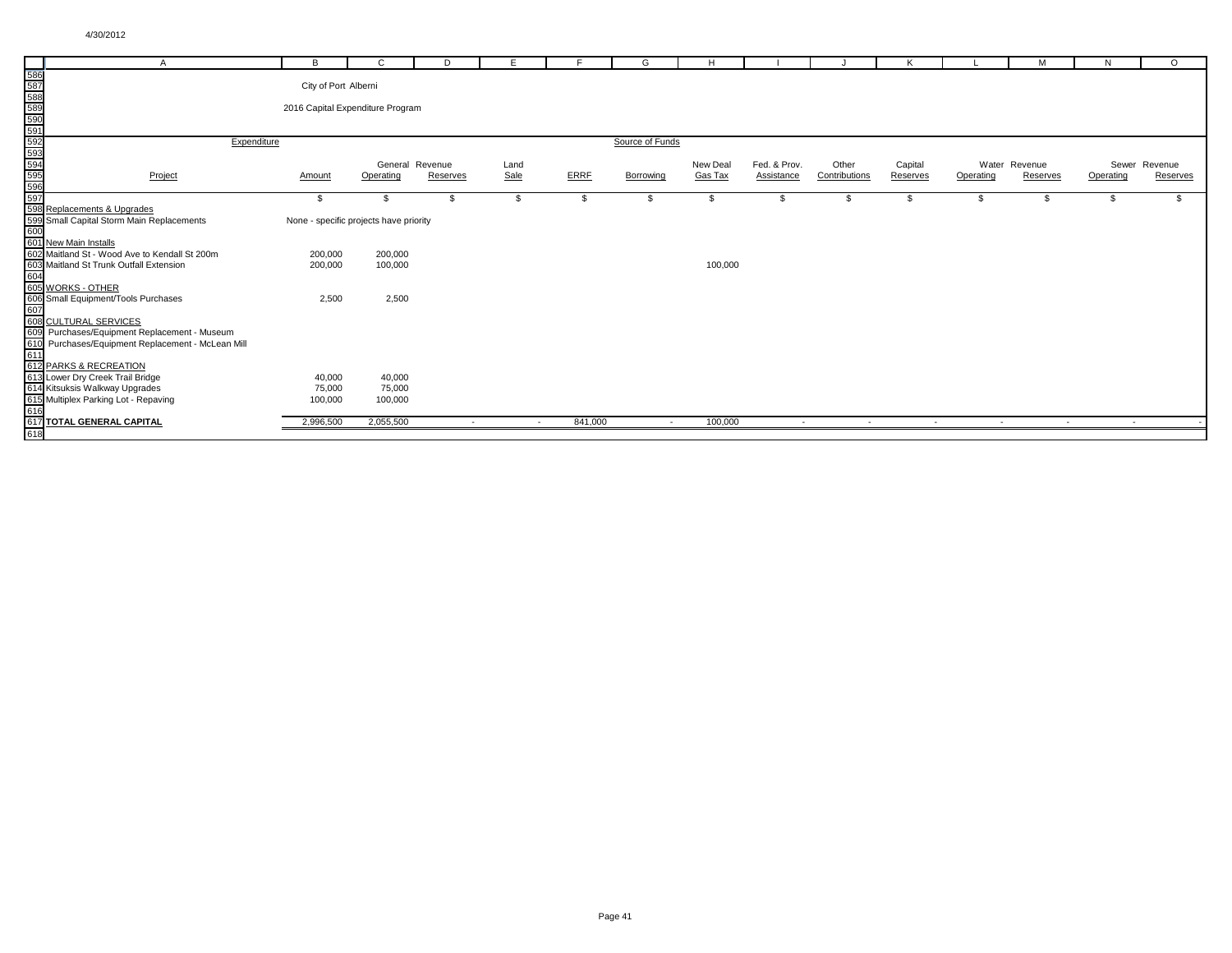|                                                             | $\mathsf{A}$                                               | B                                | C                                      | D                        | E      | F.          | G                | H              |              |               | κ        |           | M             | N         | $\circ$       |
|-------------------------------------------------------------|------------------------------------------------------------|----------------------------------|----------------------------------------|--------------------------|--------|-------------|------------------|----------------|--------------|---------------|----------|-----------|---------------|-----------|---------------|
|                                                             |                                                            | City of Port Alberni             |                                        |                          |        |             |                  |                |              |               |          |           |               |           |               |
|                                                             |                                                            |                                  |                                        |                          |        |             |                  |                |              |               |          |           |               |           |               |
|                                                             |                                                            | 2016 Capital Expenditure Program |                                        |                          |        |             |                  |                |              |               |          |           |               |           |               |
|                                                             |                                                            |                                  |                                        |                          |        |             |                  |                |              |               |          |           |               |           |               |
|                                                             | Expenditure                                                |                                  |                                        |                          |        |             | Source of Funds  |                |              |               |          |           |               |           |               |
|                                                             |                                                            |                                  |                                        |                          |        |             |                  |                |              |               |          |           |               |           |               |
|                                                             |                                                            |                                  | General Revenue                        |                          | Land   | <b>ERRF</b> |                  | New Deal       | Fed. & Prov. | Other         | Capital  |           | Water Revenue |           | Sewer Revenue |
|                                                             | Project                                                    | Amount                           | Operating                              | Reserves                 | Sale   |             | Borrowing        | <b>Gas Tax</b> | Assistance   | Contributions | Reserves | Operating | Reserves      | Operating | Reserves      |
| 619<br>620<br>621<br>622<br>623<br>625<br>625<br>627<br>628 |                                                            | \$                               | \$                                     | S.                       | \$     | \$          | -S               | \$             | -S           | \$            | \$       | \$        | \$            | S         | \$            |
|                                                             | 629 WATER WORKS                                            |                                  |                                        |                          |        |             |                  |                |              |               |          |           |               |           |               |
|                                                             | 630 Purchases/Equipment Replacement                        | 8,100                            |                                        |                          |        |             |                  |                |              |               |          | 8,100     |               |           |               |
| 631                                                         |                                                            |                                  |                                        |                          |        |             |                  |                |              |               |          |           |               |           |               |
|                                                             | 632 Main Renewals & Upgrades                               |                                  |                                        |                          |        |             |                  |                |              |               |          |           |               |           |               |
|                                                             | 633 Deadends & Distribution Upgrades                       |                                  | None - specific projects have priority |                          |        |             |                  |                |              |               |          |           |               |           |               |
|                                                             | 634 River Road Main 2,400m 350AC Phased                    | 400,000                          |                                        |                          |        |             |                  |                |              |               |          | 400,000   |               |           |               |
|                                                             | 635 Angus St - 5th Ave to 7th Ave 200m 200mm CI            | 85,000                           |                                        |                          |        |             |                  |                |              |               |          | 85,000    |               |           |               |
|                                                             | 636 2nd Ave - Stirling to Melrose to 3rd Ave 240m 150mm CI | 92,000                           |                                        |                          |        |             |                  |                |              |               |          | 92,000    |               |           |               |
| 637                                                         |                                                            |                                  |                                        |                          |        |             |                  |                |              |               |          |           |               |           |               |
|                                                             | 638 Installations                                          |                                  |                                        |                          |        |             |                  |                |              |               |          |           |               |           |               |
| 639                                                         |                                                            |                                  |                                        |                          |        |             |                  |                |              |               |          |           |               |           |               |
| 641                                                         | 640 Treatment, Pumping & Metering                          |                                  |                                        |                          |        |             |                  |                |              |               |          |           |               |           |               |
|                                                             | 642 TOTAL WATER CAPITAL                                    | 585,100                          | $\sim$                                 | $\sim$                   | $\sim$ |             | $\sim$<br>$\sim$ | $\sim$         | $\sim$       | $\sim$        | $\sim$   | 585,100   | $\sim$        | $\sim$    |               |
|                                                             |                                                            |                                  |                                        |                          |        |             |                  |                |              |               |          |           |               |           |               |
|                                                             | 643<br>644 SEWER SYSTEM                                    |                                  |                                        |                          |        |             |                  |                |              |               |          |           |               |           |               |
|                                                             | 645 Purchases/Equipment Replacement                        | 13,800                           |                                        |                          |        |             |                  |                |              |               |          |           |               | 13,800    |               |
| 646                                                         |                                                            |                                  |                                        |                          |        |             |                  |                |              |               |          |           |               |           |               |
|                                                             | 647 Renewals / Relines                                     |                                  |                                        |                          |        |             |                  |                |              |               |          |           |               |           |               |
|                                                             | 648 Small Capital Main Replacements                        |                                  | None - specific projects have priority |                          |        |             |                  |                |              |               |          |           |               |           |               |
| 649                                                         |                                                            |                                  |                                        |                          |        |             |                  |                |              |               |          |           |               |           |               |
|                                                             | 650 New Sewer Installs                                     |                                  |                                        |                          |        |             |                  |                |              |               |          |           |               |           |               |
|                                                             | 651 Burde St Sewer Main Ext East                           | 850,000                          |                                        |                          |        |             |                  |                |              |               |          |           |               | 850,000   |               |
| 652                                                         |                                                            |                                  |                                        |                          |        |             |                  |                |              |               |          |           |               |           |               |
|                                                             | 653 Treatment & Pumping                                    |                                  |                                        |                          |        |             |                  |                |              |               |          |           |               |           |               |
| 654                                                         | <b>655 TOTAL SEWER CAPITAL</b>                             | 863,800                          |                                        |                          |        |             |                  |                |              |               |          |           |               | 863,800   |               |
| 656                                                         |                                                            |                                  | $\sim$                                 | $\sim$                   | $\sim$ | $\sim$      | $\sim$           | $\sim$         | $\sim$       | $\sim$        | $\sim$   | $\sim$    | $\sim$        |           |               |
|                                                             | 657 TOTAL 2016 CAPITAL                                     | 4,445,400                        | 2,055,500                              | $\overline{\phantom{a}}$ | $\sim$ | 841,000     | $\sim$           | 100,000        | $\sim$       | $\sim$        | $\sim$   | 585,100   | $\sim$        | 863,800   |               |
|                                                             |                                                            |                                  |                                        |                          |        |             |                  |                |              |               |          |           |               |           |               |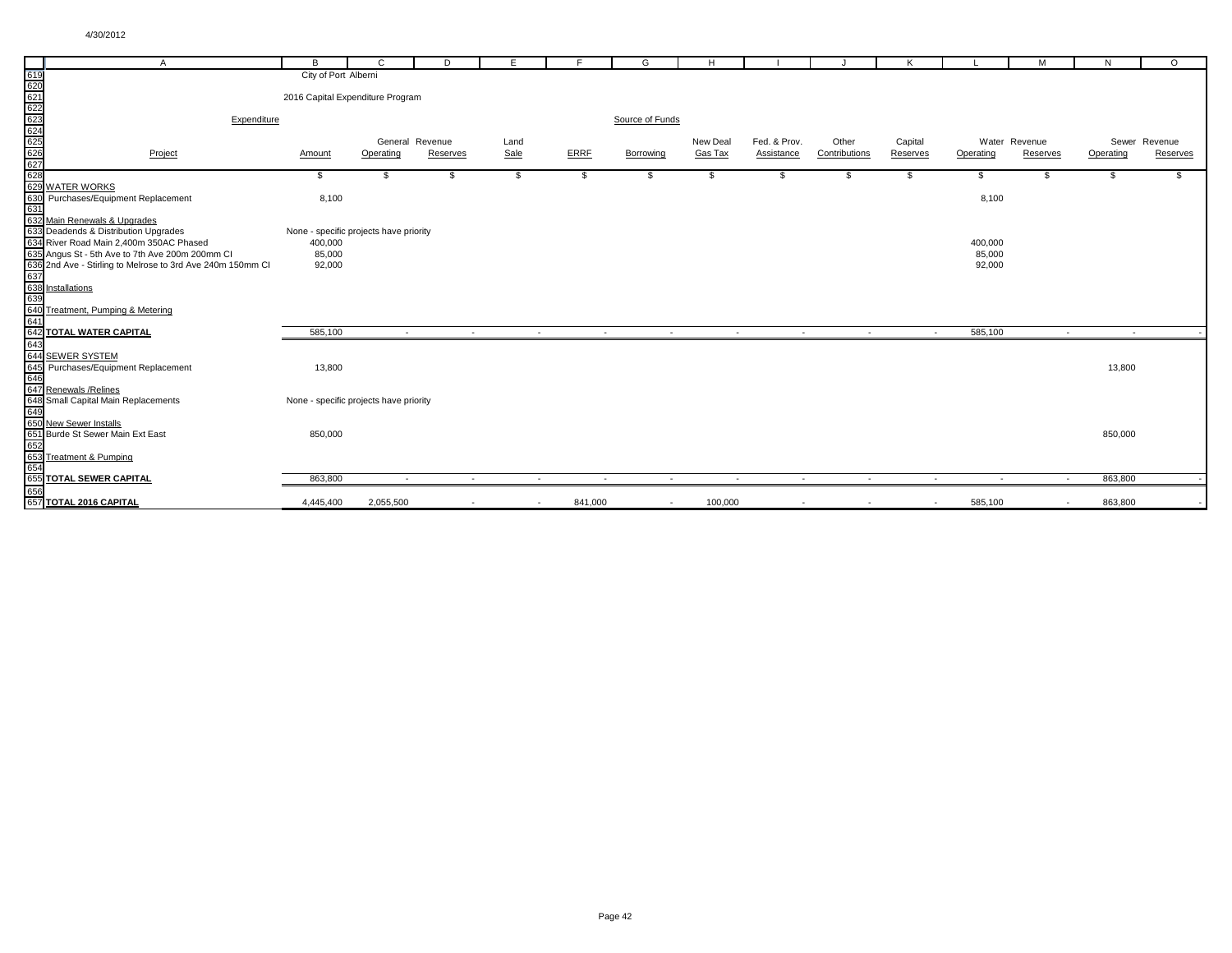### 2012

|                    |                   | $\mathbf 2$       | 3                                   | 4               | 5                                  | 6               |                           | 8                   | 9                     | 10              |
|--------------------|-------------------|-------------------|-------------------------------------|-----------------|------------------------------------|-----------------|---------------------------|---------------------|-----------------------|-----------------|
|                    | <b>VALUE</b>      | <b>NET ACTUAL</b> | <b>ABSOLUTE TAX</b><br><b>SHARE</b> |                 | <b>PERCENT TAX</b><br><b>SHARE</b> |                 | <b>EFFECTIVE TAX RATE</b> | <b>PER THOUSAND</b> | <b>CLASS MULTIPLE</b> |                 |
|                    | <b>PRIOR YEAR</b> | <b>CUR YEAR</b>   | <b>PRIOR YEAR</b>                   | <b>CUR YEAR</b> | <b>PRIOR YEAR</b>                  | <b>CUR YEAR</b> | <b>PRIOR YEAR</b>         | <b>CUR YEAR</b>     | <b>PRIOR YEAR</b>     | <b>CUR YEAR</b> |
|                    |                   |                   |                                     |                 |                                    |                 |                           |                     |                       |                 |
|                    | \$                | \$                | \$                                  | \$              | $\%$                               | $\frac{0}{0}$   | \$                        | \$                  |                       |                 |
| <b>RESIDENTIAL</b> | 1,396,355,600     | 1,368,816,900     | 10,364,659                          | 10,764,203      | 54.4720%                           | 56.5818%        | 7.4227                    | 7.8639              | 1.00                  | 1.0000          |
| <b>UTILITIES</b>   | 1,469,200         | 1,505,900         | 59,304                              | 59,611          | 0.3117%                            | 0.3133%         | 40.3648                   | 39.5850             | 5.44                  | 5.0338          |
| MAJOR IND.         | 100,719,100       | 97,524,000        | 5,351,090                           | 4,857,016       | 28.1229%                           | 25.5308%        | 53.1289                   | 49.8033             | 7.16                  | 6.3332          |
| LIGHT IND.         | 2,156,000         | 3,144,000         | 72,771                              | 111,656         | 0.3825%                            | 0.5869%         | 33.7528                   | 35.5140             | 4.55                  | 4.5161          |
| <b>BUSINESS</b>    | 195,179,592       | 199,977,086       | 3,151,346                           | 3,207,638       | 16.5621%                           | 16.8609%        | 16.1459                   | 16.0400             | 2.18                  | 2.0397          |
| NON-PROFIT         | 3,727,500         | 2,965,100         | 27,668                              | 23,300          | 0.1454%                            | 0.1225%         | 7.4227                    | 7.8639              | 1.00                  | 1.0000          |
| <b>FARM</b>        | 87,887            | 87,887            | 669                                 | 704             | 0.0035%                            | 0.0037%         | 7.4227                    | 7.8639              | 1.00                  | 1.0000          |
|                    |                   |                   |                                     |                 |                                    |                 |                           |                     |                       |                 |
| <b>TOTAL</b>       | 1,699,694,879     | 1,674,020,873     | 19,027,507                          | 19,024,128      | 100.0000%                          | 100.0000%       |                           |                     |                       |                 |

#### **AVERAGE SINGLE FAMILY RESIDENCE**

New residential construction \$24M; new Single Family homes 27

Final year of reduction to major industry \$425,000

Business class to remain flat + 15,000 Ch Commerce funding incr

Residential and business taxes increase due to non market changes 2011-2012

Residential single family homes per BCA: 6,175

Residential single family home assessment per BCA: 1,205.409,400

|           | <b>PRIOR YEAR</b> |              | CURRENT YEAR |                              |       |
|-----------|-------------------|--------------|--------------|------------------------------|-------|
| VALUE     | <b>AMOUNT</b>     | <b>VALUE</b> |              | AMOUNT DIFFERENCE   % CHANGE |       |
| \$200,545 | \$1,488.58        |              | \$1,535.09   | \$46.52                      | 3.12% |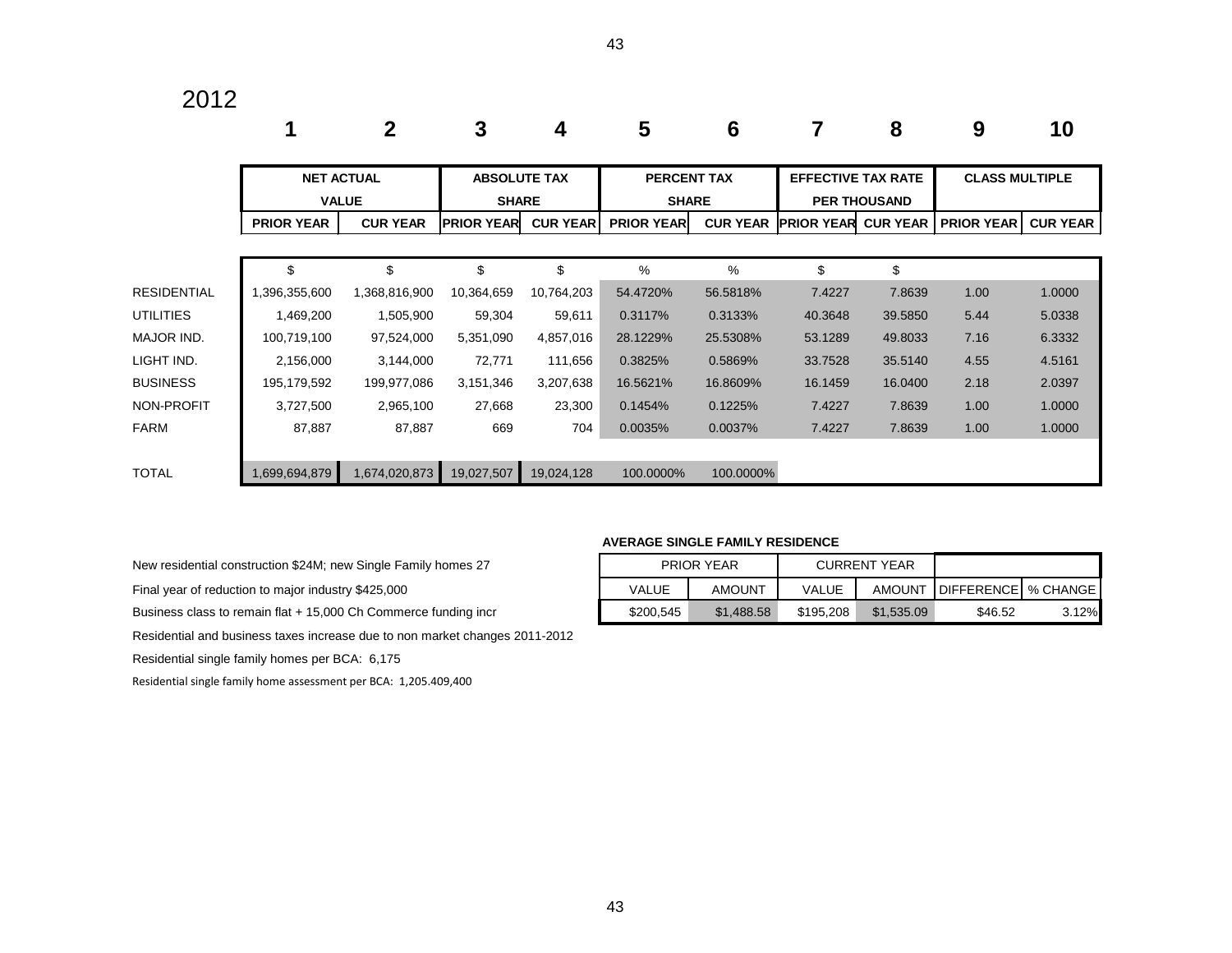## **BUDGET SUMMARY - 2012 DRAFT Financial Plan**

|                                                                                                                     | <b>BUDGET SUMMARY - 2012 DRAFT Financial Plan</b>                     |                          |                               |                             |           |                                    |
|---------------------------------------------------------------------------------------------------------------------|-----------------------------------------------------------------------|--------------------------|-------------------------------|-----------------------------|-----------|------------------------------------|
| <b>Taxation</b>                                                                                                     | <b>Budget Lines</b>                                                   | <b>Residential</b>       | <b>Industrial</b>             | <b>Business</b>             | Other     | <b>Total Prop. Tax</b>             |
| Property Tax - General & Debt                                                                                       | 11111-11112                                                           | \$10,764,203             | \$4,857,016                   | \$3,207,638                 | \$195,271 | \$19,024,128                       |
| Property Tax % change prev yr.                                                                                      |                                                                       | 3.9%                     | $-9.2%$                       | 1.8%                        | 21.7%     | 1.3%                               |
| Other Tax - L I and Grants in Lieu                                                                                  | 11210-12910                                                           |                          |                               |                             |           | \$864,155<br>\$19,888,283          |
| <b>Department/Cost Centre</b>                                                                                       | <b>Budget Line Items</b>                                              | <b>Expenditure</b>       | <b>Service Fee</b><br>Revenue | <b>Other Gov</b><br>Revenue | Rev/Exp   | Amount from<br><b>Property Tax</b> |
| <b>General Administration</b><br>(Council, Manager, Clerk, Finance,<br>HR, IT, Legal)                               | 21110-21215, 21221-<br>21950, 25281,<br>14120, 15110, 15210-<br>16215 | \$2,918,582              | \$587,156                     | \$1,094,394                 | 58%       | \$1,237,032                        |
| Police (RCMP)                                                                                                       | 22121-22180<br>13121, 14221                                           | \$5,788,337              | \$310,000                     |                             | 5%        | \$5,478,337                        |
| <b>Fire Department</b>                                                                                              | 22411-22510<br>14241                                                  | \$2,923,435              | \$125,000                     |                             | 4%        | \$2,798,435                        |
| <b>Animal Control &amp; Protection</b><br>(SPCA)                                                                    | 22931<br>15160                                                        | \$130,902                | \$10,000                      |                             | 8%        | \$120,902                          |
| <b>Engineering &amp; Public Works</b><br>(Streets, Drainage, Garbage,<br>Cemetery)                                  | 23110-23884, 23951-<br>25163<br>14310, 14433,<br>14434,14516          | \$3,849,779              | \$1,248,008                   |                             | 32%       | \$2,601,771                        |
| Waterworks System (operating,<br>capital, and debt repayment)                                                       | 64110-68910<br>54431-55611                                            | \$2,086,722              | \$2,086,722                   |                             | 100%      | \$0                                |
| Sewerage System (operating,<br>capital, and debt repayment)                                                         | 94421-99211<br>104210-109110                                          | $\overline{\$1,807,725}$ | \$1,807,725                   |                             | 100%      | \$0                                |
| <b>Public Transit (B.C.</b><br>Transit/Diverisified)                                                                | 23510<br>14400                                                        | \$997,607                | \$240,000                     |                             | 24%       | \$757,607                          |
| <b>Planning, Bylaw and Building</b>                                                                                 | 21216,22140,22921,<br>22926, 26129, 26132<br>14550, 15170,            | \$561,543                | \$253,500                     |                             | 45%       | \$308,043                          |
| <b>Community Development</b><br>(Sustainability, Economic<br>Development, Chamber of<br>Commerce, Community Forest) | 26234-26450,26911-26917<br>14560, 18121                               | \$489,800                | \$88,500                      |                             | 18%       | \$401,300                          |
| Parks & Recreation (Programs,<br>Facilities, AHQ)                                                                   | 26701, 26770, 27110-<br>27499<br>14600-14690,14710-14770              | \$4,910,007              | \$1,689,177                   |                             | 34%       | \$3,220,830                        |
| Heritage & Culture (Museum,<br>Steam Train, McLean Mill)                                                            | 27510-27555<br>14810, 4830, 14910                                     | \$773,180                | \$79,425                      |                             | 10%       | \$693,755                          |
| <b>Library Services (VIRL)</b>                                                                                      | 27600                                                                 | \$571,494                |                               |                             | 0%        | \$571,494                          |
| <b>Collections and Transfers to</b>                                                                                 | 28410-28831                                                           | \$7,093,500              |                               |                             | 100%      | \$0                                |
| other Agencies (School, Hospital,<br>Region, Library, MFA, BCAA)                                                    | 19811-19831                                                           |                          | \$7,093,500                   |                             |           |                                    |
| <b>Transfers for Capital Purchases</b><br>(Roads, Drainage, Buildings,<br>Equipment)                                | 28220<br>19111                                                        | \$1,242,844              |                               |                             | 0%        | \$1,242,844                        |
| <b>Internal Transfers and Reserves</b>                                                                              | 28211, 28236, 28910, 2991                                             | \$950,247                |                               |                             | 79%       | \$202,299                          |
| (Surplus, Contingency, Reserves)                                                                                    | 19114                                                                 |                          | \$747,948                     |                             |           |                                    |
| <b>Debt Repayment</b><br>(RCMP Building and other interest)                                                         | 28111-28193                                                           | \$253,634                |                               |                             | 0%        | \$253,634                          |

\$19,888,283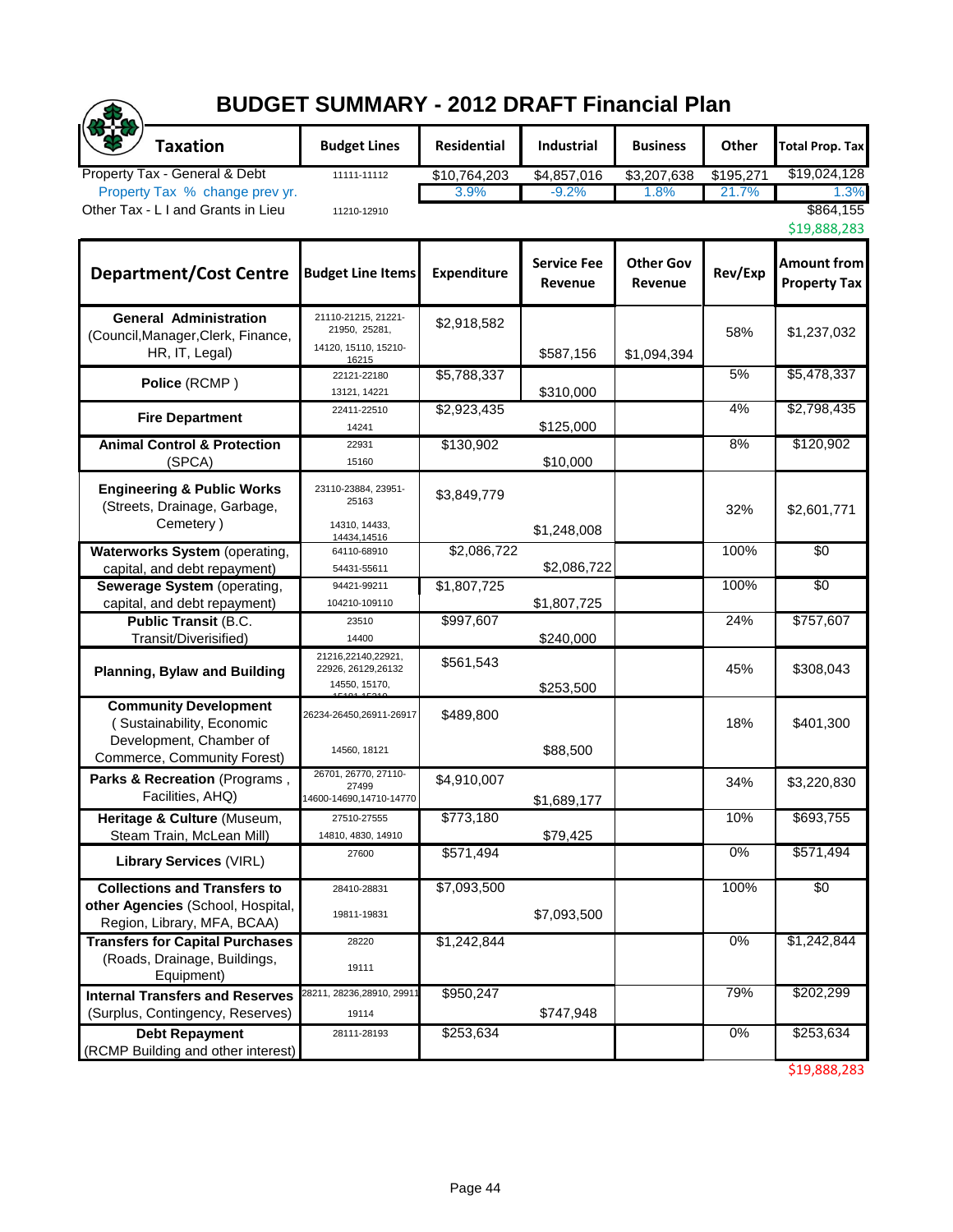| <b>Department/Cost Centre</b>      | <b>Budget Line Items</b> | <b>Expenditure</b> | <b>Utility Fees</b><br>Revenue | <b>Other Gov</b><br>Revenue | Rev/Exp | Surplus/<br>(Deficit) |
|------------------------------------|--------------------------|--------------------|--------------------------------|-----------------------------|---------|-----------------------|
| <b>Waterworks System</b>           |                          |                    |                                |                             | 108%    | \$147,822             |
| Revenues                           | 54421-55611              |                    | \$2,086,722                    |                             |         |                       |
| <b>Operating Expenditures</b>      | 64110-64194              | \$1,351,500        |                                |                             |         |                       |
| Debt Repayment                     | 68120-68130              | \$0                |                                |                             |         |                       |
| Transfers to Reserves              |                          | \$147,822          |                                |                             |         |                       |
| Transfers to Capital               | 68211-68910              | \$587,400          |                                |                             |         |                       |
| <b>Sewer System</b>                |                          |                    |                                |                             | 76%     | (\$441, 247)          |
| Revenues                           | 94421-99114              |                    | \$1,326,478                    | \$40,000                    |         |                       |
| Contribution from General Revenuel | 99211                    |                    | \$441.247                      |                             |         |                       |
| <b>Operating Expenditures</b>      | 104210-104294            | \$1,031,790        |                                |                             |         |                       |
| Debt Repayment                     | 108120-108130            | \$519,535          |                                |                             |         |                       |
| <b>Transfers to Reservel</b>       | 108211, 108910           | \$20,000           |                                |                             |         |                       |
| Transfers to Capital               | 108220                   | \$256,400          |                                |                             |         |                       |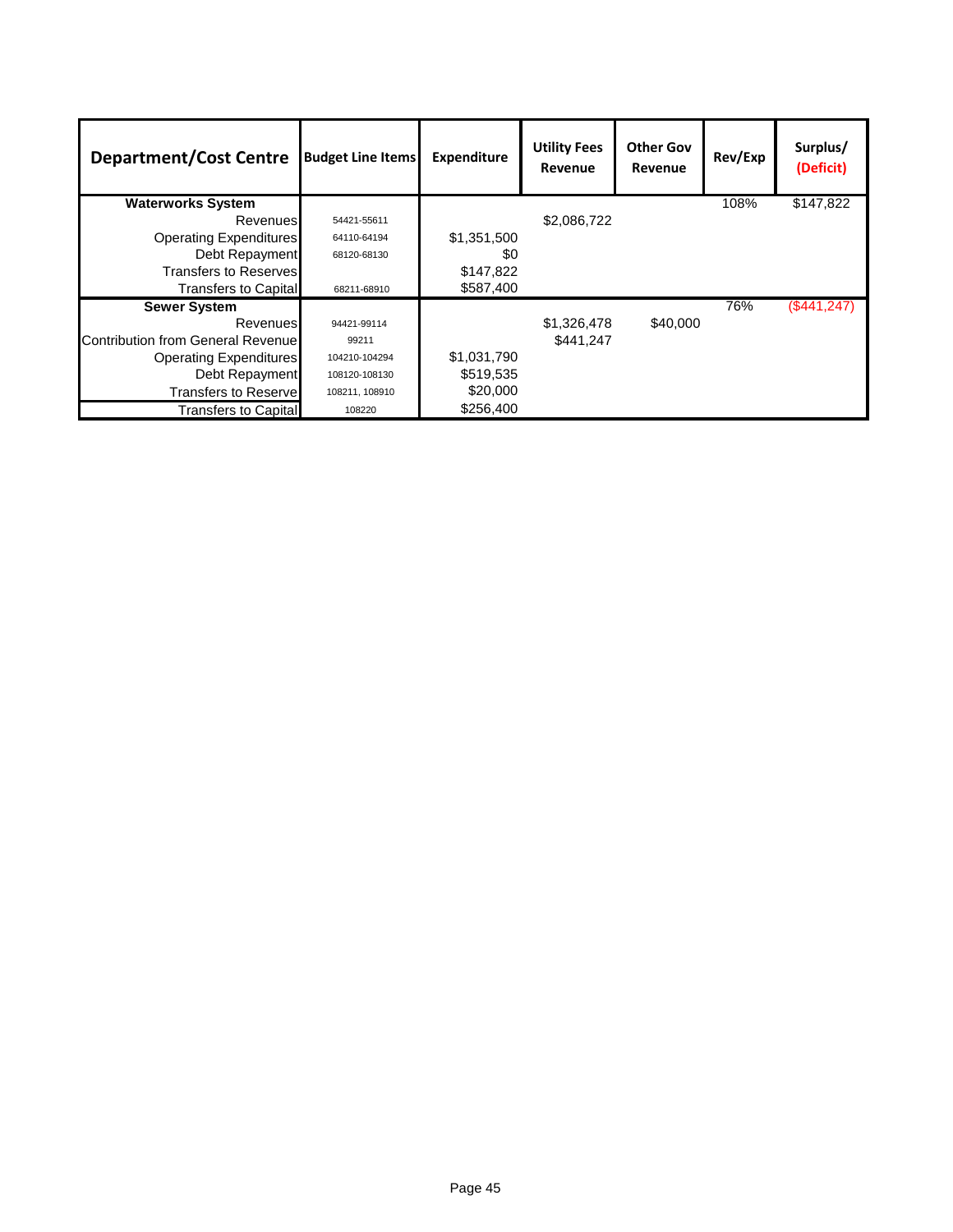## **BUDGET SUMMARY - 2013 DRAFT Financial Plan**

|                                                                                                                     | <b>BUDGET SUMMARY - 2013 DRAFT Financial Plan</b>                     |                    |                               |                             |           |                                           |
|---------------------------------------------------------------------------------------------------------------------|-----------------------------------------------------------------------|--------------------|-------------------------------|-----------------------------|-----------|-------------------------------------------|
| <b>Taxation</b>                                                                                                     | <b>Budget Lines</b>                                                   | <b>Residential</b> | Industrial                    | <b>Business</b>             | Other     | <b>Total Prop. Tax</b>                    |
| Property Tax - General & Debt                                                                                       | 11111-11112                                                           | \$12,064,992       | \$4,857,016                   | \$3,239,714                 | \$197,224 | \$20,358,946                              |
| Property Tax % change prev yr.                                                                                      |                                                                       |                    |                               |                             |           | 7.0%                                      |
| Other Tax - L I and Grants in Lieu                                                                                  | 11210-12910                                                           |                    |                               |                             |           | \$870,440<br>\$21,229,386                 |
| <b>Department/Cost Centre</b>                                                                                       | <b>Budget Line Items</b>                                              | <b>Expenditure</b> | <b>Service Fee</b><br>Revenue | <b>Other Gov</b><br>Revenue | Rev/Exp   | <b>Amount from</b><br><b>Property Tax</b> |
| <b>General Administration</b><br>(Council, Manager, Clerk, Finance,<br>HR, IT, Legal)                               | 21110-21215, 21221-<br>21950, 25281,<br>14120, 15110, 15210-<br>16215 | \$2,940,972        | \$593,829                     | \$933,564                   | 52%       | \$1,413,579                               |
| Police (RCMP)                                                                                                       | 22121-22180<br>13121, 14221                                           | \$5,973,126        | \$310,000                     |                             | 5%        | \$5,663,126                               |
| <b>Fire Department</b>                                                                                              | 22411-22510<br>14241                                                  | \$3,176,884        | \$125,000                     |                             | 4%        | \$3,051,884                               |
| <b>Animal Control &amp; Protection</b><br>(SPCA)                                                                    | 22931<br>15160                                                        | \$133,520          | \$10,000                      |                             | 7%        | \$123,520                                 |
| <b>Engineering &amp; Public Works</b><br>(Streets, Drainage, Garbage,<br>Cemetery)                                  | 23110-23884, 23951-<br>25163<br>14310, 14433,<br>14434,14516          | \$3,863,575        | \$1,272,922                   |                             | 33%       | \$2,590,653                               |
| <b>Waterworks System</b> (operating,<br>capital, and debt repayment)                                                | 64110-68910<br>54431-55611                                            | \$2,289,920        | \$2,289,920                   |                             | 100%      | \$0                                       |
| Sewerage System (operating,<br>capital, and debt repayment)                                                         | 94421-99211<br>104210-109110                                          | \$2,155,894        | \$2,155,894                   |                             | 100%      | \$0                                       |
| <b>Public Transit (B.C.</b><br>Transit/Diverisified)                                                                | 23510<br>14400                                                        | \$1,019,805        | \$240,000                     |                             | 24%       | \$779,805                                 |
| <b>Planning, Bylaw and Building</b>                                                                                 | 21216,22921, 22926,<br>26129,26132<br>14550, 15170,                   | \$428,708          | \$253,500                     |                             | 59%       | \$175,208                                 |
| <b>Community Development</b><br>(Sustainability, Economic<br>Development, Chamber of<br>Commerce, Community Forest) | 26234-26450,26911-26917<br>14560, 18121                               | \$504,600          | \$714,317                     |                             | 142%      | (\$209,717)                               |
| Parks & Recreation (Programs,<br>Facilities, AHQ)                                                                   | 26701, 26770, 27110-<br>27499<br>14600-14690,14710-14770              | \$5,076,026        | \$1,707,807                   |                             | 34%       | \$3,368,219                               |
| Heritage & Culture (Museum,<br>Steam Train, McLean Mill)                                                            | 27510-27555<br>14810, 4830, 14910                                     | \$783,868          | \$77,000                      |                             | 10%       | \$706,868                                 |
| <b>Library Services (VIRL)</b>                                                                                      | 27600                                                                 | \$582,924          |                               |                             | 0%        | \$582,924                                 |
| <b>Collections and Transfers to</b>                                                                                 | 28410-28831                                                           | \$7,093,500        |                               |                             | 100%      | \$0                                       |
| other Agencies (School, Hospital,<br>Region, Library, MFA, BCAA)                                                    | 19811-19831                                                           |                    | \$7,093,500                   |                             |           |                                           |
| <b>Transfers for Capital Purchases</b><br>(Roads, Drainage, Buildings,<br>Equipment)                                | 28220<br>19111                                                        | \$1,532,110        |                               |                             | 0%        | \$1,532,110                               |
| <b>Internal Transfers and Reserves</b>                                                                              | 28211, 28236,28910, 2991 <sup>,</sup>                                 | \$688,292          |                               |                             | 73%       | \$188,292                                 |
| (Surplus, Contingency, Reserves)                                                                                    | 19114                                                                 |                    | \$500,000                     |                             |           |                                           |
| <b>Debt Repayment</b><br>(RCMP Building and other interest)                                                         | 28111-28193                                                           | \$1,262,915        |                               |                             | $0\%$     | \$1,262,915                               |

\$21,229,386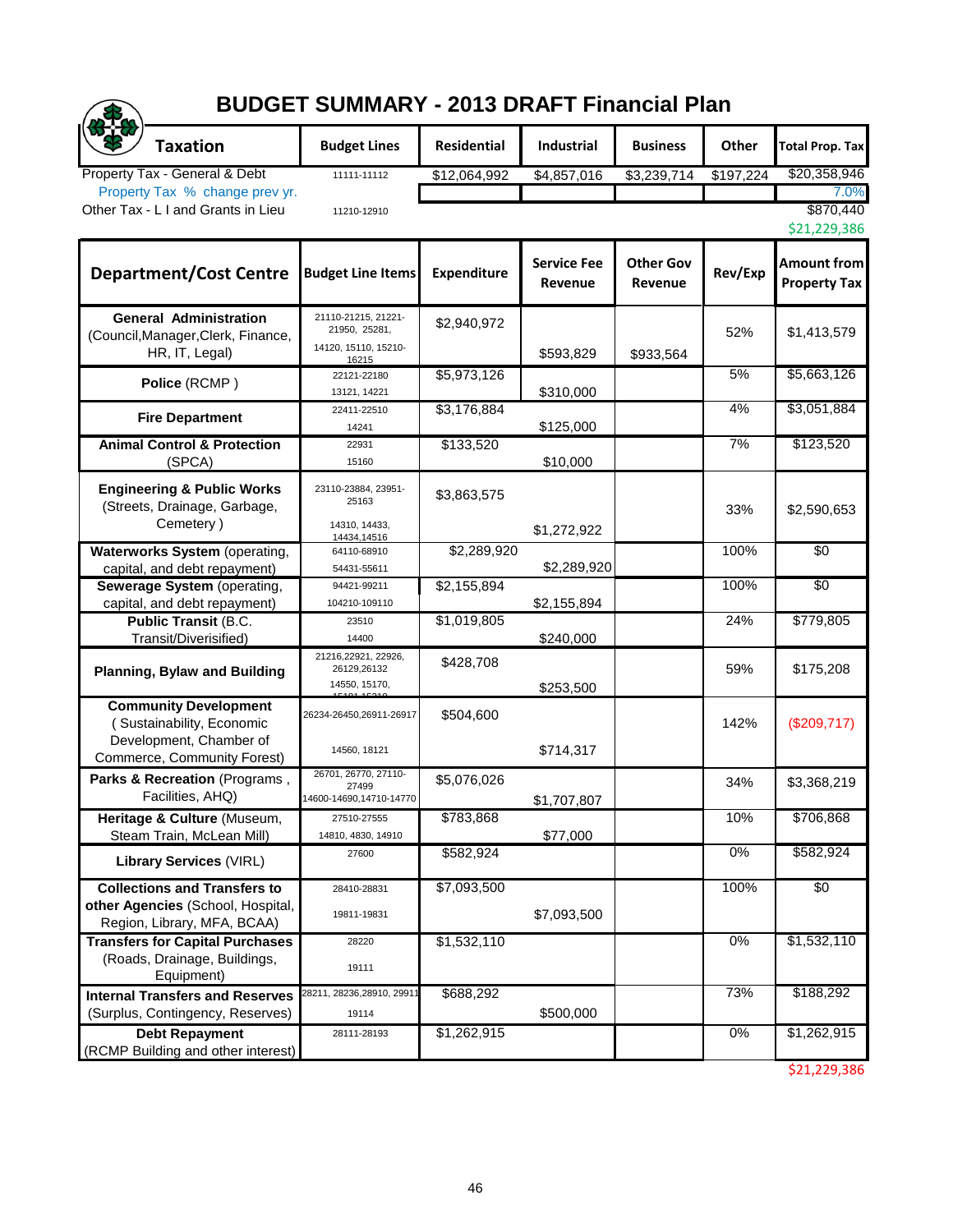| <b>Department/Cost Centre</b>     | <b>Budget Line Items</b> | <b>Expenditure</b> | <b>Utility Fees</b><br>Revenue | <b>Other Gov</b><br>Revenue | Rev/Exp | Surplus/<br>(Deficit) |
|-----------------------------------|--------------------------|--------------------|--------------------------------|-----------------------------|---------|-----------------------|
| <b>Waterworks System</b>          |                          |                    |                                |                             | 113%    | \$267,826             |
| <b>Revenues</b>                   | 54421-55611              |                    | \$2,289,920                    |                             |         |                       |
| <b>Operating Expenditures</b>     | 64110-64194              | \$1,378,530        |                                |                             |         |                       |
| Debt Repayment                    | 68120-68130              | \$137.164          |                                |                             |         |                       |
| Transfers to Reserves             |                          | \$267,826          |                                |                             |         |                       |
| Transfers to Capital              | 68211-68910              | \$506,400          |                                |                             |         |                       |
| <b>Sewer System</b>               |                          |                    |                                |                             | 92%     | (\$173,292)           |
| Revenues                          | 94421-99114              |                    | \$1,942,602                    | \$40,000                    |         |                       |
| Contribution from General Revenue | 99211                    |                    | \$173,292                      |                             |         |                       |
| <b>Operating Expenditures</b>     | 104210-104294            | \$1,052,426        |                                |                             |         |                       |
| Debt Repayment                    | 108120-108130            | \$520,368          |                                |                             |         |                       |
| <b>Transfers to Reservel</b>      | 108211, 108910           | \$20,000           |                                |                             |         |                       |
| <b>Transfers to Capital</b>       | 108220                   | \$583,100          |                                |                             |         |                       |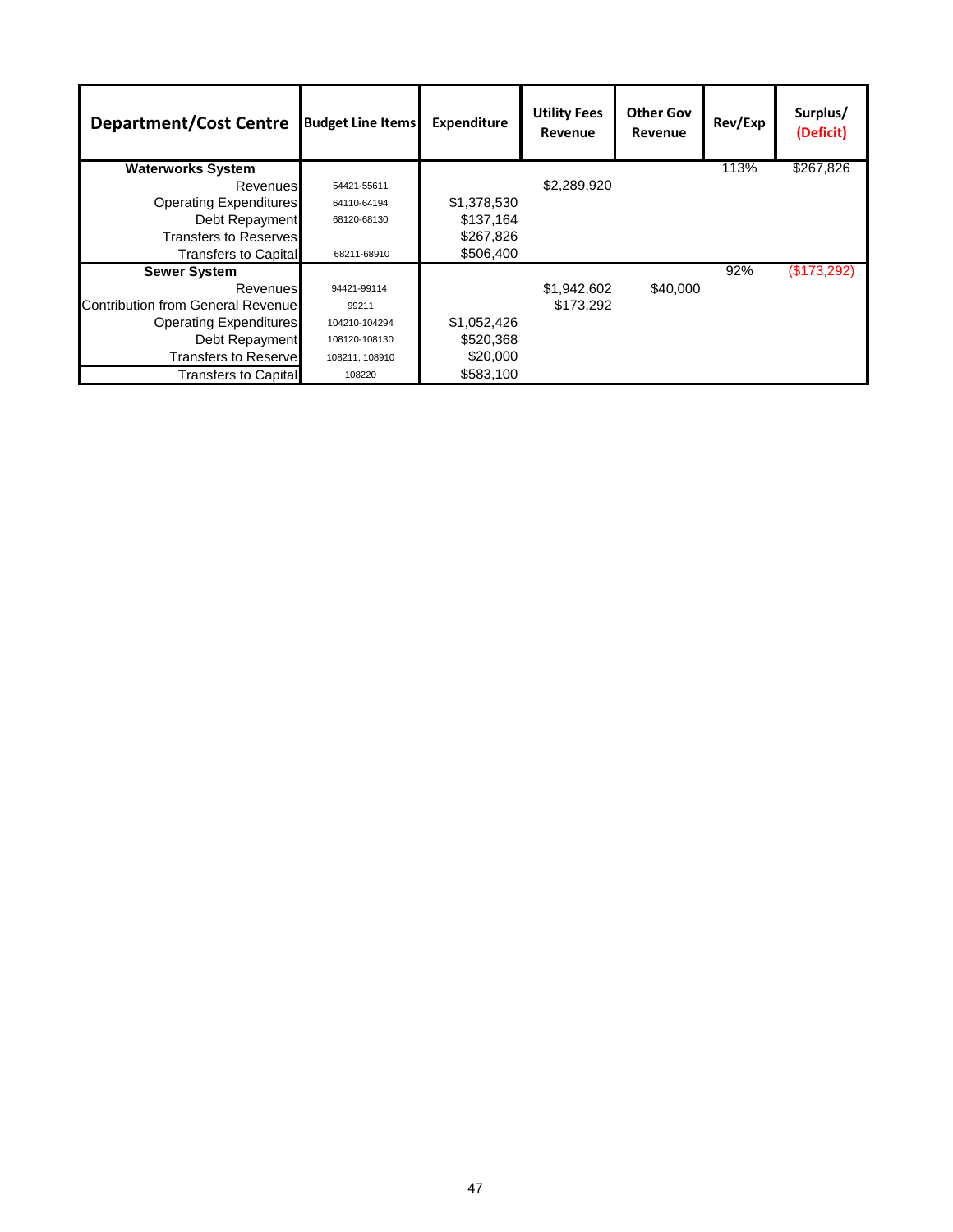## **BUDGET SUMMARY - 2014 DRAFT Financial Plan**

| <b>BUDGET SUMMARY - 2014 DRAFT Financial Plan</b>                                                                   |                                                                       |                    |                               |                             |           |                                           |  |  |
|---------------------------------------------------------------------------------------------------------------------|-----------------------------------------------------------------------|--------------------|-------------------------------|-----------------------------|-----------|-------------------------------------------|--|--|
| <b>Taxation</b>                                                                                                     | <b>Budget Lines</b>                                                   | <b>Residential</b> | Industrial                    | <b>Business</b>             | Other     | <b>Total Prop. Tax</b>                    |  |  |
| Property Tax - General & Debt                                                                                       | 11111-11112                                                           | \$13,172,301       | \$4,857,016                   | \$3,272,111                 | \$199,196 | \$21,500,625                              |  |  |
| Property Tax % change prev yr.                                                                                      |                                                                       |                    |                               |                             |           | 5.6%                                      |  |  |
| Other Tax - L I and Grants in Lieu                                                                                  | 11210-12910                                                           |                    |                               |                             |           | \$870,440<br>\$22,371,065                 |  |  |
| <b>Department/Cost Centre</b>                                                                                       | <b>Budget Line Items</b>                                              | <b>Expenditure</b> | <b>Service Fee</b><br>Revenue | <b>Other Gov</b><br>Revenue | Rev/Exp   | <b>Amount from</b><br><b>Property Tax</b> |  |  |
| <b>General Administration</b><br>(Council, Manager, Clerk, Finance,<br>HR, IT, Legal)                               | 21110-21215, 21221-<br>21950, 25281,<br>14120, 15110, 15210-<br>16215 | \$3,029,376        | \$598,086                     | \$933,563                   | 51%       | \$1,497,727                               |  |  |
| Police (RCMP)                                                                                                       | 22121-22180<br>13121, 14221                                           | \$6,200,491        | \$310,000                     |                             | 5%        | \$5,890,491                               |  |  |
| <b>Fire Department</b>                                                                                              | 22411-22510<br>14241                                                  | \$3,274,997        | \$125,000                     |                             | 4%        | \$3,149,997                               |  |  |
| <b>Animal Control &amp; Protection</b><br>(SPCA)                                                                    | 22931<br>15160                                                        | \$136,190          | \$10,000                      |                             | 7%        | \$126,190                                 |  |  |
| <b>Engineering &amp; Public Works</b><br>(Streets, Drainage, Garbage,<br>Cemetery)                                  | 23110-23884, 23951-<br>25163<br>14310, 14433,<br>14434,14516          | \$3,900,046        | \$1,298,408                   |                             | 33%       | \$2,601,638                               |  |  |
| <b>Waterworks System</b> (operating,<br>capital, and debt repayment)                                                | 64110-68910<br>54431-55611                                            | \$2,513,255        | \$2,513,255                   |                             | 100%      | \$0                                       |  |  |
| Sewerage System (operating,<br>capital, and debt repayment)                                                         | 94421-99211<br>104210-109110                                          | \$2,168,227        | \$2,168,227                   |                             | 100%      | \$0                                       |  |  |
| <b>Public Transit (B.C.</b><br>Transit/Diverisified)                                                                | 23510<br>14400                                                        | \$1,088,224        | \$240,000                     |                             | 22%       | \$848,224                                 |  |  |
| <b>Planning, Bylaw and Building</b>                                                                                 | 21216,22921, 22926,<br>26129,26132<br>14550, 15170,                   | \$434,781          | \$253,500                     |                             | 58%       | \$181,281                                 |  |  |
| <b>Community Development</b><br>(Sustainability, Economic<br>Development, Chamber of<br>Commerce, Community Forest) | 26234-26450,26911-26917<br>14560, 18121                               | \$509,113          | \$714,317                     |                             | 140%      | $(\$205,204)$                             |  |  |
| Parks & Recreation (Programs,<br>Facilities, AHQ)                                                                   | 26701, 26770, 27110-<br>27499<br>14600-14690,14710-14770              | \$5,177,547        | \$1,739,860                   |                             | 34%       | \$3,437,687                               |  |  |
| Heritage & Culture (Museum,<br>Steam Train, McLean Mill)                                                            | 27510-27555<br>14810, 4830, 14910                                     | \$795,046          | \$80,000                      |                             | 10%       | \$715,046                                 |  |  |
| <b>Library Services (VIRL)</b>                                                                                      | 27600                                                                 | \$594,582          |                               |                             | 0%        | \$594,582                                 |  |  |
| <b>Collections and Transfers to</b>                                                                                 | 28410-28831                                                           | \$7,093,500        |                               |                             | 100%      | \$0                                       |  |  |
| other Agencies (School, Hospital,<br>Region, Library, MFA, BCAA)                                                    | 19811-19831                                                           |                    | \$7,093,500                   |                             |           |                                           |  |  |
| <b>Transfers for Capital Purchases</b><br>(Roads, Drainage, Buildings,<br>Equipment)                                | 28220<br>19111                                                        | \$1,488,901        |                               |                             | 0%        | \$1,488,901                               |  |  |
| <b>Internal Transfers and Reserves</b>                                                                              | 28211, 28236,28910, 2991 <sup>-</sup>                                 | \$1,165,000        |                               |                             | 43%       | \$665,000                                 |  |  |
| (Surplus, Contingency, Reserves)                                                                                    | 19114                                                                 |                    | \$500,000                     |                             |           |                                           |  |  |
| <b>Debt Repayment</b><br>(RCMP Building and other interest)                                                         | 28111-28193                                                           | \$1,379,504        |                               |                             | $0\%$     | \$1,379,504                               |  |  |

\$22,371,065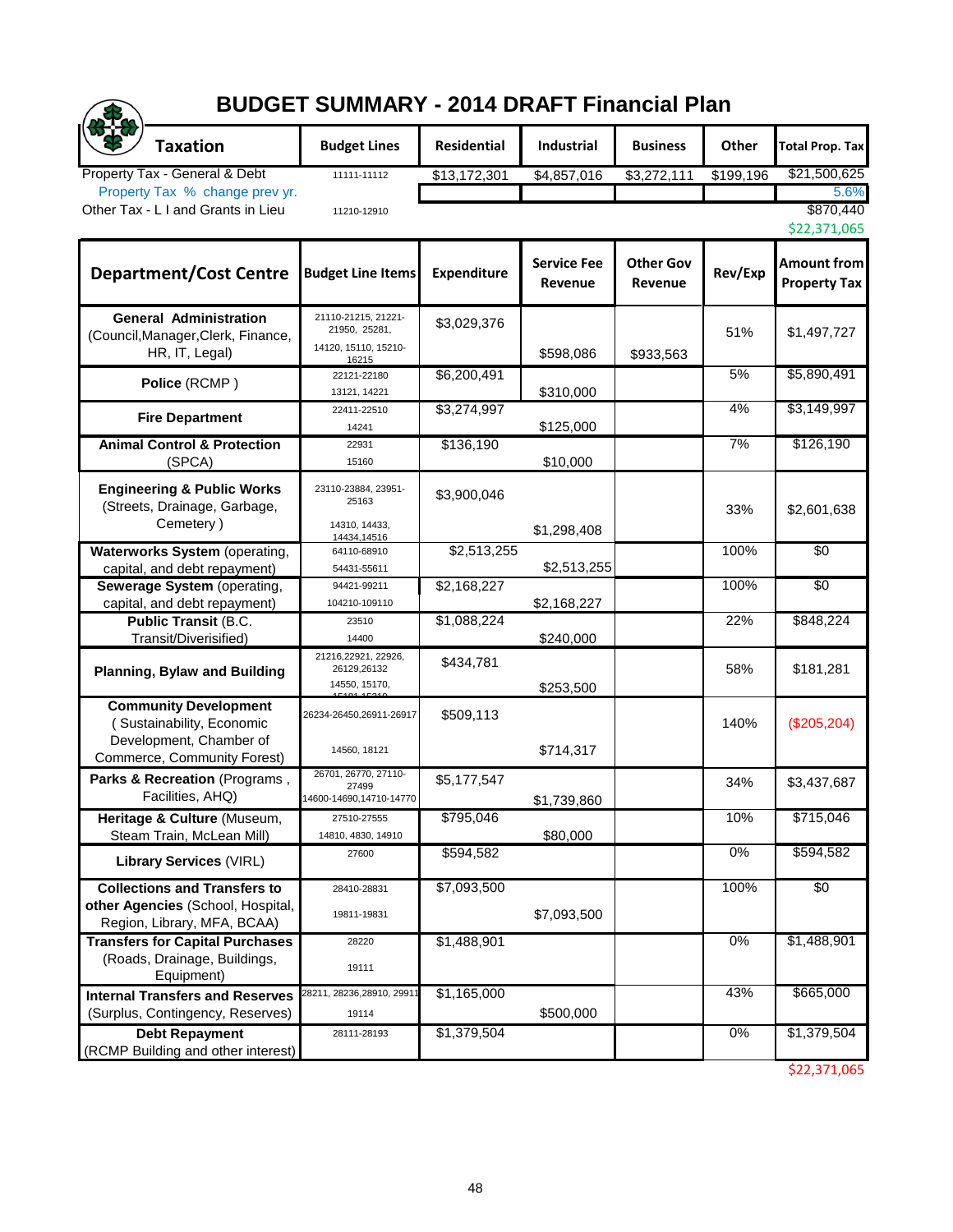| <b>Department/Cost Centre</b>            | <b>Budget Line Items</b> | Expenditure | <b>Utility Fees</b><br>Revenue | <b>Other Gov</b><br>Revenue | Rev/Exp | Surplus/<br>(Deficit) |
|------------------------------------------|--------------------------|-------------|--------------------------------|-----------------------------|---------|-----------------------|
| <b>Waterworks System</b>                 |                          |             |                                |                             | 126%    | \$513,390             |
| <b>Revenues</b>                          | 54421-55611              |             | \$2,513,255                    |                             |         |                       |
| <b>Operating Expenditures</b>            | 64110-64194              | \$1,406,101 |                                |                             |         |                       |
| Debt Repayment                           | 68120-68130              | \$137.164   |                                |                             |         |                       |
| Transfers to Reserves                    |                          | \$513,390   |                                |                             |         |                       |
| <b>Transfers to Capital</b>              | 68211-68910              | \$456,600   |                                |                             |         |                       |
| <b>Sewer System</b>                      |                          |             |                                |                             | 100%    | (\$0)                 |
| <b>Revenues</b>                          | 94421-99114              |             | \$2,128,227                    | \$40,000                    |         |                       |
| <b>Contribution from General Revenue</b> | 99211                    |             | \$0                            |                             |         |                       |
| <b>Operating Expenditures</b>            | 104210-104294            | \$1,076,203 |                                |                             |         |                       |
| Debt Repayment                           | 108120-108130            | \$376,360   |                                |                             |         |                       |
| <b>Transfers to Reserve</b>              | 108211, 108910           | \$252,193   |                                |                             |         |                       |
| Transfers to Capital                     | 108220                   | \$715,664   |                                |                             |         |                       |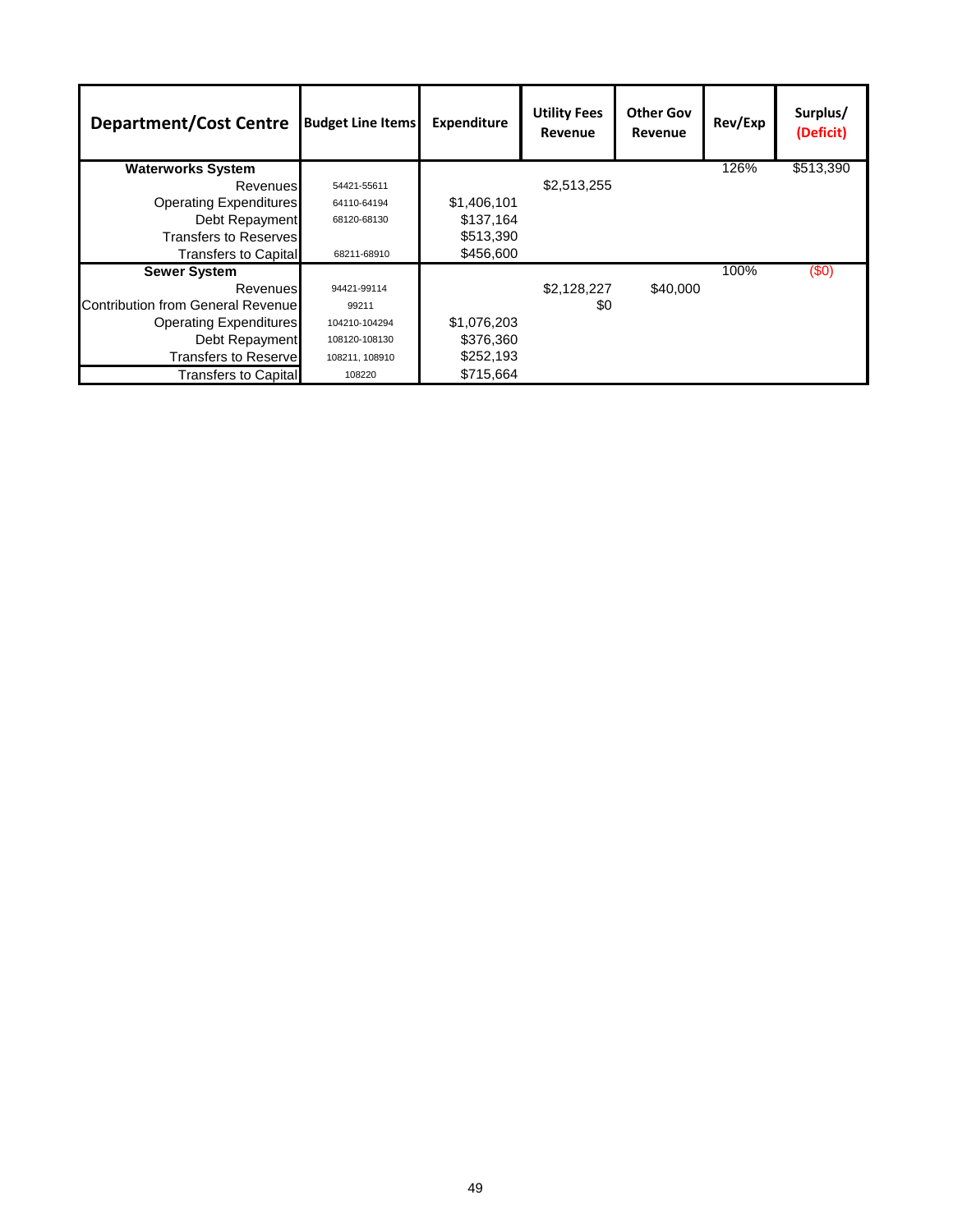## **BUDGET SUMMARY - 2015 DRAFT Financial Plan**

| <b>BUDGET SUMMARY - 2015 DRAFT Financial Plan</b>                                                                   |                                                                       |                    |                               |                             |           |                                           |  |  |
|---------------------------------------------------------------------------------------------------------------------|-----------------------------------------------------------------------|--------------------|-------------------------------|-----------------------------|-----------|-------------------------------------------|--|--|
| <b>Taxation</b>                                                                                                     | <b>Budget Lines</b>                                                   | <b>Residential</b> | <b>Industrial</b>             | <b>Business</b>             | Other     | <b>Total Prop. Tax</b>                    |  |  |
| Property Tax - General & Debt                                                                                       | 11111-11112                                                           | \$13,869,032       | \$4,857,016                   | \$3,304,832                 | \$201,188 | \$22,232,068                              |  |  |
| Property Tax % change prev yr.                                                                                      |                                                                       |                    |                               |                             |           | 3.4%                                      |  |  |
| Other Tax - L I and Grants in Lieu                                                                                  | 11210-12910                                                           |                    |                               |                             |           | \$870,440<br>\$23,102,508                 |  |  |
| <b>Department/Cost Centre</b>                                                                                       | <b>Budget Line Items</b>                                              | <b>Expenditure</b> | <b>Service Fee</b><br>Revenue | <b>Other Gov</b><br>Revenue | Rev/Exp   | <b>Amount from</b><br><b>Property Tax</b> |  |  |
| <b>General Administration</b><br>(Council, Manager, Clerk, Finance,<br>HR, IT, Legal)                               | 21110-21215, 21221-<br>21950, 25281,<br>14120, 15110, 15210-<br>16215 | \$3,070,074        | \$602,427                     | \$444,500                   | 34%       | \$2,023,147                               |  |  |
| Police (RCMP)                                                                                                       | 22121-22180<br>13121, 14221                                           | \$6,388,488        | \$310,000                     |                             | 5%        | \$6,078,488                               |  |  |
| <b>Fire Department</b>                                                                                              | 22411-22510<br>14241                                                  | \$3,337,073        | \$125,000                     |                             | 4%        | \$3,212,073                               |  |  |
| <b>Animal Control &amp; Protection</b><br>(SPCA)                                                                    | 22931<br>15160                                                        | \$138,914          | \$10,000                      |                             | 7%        | \$128,914                                 |  |  |
| <b>Engineering &amp; Public Works</b><br>(Streets, Drainage, Garbage,<br>Cemetery)                                  | 23110-23884, 23951-<br>25163<br>14310, 14433,<br>14434,14516          | \$3,978,047        | \$1,324,376                   |                             | 33%       | \$2,653,671                               |  |  |
| <b>Waterworks System</b> (operating,<br>capital, and debt repayment)                                                | 64110-68910<br>54431-55611                                            | \$2,758,949        | \$2,758,950                   |                             | 100%      | \$0                                       |  |  |
| Sewerage System (operating,<br>capital, and debt repayment)                                                         | 94421-99211<br>104210-109110                                          | \$2,372,215        | \$2,372,216                   |                             | 100%      | \$0                                       |  |  |
| <b>Public Transit (B.C.</b><br>Transit/Diverisified)                                                                | 23510<br>14400                                                        | \$1,103,161        | \$240,000                     |                             | 22%       | \$863,161                                 |  |  |
| <b>Planning, Bylaw and Building</b>                                                                                 | 21216,22921, 22926,<br>26129,26132<br>14550, 15170,                   | \$440,958          | \$253,500                     |                             | 57%       | \$187,458                                 |  |  |
| <b>Community Development</b><br>(Sustainability, Economic<br>Development, Chamber of<br>Commerce, Community Forest) | 26234-26450,26911-26917<br>14560, 18121                               | \$513,715          | \$714,317                     |                             | 139%      | (\$200,602)                               |  |  |
| Parks & Recreation (Programs,<br>Facilities, AHQ)                                                                   | 26701, 26770, 27110-<br>27499<br>14600-14690,14710-14770              | \$5,281,099        | \$1,772,554                   |                             | 34%       | \$3,508,545                               |  |  |
| Heritage & Culture (Museum,<br>Steam Train, McLean Mill)                                                            | 27510-27555<br>14810, 4830, 14910                                     | \$806,447          | \$80,000                      |                             | 10%       | \$726,447                                 |  |  |
| <b>Library Services (VIRL)</b>                                                                                      | 27600                                                                 | \$606,474          |                               |                             | 0%        | \$606,474                                 |  |  |
| <b>Collections and Transfers to</b>                                                                                 | 28410-28831                                                           | \$7,093,500        |                               |                             | 100%      | \$0                                       |  |  |
| other Agencies (School, Hospital,<br>Region, Library, MFA, BCAA)                                                    | 19811-19831                                                           |                    | \$7,093,500                   |                             |           |                                           |  |  |
| <b>Transfers for Capital Purchases</b><br>(Roads, Drainage, Buildings,<br>Equipment)                                | 28220<br>19111                                                        | \$1,583,000        |                               |                             | 0%        | \$1,583,000                               |  |  |
| <b>Internal Transfers and Reserves</b>                                                                              | 28211, 28236,28910, 2991 <sup>,</sup>                                 | \$665,000          |                               |                             | 75%       | \$165,000                                 |  |  |
| (Surplus, Contingency, Reserves)                                                                                    | 19114                                                                 |                    | \$500,000                     |                             |           |                                           |  |  |
| <b>Debt Repayment</b><br>(RCMP Building and other interest)                                                         | 28111-28193                                                           | \$1,566,732        |                               |                             | $0\%$     | \$1,566,732                               |  |  |

\$23,102,508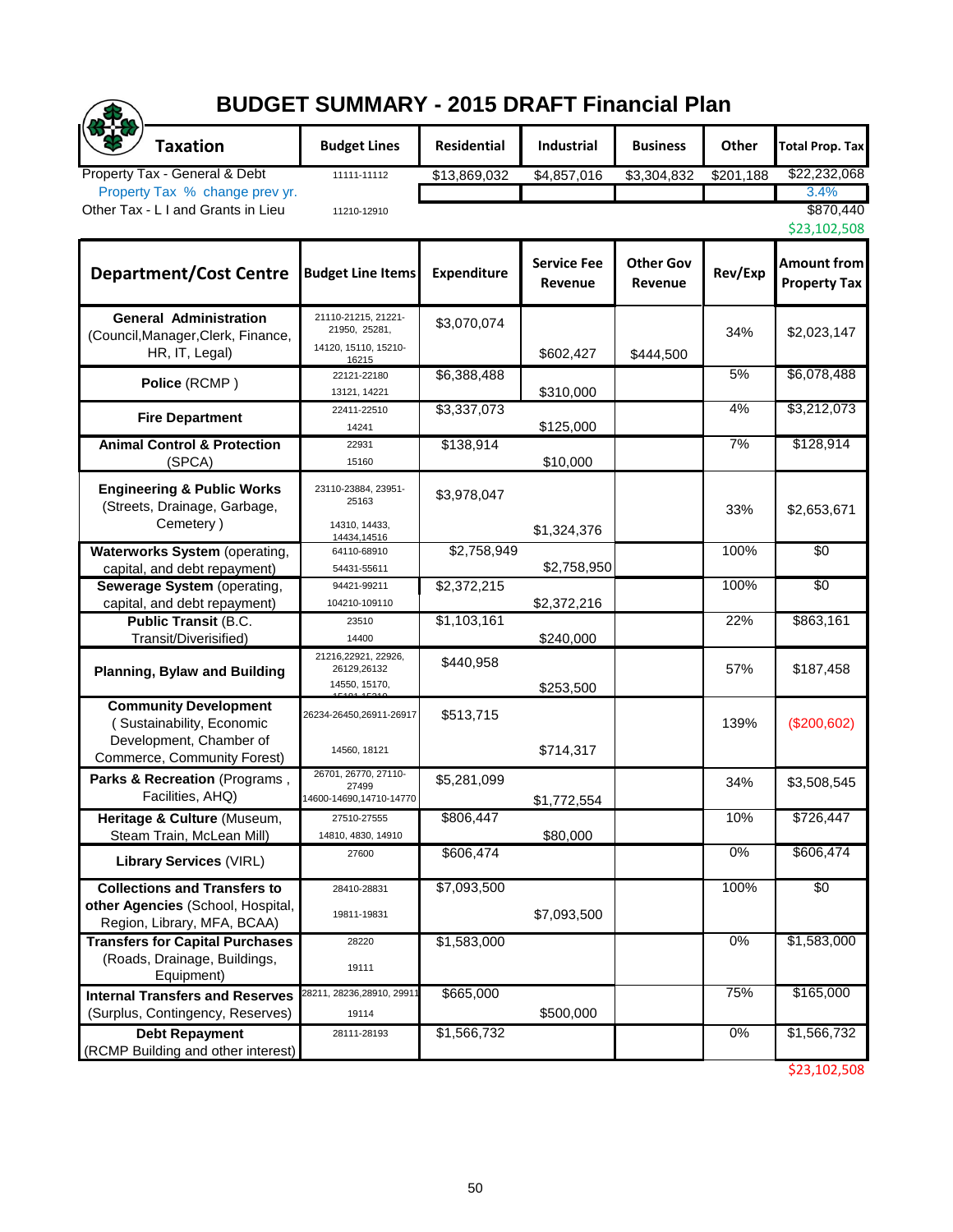| <b>Department/Cost Centre</b>     | <b>Budget Line Items</b> | <b>Expenditure</b> | <b>Utility Fees</b><br>Revenue | <b>Other Gov</b><br>Revenue | Rev/Exp | Surplus/<br>(Deficit) |
|-----------------------------------|--------------------------|--------------------|--------------------------------|-----------------------------|---------|-----------------------|
| <b>Waterworks System</b>          |                          |                    |                                |                             | 148%    | \$891,163             |
| <b>Revenues</b>                   | 54421-55611              |                    | \$2,758,950                    |                             |         |                       |
| <b>Operating Expenditures</b>     | 64110-64194              | \$1,434,222        |                                |                             |         |                       |
| Debt Repayment                    | 68120-68130              | \$137.164          |                                |                             |         |                       |
| Transfers to Reserves             |                          | \$891.163          |                                |                             |         |                       |
| Transfers to Capital              | 68211-68910              | \$296,400          |                                |                             |         |                       |
| <b>Sewer System</b>               |                          |                    |                                |                             | 100%    | \$0                   |
| Revenues                          | 94421-99114              |                    | \$2,332,216                    | \$40,000                    |         |                       |
| Contribution from General Revenue | 99211                    |                    | \$0                            |                             |         |                       |
| <b>Operating Expenditures</b>     | 104210-104294            | \$1,097,727        |                                |                             |         |                       |
| Debt Repayment                    | 108120-108130            | \$358,213          |                                |                             |         |                       |
| <b>Transfers to Reservel</b>      | 108211, 108910           | \$262,875          |                                |                             |         |                       |
| <b>Transfers to Capital</b>       | 108220                   | \$916,275          |                                |                             |         |                       |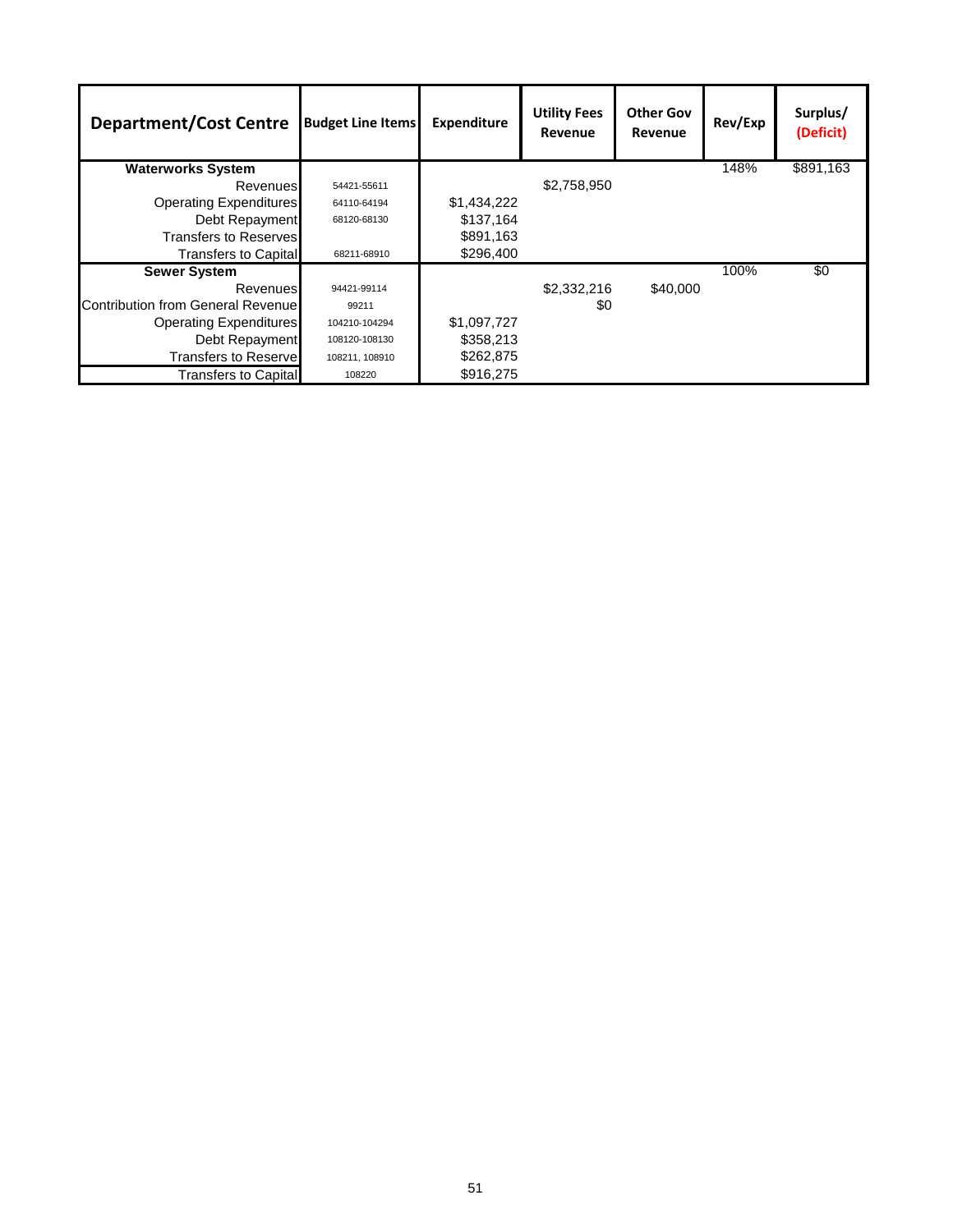## **BUDGET SUMMARY - 2016 DRAFT Financial Plan**

| <b>BUDGET SUMMARY - 2016 DRAFT Financial Plan</b>                                                                   |                                                                       |                    |                               |                             |           |                                           |  |  |
|---------------------------------------------------------------------------------------------------------------------|-----------------------------------------------------------------------|--------------------|-------------------------------|-----------------------------|-----------|-------------------------------------------|--|--|
| <b>Taxation</b>                                                                                                     | <b>Budget Lines</b>                                                   | <b>Residential</b> | <b>Industrial</b>             | <b>Business</b>             | Other     | <b>Total Prop. Tax</b>                    |  |  |
| Property Tax - General & Debt                                                                                       | 11111-11112                                                           | \$14,897,748       | \$4,857,016                   | $\overline{$3,337,880}$     | \$203,200 | \$23,295,844                              |  |  |
| Property Tax % change prev yr.                                                                                      |                                                                       |                    |                               |                             |           | 4.8%                                      |  |  |
| Other Tax - L I and Grants in Lieu                                                                                  | 11210-12910                                                           |                    |                               |                             |           | \$870,440<br>\$24,166,285                 |  |  |
| <b>Department/Cost Centre</b>                                                                                       | <b>Budget Line Items</b>                                              | <b>Expenditure</b> | <b>Service Fee</b><br>Revenue | <b>Other Gov</b><br>Revenue | Rev/Exp   | <b>Amount from</b><br><b>Property Tax</b> |  |  |
| <b>General Administration</b><br>(Council, Manager, Clerk, Finance,<br>HR, IT, Legal)                               | 21110-21215, 21221-<br>21950, 25281,<br>14120, 15110, 15210-<br>16215 | \$3,100,453        | \$606,856                     | \$444,500                   | 34%       | \$2,049,097                               |  |  |
| Police (RCMP)                                                                                                       | 22121-22180<br>13121, 14221                                           | \$6,598,210        | \$310,000                     |                             | 5%        | \$6,288,210                               |  |  |
| <b>Fire Department</b>                                                                                              | 22411-22510<br>14241                                                  | \$3,400,386        | \$0                           |                             | 0%        | \$3,400,386                               |  |  |
| <b>Animal Control &amp; Protection</b><br>(SPCA)                                                                    | 22931<br>15160                                                        | \$141,693          | \$10,000                      |                             | 7%        | \$131,693                                 |  |  |
| <b>Engineering &amp; Public Works</b><br>(Streets, Drainage, Garbage,<br>Cemetery)                                  | 23110-23884, 23951-<br>25163<br>14310, 14433,<br>14434,14516          | \$4,057,607        | \$1,350,835                   |                             | 33%       | \$2,706,772                               |  |  |
| <b>Waterworks System</b> (operating,<br>capital, and debt repayment)                                                | 64110-68910<br>54431-55611                                            | \$3,029,129        | \$3,029,130                   |                             | 100%      | \$0                                       |  |  |
| Sewerage System (operating,<br>capital, and debt repayment)                                                         | 94421-99211<br>104210-109110                                          | \$2,596,614        | \$2,596,614                   |                             | 100%      | \$0                                       |  |  |
| <b>Public Transit (B.C.</b><br>Transit/Diverisified)                                                                | 23510<br>14400                                                        | \$1,103,161        | \$240,000                     |                             | 22%       | \$863,161                                 |  |  |
| <b>Planning, Bylaw and Building</b>                                                                                 | 21216,22921, 22926,<br>26129,26132<br>14550, 15170,                   | \$447,344          | \$253,500                     |                             | 57%       | \$193,844                                 |  |  |
| <b>Community Development</b><br>(Sustainability, Economic<br>Development, Chamber of<br>Commerce, Community Forest) | 26234-26450,26911-26917<br>14560, 18121                               | \$518,409          | \$714,317                     |                             | 138%      | (\$195,908)                               |  |  |
| Parks & Recreation (Programs,<br>Facilities, AHQ)                                                                   | 26701, 26770, 27110-<br>27499<br>14600-14690,14710-14770              | \$5,390,721        | \$1,805,601                   |                             | 33%       | \$3,585,120                               |  |  |
| Heritage & Culture (Museum,<br>Steam Train, McLean Mill)                                                            | 27510-27555<br>14810, 4830, 14910                                     | \$818,075          | \$80,000                      |                             | 10%       | \$738,075                                 |  |  |
| <b>Library Services (VIRL)</b>                                                                                      | 27600                                                                 | \$618,603          |                               |                             | 0%        | \$618,603                                 |  |  |
| <b>Collections and Transfers to</b>                                                                                 | 28410-28831                                                           | \$7,093,500        |                               |                             | 100%      | \$0                                       |  |  |
| other Agencies (School, Hospital,<br>Region, Library, MFA, BCAA)                                                    | 19811-19831                                                           |                    | \$7,093,500                   |                             |           |                                           |  |  |
| <b>Transfers for Capital Purchases</b><br>(Roads, Drainage, Buildings,<br>Equipment)                                | 28220<br>19111                                                        | \$2,055,500        |                               |                             | 0%        | \$2,055,500                               |  |  |
| <b>Internal Transfers and Reserves</b><br>(Surplus, Contingency, Reserves)                                          | 28211, 28236,28910, 2991 <sup>,</sup><br>19114                        | \$665,000          | \$500,000                     |                             | 75%       | \$165,000                                 |  |  |
| <b>Debt Repayment</b><br>(RCMP Building and other interest)                                                         | 28111-28193                                                           | \$1,566,732        |                               |                             | $0\%$     | \$1,566,732                               |  |  |

\$24,166,284